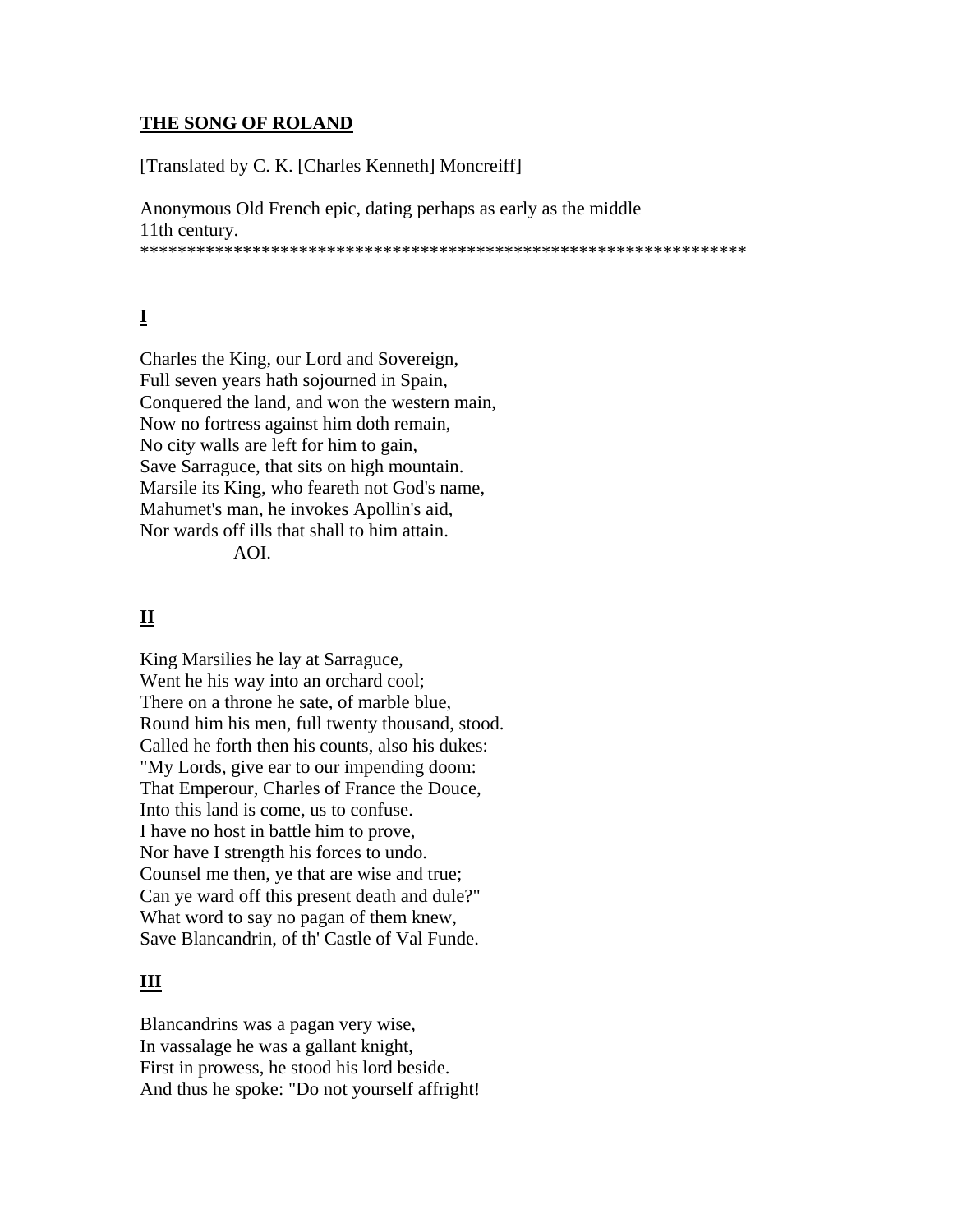Yield to Carlun, that is so big with pride, Faithful service, his friend and his ally; Lions and bears and hounds for him provide, Thousand mewed hawks, sev'n hundred camelry; Silver and gold, four hundred mules load high; Fifty wagons his wrights will need supply, Till with that wealth he pays his soldiery. War hath he waged in Spain too long a time, To Aix, in France, homeward he will him hie. Follow him there before Saint Michael's tide, You shall receive and hold the Christian rite; Stand honour bound, and do him fealty. Send hostages, should he demand surety, Ten or a score, our loyal oath to bind; Send him our sons, the first-born of our wives; -- An he be slain, I'll surely furnish mine. Better by far they go, though doomed to die, Than that we lose honour and dignity, And be ourselves brought down to beggary." AOI.

#### **IV**

Says Blancandrins: "By my right hand, I say, And by this beard, that in the wind doth sway, The Frankish host you'll see them all away; Franks will retire to France their own terrain. When they are gone, to each his fair domain, In his Chapelle at Aix will Charles stay, High festival will hold for Saint Michael. Time will go by, and pass the appointed day; Tidings of us no Frank will hear or say. Proud is that King, and cruel his courage; From th' hostage he'll slice their heads away. Better by far their heads be shorn away, Than that ourselves lose this clear land of Spain, Than that ourselves do suffer grief and pain." "That is well said. So be it." the pagans say.

## **V**

The council ends, and that King Marsilie Calleth aside Clarun of Balaguee, Estramarin and Eudropin his peer, And Priamun and Guarlan of the beard, And Machiner and his uncle Mahee,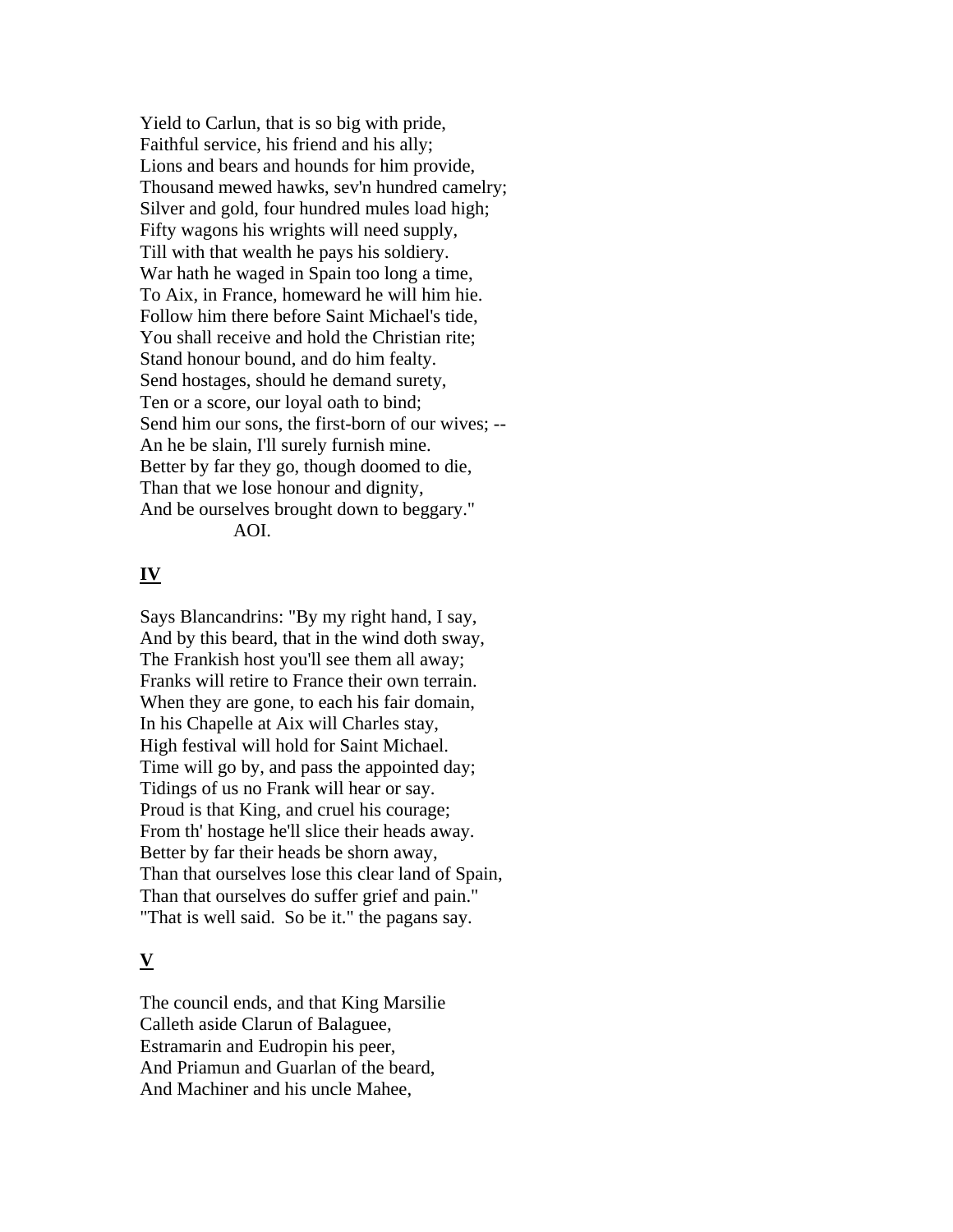With Jouner, Malbien from over sea, And Blancandrin, good reason to decree: Ten hath he called, were first in felony. "Gentle Barons, to Charlemagne go ye; He is in siege of Cordres the city. In your right hands bear olive-branches green Which signify Peace and Humility. If you by craft contrive to set me free, Silver and gold, you'll have your fill of me, Manors and fiefs, I'll give you all your need." "We have enough," the pagans straight agree. AOI.

## **VI**

King Marsilies, his council finishing, Says to his men : "Go now, my lords, to him, Olive-branches in your right hands bearing; Bid ye for me that Charlemagne, the King, In his God's name to shew me his mercy; Ere this new moon wanes, I shall be with him; One thousand men shall be my following; I will receive the rite of christening, Will be his man, my love and faith swearing; Hostages too, he'll have, if so he will." Says Blancandrins: "Much good will come of this." AOI.

# **VII**

Ten snow-white mules then ordered Marsilie, Gifts of a King, the King of Suatilie. Bridled with gold, saddled in silver clear; Mounted them those that should the message speak, In their right hands were olive-branches green. Came they to Charle, that holds all France in fee, Yet cannot guard himself from treachery. AOI.

## **VIII**

Merry and bold is now that Emperour, Cordres he holds, the walls are tumbled down, His catapults have battered town and tow'r. Great good treasure his knights have placed in pound, Silver and gold and many a jewelled gown.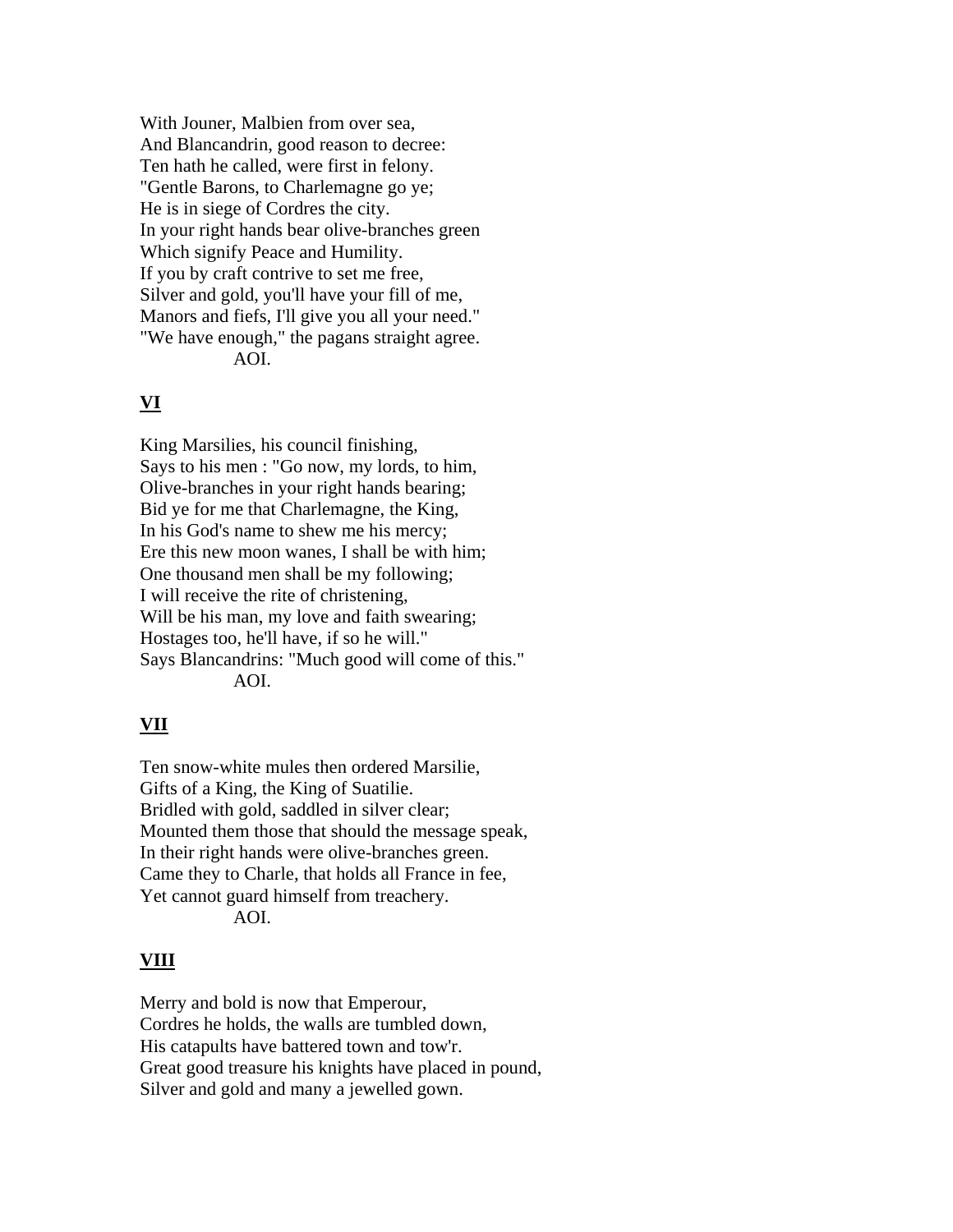In that city there is no pagan now But he been slain, or takes the Christian vow. The Emperour is in a great orchard ground Where Oliver and Rollant stand around, Sansun the Duke and Anseis the proud, Gefreid d'Anjou, that bears his gonfaloun; There too Gerin and Geriers are found. Where they are found, is seen a mighty crowd, Fifteen thousand, come out of France the Douce. On white carpets those knights have sate them down, At the game-boards to pass an idle hour; -- Chequers the old, for wisdom most renowned, While fence the young and lusty bachelours. Beneath a pine, in eglantine embow'red, l Stands a fald-stool, fashioned of gold throughout; There sits the King, that holds Douce France in pow'r; White is his beard, and blossoming-white his crown, Shapely his limbs, his countenance is proud. Should any seek, no need to point him out. The messengers, on foot they get them down, And in salute full courteously they lout.

## **IX**

The foremost word of all Blancandrin spake, And to the King: "May God preserve you safe, The All Glorious, to Whom ye're bound to pray! Proud Marsilies this message bids me say: Much hath he sought to find salvation's way; Out of his wealth meet presents would he make, Lions and bears, and greyhounds leashed on chain, Thousand mewed hawks, sev'n hundred dromedrays, Four hundred mules his silver shall convey, Fifty wagons you'll need to bear away Golden besants, such store of proved assay, Wherewith full tale your soldiers you can pay. Now in this land you've been too long a day Hie you to France, return again to Aix; Thus saith my Lord, he'll follow too that way." That Emperour t'wards God his arms he raised Lowered his head, began to meditate. AOI.

# **X**

That Emperour inclined his head full low;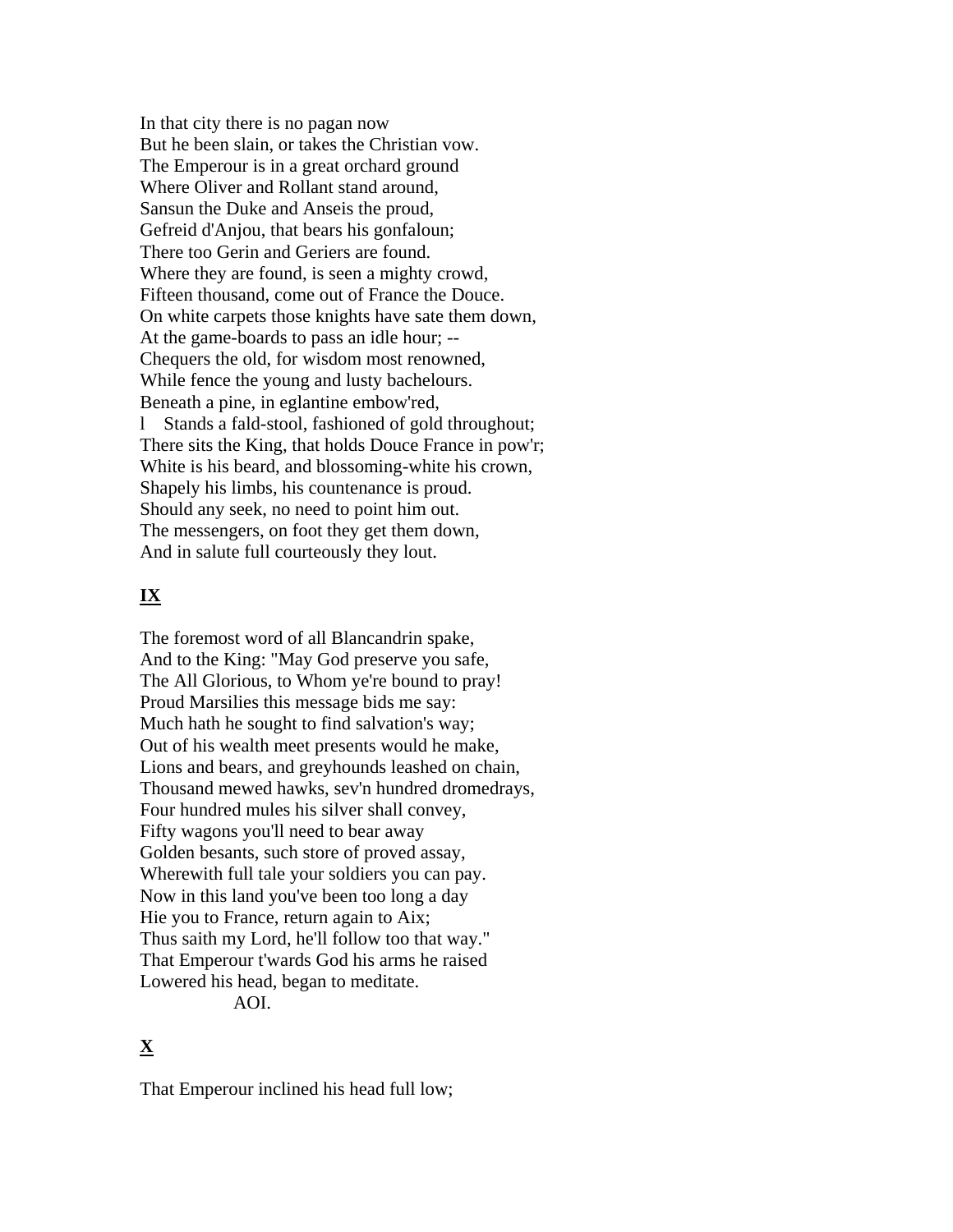Hasty in speech he never was, but slow: His custom was, at his leisure he spoke. When he looks up, his face is very bold, He says to them: "Good tidings have you told. King Marsilies hath ever been my foe. These very words you have before me told, In what measure of faith am I to hold?" That Sarrazin says, "Hostages he'll show; Ten shall you take, or fifteen or a score. Though he be slain, a son of mine shall go, Any there be you'll have more nobly born. To your palace seigneurial when you go, At Michael's Feast, called in periculo; My Lord hath said, thither will he follow Ev'n to your baths, that God for you hath wrought; There is he fain the Christian faith to know." Answers him Charles: "Still may he heal his soul." AOI.

## **XI**

Clear shone the sun in a fair even-tide; Those ten men's mules in stall he bade them tie. Also a tent in the orchard raise on high, Those messengers had lodging for the night; Dozen serjeants served after them aright. Darkling they lie till comes the clear daylight. That Emperour does with the morning rise; Matins and Mass are said then in his sight. Forth goes that King, and stays beneath a pine; Barons he calls, good counsel to define, For with his Franks he's ever of a mind. AOI.

## **XII**

That Emperour, beneath a pine he sits, Calls his barons, his council to begin: Oger the Duke, that Archbishop Turpin, Richard the old, and his nephew Henry, From Gascony the proof Count Acolin, Tedbald of Reims and Milun his cousin: With him there were Gerers, also Gerin, And among them the Count Rollant came in, And Oliver, so proof and so gentil. Franks out of France, a thousand chivalry;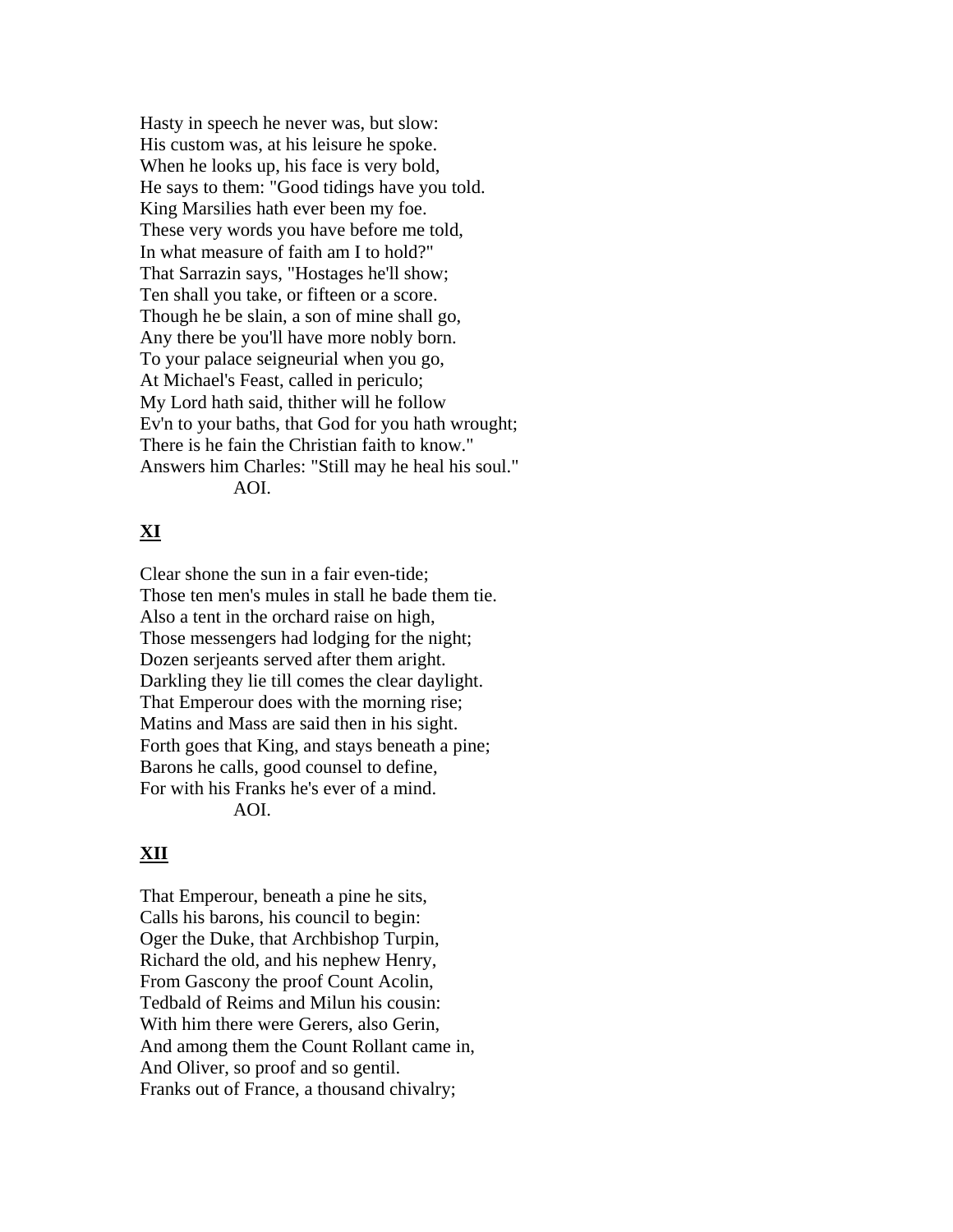Guenes came there, that wrought the treachery. The Council then began, which ended ill.

AOI.

## **XIII**

"My Lords Barons," says the Emperour then, Charles, "King Marsilies hath sent me his messages; Out of his wealth he'll give me weighty masses. Greyhounds on leash and bears and lions also, Thousand mewed hawks and seven hundred camels, Four hundred mules with gold Arabian charged, Fifty wagons, yea more than fifty drawing. But into France demands he my departure; He'll follow me to Aix, where is my Castle; There he'll receive the law of our Salvation: Christian he'll be, and hold from me his marches. But I know not what purpose in his heart is." Then say the Franks: "Beseems us act with caution!" AOI.

#### **XIV**

That Emperour hath ended now his speech. The Count Rollanz, he never will agree, Quick to reply, he springs upon his feet; And to the King, "Believe not Marsilie. Seven years since, when into Spain came we, I conquer'd you Noples also Commibles, And took Valterne, and all the land of Pine, And Balaguet, and Tuele, and Sezilie. Traitor in all his ways was Marsilies; Of his pagans he sent you then fifteen, Bearing in hand their olive-branches green: Who, ev'n as now, these very words did speak. You of your Franks a Council did decree, Praised they your words that foolish were in deed. Two of your Counts did to the pagan speed, Basan was one, and the other Basilie: Their heads he took on th' hill by Haltilie. War have you waged, so on to war proceed, To Sarraguce lead forth your great army. All your life long, if need be, lie in siege, Vengeance for those the felon slew to wreak." AOI.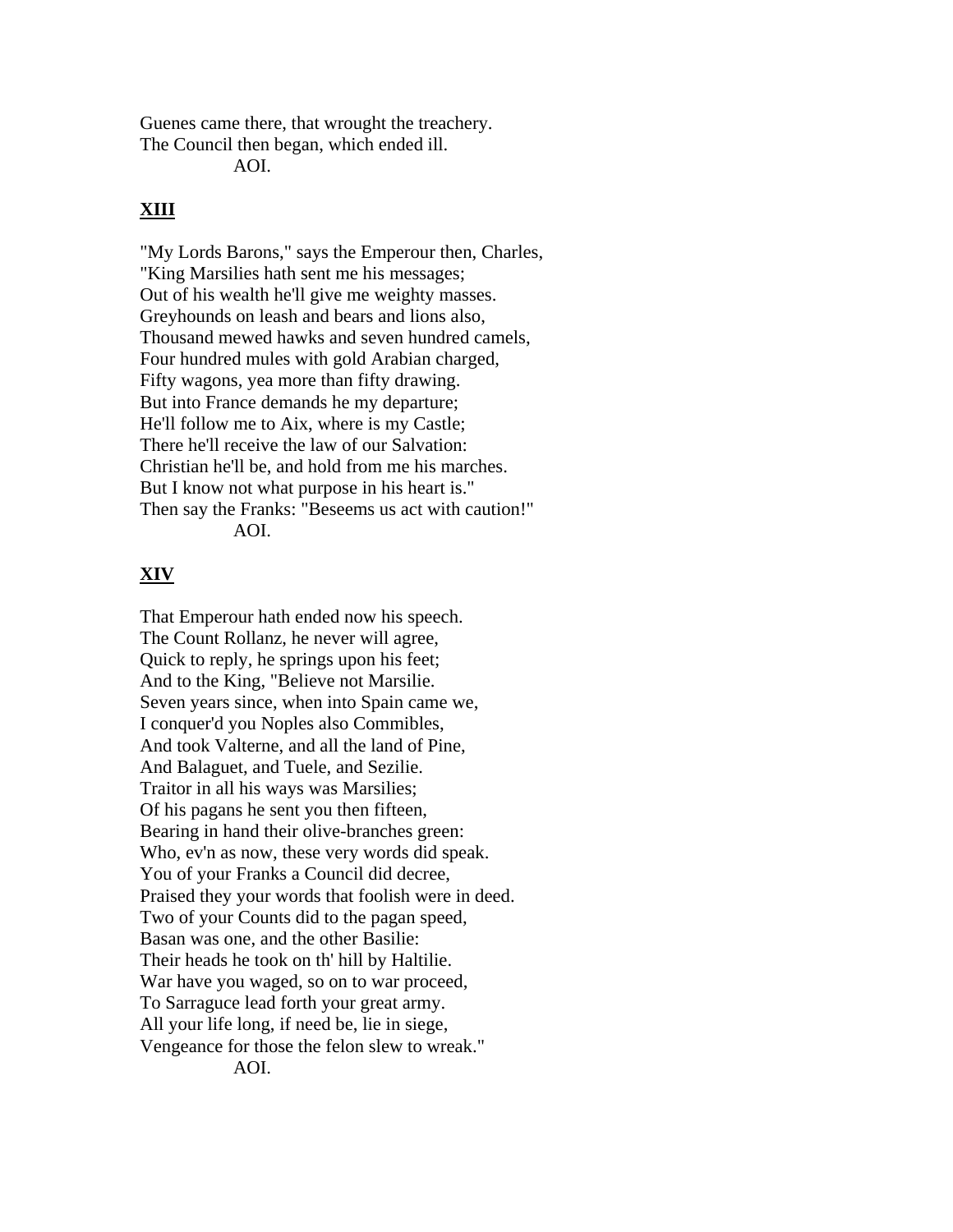## **XV**

That Emperour he sits with lowering front, He clasps his chin, his beard his fingers tug, Good word nor bad, his nephew not one. Franks hold their peace, but only Guenelun Springs to his feet, and comes before Carlun; Right haughtily his reason he's begun, And to the King: "Believe not any one, My word nor theirs, save whence your good shall come. Since he sends word, that King Marsiliun, Homage he'll do, by finger and by thumb; Throughout all Spain your writ alone shall run Next he'll receive our rule of Christendom Who shall advise, this bidding be not done, Deserves not death, since all to death must come. Counsel of pride is wrong: we've fought enough. Leave we the fools, and with the wise be one." AOI.

## **XVI**

And after him came Neimes out, the third, Better vassal there was not in the world; And to the King: "Now rightly have you heard Guenes the Count, what answer he returned. Wisdom was there, but let it well be heard. King Marsilies in war is overturned, His castles all in ruin have you hurled, With catapults his ramparts have you burst, Vanquished his men, and all his cities burned; Him who entreats your pity do not spurn, Sinners were they that would to war return; With hostages his faith he would secure; Let this great war no longer now endure." "Well said the Duke." Franks utter in their turn. AOI.

## **XVII**

"My lords barons, say whom shall we send up To Sarraguce, to King Marsiliun?" Answers Duke Neimes: "I'll go there for your love; Give me therefore the wand, also the glove." Answers the King: "Old man of wisdom pruff; By this white beard, and as these cheeks are rough,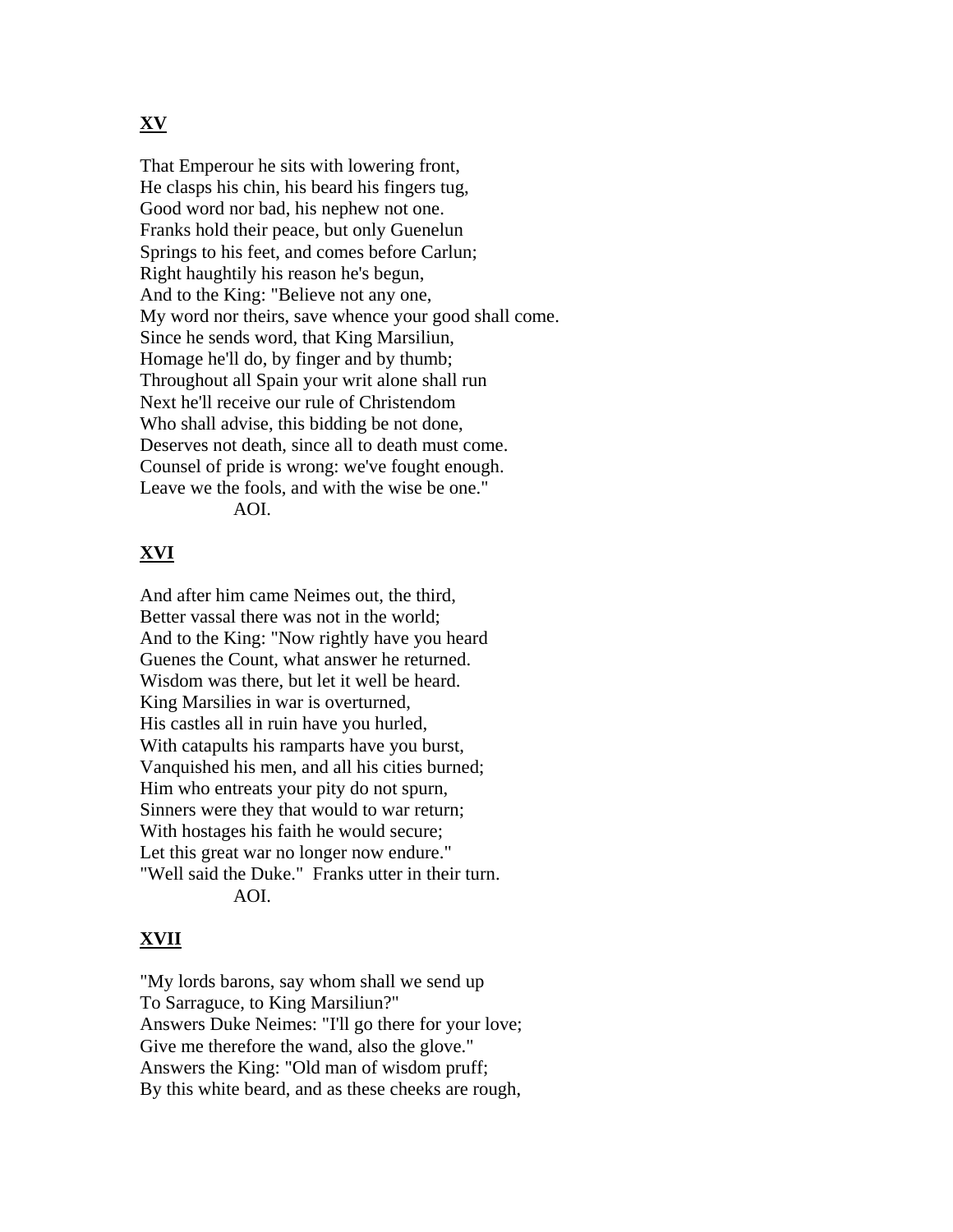You'll not this year so far from me remove; Go sit you down, for none hath called you up."

# **XVIII**

"My lords barons, say whom now can we send To th' Sarrazin that Sarraguce defends?" Answers Rollanz: "I might go very well." "Certes, you'll not," says Oliver his friend, "For your courage is fierce unto the end, I am afraid you would misapprehend. If the King wills it I might go there well." Answers the King: "Be silent both on bench; Your feet nor his, I say, shall that way wend. Nay, by this beard, that you have seen grow blench, The dozen peers by that would stand condemned. Franks hold their peace; you'd seen them all silent.

# **XIX**

Turpins of Reins is risen from his rank, Says to the King: "In peace now leave your Franks. For seven years you've lingered in this land They have endured much pain and sufferance. Give, Sire, to me the clove, also the wand, I will seek out the Spanish Sarazand, For I believe his thoughts I understand." That Emperour answers intolerant: "Go, sit you down on yonder silken mat; And speak no more, until that I command." AOI.

# **XX**

#### **"Franks, chevaliers," says the Emperour then, Charles,**

"Choose ye me out a baron from my marches, To Marsilie shall carry back my answer." Then says Rollanz: "There's Guenes, my goodfather." Answer the Franks: "For he can wisely manage; So let him go, there's none you should send rather." And that count Guenes is very full of anguish; Off from his neck he flings the pelts of marten, And on his feet stands clear in silken garment. Proud face he had, his eyes with colour, sparkled; Fine limbs he had, his ribs were broadly arched So fair he seemed that all the court regarded.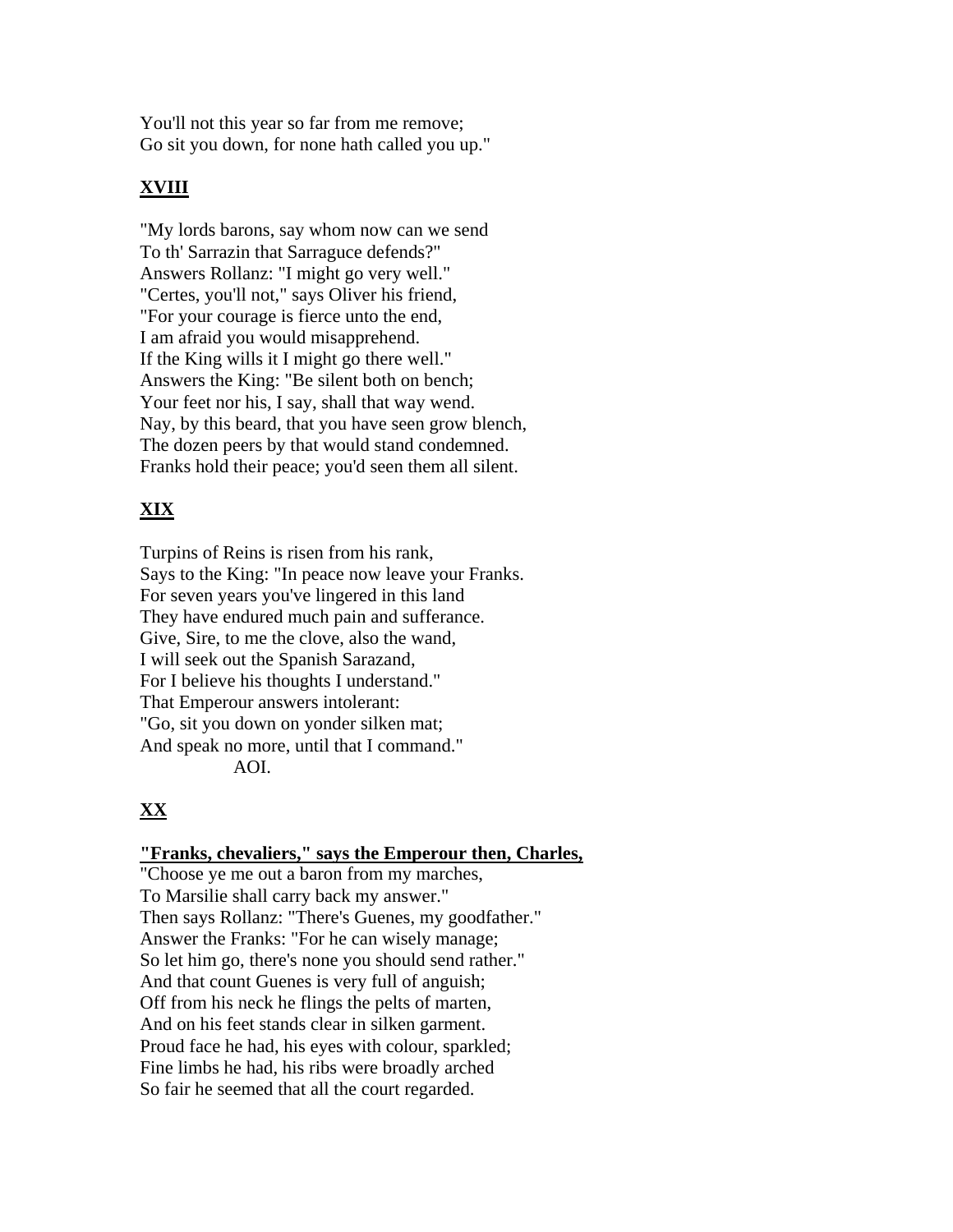Says to Rollant: "Fool, wherefore art so wrathful? All men know well that I am thy goodfather; Thou hast decreed, to Marsiliun I travel. Then if God grant that I return hereafter, I'll follow thee with such a force of passion That will endure so long as life may last thee." Answers Rollanz: "Thou'rt full of pride and madness. All men know well, I take no thought for slander; But some wise man, surely, should bear the answer; If the King will, I'm ready to go rather." AOI.

## **XXI**

#### **Answers him Guene: "Thou shalt not go for me.**

Thou'rt not my man, nor am I lord of thee. Charles commnds that I do his decree, To Sarraguce going to Marsilie; There I will work a little trickery, This mighty wrath of mine I'll thus let free." When Rollanz heard, began to laugh for glee. AOI.

## **XXII**

When Guenes sees that Rollant laughs at it, Such grief he has, for rage he's like to split, A little more, and he has lost his wit: Says to that count: "I love you not a bit; A false judgement you bore me when you chid. Right Emperour, you see me where you sit, I will your word accomplish, as you bid. AOI.

## **XXIII**

"To Sarraguce I must repair, 'tis plain; Whence who goes there returns no more again. Your sister's hand in marriage have I ta'en; And I've a son, there is no prettier swain: Baldwin, men say he shews the knightly strain. To him I leave my honours and domain. Care well for him; he'll look for me in vain." Answers him Charles: "Your heart is too humane. When I command, time is to start amain." AOI.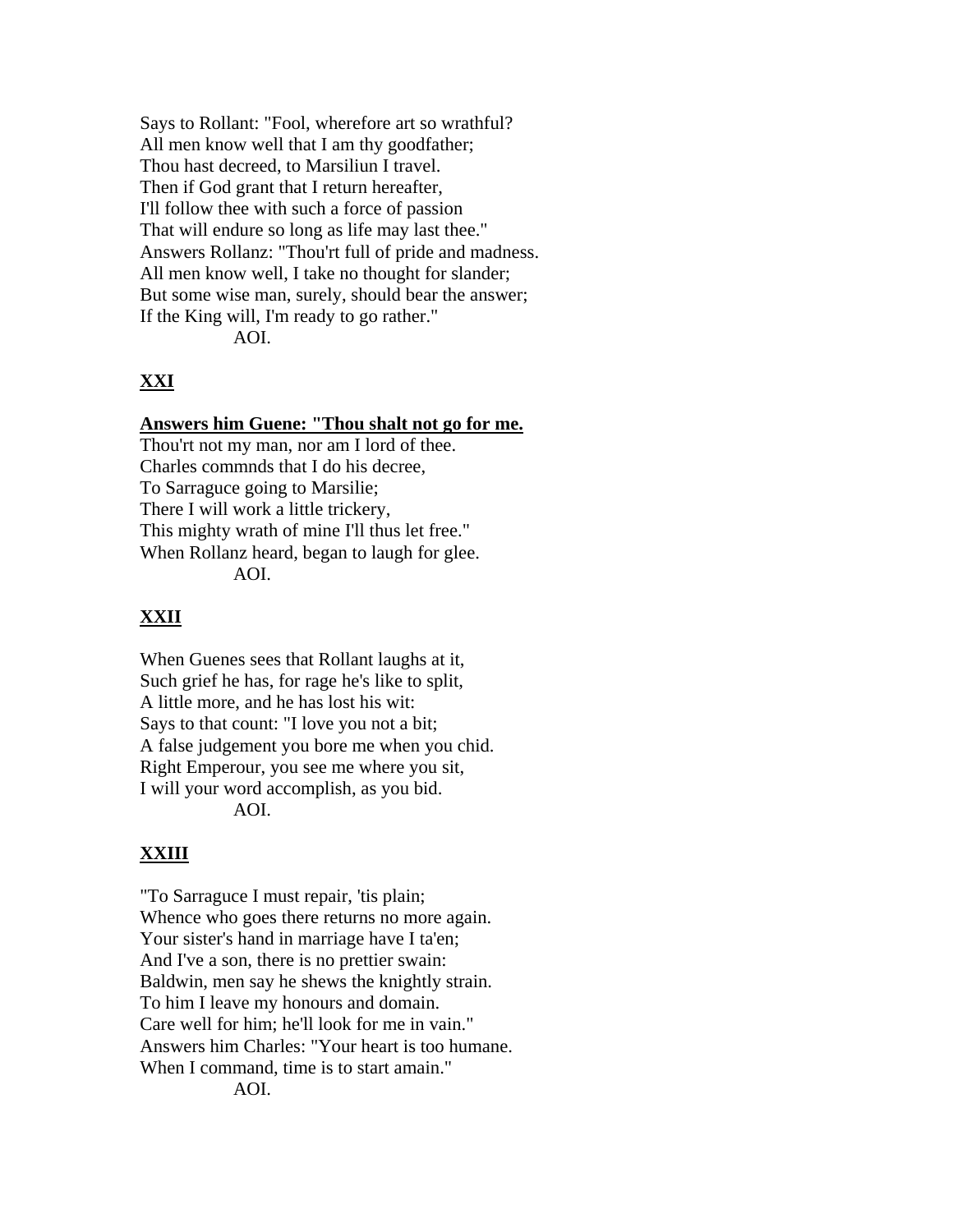# **XXIV**

Then says the King: "Guenes, before me stand; And take from me the glove, also the wand. For you have heard, you're chosen by the Franks," "Sire," answers Guenes, " all this is from Rollanz; I'll not love him, so long as I'm a man, Nor Oliver, who goes at his right hand; The dozen peers, for they are of his band, All I defy, as in your sight I stand." Then says the King: "Over intolerant. Now certainly you go when I command." "And go I can; yet have I no warrant Basile had none nor his brother Basant."

# **XXV**

#### **His right hand glove that Emperour holds out;**

But the count Guenes elsewhere would fain be found ; When he should take, it falls upon the ground. Murmur the Franks: "God! What may that mean now? By this message great loss shall come about." "Lordings," says Guene, "You'll soon have news enow."

## **XXVI**

"Now," Guenes said, "give me your orders, Sire; Since I must go, why need I linger, I?" Then said the King "In Jesu's Name and mine!" With his right hand he has absolved and signed, Then to his care the wand and brief confides.

## **XXVII**

Guenes the count goes to his hostelry, Finds for the road his garments and his gear, All of the best he takes that may appear: Spurs of fine gold he fastens on his feet, And to his side Murgles his sword of steel. On Tachebrun, his charger, next he leaps, His uncle holds the stirrup, Guinemere. Then you had seen so many knights to weep, Who all exclaim: "Unlucky lord, indeed! In the King's court these many years you've been, Noble vassal, they say that have you seen.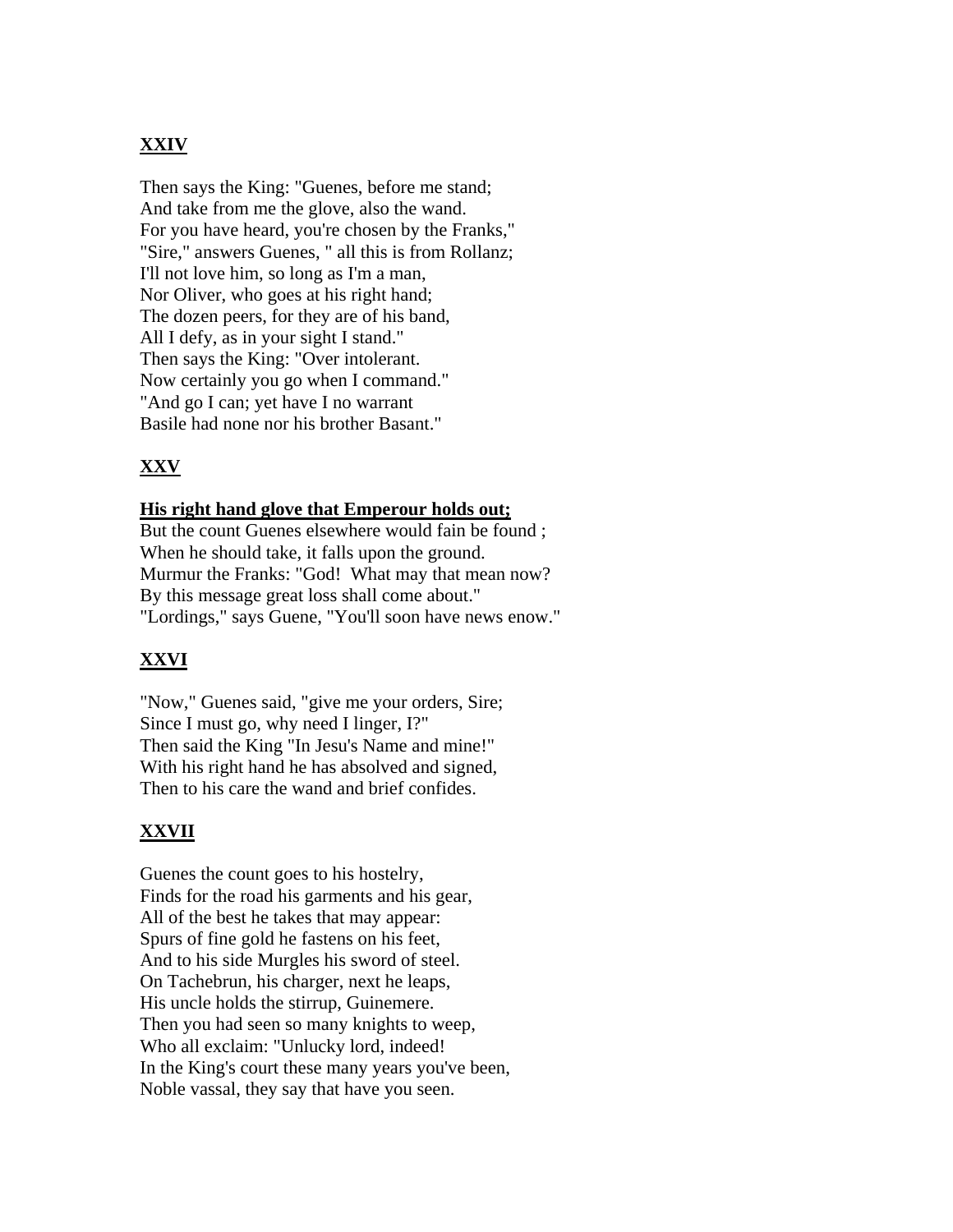He that for you this journey has decreed King Charlemagne will never hold him dear. The Count Rollant, he should not so have deemed, Knowing you were born of very noble breed." After they say: "Us too, Sire, shall he lead." Then answers Guenes: "Not so, the Lord be pleased! Far better one than many knights should bleed. To France the Douce, my lords, you soon shall speed, On my behalf my gentle wife you'll greet, And Pinabel, who is my friend and peer, And Baldewin, my son, whom you have seen; His rights accord and help him in his need." -- Rides down the road, and on his way goes he. AOI.

#### **XXVIII**

Guenes canters on, and halts beneath a tree; Where Sarrazins assembled he may see, With Blancandrins, who abides his company. Cunning and keen they speak then, each to each, Says Blancandrins: "Charles, what a man is he, Who conquered Puille and th'whole of Calabrie; Into England he crossed the bitter sea, To th' Holy Pope restored again his fee. What seeks he now of us in our country?" Then answers Guene "So great courage hath he; Never was man against him might succeed."

AOI.

## **XXIX**

Says Blancandrins "Gentle the Franks are found; Yet a great wrong these dukes do and these counts Unto their lord, being in counsel proud; Him and themselves they harry and confound." Guenes replies: "There is none such, without Only Rollanz, whom shame will yet find out. Once in the shade the King had sate him down; His nephew came, in sark of iron brown, Spoils he had won, beyond by Carcasoune, Held in his hand an apple red and round. "Behold, fair Sire," said Rollanz as he bowed, "Of all earth's kings I bring you here the crowns." His cruel pride must shortly him confound, Each day t'wards death he goes a little down,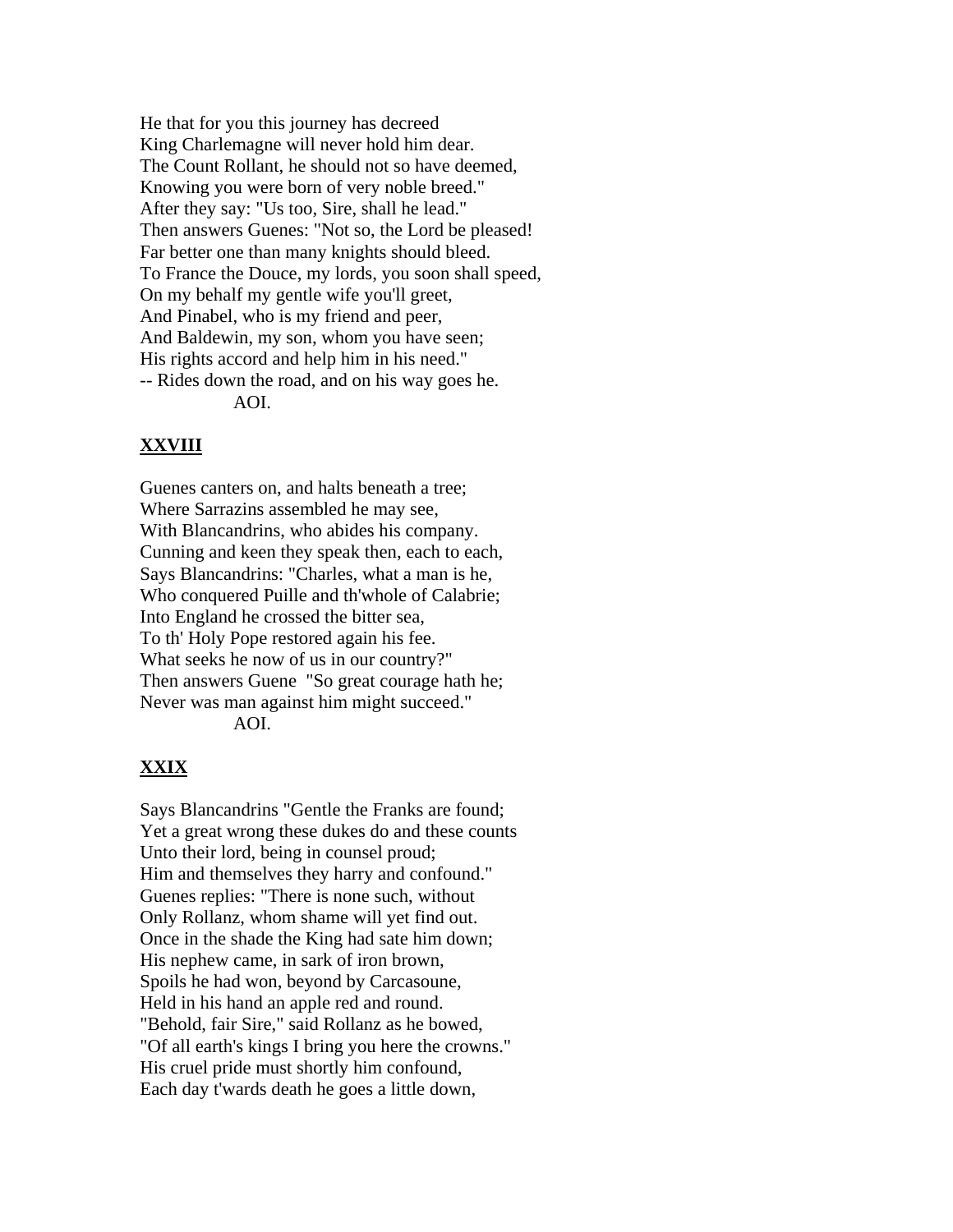When he be slain, shall peace once more abound." AOI.

## **XXX**

Says Blancandrins: "A cruel man, Rollant, That would bring down to bondage every man, And challenges the peace of every land. With what people takes he this task in hand?" And answers Guene: "The people of the Franks; They love him so, for men he'll never want. Silver and gold he show'rs upon his band, Chargers and mules, garments and silken mats. The King himself holds all by his command; From hence to the East he'll conquer sea and land." AOI.

# **XXXI**

Cantered so far then Blancandrins and Guene Till each by each a covenant had made And sought a plan, how Rollant might be slain. Cantered so far by valley and by plain To Sarraguce beneath a cliff they came. There a fald-stool stood in a pine-tree's shade, Enveloped all in Alexandrin veils; There was the King that held the whole of Espain, Twenty thousand of Sarrazins his train; Nor was there one but did his speech contain, Eager for news, till they might hear the tale. Haste into sight then Blancandrins and Guene.

# **XXXII**

Blancandrin comes before Marsiliun, Holding the hand of county Guenelun; Says to the King "Lord save you, Sire, Mahum And Apollin, whose holy laws here run! Your message we delivered to Charlun, Both his two hands he raised against the sun, Praising his God, but answer made he none. He sends you here his noblest born barun, Greatest in wealth, that out of France is come; From him you'll hear if peace shall be, or none." "Speak," said Marsile: "We'll hear him, every one." AOI.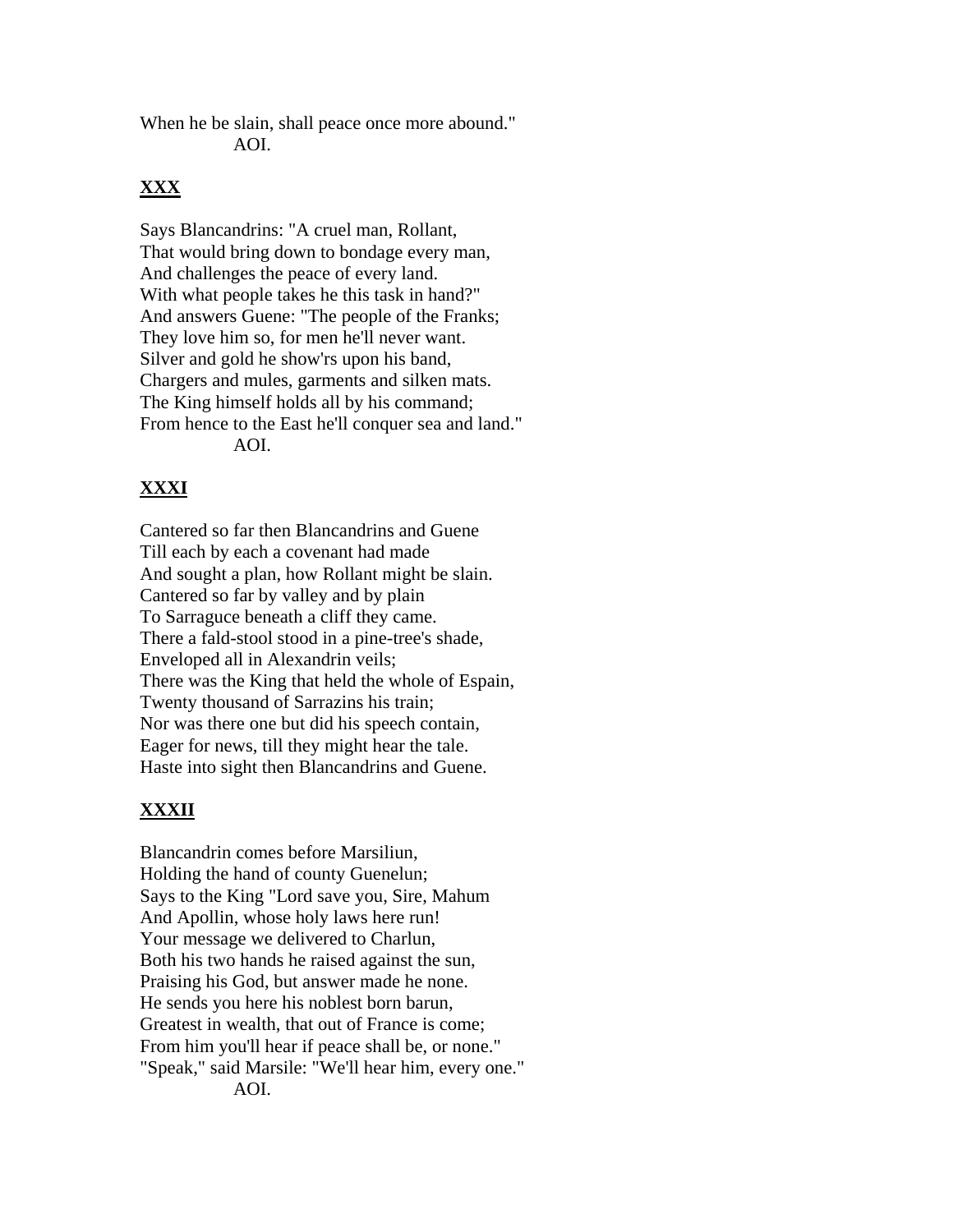## **XXXIII**

But the count Guenes did deeply meditate; Cunning and keen began at length, and spake Even as one that knoweth well the way; And to the King: "May God preserve you safe, The All Glorious, to whom we're bound to pray Proud Charlemagne this message bids me say: You must receive the holy Christian Faith, And yield in fee one half the lands of Spain. If to accord this tribute you disdain, Taken by force and bound in iron chain You will be brought before his throne at Aix; Judged and condemned you'll be, and shortly slain, Yes, you will die in misery and shame." King Marsilies was very sore afraid, Snatching a dart, with golden feathers gay, He made to strike: they turned aside his aim. AOI.

#### **XXXIV**

King Marsilies is turn'ed white with rage, His feathered dart he brandishes and shakes. Guenes beholds: his sword in hand he takes, Two fingers' width from scabbard bares the blade; And says to it: "O clear and fair and brave; Before this King in court we'll so behave, That the Emperour of France shall never say In a strange land I'd thrown my life away Before these chiefs thy temper had essayed." "Let us prevent this fight:" the pagans say.

#### **XXXV**

Then Sarrazins implored him so, the chiefs, On the faldstoel Marsillies took his seat. "Greatly you harm our cause," says the alcaliph: "When on this Frank your vengeance you would wreak; Rather you should listen to hear him speak." "Sire," Guenes says, "to suffer I am meek. I will not fail, for all the gold God keeps, Nay, should this land its treasure pile in heaps, But I will tell, so long as I be free, What Charlemagne, that Royal Majesty,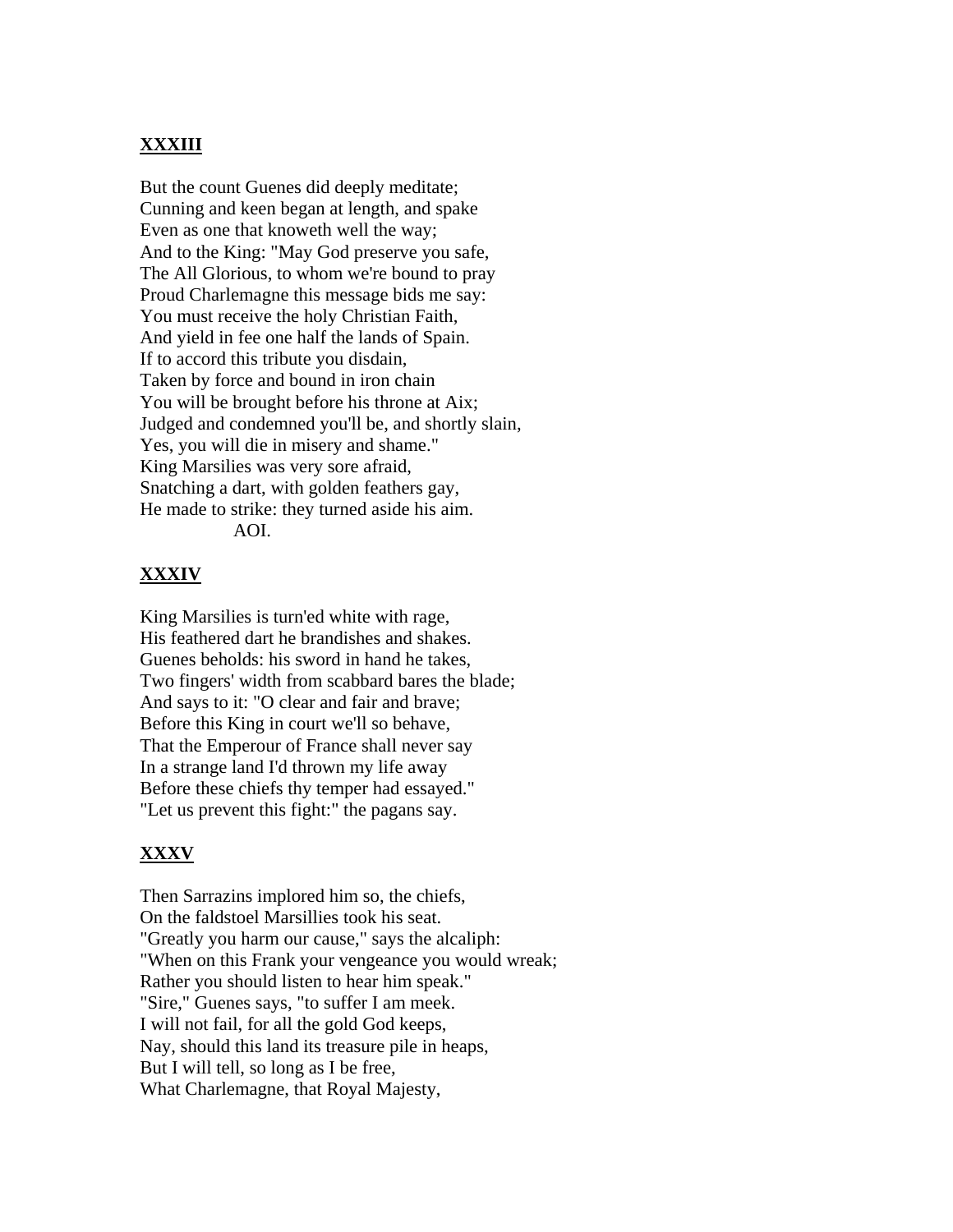Bids me inform his mortal enemy." Guenes had on a cloke of sable skin, And over it a veil Alexandrin; These he throws down, they're held by Blancandrin; But not his sword, he'll not leave hold of it, In his right hand he grasps the golden hilt. The pagans say. "A noble baron, this." AOI.

## **XXXVI**

Before the King's face Guenes drawing near Says to him "Sire, wherefore this rage and fear? Seeing you are, by Charles, of Franks the chief, Bidden to hold the Christians' right belief. One half of Spain he'll render as your fief The rest Rollanz, his nephew, shall receive, Proud parcener in him you'll have indeed. If you will not to Charles this tribute cede, To you he'll come, and Sarraguce besiege; Take you by force, and bind you hands and feet, Bear you outright ev'n unto Aix his seat. You will not then on palfrey nor on steed, Jennet nor mule, come cantering in your speed; Flung you will be on a vile sumpter-beast; Tried there and judged, your head you will not keep. Our Emperour has sent you here this brief." He's given it into the pagan's nief.

## **XXXVII**

Now Marsilies, is turn'ed white with ire, He breaks the seal and casts the wax aside, Looks in the brief, sees what the King did write: "Charles commands, who holds all France by might, I bear in mind his bitter grief and ire; 'Tis of Basan and 's brother Basilye, Whose heads I took on th' hill by Haltilye. If I would save my body now alive, I must despatch my uncle the alcalyph, Charles will not love me ever otherwise." After, there speaks his son to Marsilye, Says to the King: "In madness spoke this wight. So wrong he was, to spare him were not right; Leave him to me, I will that wrong requite." When Guenes hears, he draws his sword outright,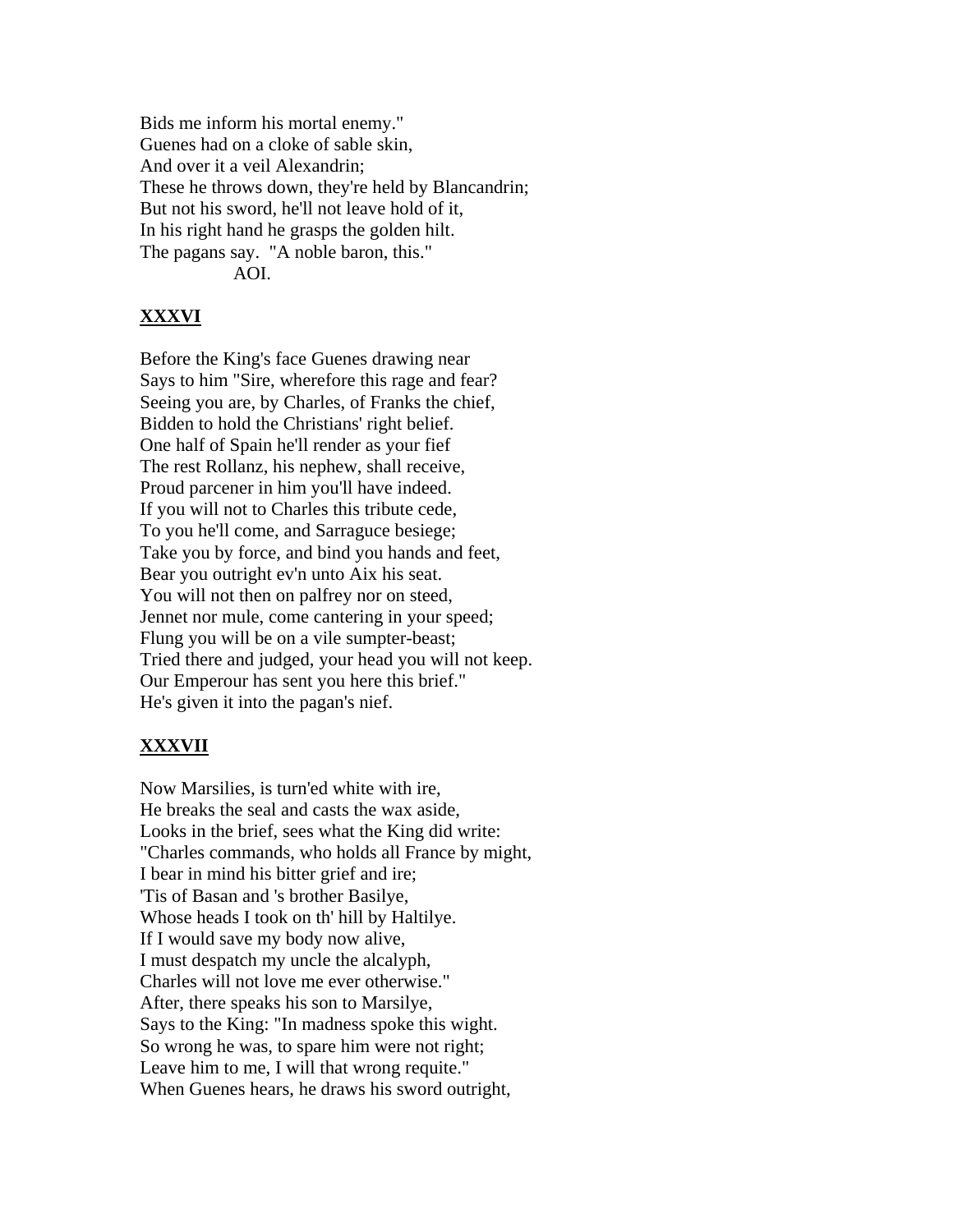Against the trunk he stands, beneath that pine.

#### **XXXVIII**

The King is gone into that orchard then; With him he takes the best among his men; And Blancandrins there shews his snowy hair, And Jursalet, was the King's son and heir, And the alcaliph, his uncle and his friend. Says Blancandrins: "Summon the Frank again, In our service his faith to me he's pledged." Then says the King: "So let him now be fetched." He's taken Guenes by his right finger-ends, And through the orchard straight to the King they wend. Of treason there make lawless parliament. AOI.

## **XXXIX**

"Fair Master Guenes," says then King Marsilie, "I did you now a little trickery, Making to strike, I shewed my great fury. These sable skins take as amends from me, Five hundred pounds would not their worth redeem. To-morrow night the gift shall ready be." Guene answers him: "I'll not refuse it, me. May God be pleased to shew you His mercy." AOI.

## **XL**

Then says Marsile "Guenes, the truth to ken, Minded I am to love you very well. Of Charlemagne I wish to hear you tell, He's very old, his time is nearly spent, Two hundred years he's lived now, as 'tis said. Through many lands his armies he has led, So many blows his buckled shield has shed, And so rich kings he's brought to beg their bread; What time from war will he draw back instead?" And answers Guenes: "Not so was Charles bred. There is no man that sees and knows him well But will proclaim the Emperour's hardihead. Praise him as best I may, when all is said, Remain untold, honour and goodness yet. His great valour how can it be counted?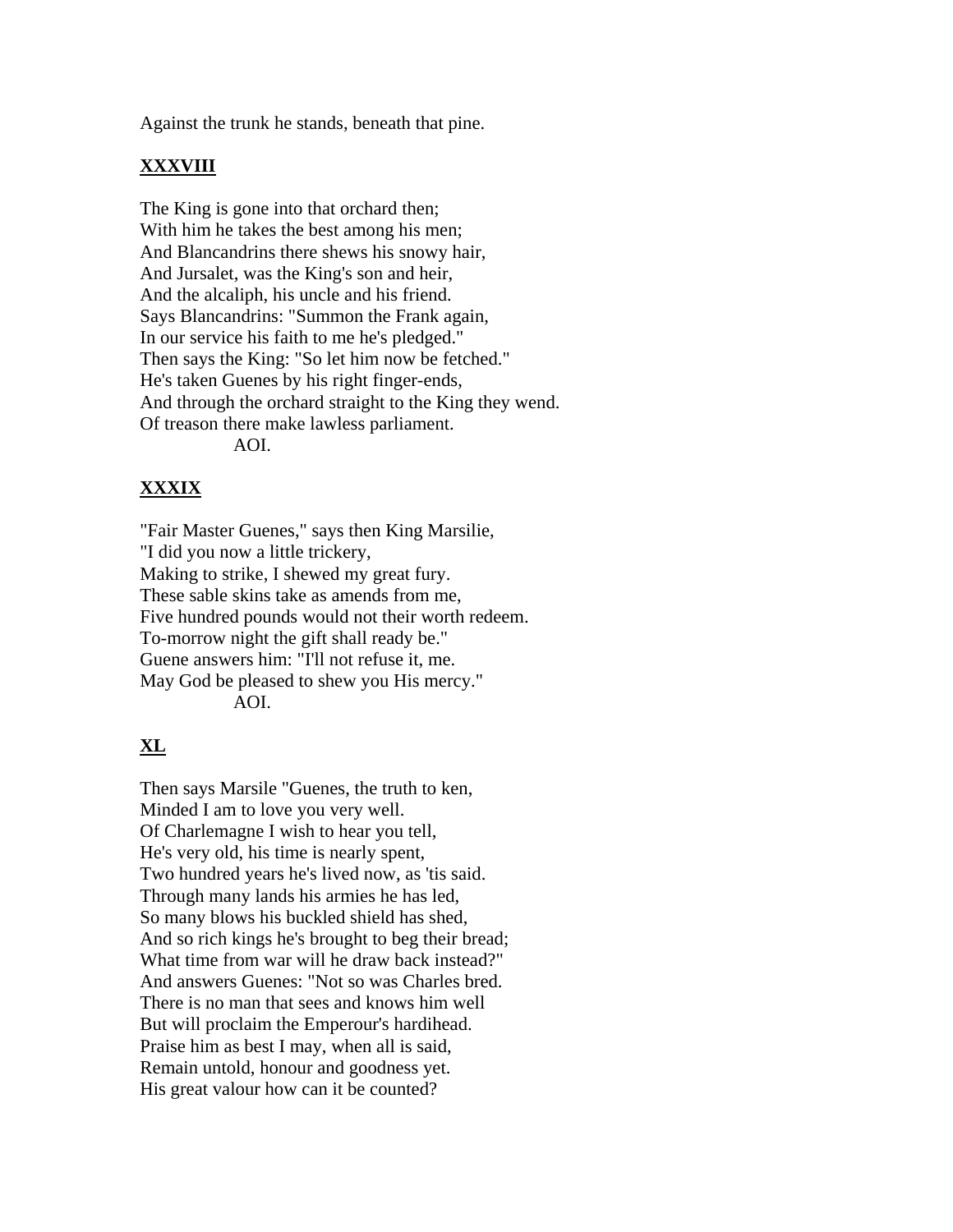Him with such grace hath God illumined, Better to die than leave his banneret."

#### **XLI**

The pagan says: "You make me marvel sore At Charlemagne, who is so old and hoar; Two hundred years, they say, he's lived and more. So many lands he's led his armies o'er, So many blows from spears and lances borne, And so rich kings brought down to beg and sorn, When will time come that he draws back from war?" "Never," says Guenes, "so long as lives his nephew; No such vassal goes neath the dome of heaven; And proof also is Oliver his henchman; The dozen peers, whom Charl'es holds so precious, These are his guards, with other thousands twenty. Charles is secure, he holds no man in terror." AOI.

#### **XLII**

Says Sarrazin: "My wonder yet is grand At Charlemagne, who hoary is and blanched. Two hundred years and more, I understand, He has gone forth and conquered many a land, Such blows hath borne from many a trenchant lance, Vanquished and slain of kings so rich a band, When will time come that he from war draws back?" "Never," says Guene, "so long as lives Rollanz, From hence to the East there is no such vassal; And proof also, Oliver his comrade; The dozen peers he cherishes at hand, These are his guard, with twenty thousand Franks. Charles is secure, he fears no living man." AOI.

#### **XLIII**

"Fair Master Guenes," says Marsilies the King, "Such men are mine, fairer than tongue can sing, Of knights I can four hundred thousand bring So I may fight with Franks and with their King." Answers him Guenes: "Not on this journeying Save of pagans a great loss suffering. Leave you the fools, wise counsel following;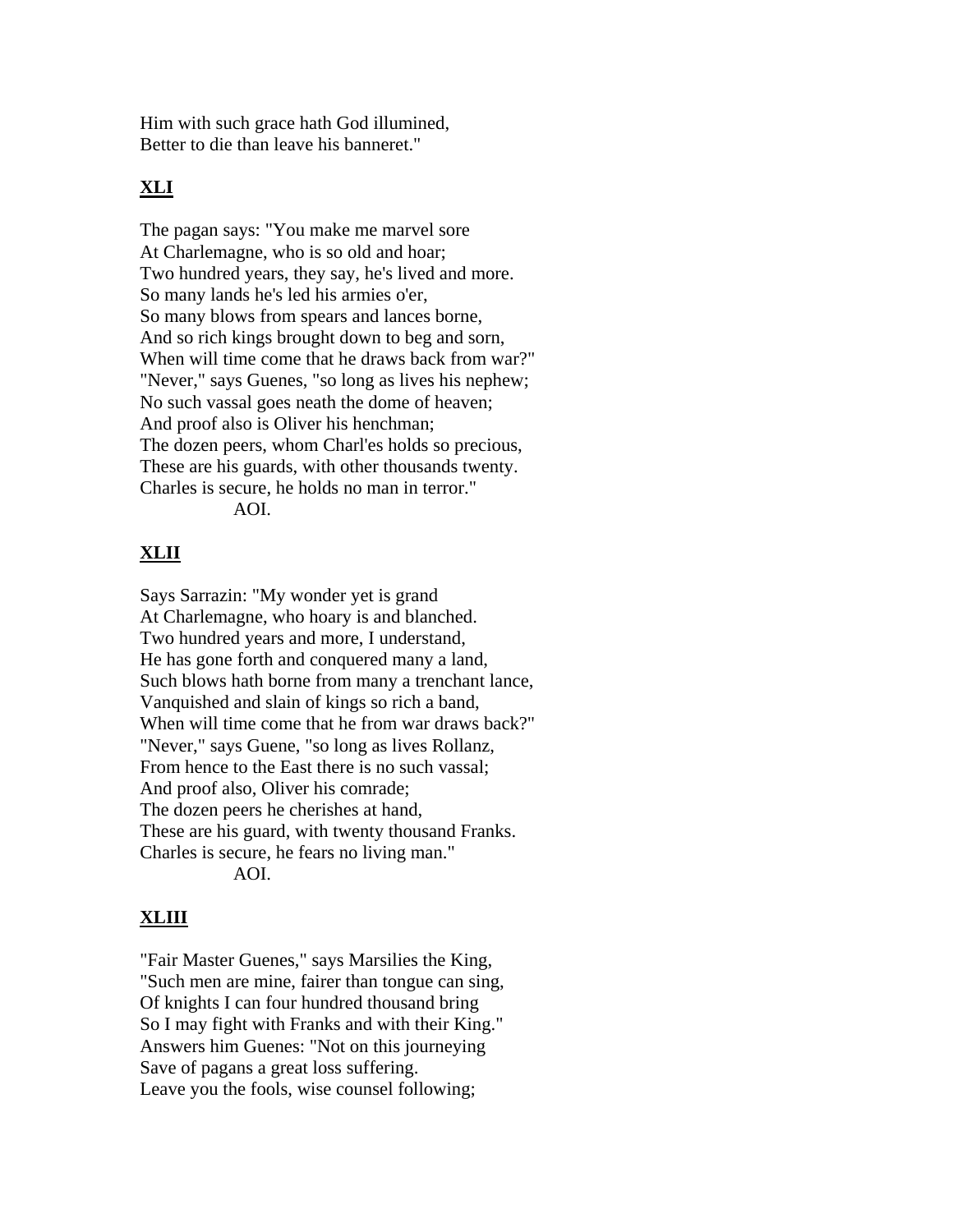To the Emperour such wealth of treasure give That every Frank at once is marvelling. For twenty men that you shall now send in To France the Douce he will repair, that King; In the rereward will follow after him Both his nephew, count Rollant, as I think, And Oliver, that courteous paladin; Dead are the counts, believe me if you will. Charles will behold his great pride perishing, For battle then he'll have no more the skill. AOI.

#### **XLIV**

Fair Master Guene," says then King Marsilie, "Shew the device, how Rollant slain may be." Answers him Guenes: "That will I soon make clear The King will cross by the good pass of Size, A guard he'll set behind him, in the rear; His nephew there, count Rollant, that rich peer, And Oliver, in whom he well believes; Twenty thousand Franks in their company Five score thousand pagans upon them lead, Franks unawares in battle you shall meet, Bruised and bled white the race of Franks shall be; I do not say, but yours shall also bleed. Battle again deliver, and with speed. So, first or last, from Rollant you'll be freed. You will have wrought a high chivalrous deed, Nor all your life know war again, but peace. AOI.

#### **XLV**

#### **"Could one achieve that Rollant's life was lost,**

Charle's right arm were from his body torn; Though there remained his marvellous great host, He'ld not again assemble in such force; Terra Major would languish in repose." Marsile has heard, he's kissed him on the throat; Next he begins to undo his treasure-store. AOI.

## **XLVI**

Said Marsilie -- but now what more said they? --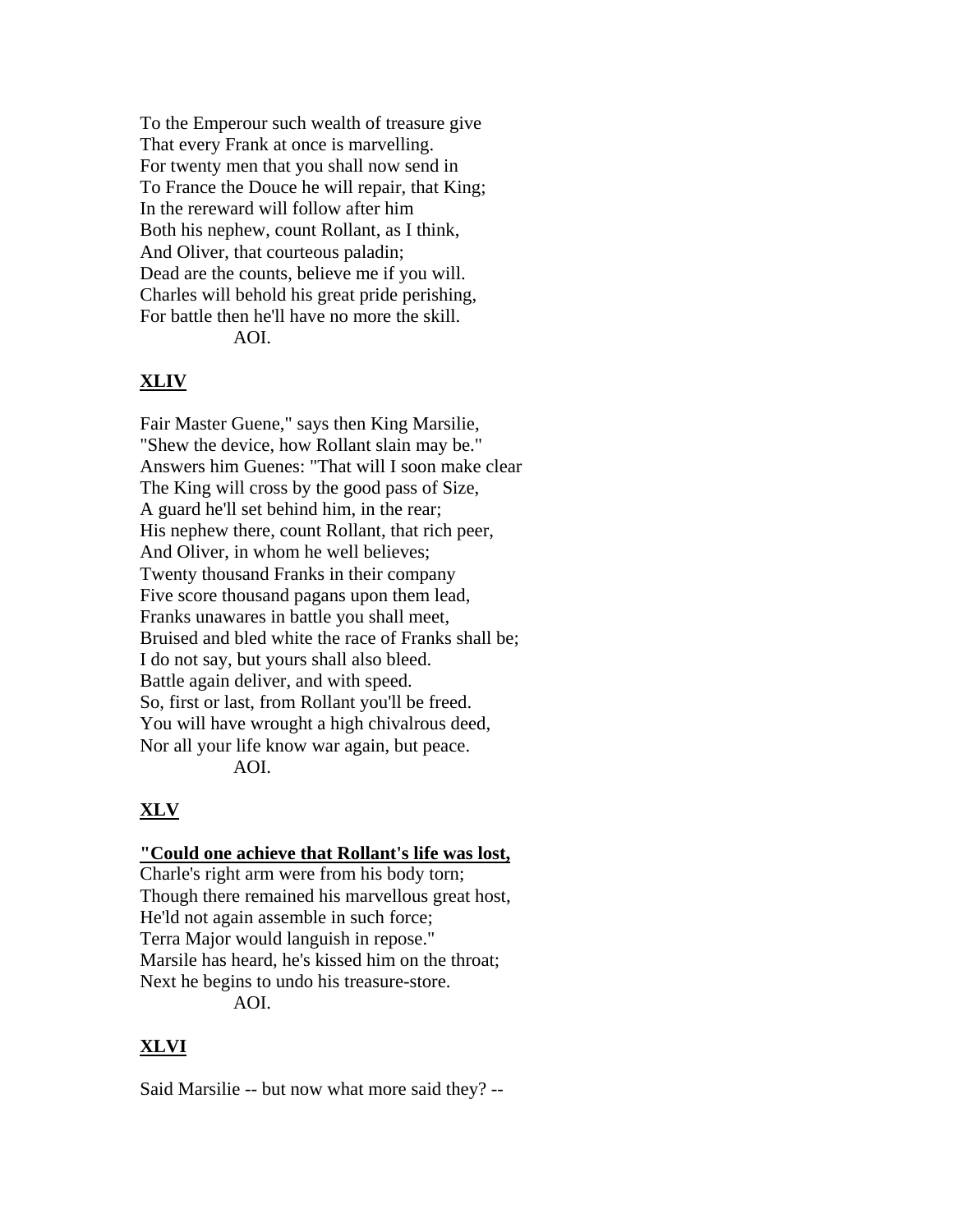"No faith in words by oath unbound I lay; Swear me the death of Rollant on that day." Then answered Guene: "So be it, as you say." On the relics, are in his sword Murgles, Treason he's sworn, forsworn his faith away. AOI.

# **XLVII**

Was a fald-stool there, made of olifant. A book thereon Marsilies bade them plant, In it their laws, Mahum's and Tervagant's. He's sworn thereby, the Spanish Sarazand, In the rereward if he shall find Rollant, Battle to himself and all his band, And verily he'll slay him if he can. And answered Guenes: "So be it, as you command!" AOI.

# **XLVIII**

In haste there came a pagan Valdabrun, Warden had been to King Marsiliun, Smiling and clear, he's said to Guenelun, "Take now this sword, and better sword has none; Into the hilt a thousand coins are run. To you, fair sir, I offer it in love; Give us your aid from Rollant the barun, That in rereward against him we may come." Guenes the count answers: "It shall-be done." Then, cheek and chin, kissed each the other one.

# **XLIX**

After there came a pagan, Climorins, Smiling and clear to Guenelun begins: "Take now my helm, better is none than this; But give us aid, on Rollant the marquis, By what device we may dishonour bring." "It shall be done." Count Guenes answered him; On mouth and cheek then each the other kissed. AOI.

# **L**

In haste there came the Queen forth, Bramimound;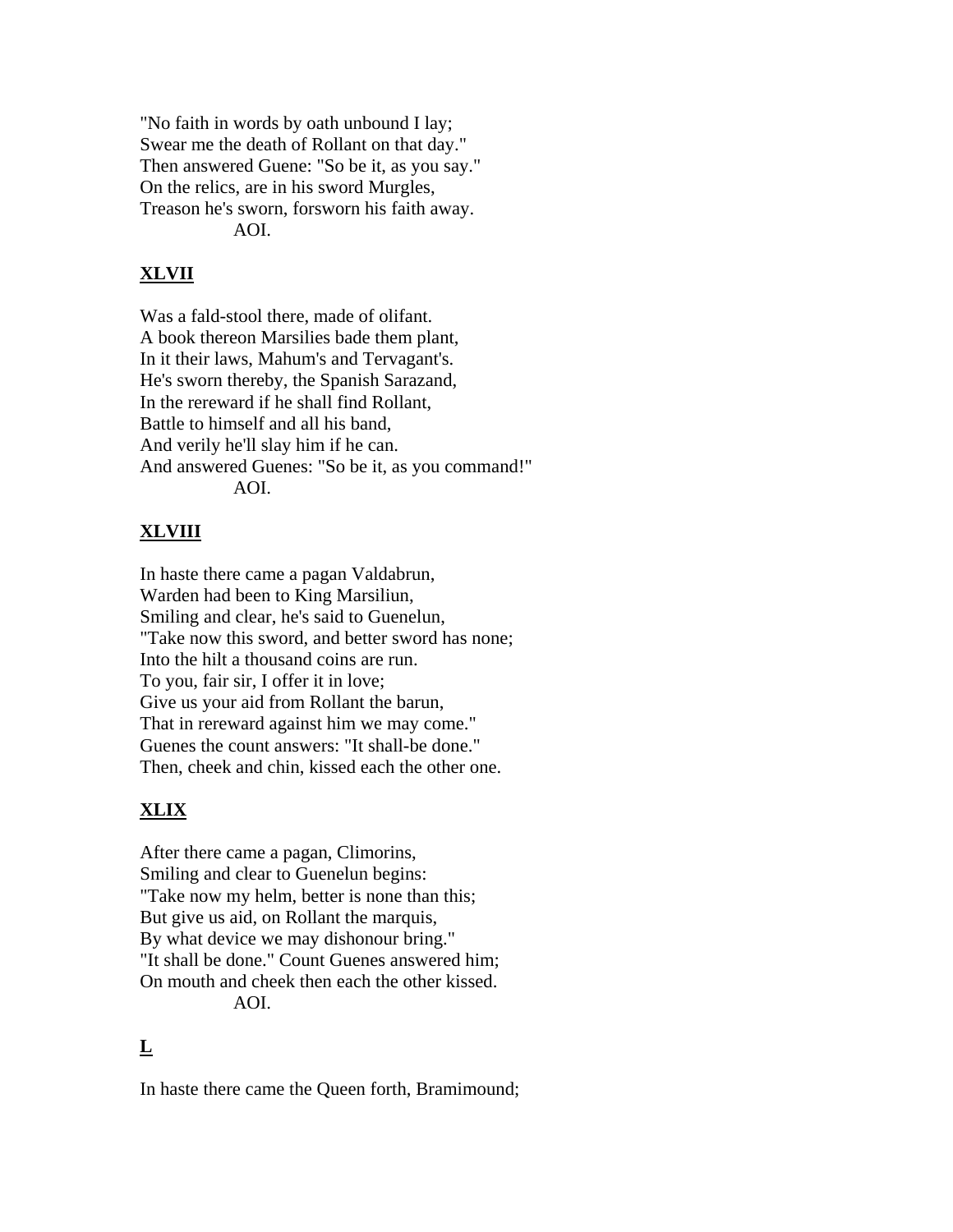"I love you well, sir," said she to the count, "For prize you dear my lord and all around; Here for your wife I have two brooches found, Amethysts and jacynths in golden mount; More worth are they than all the wealth of Roum; Your Emperour has none such, I'll be bound." He's taken them, and in his hosen pouched. AOI.

# **LI**

The King now calls Malduiz, that guards his treasure. "Tribute for Charles, say, is it now made ready?" He answers him: "Ay, Sire, for here is plenty Silver and gold on hundred camels seven, And twenty men, the gentlest under heaven." AOI.

## **LII**

Marsilie's arm Guene's shoulder doth enfold; He's said to him: "You are both wise and bold. Now, by the law that you most sacred hold, Let not your heart in our behalf grow cold! Out of my store I'll give you wealth untold, Charging ten mules with fine Arabian gold; I'll do the same for you, new year and old. Take then the keys of this city so large, This great tribute present you first to Charles, Then get me placed Rollanz in the rereward. If him I find in valley or in pass, Battle I'll give him that shall be the last." Answers him Guenes: "My time is nearly past." His charger mounts, and on his journey starts. AOI.

## **LIII**

That Emperour draws near to his domain, He is come down unto the city Gailne. The Count Rollanz had broken it and ta'en, An hundred years its ruins shall remain. Of Guenelun the King for news is fain, And for tribute from the great land of Spain. At dawn of day, just as the light grows plain, Into their camp is come the county Guene.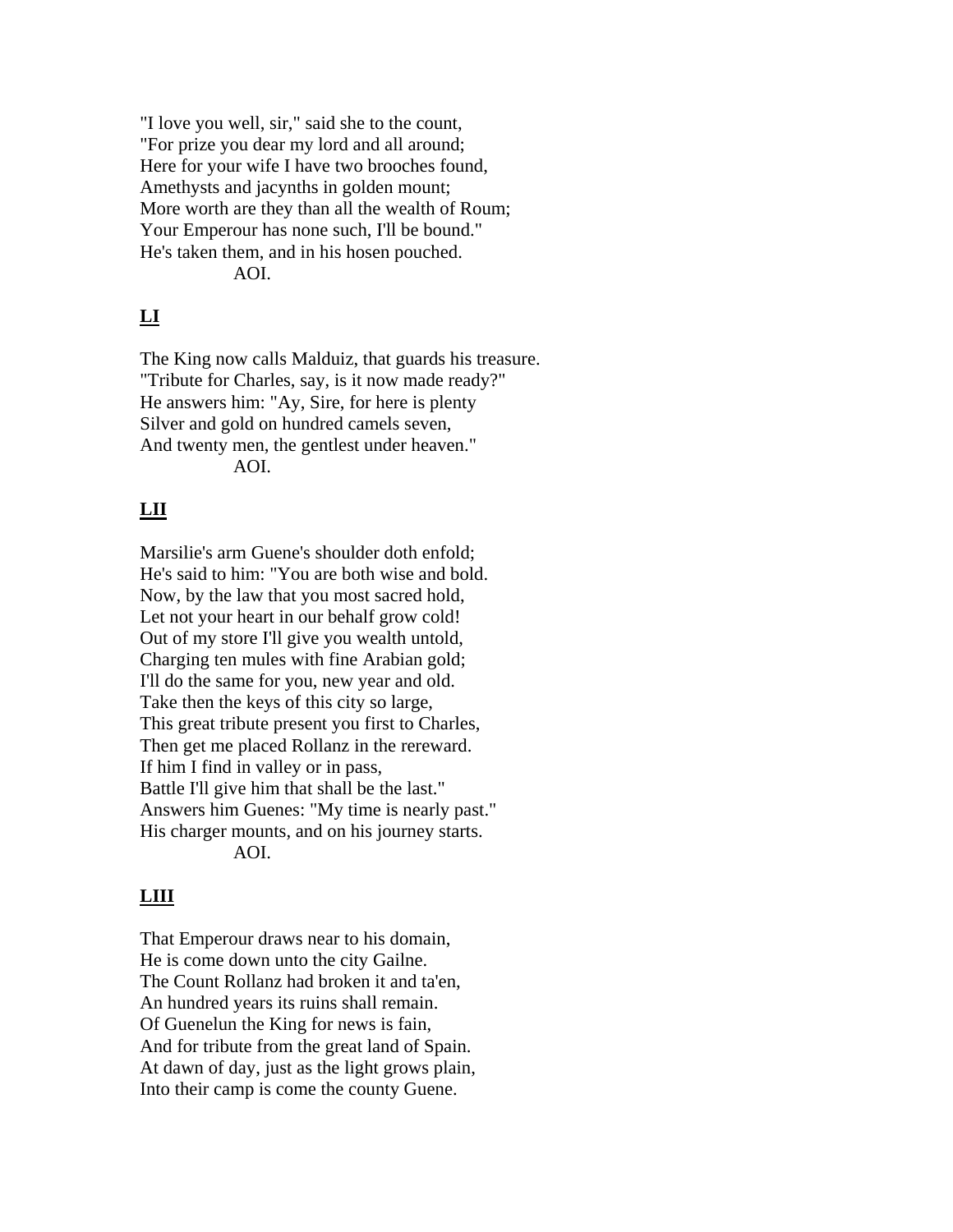AOI.

#### **LIV**

In morning time is risen the Emperere, Mattins and Mass he's heard, and made his prayer; On the green grass before the tent his chair, Where Rollant stood and that bold Oliver, Neimes the Duke, and many others there. Guenes arrived, the felon perjurer, Begins to speak, with very cunning air, Says to the King: "God keep you, Sire, I swear! Of Sarraguce the keys to you I bear, Tribute I bring you, very great and rare, And twenty men; look after them with care. Proud Marsilies bade me this word declare That alcaliph, his uncle, you must spare. My own eyes saw four hundred thousand there, In hauberks dressed, closed helms that gleamed in the air, And golden hilts upon their swords they bare. They followed him, right to the sea they'll fare; Marsile they left, that would their faith forswear, For Christendom they've neither wish nor care. But the fourth league they had not compassed, ere Brake from the North tempest and storm in the air; Then were they drowned, they will no more appear. Were he alive, I should have brought him here. The pagan king, in truth, Sire, bids you hear, Ere you have seen one month pass of this year He'll follow you to France, to your Empire, He will accept the laws you hold and fear; Joining his hands, will do you homage there, Kingdom of Spain will hold as you declare." Then says the King: "Now God be praised, I swear! Well have you wrought, and rich reward shall wear." Bids through the host a thousand trumpets blare. Franks leave their lines; the sumpter-beasts are yare T'wards France the Douce all on their way repair. AOI.

#### **LV**

Charles the Great that land of Spain had wasted, Her castles ta'en, her cities violated. Then said the King, his war was now abated. Towards Douce France that Emperour has hasted.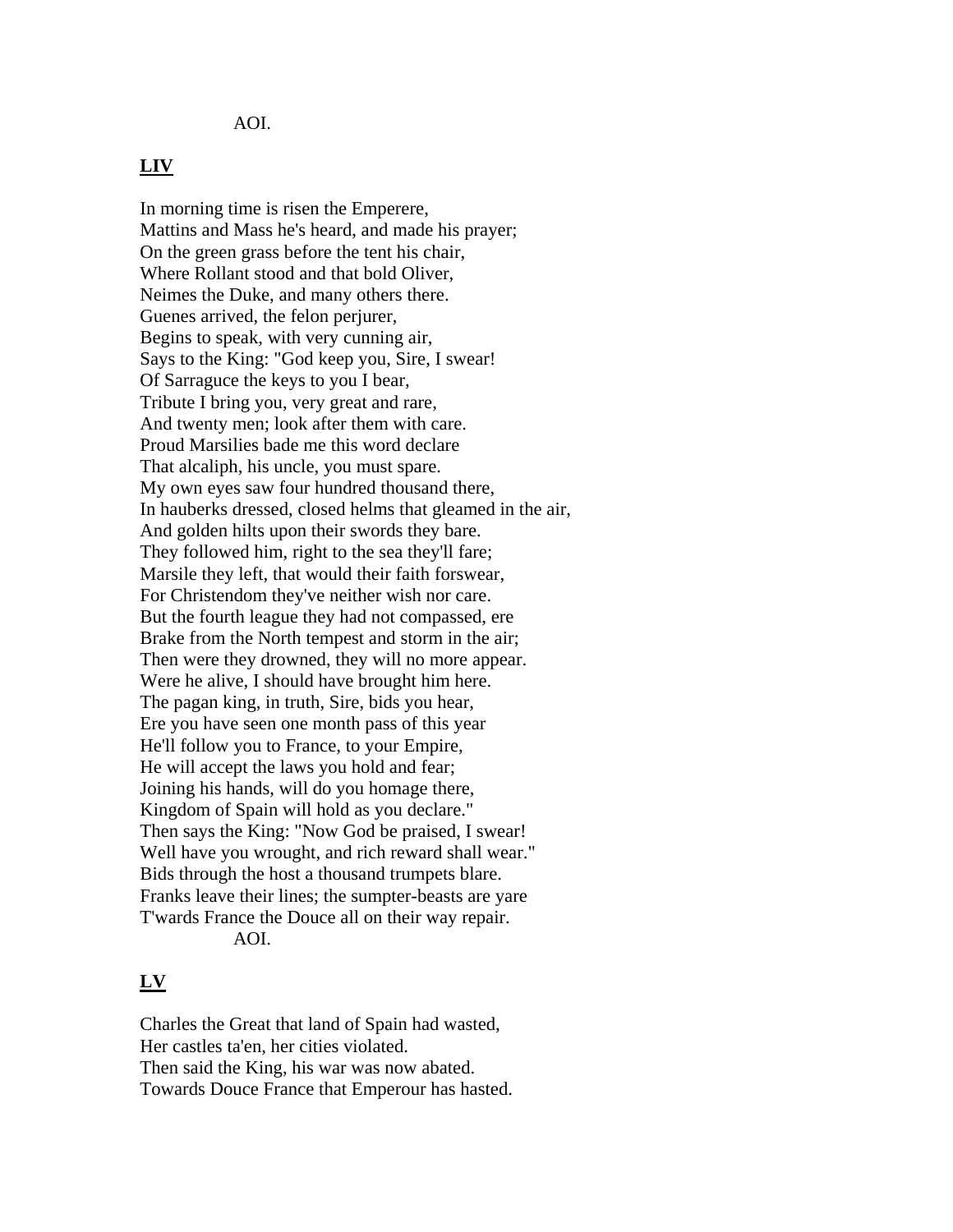Upon a lance Rollant his ensign raised, High on a cliff against the sky 'twas placed; The Franks in camp through all that country baited. Cantered pagans, through those wide valleys raced, Hauberks they wore and sarks with iron plated, Swords to their sides were girt, their helms were laced, Lances made sharp, escutcheons newly painted: There in the mists beyond the peaks remained The day of doom four hundred thousand waited. God! what a grief. Franks know not what is fated. AOI.

#### **LVI**

Passes the day, the darkness is grown deep. That Emperour, rich Charles, lies asleep; Dreams that he stands in the great pass of Size, In his two hands his ashen spear he sees; Guenes the count that spear from him doth seize, Brandishes it and twists it with such ease, That flown into the sky the flinders seem. Charles sleeps on nor wakens from his dream.

## **LVII**

And after this another vision saw, In France, at Aix, in his Chapelle once more, That his right arm an evil bear did gnaw; Out of Ardennes he saw a leopard stalk, His body dear did savagely assault; But then there dashed a harrier from the hall, Leaping in the air he sped to Charles call, First the right ear of that grim bear he caught, And furiously the leopard next he fought. Of battle great the Franks then seemed to talk, Yet which might win they knew not, in his thought. Charles sleeps on, nor wakens he for aught. AOI.

#### **LVIII**

Passes the night and opens the clear day; That Emperour canters in brave array, Looks through the host often and everyway; "My lords barons," at length doth Charles say, "Ye see the pass along these valleys strait,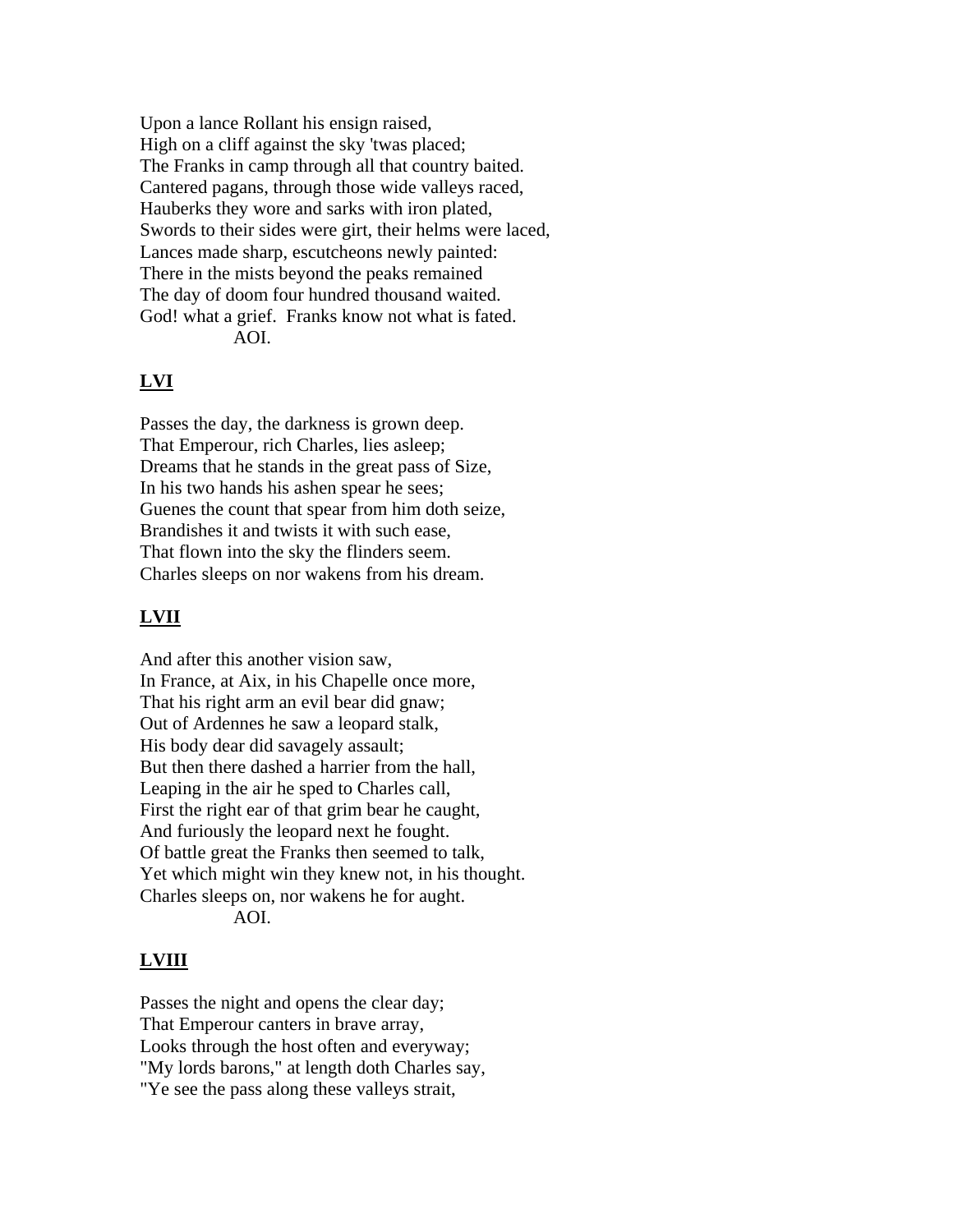Judge for me now, who shall in rereward wait." "There's my good-son, Rollanz," then answers Guenes, "You've no baron whose valour is as great." When the King hears, he looks upon him straight, And says to him: "You devil incarnate; Into your heart is come a mortal hate. And who shall go before me in the gate?" "Oger is here, of Denmark;" answers Guenes, "You've no baron were better in that place." AOI.

# **LIX**

The count Rollanz hath heard himself decreed; Speaks then to Guenes by rule of courtesy: "Good-father, Sir, I ought to hold you dear, Since the rereward you have for me decreed. Charles the King will never lose by me, As I know well, nor charger nor palfrey, Jennet nor mule that canter can with speed, Nor sumpter-horse will lose, nor any steed; But my sword's point shall first exact their meed." Answers him Guenes: "I know; 'tis true in-deed." AOI.

# **LX**

When Rollant heard that he should be rerewarden Furiously he spoke to his good-father: "Aha! culvert; begotten of a bastard. Thinkest the glove will slip from me hereafter, As then from thee the wand fell before Charles?" AOI.

## **LXI**

"Right Emperour," says the baron Rollanz, "Give me the bow you carry in your hand; Neer in reproach, I know, will any man Say that it fell and lay upon the land, As Guenes let fall, when he received the wand." That Emperour with lowered front doth stand, He tugs his beard, his chin is in his hand Tears fill his eyes, he cannot them command.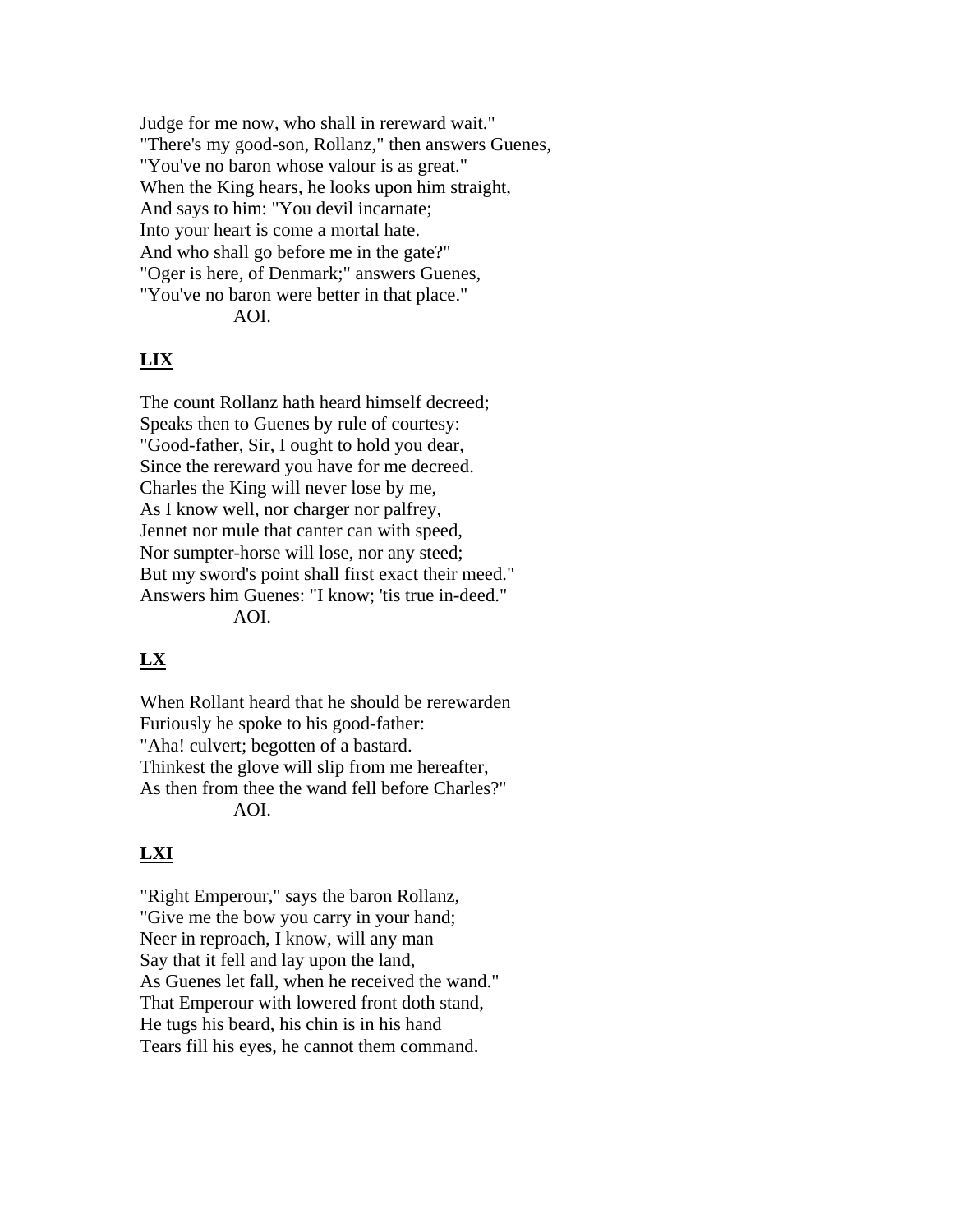# **LXII**

#### **And after that is come duke Neimes furth,**

(Better vassal there was not upon earth) Says to the King: "Right well now have you heard The count Rollanz to bitter wrath is stirred, For that on him the rereward is conferred; No baron else have you, would do that work. Give him the bow your hands have bent, at first; Then find him men, his company are worth." Gives it, the King, and Rollant bears it furth.

## **LXIII**

That Emperour, Rollanz then calleth he: "Fair nephew mine, know this in verity; Half of my host I leave you presently; Retain you them; your safeguard this shall be." Then says the count: "I will not have them, me I Confound me God, if I fail in the deed! Good valiant Franks, a thousand score I'll keep. Go through the pass in all security, While I'm alive there's no man you need fear." AOI.

## **LXIV**

The count Rollanz has mounted his charger. Beside him came his comrade Oliver, Also Gerins and the proud count Geriers, And Otes came, and also Berengiers, Old Anseis, and Sansun too came there; Gerart also of Rossillon the fierce, And there is come the Gascon Engeliers. "Now by my head I'll go!" the Archbishop swears. "And I'm with you," says then the count Gualtiers, "I'm Rollant's man, I may not leave him there." A thousand score they choose of chevaliers. AOI.

#### **LXV**

Gualter del Hum he calls, that Count Rollanz; "A thousand Franks take, out of France our land; Dispose them so, among ravines and crags,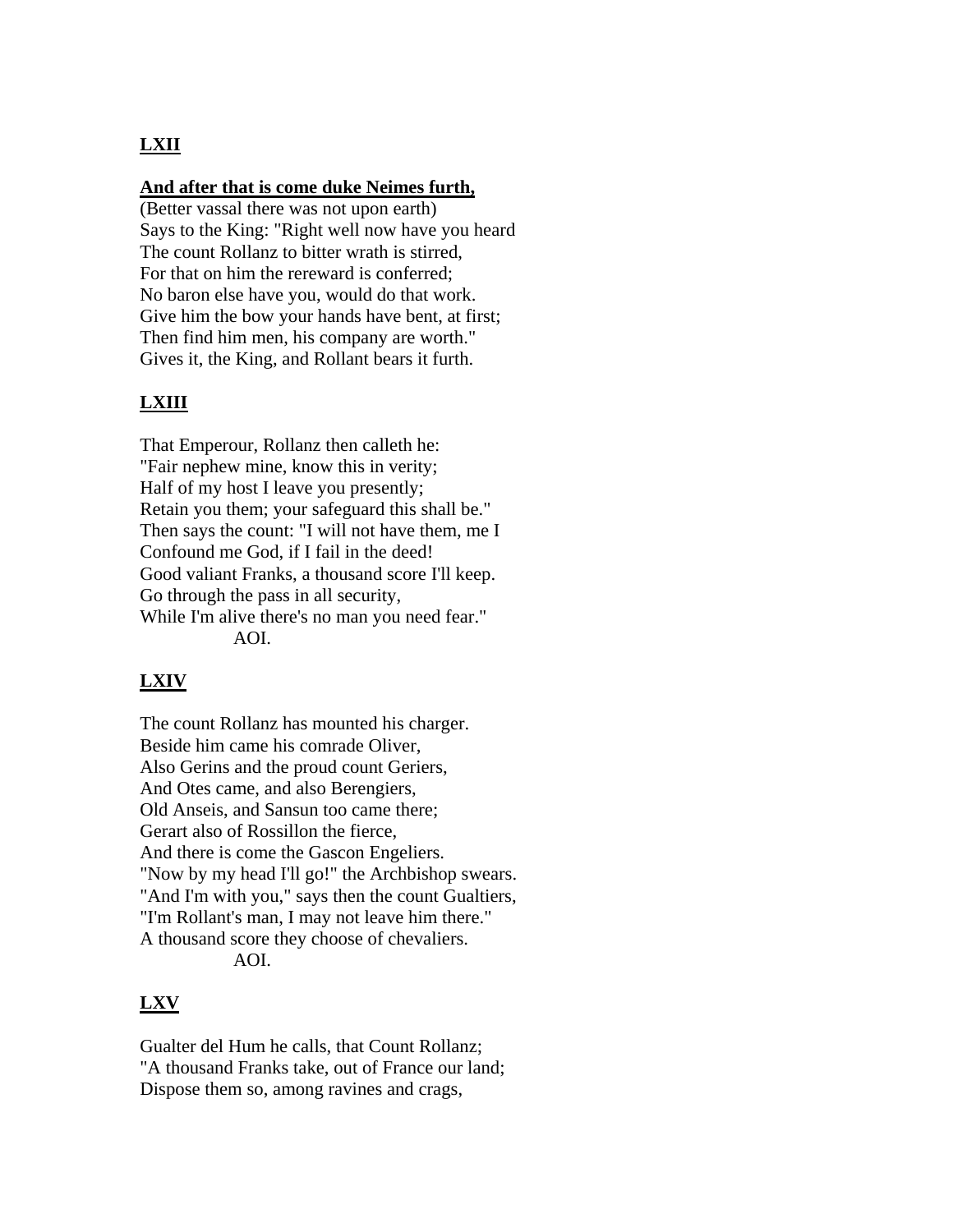That the Emperour lose not a single man." Gualter replies: "I'll do as you command." A thousand Franks, come out of France their land, At Gualter's word they scour ravines and crags; They'll not come down, howe'er the news be bad, Ere from their sheaths swords seven hundred flash. King Almaris, Belserne for kingdom had, On the evil day he met them in combat. AOI.

#### **LXVI**

High are the peaks, the valleys shadowful, Swarthy the rocks, the narrows wonderful. Franks passed that day all very sorrowful, Fifteen leagues round the rumour of them grew. When they were come, and Terra Major knew, Saw Gascony their land and their seigneur's, Remembering their fiefs and their honours, Their little maids, their gentle wives and true; There was not one that shed not tears for rue. Beyond the rest Charles was of anguish full, In Spanish Pass he'd left his dear nephew; Pity him seized; he could but weep for rue. AOI.

#### **LXVII**

The dozen peers are left behind in Spain, Franks in their band a thousand score remain, No fear have these, death hold they in disdain. That Emperour goes into France apace; Under his cloke he fain would hide his face. Up to his side comes cantering Duke Neimes, Says to the King: "What grief upon you weighs?" Charles answers him: "He's wrong that question makes. So great my grief I cannot but complain. France is destroyed, by the device of Guene: This night I saw, by an angel's vision plain, Between my hands he brake my spear in twain; Great fear I have, since Rollant must remain: I've left him there, upon a border strange. God! If he's lost, I'll not outlive that shame." AOI.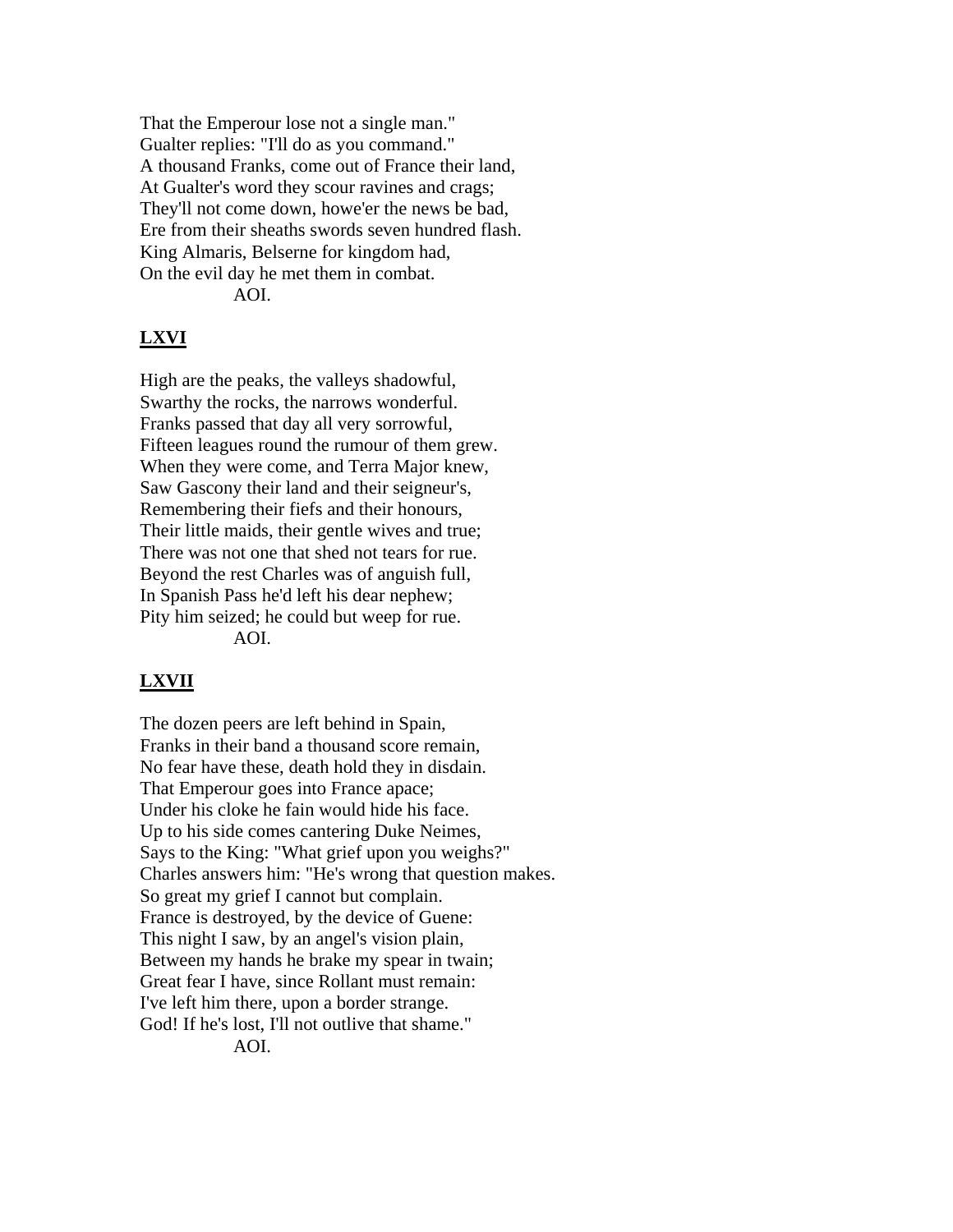## **LXVIII**

Charles the great, he cannot but deplore. And with him Franks an hundred thousand mourn, Who for Rollanz have marvellous remorse. The felon Guenes had treacherously wrought; From pagan kin has had his rich reward, Silver and gold, and veils and silken cloths, Camels, lions, with many a mule and horse. Barons from Spain King Marsilies hath called, Counts and viscounts and dukes and almacours, And the admirals, and cadets nobly born; Within three days come hundreds thousands four. In Sarraguce they sound the drums of war; Mahum they raise upon their highest tow'r, Pagan is none, that does not him adore. They canter then with great contention Through Certeine land, valleys and mountains, on, Till of the Franks they see the gonfalons, Being in rereward those dozen companions; They will not fail battle to do anon.

#### **LXIX**

Marsile's nephew is come before the band, Riding a mule, he goads it with a wand, Smiling and clear, his uncle's ear demands: "Fair Lord and King, since, in your service, glad, I have endured sorrow and sufferance, Have fought in field, and victories have had. Give me a fee: the right to smite Rollanz! I'll slay him clean with my good trenchant lance, If Mahumet will be my sure warrant; Spain I'll set free, deliver all her land From Pass of Aspre even unto Durestant. Charles will grow faint, and recreant the Franks; There'll be no war while you're a living man." Marsilie gives the glove into his hand. AOI.

#### **LXX**

Marsile's nephew, holding in hand the glove, His uncle calls, with reason proud enough: "Fair Lord and King, great gift from you I've won. Choose now for me eleven more baruns,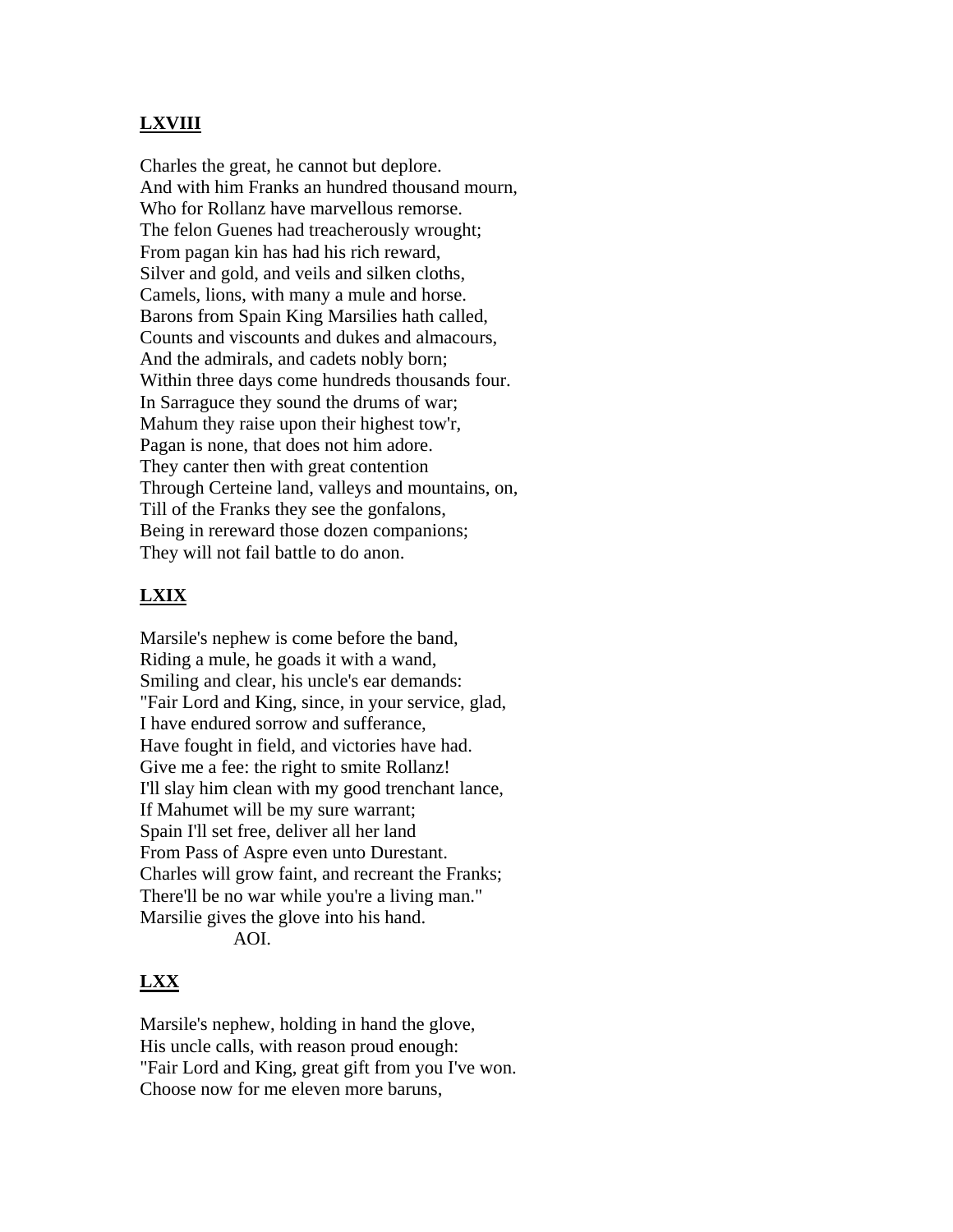So I may fight those dozen companions." First before all there answers Falfarun; -- Brother he was to King Marsiliun -- "Fair sir nephew, go you and I at once Then verily this battle shall be done; The rereward of the great host of Carlun, It is decreed we deal them now their doom." AOI.

## **LXXI**

King Corsablis is come from the other part, Barbarian, and steeped in evil art. He's spoken then as fits a good vassal, For all God's gold he would not seem coward. Hastes into view Malprimis of Brigal, Faster than a horse, upon his feet can dart, Before Marsile he cries with all his heart: "My body I will shew at Rencesvals; Find I Rollanz, I'll slay him without fault."

## **LXXII**

An admiral is there of Balaguet; Clear face and proud, and body nobly bred; Since first he was upon his horse mounted, His arms to bear has shewn great lustihead; In vassalage he is well famoused; Christian were he, he'd shewn good baronhead. Before Marsile aloud has he shouted: "To Rencesvals my body shall be led; Find I Rollanz, then is he surely dead, And Oliver, and all the other twelve; Franks shall be slain in grief and wretchedness. Charles the great is old now and doted, Weary will be and make no war again; Spain shall be ours, in peace and quietness." King Marsilies has heard and thanks him well. AOI.

#### **LXXIII**

An almacour is there of Moriane, More felon none in all the land of Spain. Before Marsile his vaunting boast hath made: "To Rencesvals my company I'll take,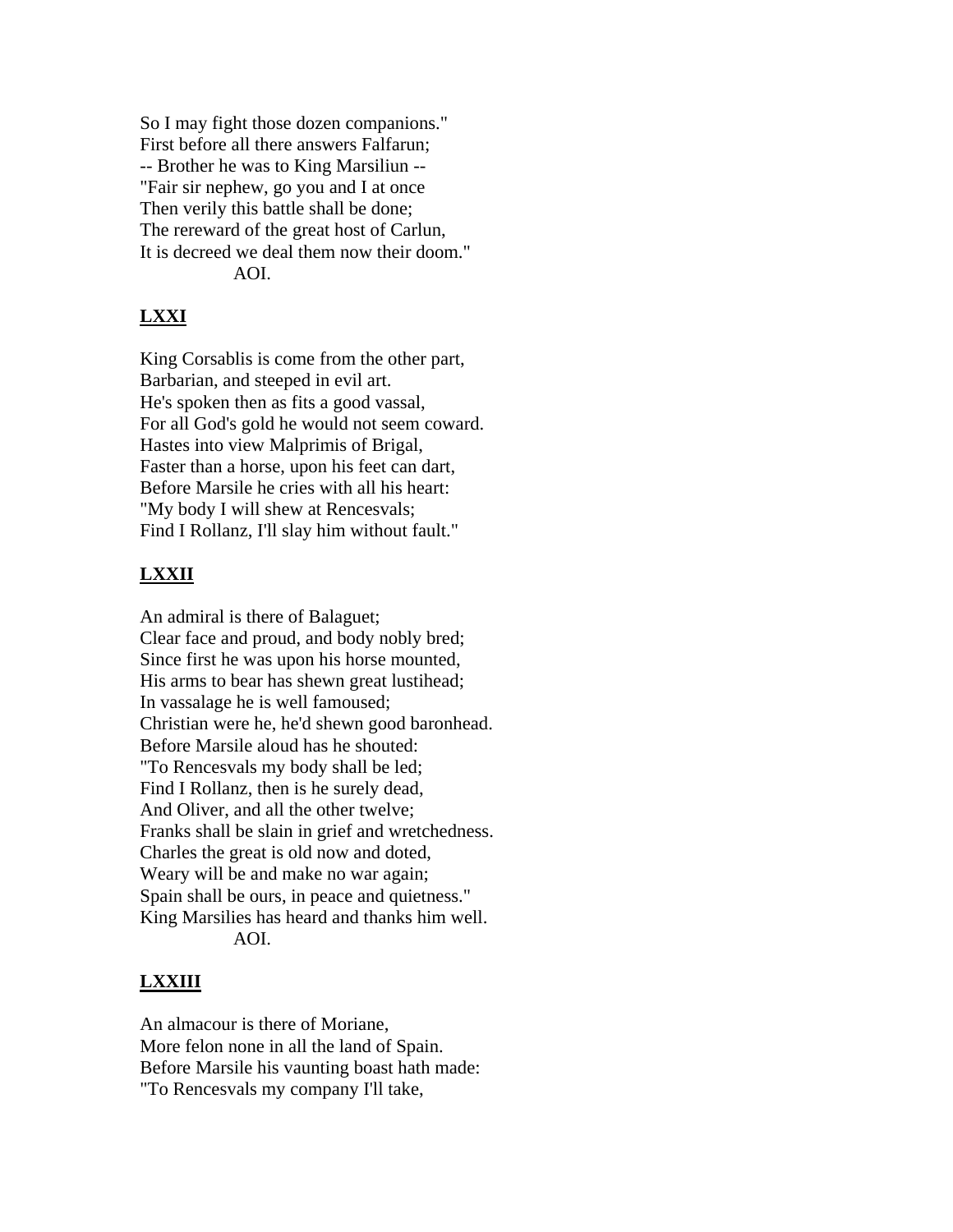A thousand score, with shields and lances brave. Find I Rollanz, with death I'll him acquaint; Day shall not dawn but Charles will make his plaint." AOI.

## **LXXIV**

From the other part, Turgis of Turtelose, He was a count, that city was his own; Christians he would them massacre, every one. Before Marsile among the rest is gone, Says to the King: "Let not dismay be shewn! Mahum's more worth than Saint Peter of Rome; Serve we him well, then fame in field we'll own. To Rencesvals, to meet Rollanz I'll go, From death he'll find his warranty in none. See here my sword, that is both good and long With Durendal I'll lay it well across; Ye'll hear betimes to which the prize is gone. Franks shall be slain, whom we descend upon, Charles the old will suffer grief and wrong, No more on earth his crown will he put on."

## **LXXV**

From the other part, Escremiz of Valtrenne, A Sarrazin, that land was his as well. Before Marsile he cries amid the press: "To Rencesvals I go, pride to make less; Find I Rollanz, he'll not bear thence his head, Nor Oliver that hath the others led, The dozen peers condemned are to death; Franks shall be slain, and France lie deserted. Of good vassals will Charles be richly bled." AOI.

## **LXXVI**

From the other part, a pagan Esturganz; Estramariz also, was his comrade; Felons were these, and traitors miscreant. Then said Marsile: "My Lords, before me stand! Into the pass ye'll go to Rencesvals, Give me your aid, and thither lead my band." They answer him: "Sire, even as you command. We will assault Olivier and Rollant,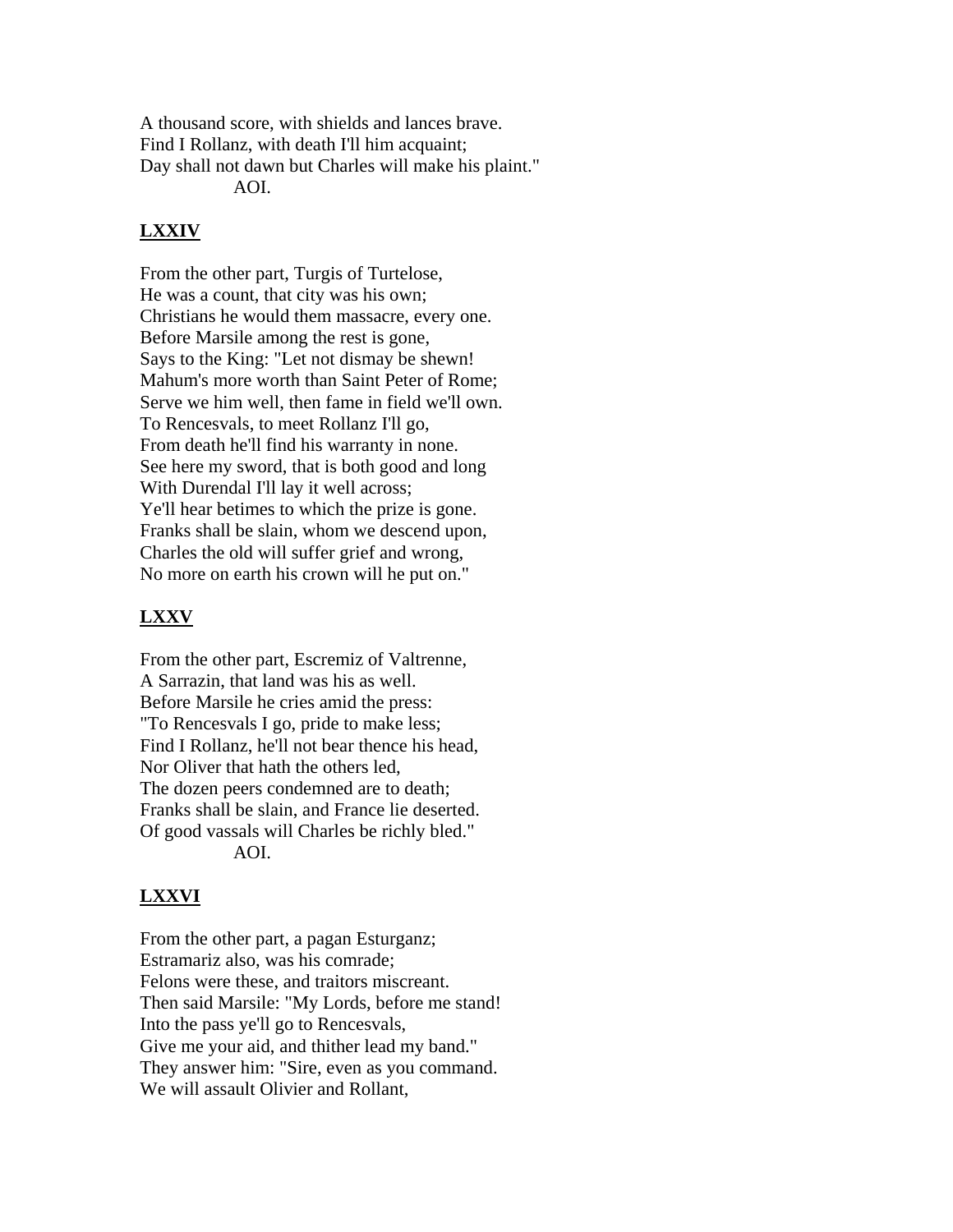The dozen peers from death have no warrant, For these our swords are trusty and trenchant, In scalding blood we'll dye their blades scarlat. Franks shall be slain, and Chares be right sad. Terra Major we'll give into your hand; Come there, Sir King, truly you'll see all that Yea, the Emperour we'll give into your hand."

#### **LXXVII**

Running there came Margariz of Sibile, Who holds the land by Cadiz, to the sea. For his beauty the ladies hold him dear; Who looks on him, with him her heart is pleased, When she beholds, she can but smile for glee. Was no pagan of such high chivalry. Comes through the press, above them all cries he, "Be not at all dismayed, King Marsilie! To Rencesvals I go, and Rollanz, he Nor Oliver may scape alive from me; The dozen peers are doomed to martyry. See here the sword, whose hilt is gold indeed, I got in gift from the admiral of Primes; In scarlat blood I pledge it shall be steeped. Franks shall be slain, and France abased be. To Charles the old, with his great blossoming beard, Day shall not dawn but brings him rage and grief, Ere a year pass, all France we shall have seized, Till we can lie in th' burgh of Saint Denise." The pagan king has bowed his head down deep. AOI.

#### **LXXVIII**

From the other part, Chemubles of Muneigre. Right to the ground his hair swept either way; He for a jest would bear a heavier weight Than four yoked mules, beneath their load that strain. That land he had, God's curse on it was plain. No sun shone there, nor grew there any grain, No dew fell there, nor any shower of rain, The very stones were black upon that plain; And many say that devils there remain. Says Chemubles "My sword is in its place, At Rencesvals scarlat I will it stain; Find I Rollanz the proud upon my way, I'll fall on him, or trust me not again,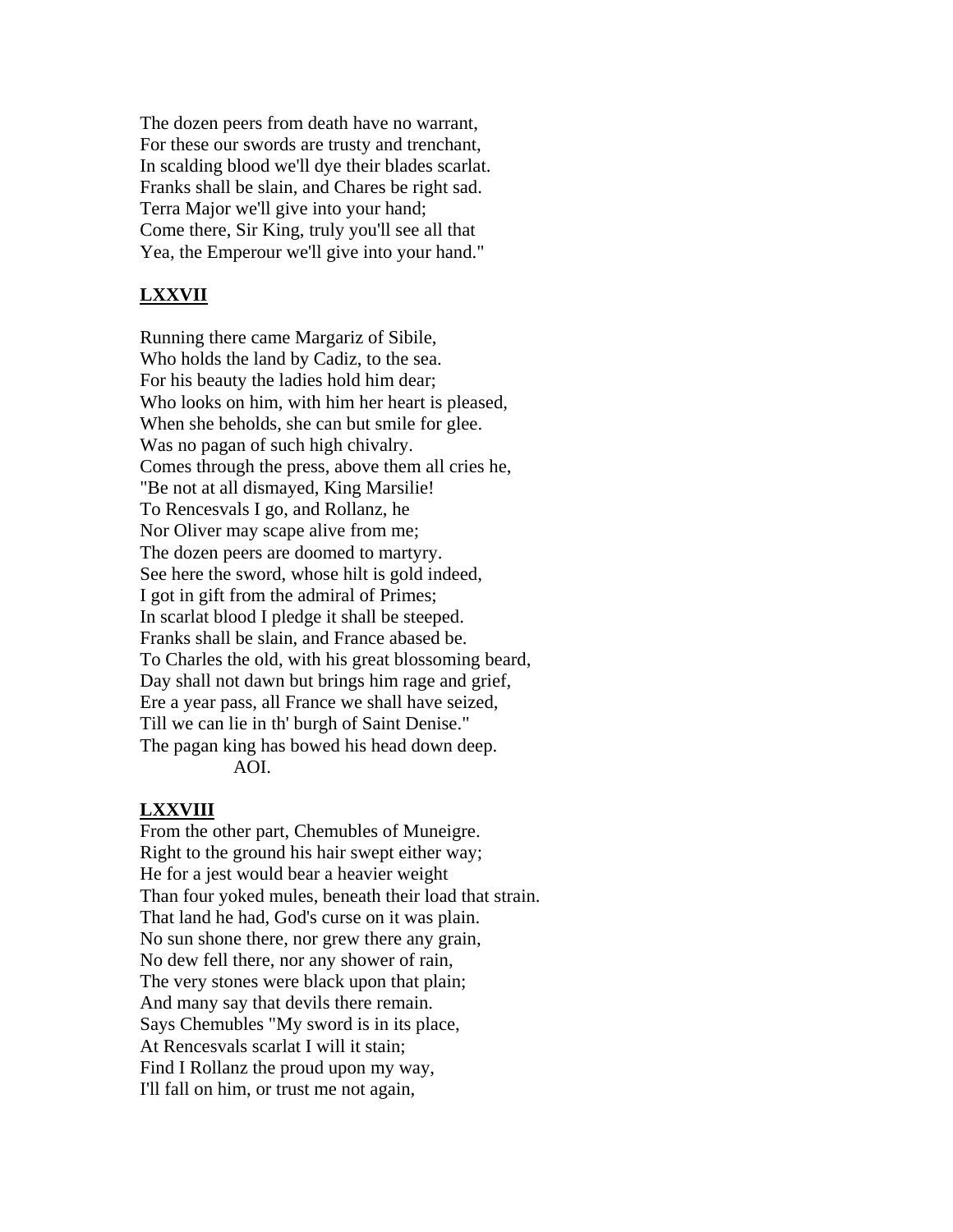And Durendal I'll conquer with this blade, Franks shall be slain, and France a desert made." The dozen peers are, at this word, away, Five score thousand of Sarrazins they take; Who keenly press, and on to battle haste; In a fir-wood their gear they ready make.

## **LXXIX**

Ready they make hauberks Sarrazinese, That folded are, the greater part, in three; And they lace on good helms Sarragucese; Gird on their swords of tried steel Viennese; Fine shields they have, and spears Valentinese, And white, blue, red, their ensigns take the breeze, They've left their mules behind, and their palfreys, Their chargers mount, and canter knee by knee. Fair shines the sun, the day is bright and clear, Light bums again from all their polished gear. A thousand horns they sound, more proud to seem; Great is the noise, the Franks its echo hear. Says Oliver: "Companion, I believe, Sarrazins now in battle must we meet." Answers Rollanz :"God grant us then the fee! For our King's sake well must we quit us here; Man for his lord should suffer great disease, Most bitter cold endure, and burning heat, His hair and skin should offer up at need. Now must we each lay on most hardily, So evil songs neer sung of us shall be. Pagans are wrong: Christians are right indeed. Evil example will never come of me." AOI.

## **LXXX**

Oliver mounts upon a lofty peak, Looks to his right along the valley green, The pagan tribes approaching there appear; He calls Rollanz, his companion, to see: "What sound is this, come out of Spain, we hear, What hauberks bright, what helmets these that gleam? They'll smite our Franks with fury past belief, He knew it, Guenes, the traitor and the thief, Who chose us out before the King our chief." Answers the count Rollanz: "Olivier, cease.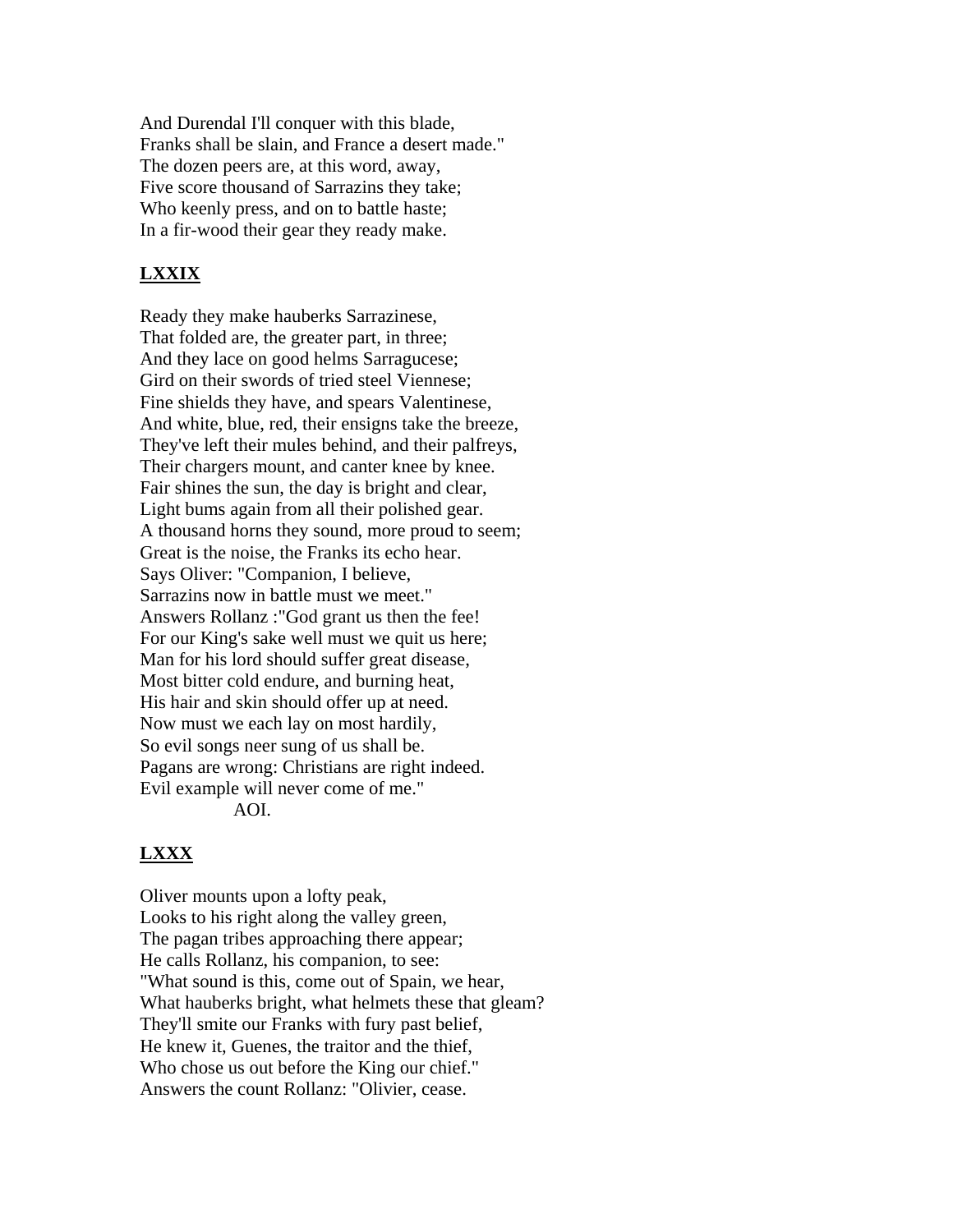That man is my good-father; hold thy peace."

# **LXXXI**

Upon a peak is Oliver mounted, Kingdom of Spain he sees before him spread, And Sarrazins, so many gathered. Their helmets gleam, with gold are jewelled, Also their shields, their hauberks orfreyed, Also their swords, ensigns on spears fixed. Rank beyond rank could not be numbered, So many there, no measure could he set. In his own heart he's sore astonished, Fast as he could, down from the peak hath sped Comes to the Franks, to them his tale hath said.

# **LXXXII**

Says Oliver: "Pagans from there I saw; Never on earth did any man see more. Gainst us their shields an hundred thousand bore, That laced helms and shining hauberks wore; And, bolt upright, their bright brown spearheads shone. Battle we'll have as never was before. Lords of the Franks, God keep you in valour! So hold your ground, we be not overborne!" Then say the Franks "Shame take him that goes off: If we must die, then perish one and all."

AOI.

# **LXXXIII**

Says Oliver: "Pagans in force abound, While of us Franks but very few I count; Comrade Rollanz, your horn I pray you sound! If Charles hear, he'll turn his armies round." Answers Rollanz: "A fool I should be found; In France the Douce would perish my renown. With Durendal I'll lay on thick and stout, In blood the blade, to its golden hilt, I'll drown. Felon pagans to th' pass shall not come down; I pledge you now, to death they all are bound.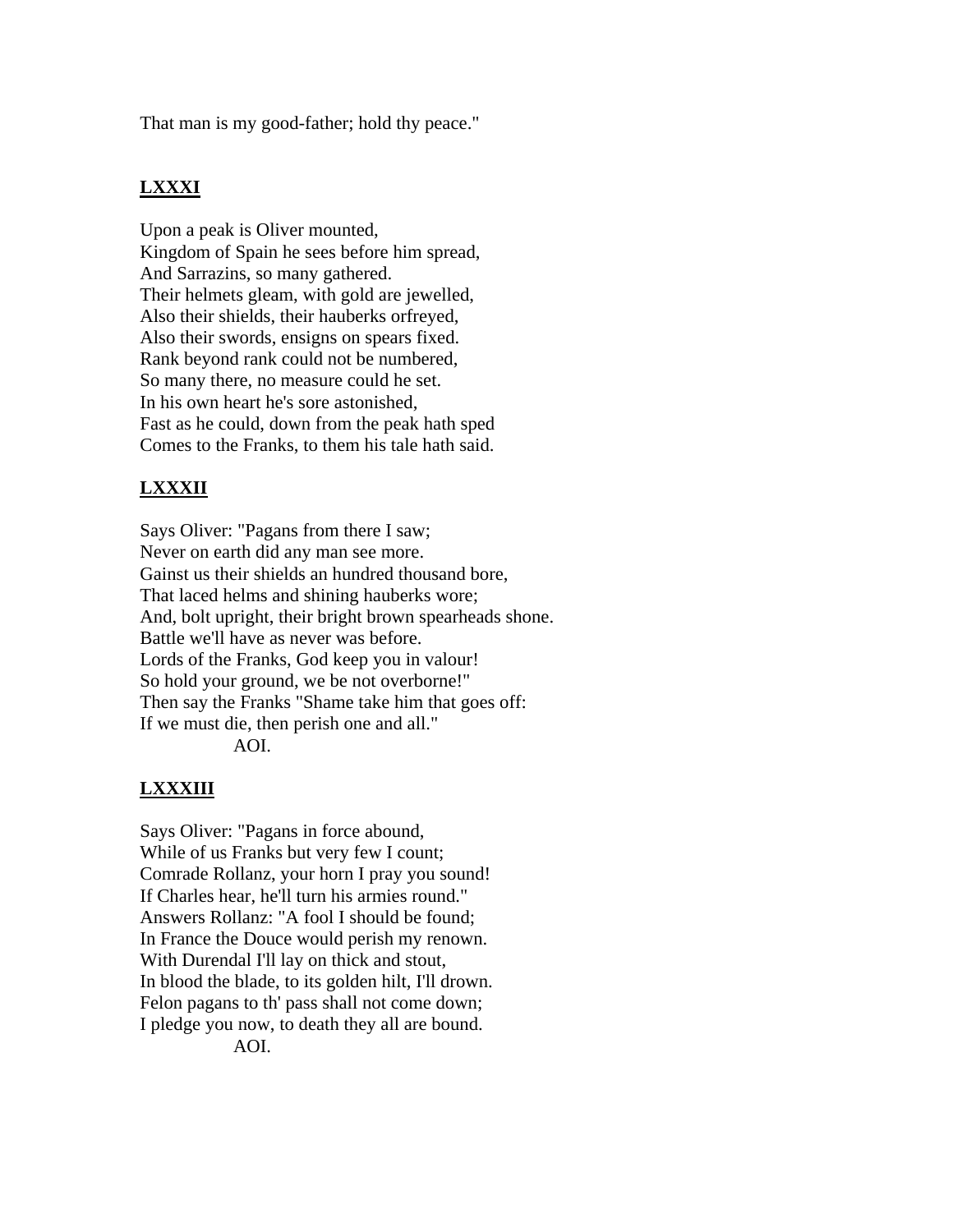## **LXXXIV**

"Comrade Rollanz, sound the olifant, I pray; If Charles hear, the host he'll turn again; Will succour us our King and baronage." Answers Rollanz: "Never, by God, I say, For my misdeed shall kinsmen hear the blame, Nor France the Douce fall into evil fame! Rather stout blows with Durendal I'll lay, With my good sword that by my side doth sway; Till bloodied o'er you shall behold the blade. Felon pagans are gathered to their shame; I pledge you now, to death they're doomed to-day."

#### **LXXXV**

"Comrade Rollanz, once sound your olifant! If Charles hear, where in the pass he stands, I pledge you now, they'll turn again, the Franks." "Never, by God," then answers him Rollanz, "Shall it be said by any living man, That for pagans I took my horn in hand! Never by me shall men reproach my clan. When I am come into the battle grand, And blows lay on, by hundred, by thousand, Of Durendal bloodied you'll see the brand. Franks are good men; like vassals brave they'll stand; Nay, Spanish men from death have no warrant."

#### **LXXXVI**

Says Oliver: "In this I see no blame; I have beheld the Sarrazins of Spain; Covered with them, the mountains and the vales, The wastes I saw, and all the farthest plains. A muster great they've made, this people strange; We have of men a very little tale." Answers Rollanz: "My anger is inflamed. Never, please God His Angels and His Saints, Never by me shall Frankish valour fail! Rather I'll die than shame shall me attain. Therefore strike on, the Emperour's love to gain."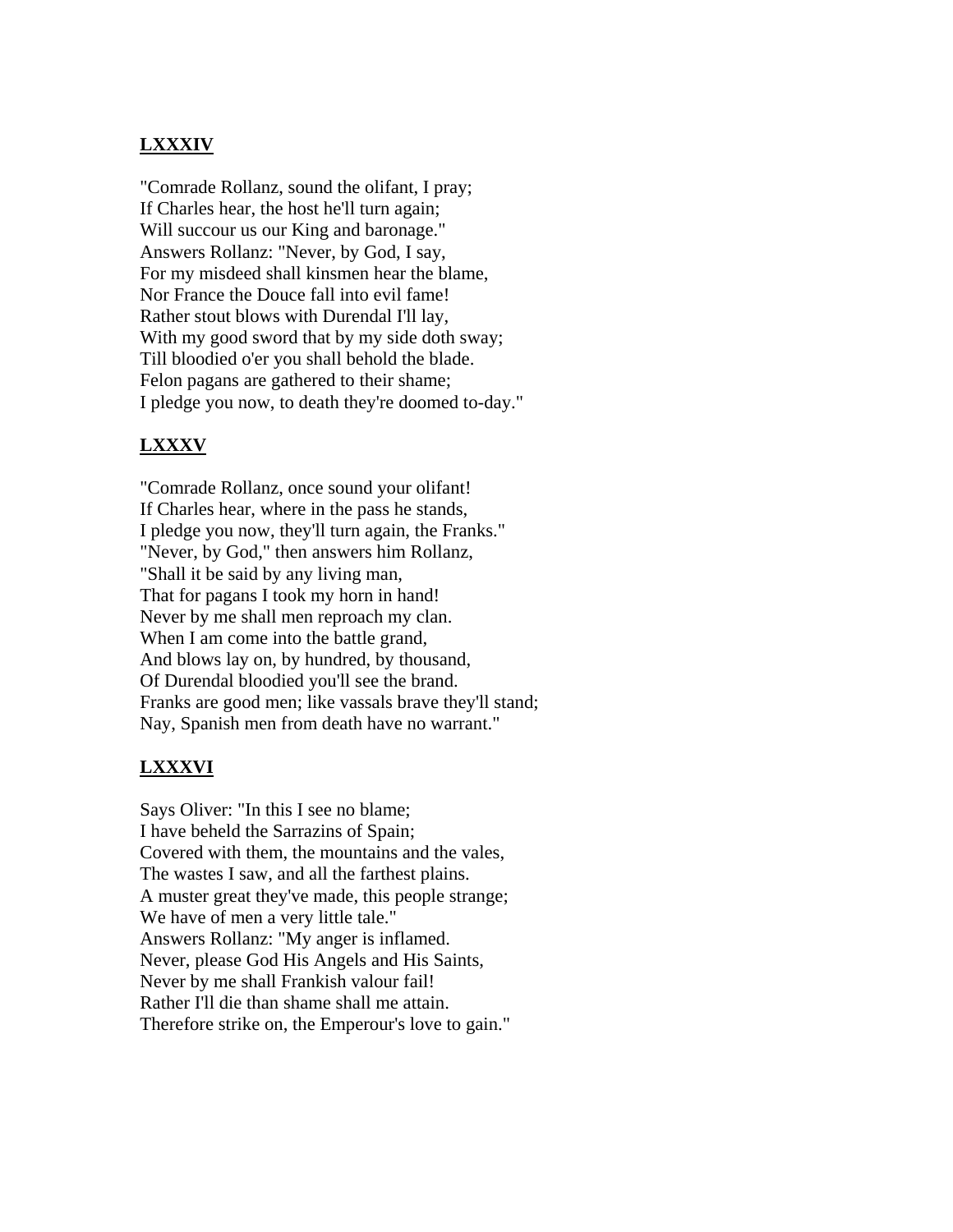## **LXXXVII**

Pride hath Rollanz, wisdom Olivier hath; And both of them shew marvellous courage; Once they are horsed, once they have donned their arms, Rather they'd die than from the battle pass. Good are the counts, and lofty their language. Felon pagans come cantering in their wrath. Says Oliver: "Behold and see, Rollanz, These are right near, but Charles is very far. On the olifant deign now to sound a blast; Were the King here, we should not fear damage. Only look up towards the Pass of Aspre, In sorrow there you'll see the whole rereward. Who does this deed, does no more afterward." Answers Rollanz: "Utter not such outrage! Evil his heart that is in thought coward! We shall remain firm in our place installed; From us the blows shall come, from us the assault." AOI.

#### **LXXXVIII**

When Rollant sees that now must be combat, More fierce he's found than lion or leopard; The Franks he calls, and Oliver commands: "Now say no more, my friends, nor thou, comrade. That Emperour, who left us Franks on guard, A thousand score stout men he set apart, And well he knows, not one will prove coward. Man for his lord should suffer with good heart, Of bitter cold and great heat bear the smart, His blood let drain, and all his flesh be scarred. Strike with thy lance, and I with Durendal, With my good sword that was the King's reward. So, if I die, who has it afterward Noble vassal's he well may say it was."

## **LXXXIX**

From the other part is the Archbishop Turpin, He pricks his horse and mounts upon a hill; Calling the Franks, sermon to them begins: "My lords barons, Charles left us here for this; He is our King, well may we die for him: To Christendom good service offering.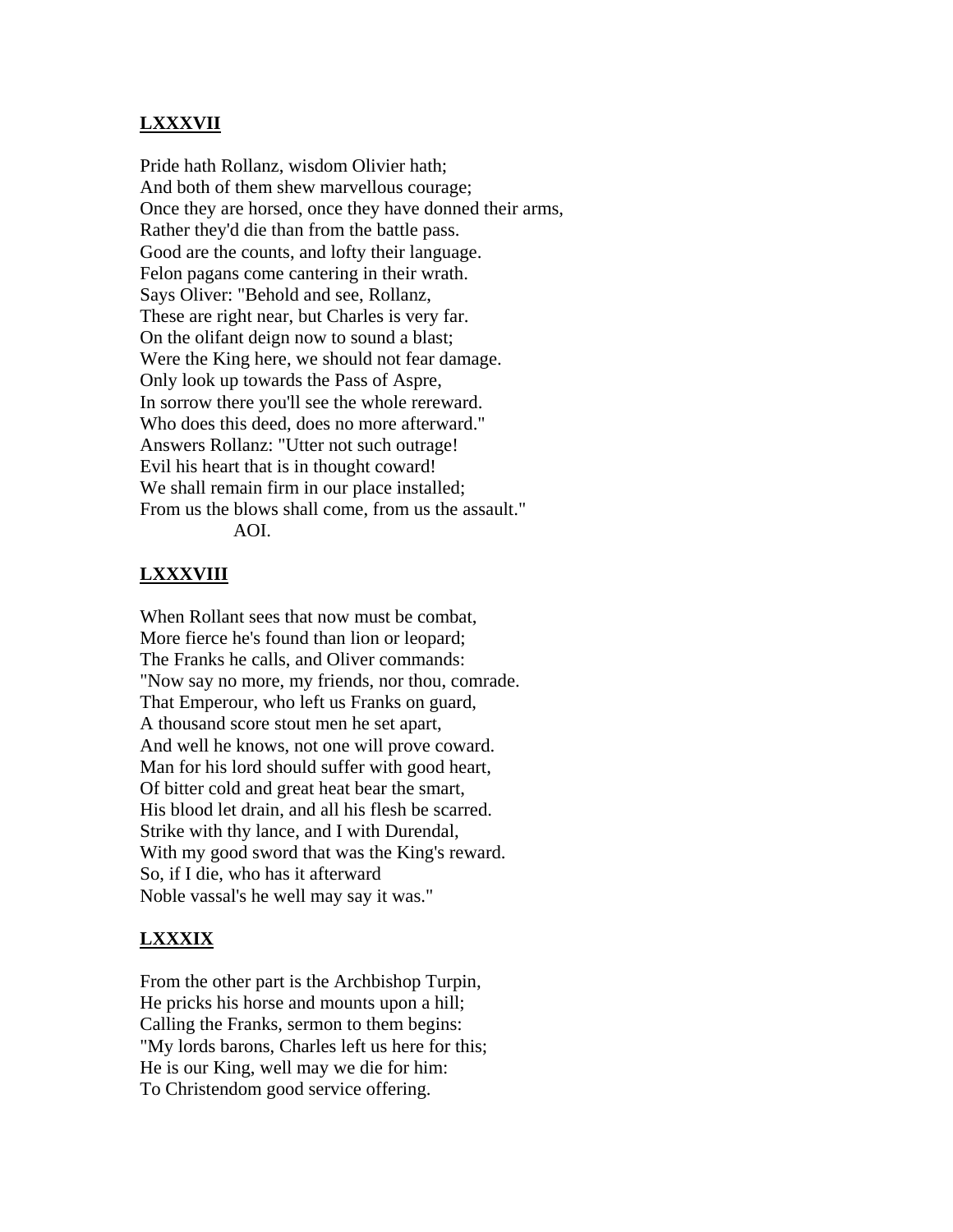Battle you'll have, you all are bound to it, For with your eyes you see the Sarrazins. Pray for God's grace, confessing Him your sins! For your souls' health, I'll absolution give So, though you die, blest martyrs shall you live, Thrones you shall win in the great Paradis." The Franks dismount, upon the ground are lit. That Archbishop God's Benediction gives, For their penance, good blows to strike he bids.

## **XC**

The Franks arise, and stand upon their feet, They're well absolved, and from their sins made clean, And the Archbishop has signed them with God's seal; And next they mount upon their chargers keen; By rule of knights they have put on their gear, For battle all apparelled as is meet. The count Rollant calls Oliver, and speaks "Comrade and friend, now clearly have you seen That Guenelun hath got us by deceit; Gold hath he ta'en; much wealth is his to keep; That Emperour vengeance for us must wreak. King Marsilies hath bargained for us cheap; At the sword's point he yet shall pay our meed." AOI.

## **XCI**

To Spanish pass is Rollanz now going On Veillantif, his good steed, galloping; He is well armed, pride is in his bearing, He goes, so brave, his spear in hand holding, He goes, its point against the sky turning; A gonfalon all white thereon he's pinned, Down to his hand flutters the golden fringe: Noble his limbs, his face clear and smiling. His companion goes after, following, The men of France their warrant find in him. Proudly he looks towards the Sarrazins, And to the Franks sweetly, himself humbling; And courteously has said to them this thing: "My lords barons, go now your pace holding! Pagans are come great martyrdom seeking; Noble and fair reward this day shall bring, Was never won by any Frankish King."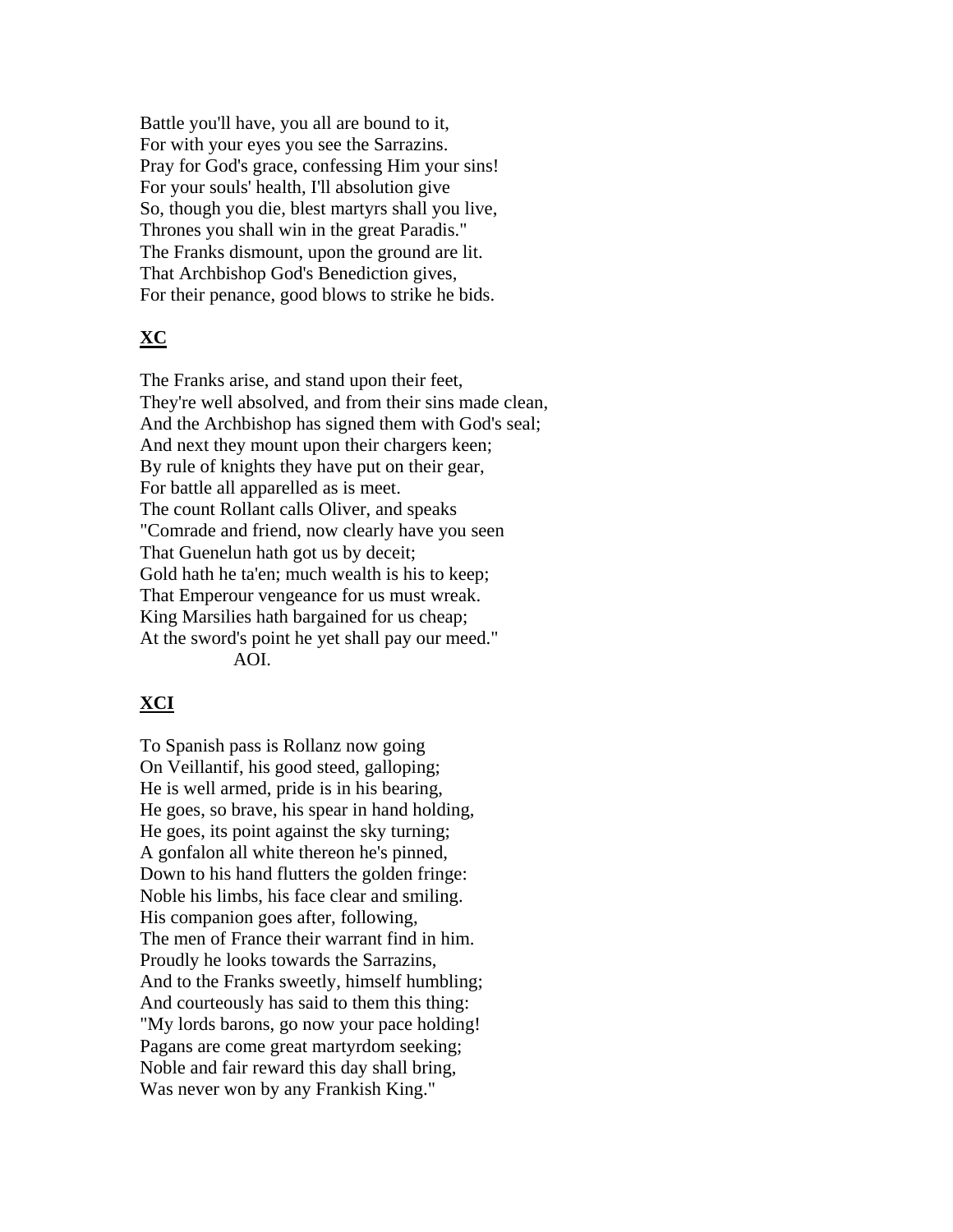Upon these words the hosts are come touching. AOI.

#### **XCII**

Speaks Oliver: "No more now will I say. Your olifant, to sound it do not deign, Since from Carlun you'll never more have aid. He has not heard; no fault of his, so brave. Those with him there are never to be blamed. So canter on, with what prowess you may! Lords and barons, firmly your ground maintain! Be minded well, I pray you in God's Name, Stout blows to strike, to give as you shall take. Forget the cry of Charles we never may." Upon this word the Franks cry out amain. Who then had heard them all "Monjoie!" acclaim Of vassalage might well recall the tale. They canter forth, God! with what proud parade, Pricking their spurs, the better speed to gain; They go to strike,-- what other thing could they? -- But Sarrazins are not at all afraid. Pagans and Franks, you'ld see them now engaged.

## **XCIII**

Marsile's nephew, his name is Aelroth, First of them all canters before the host, Says of our Franks these ill words as he goes: "Felons of France, so here on us you close! Betrayed you has he that to guard you ought; Mad is the King who left you in this post. So shall the fame of France the Douce be lost, And the right arm from Charles body torn." When Rollant hears, what rage he has, by God! His steed he spurs, gallops with great effort; He goes, that count, to strike with all his force, The shield he breaks, the hauberk's seam unsews, Slices the heart, and shatters up the bones, All of the spine he severs with that blow, And with his spear the soul from body throws So well he's pinned, he shakes in the air that corse, On his spear's hilt he's flung it from the horse: So in two halves Aeroth's neck he broke, Nor left him yet, they say, but rather spoke: "Avaunt, culvert! A madman Charles is not,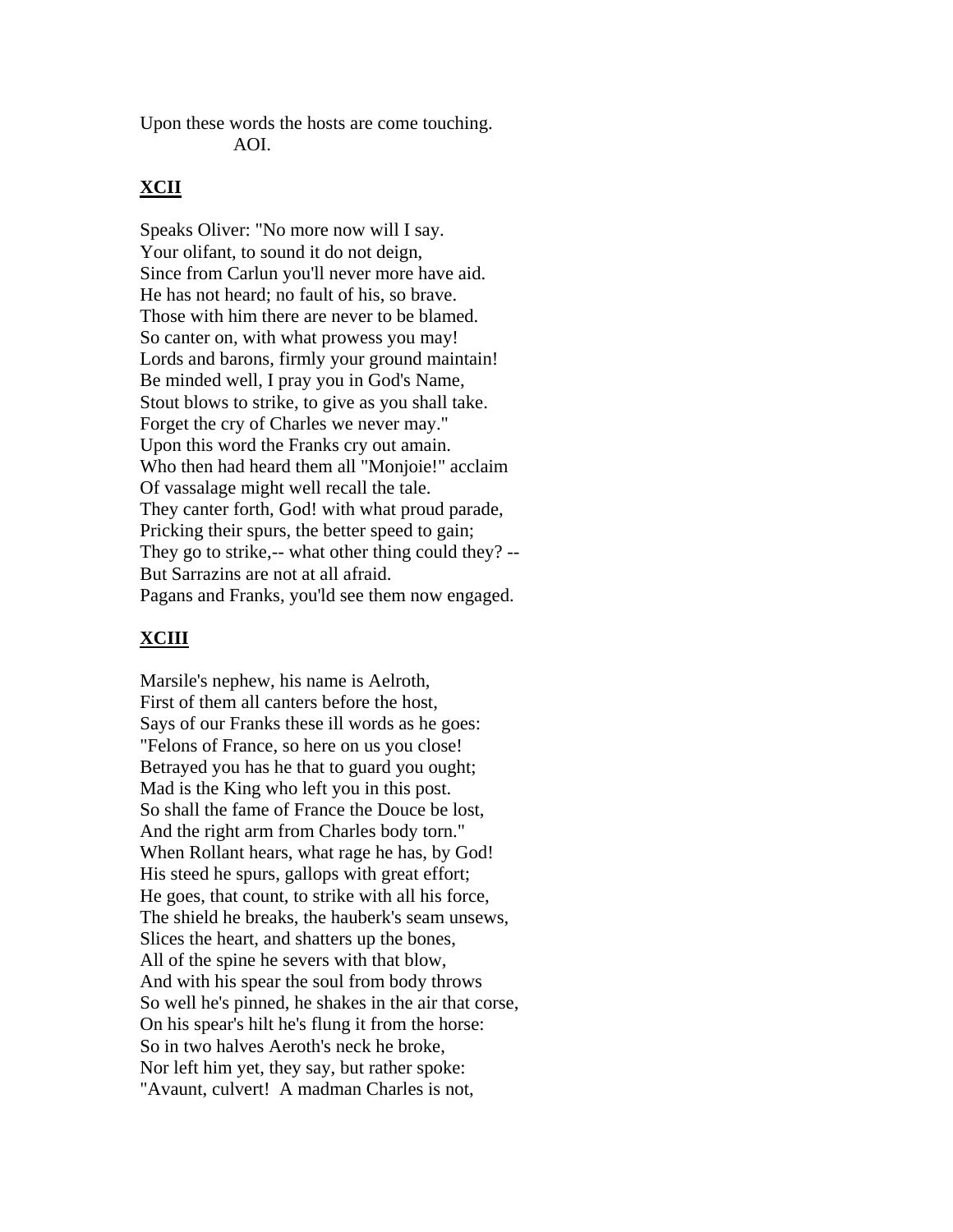No treachery was ever in his thought. Proudly he did, who left us in this post; The fame of France the Douce shall not be lost. Strike on, the Franks! Ours are the foremost blows. For we are right, but these gluttons are wrong." AOI.

#### **XCIV**

A duke there was, his name was Falfarun, Brother was he to King Marsiliun, He held their land, Dathan's and Abirun's; Beneath the sky no more encrimed felun; Between his eyes so broad was he in front A great half-foot you'ld measure there in full. His nephew dead he's seen with grief enough, Comes through the press and wildly forth he runs, Aloud he shouts their cry the pagans use; And to the Franks is right contrarious: "Honour of France the Douce shall fall to us!" Hears Oliver, he's very furious, His horse he pricks with both his golden spurs, And goes to strike, ev'n as a baron doth; The shield he breaks and through the hauberk cuts, His ensign's fringe into the carcass thrusts, On his spear's hilt he's flung it dead in dust. Looks on the ground, sees glutton lying thus, And says to him, with reason proud enough: "From threatening, culvert, your mouth I've shut. Strike on, the Franks! Right well we'll overcome." "Monjoie," he shouts, 'twas the ensign of Carlun. AOI.

#### **XCV**

A king there was, his name was Corsablix, Barbarian, and of a strange country, He's called aloud to the other Sarrazins: "Well may we join battle upon this field, For of the Franks but very few are here; And those are here, we should account them cheap, From Charles not one has any warranty. This is the day when they their death shall meet." Has heard him well that Archbishop Turpin, No man he'ld hate so much the sky beneath; Spurs of fine gold he pricks into his steed,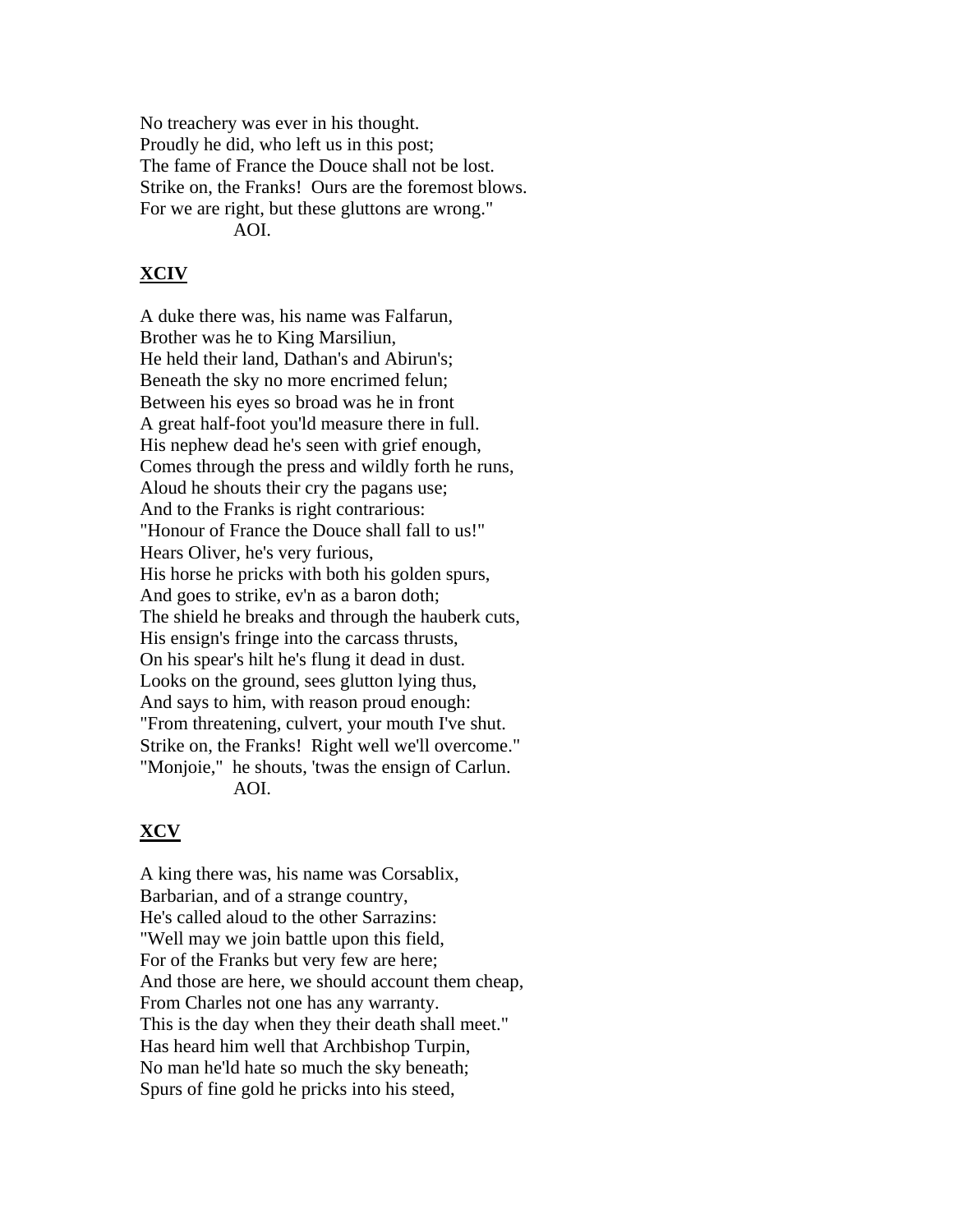To strike that king by virtue great goes he, The hauberk all unfastens, breaks the shield, Thrusts his great spear in through the carcass clean, Pins it so well he shakes it in its seat, Dead in the road he's flung it from his spear. Looks on the ground, that glutton lying sees, Nor leaves him yet, they say, but rather speaks: "Culvert pagan, you lied now in your teeth, Charles my lord our warrant is indeed; None of our Franks hath any mind to flee. Your companions all on this spot we'll keep, I tell you news; death shall ye suffer here. Strike on, the Franks! Fail none of you at need! Ours the first blow, to God the glory be!" "Monjoie!" he cries, for all the camp to hear.

## **XCVI**

And Gerins strikes Malprimis of Brigal So his good shield is nothing worth at all, Shatters the boss, was fashioned of crystal, One half of it downward to earth flies off; Right to the flesh has through his hauberk torn, On his good spear he has the carcass caught. And with one blow that pagan downward falls; The soul of him Satan away hath borne.

AOI.

## **XCVII**

And his comrade Gerers strikes the admiral, The shield he breaks, the hauberk unmetals, And his good spear drives into his vitals, So well he's pinned him, clean through the carcass, Dead on the field he's flung him from his hand. Says Oliver: "Now is our battle grand."

## **XCVIII**

Sansun the Duke goes strike that almacour, The shield he breaks, with golden flowers tooled, That good hauberk for him is nothing proof, He's sliced the heart, the lungs and liver through, And flung him dead, as well or ill may prove. Says the Archbishop: "A baron's stroke, in truth."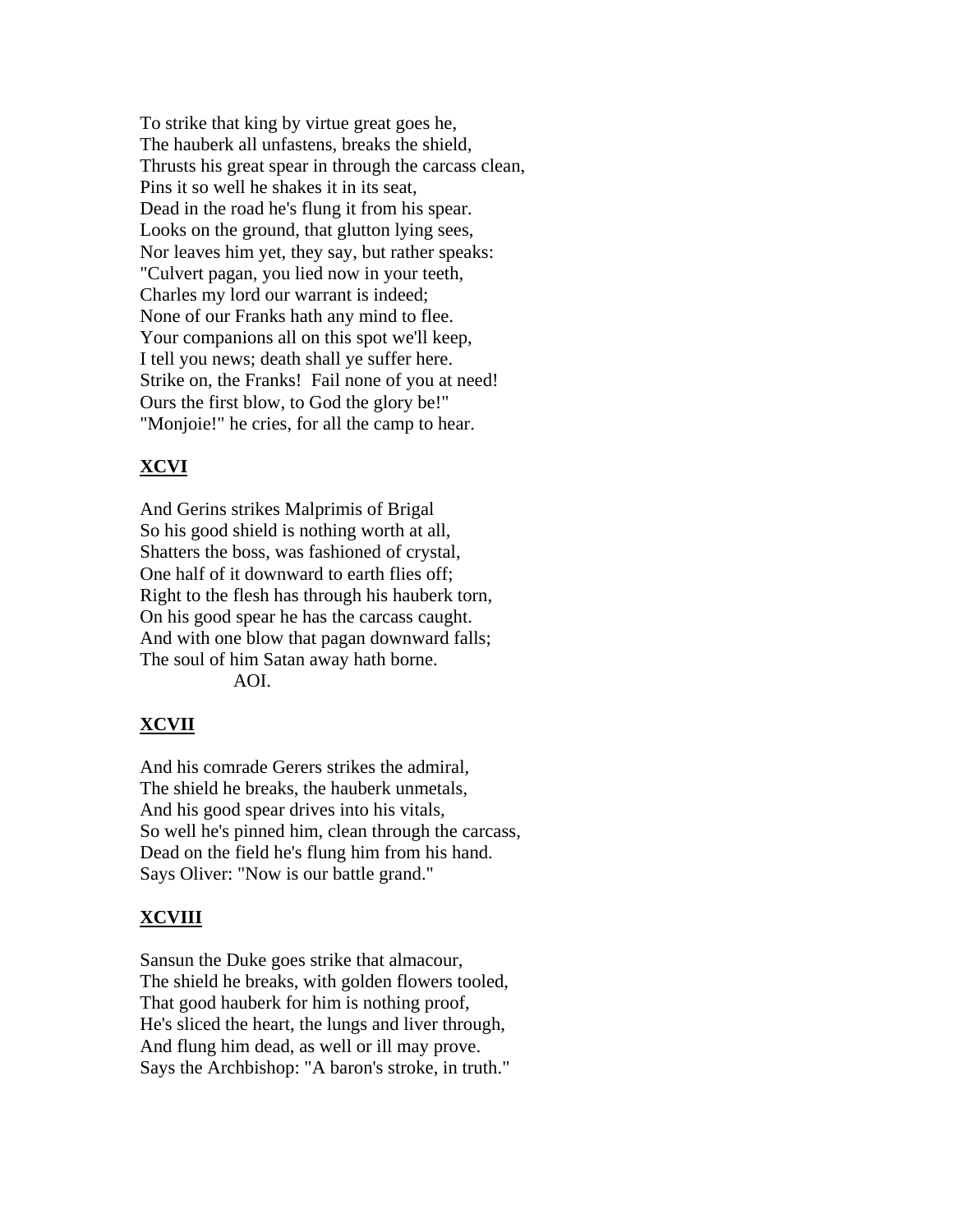# **XCIX**

And Anseis has let his charger run; He goes to strike Turgis of Turtelus, The shield he breaks, its golden boss above, The hauberk too, its doubled mail undoes, His good spear's point into the carcass runs, So well he's thrust, clean through the whole steel comes, And from the hilt he's thrown him dead in dust. Then says Rollant: "Great prowess in that thrust."

# **C**

And Engelers the Gascoin of Burdele Spurs on his horse, lets fall the reins as well, He goes to strike Escremiz of Valtrene, The shield he breaks and shatters on his neck, The hauberk too, he has its chinguard rent, Between the arm-pits has pierced him through the breast, On his spear's hilt from saddle throws him dead; After he says "So are you turned to hell." AOI.

# **CI**

And Otes strikes a pagan Estorgant Upon the shield, before its leathern band, Slices it through, the white with the scarlat; The hauberk too, has torn its folds apart, And his good spear thrusts clean through the carcass, And flings it dead, ev'n as the horse goes past; He says: "You have no warrant afterward."

# **CII**

And Berenger, he strikes Estramariz, The shield he breaks, the hauberk tears and splits, Thrusts his stout spear through's middle, and him flings Down dead among a thousand Sarrazins. Of their dozen peers ten have now been killed, No more than two remain alive and quick, Being Chernuble, and the count Margariz.

# **CIII**

Margariz is a very gallant knight,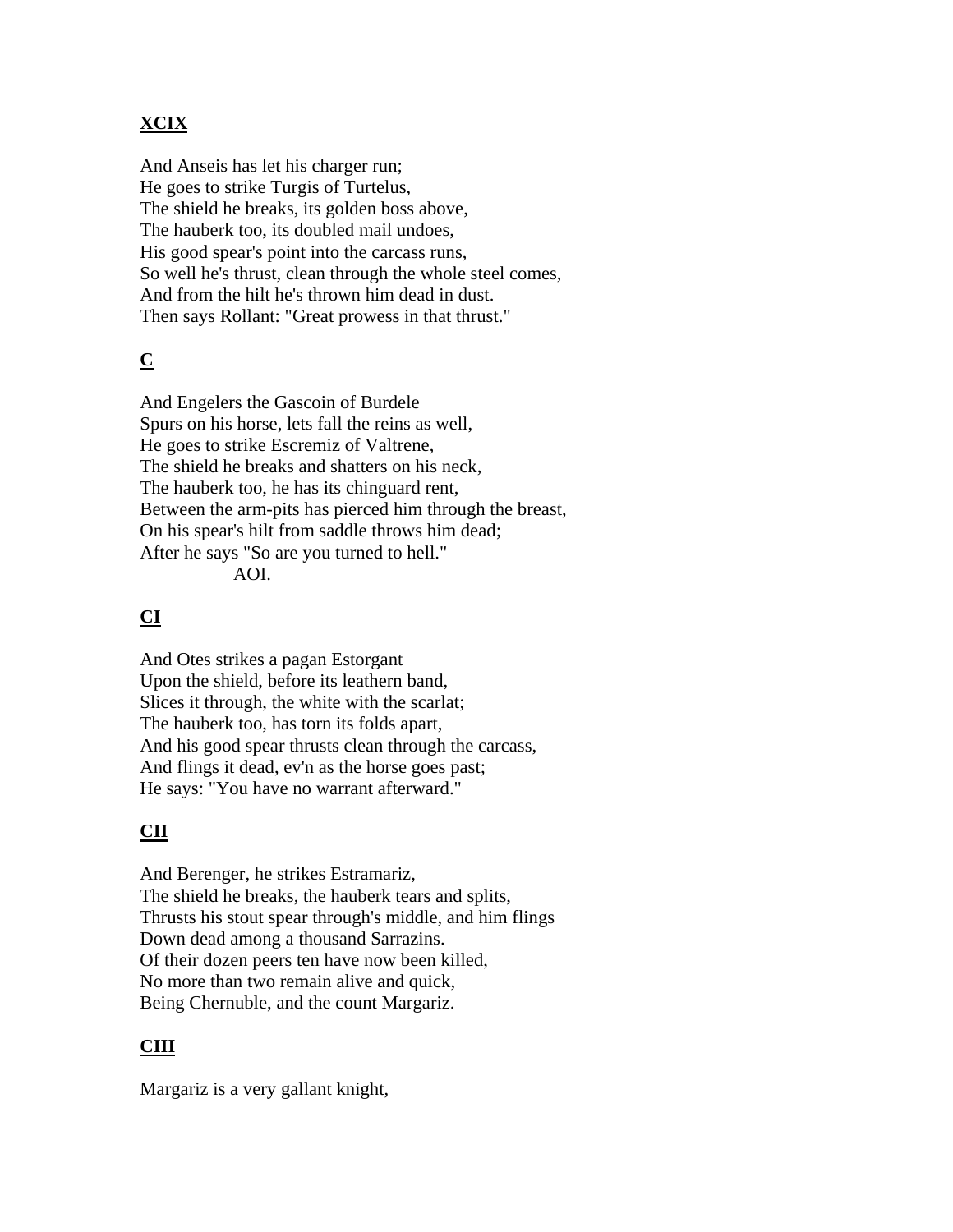Both fair and strong, and swift he is and light; He spurs his horse, goes Oliver to strike, And breaks his shield, by th'golden buckle bright; Along his ribs the pagan's spear doth glide; God's his warrant, his body has respite, The shaft breaks off, Oliver stays upright; That other goes, naught stays him in his flight, His trumpet sounds, rallies his tribe to fight.

## **CIV**

Common the fight is now and marvellous. The count Rollanz no way himself secures, Strikes with his spear, long as the shaft endures, By fifteen blows it is clean broken through Then Durendal he bares, his sabre good Spurs on his horse, is gone to strike Chemuble, The helmet breaks, where bright carbuncles grew, Slices the cap and shears the locks in two, Slices also the eyes and the features, The hauberk white, whose mail was close of woof, Down to the groin cuts all his body through To the saddle; with beaten gold 'twas tooled. Upon the horse that sword a moment stood, Then sliced its spine, no join there any knew, Dead in the field among thick grass them threw. After he said "Culvert, false step you moved, From Mahumet your help will not come soon. No victory for gluttons such as you."

#### **CV**

The count Rollanz, he canters through the field, Holds Durendal, he well can thrust and wield, Right great damage he's done the Sarrazines You'd seen them, one on other, dead in heaps, Through all that place their blood was flowing clear! In blood his arms were and his hauberk steeped, And bloodied o'er, shoulders and neck, his steed. And Oliver goes on to strike with speed; No blame that way deserve the dozen peers, For all the Franks they strike and slay with heat, Pagans are slain, some swoon there in their seats, Says the Archbishop: "Good baronage indeed!" "Monjoie" he cries, the call of Charles repeats. AOI.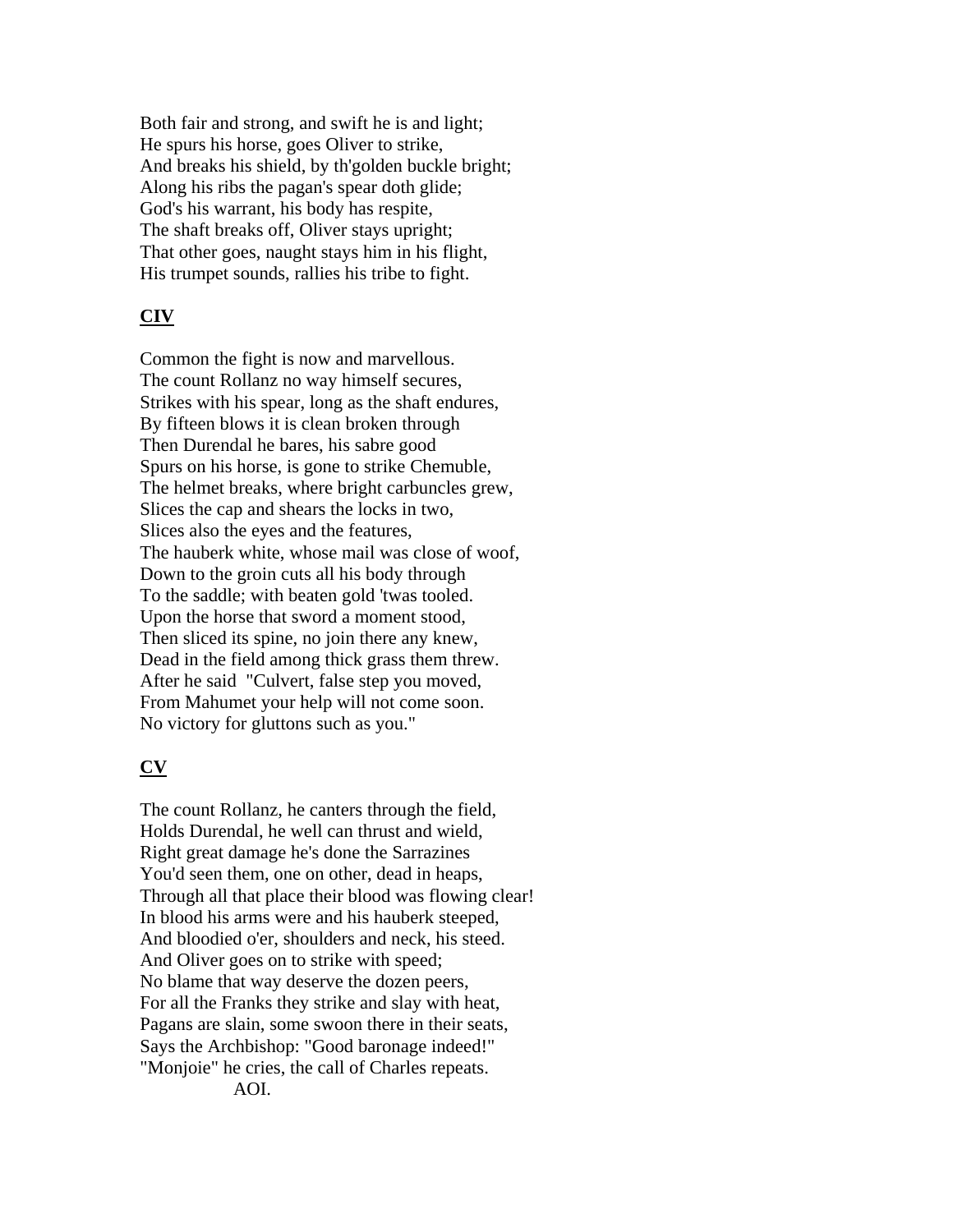### **CVI**

And Oliver has cantered through the crush; Broken his spear, the truncheon still he thrusts; Going to strike a pagan Malsarun; Flowers and gold, are on the shield, he cuts, Out of the head both the two eyes have burst, And all the brains are fallen in the dust; He flings him dead, sev'n hundred else amongst. Then has he slain Turgin and Esturgus; Right to the hilt, his spear in flinders flew. Then says Rollant: "Companion, what do you? In such a fight, there's little strength in wood, Iron and steel should here their valour prove. Where is your sword, that Halteclere I knew? Golden its hilt, whereon a crystal grew." Says Oliver: "I had not, if I drew, Time left to strike enough good blows and true." AOI.

### **CVII**

Then Oliver has drawn his mighty sword As his comrade had bidden and implored, In knightly wise the blade to him has shewed; Justin he strikes, that Iron Valley's lord, All of his head has down the middle shorn, The carcass sliced, the broidered sark has torn, The good saddle that was with old adorned, And through the spine has sliced that pagan's horse; Dead in the field before his feet they fall. Says Rollant: "Now my brother I you call; He'll love us for such blows, our Emperor." On every side "Monjoie" you'ld hear them roar. AOI.

#### **CVIII**

That count Gerins sate on his horse Sorel, On Passe-Cerf was Gerers there, his friend; They've loosed their reins, together spurred and sped, And go to strike a pagan Timozel; One on the shield, on hauberk the other fell; And their two spears went through the carcass well, A fallow field amidst they've thrown him dead.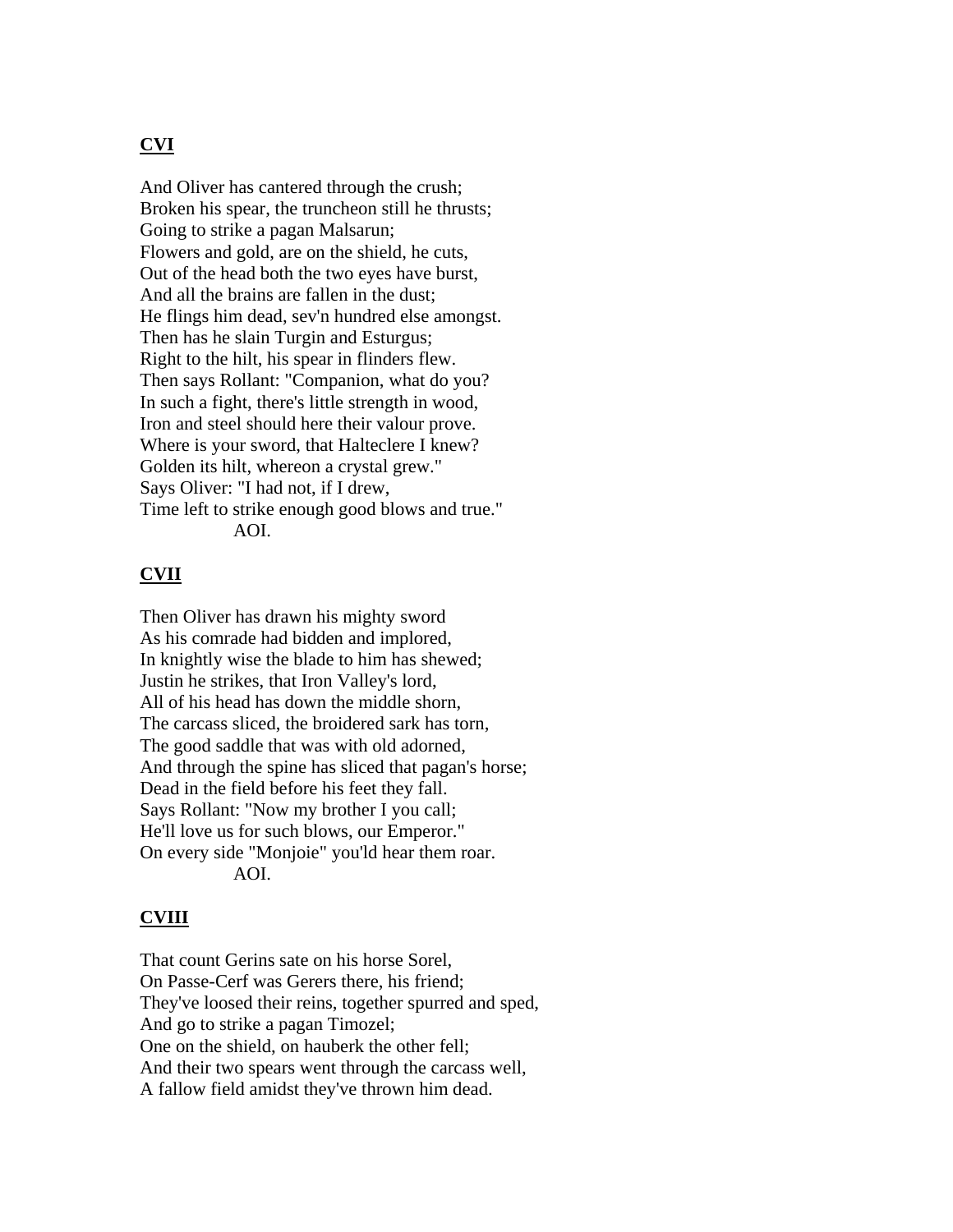I do not know, I never heard it said Which of the two was nimbler as they went. Esperveris was there, son of Borel, And him there slew Engelers of Burdel. And the Archbishop, he slew them Siglorel, The enchanter, who before had been in hell, Where Jupiter bore him by a magic spell. Then Turpin says "To us he's forfeited." Answers Rollanz: "The culvert is bested. Such blows, brother Olivier, I like well."

# **CIX**

The battle grows more hard and harder yet, Franks and pagans, with marvellous onset, Each other strike and each himself defends. So many shafts bloodstained and shattered, So many flags and ensigns tattered; So many Franks lose their young lustihead, Who'll see no more their mothers nor their friends, Nor hosts of France, that in the pass attend. Charles the Great weeps therefor with regret. What profits that? No succour shall they get. Evil service, that day, Guenes rendered them, To Sarraguce going, his own to sell. After he lost his members and his head, In court, at Aix, to gallows-tree condemned; And thirty more with him, of his kindred, Were hanged, a thing they never did expect. AOI.

# **CX**

Now marvellous and weighty the combat, Right well they strike, Olivier and Rollant, A thousand blows come from the Archbishop's hand, The dozen peers are nothing short of that, With one accord join battle all the Franks. Pagans are slain by hundred, by thousand, Who flies not then, from death has no warrant, Will he or nill, foregoes the allotted span. The Franks have lost the foremost of their band, They'll see no more their fathers nor their clans, Nor Charlemagne, where in the pass he stands. Torment arose, right marvellous, in France, Tempest there was, of wind and thunder black,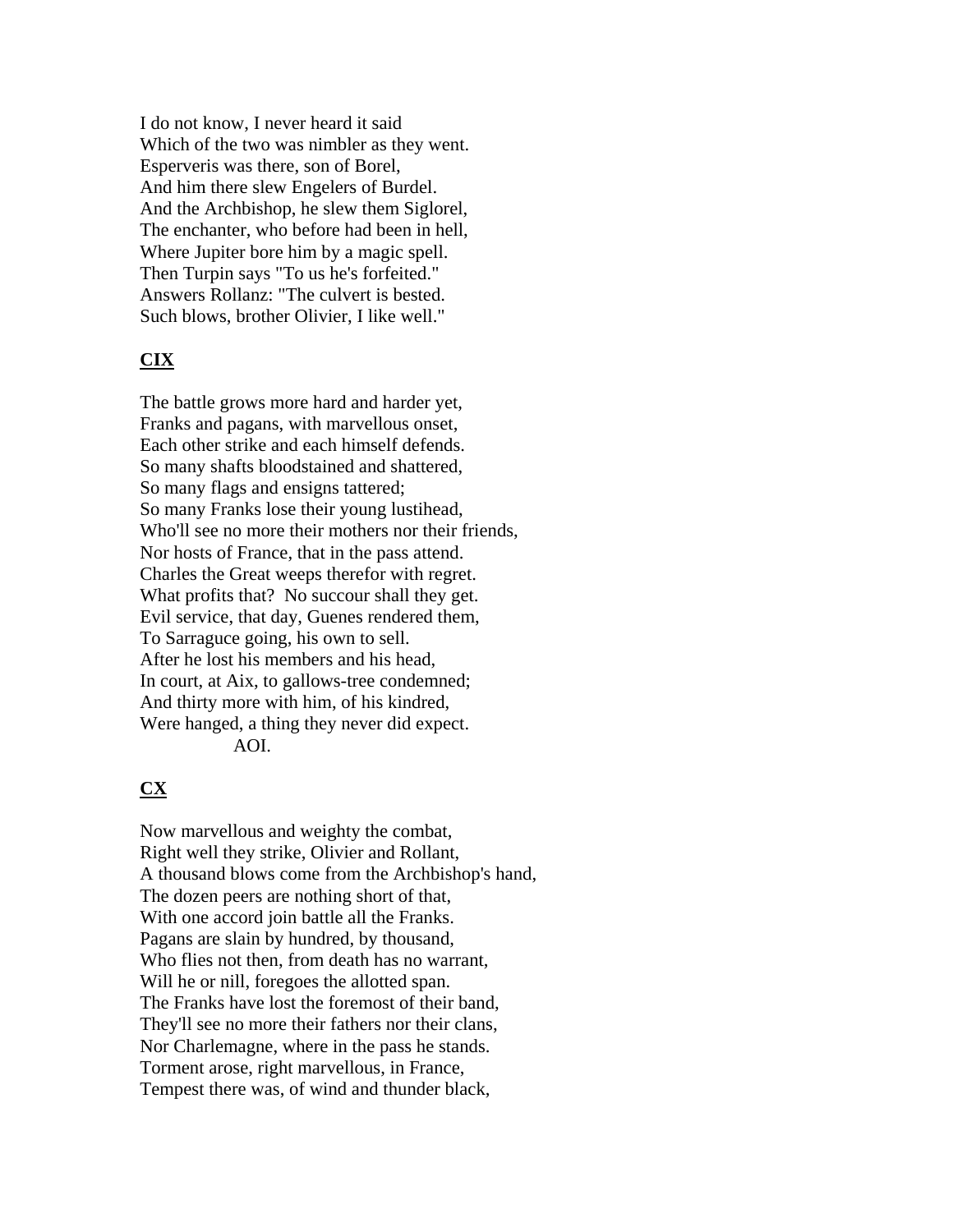With rain and hail, so much could not be spanned; Fell thunderbolts often on every hand, And verily the earth quaked in answer back From Saint Michael of Peril unto Sanz, From Besencun to the harbour of Guitsand; No house stood there but straight its walls must crack: In full mid-day the darkness was so grand, Save the sky split, no light was in the land. Beheld these things with terror every man, And many said: "We in the Judgement stand; The end of time is presently at hand." They spake no truth; they did not understand; 'Twas the great day of mourning for Rollant.

### **CXI**

The Franks strike on; their hearts are good and stout. Pagans are slain, a thousandfold, in crowds, Left of five score are not two thousands now. Says the Archbishop: "Our men are very proud, No man on earth has more nor better found. In Chronicles of Franks is written down, What vassalage he had, our Emperour." Then through the field they go, their friends seek out, And their eyes weep with grief and pain profound For kinsmen dear, by hearty friendship bound. King Marsilies and his great host draw round. AOI.

#### **CXII**

King Marsilies along a valley led The mighty host that he had gathered. Twenty columns that king had numbered. With gleaminag gold their helms were jewelled. Shone too their shields and sarks embroidered. Sounded the charge seven thousand trumpets, Great was the noise through all that country went. Then said Rollanz: "Olivier, brother, friend, That felon Guenes hath sworn to achieve our death; For his treason no longer is secret. Right great vengeance our Emperour will get. Battle we'll have, both long and keenly set, Never has man beheld such armies met. With Durendal my sword I'll strike again, And, comrade, you shall strike with Halteclere.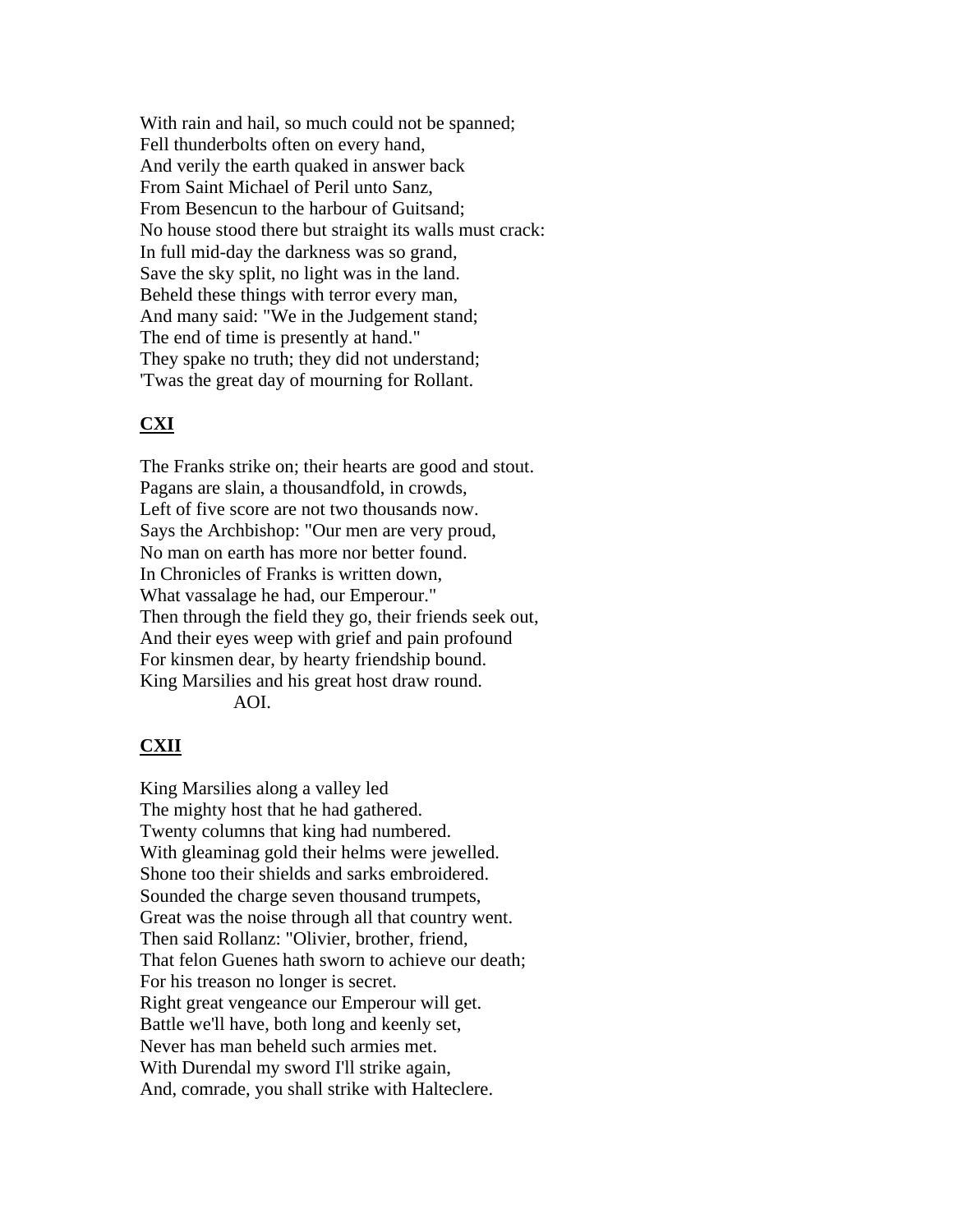These swords in lands so many have we held, Battles with them so many brought to end, No evil song shall e'er be sung or said." AOI.

# **CXIII**

When the Franks see so many there, pagans, On every side covering all the land, Often they call Olivier and Rollant, The dozen peers, to be their safe warrant. And the Archbishop speaks to them, as he can: "My lords barons, go thinking nothing bad! For God I pray you fly not hence but stand, Lest evil songs of our valour men chant! Far better t'were to perish in the van. Certain it is, our end is near at hand, Beyond this day shall no more live one man; But of one thing I give you good warrant: Blest Paradise to you now open stands, By the Innocents your thrones you there shall have." Upon these words grow bold again the Franks; There is not one but he "Monjoie" demands. AOI.

#### **CXIV**

A Sarrazin was there, of Sarraguce, Of that city one half was his by use, 'Twas Climborins, a man was nothing proof; By Guenelun the count an oath he took, And kissed his mouth in amity and truth, Gave him his sword and his carbuncle too. Terra Major, he said, to shame he'ld put, From the Emperour his crown he would remove. He sate his horse, which he called Barbamusche, Never so swift sparrow nor swallow flew, He spurred him well, and down the reins he threw, Going to strike Engelier of Gascune; Nor shield nor sark him any warrant proved, The pagan spear's point did his body wound, He pinned him well, and all the steel sent through, From the hilt flung him dead beneath his foot. After he said: "Good are they to confuse. Pagans, strike on, and so this press set loose!" "God!" say the Franks, "Grief, such a man to lose!"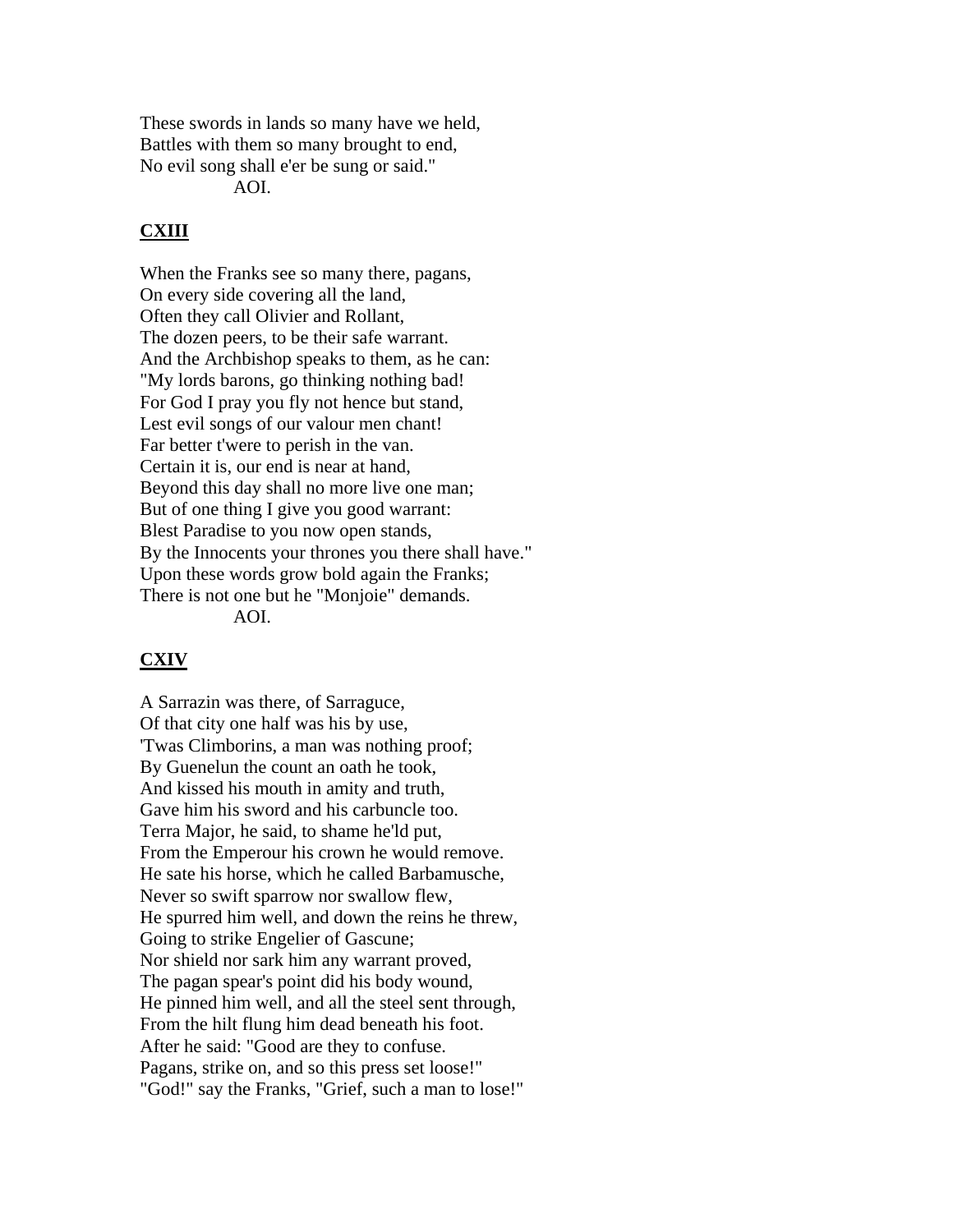#### AOI.

#### **CXV**

The count Rollanz called upon Oliver: "Sir companion, dead now is Engeler; Than whom we'd no more valiant chevalier." Answered that count: "God, let me him avenge!" Spurs of fine gold into his horse drove then, Held Halteclere, with blood its steel was red, By virtue great to strike that pagan went, Brandished his blade, the Sarrazin upset; The Adversaries of God his soul bare thence. Next he has slain the duke Alphaien, And sliced away Escababi his head, And has unhorsed some seven Arabs else; No good for those to go to war again. Then said Rollanz: "My comrade shews anger, So in my sight he makes me prize him well; More dear by Charles for such blows are we held." Aloud he's cried: "Strike on, the chevaliers!" AOI.

#### **CXVI**

From the other part a pagan Valdabron. Warden he'd been to king Marsilion, And lord, by sea, of four hundred dromonds; No sailor was but called his name upon; Jerusalem he'd taken by treason, Violated the Temple of Salomon, The Partiarch had slain before the fonts. He'd pledged his oath by county Guenelon, Gave him his sword, a thousand coins thereon. He sate his horse, which he called Gramimond, Never so swift flew in the air falcon; He's pricked him well, with sharp spurs he had on, Going to strike e'en that rich Duke, Sanson; His shield has split, his hauberk has undone, The ensign's folds have through his body gone, Dead from the hilt out of his seat he's dropt: "Pagans, strike on, for well we'll overcome!" "God!" say the Franks, "Grief for a brave baron!"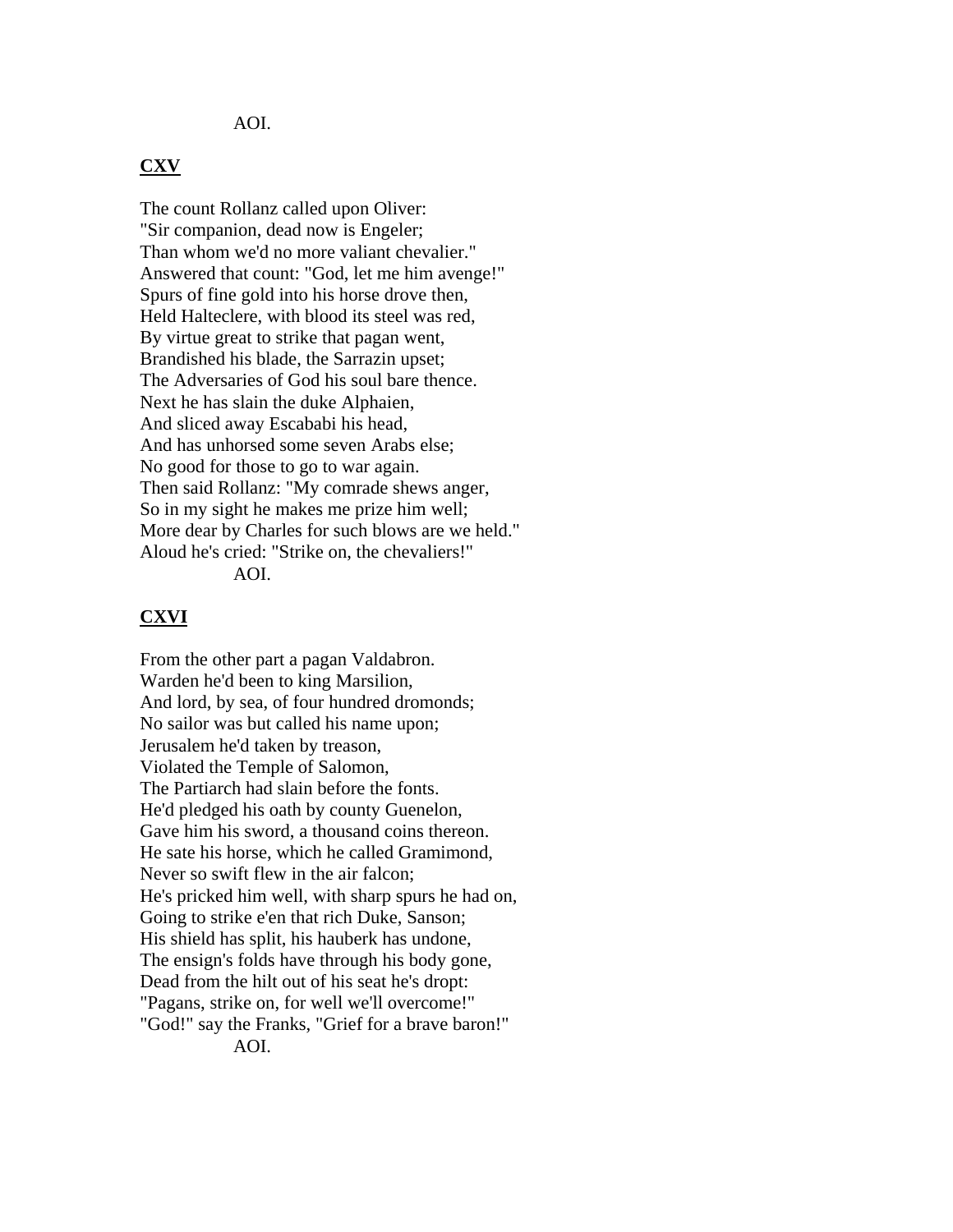# **CXVII**

The count Rollanz, when Sansun dead he saw, You may believe, great grief he had therefor. His horse he spurs, gallops with great effort, Wields Durendal, was worth fine gold and more, Goes as he may to strike that baron bold Above the helm, that was embossed with gold, Slices the head, the sark, and all the corse, The good saddle, that was embossed with gold, And cuts deep through the backbone of his horse; He's slain them both, blame him for that or laud. The pagans say: "'Twas hard on us, that blow." Answers Rollanz: "Nay, love you I can not, For on your side is arrogance and wrong." AOI.

# **CXVIII**

Out of Affrike an Affrican was come, 'Twas Malquiant, the son of king Malcud; With beaten gold was all his armour done, Fore all men's else it shone beneath the sun. He sate his horse, which he called Salt-Perdut, Never so swift was any beast could run. And Anseis upon the shield he struck, The scarlat with the blue he sliced it up, Of his hauberk he's torn the folds and cut, The steel and stock has through his body thrust. Dead is that count, he's no more time to run. Then say the Franks: "Baron, an evil luck!"

#### **CXIX**

Swift through the field Turpin the Archbishop passed; Such shaven-crown has never else sung Mass Who with his limbs such prowess might compass; To th'pagan said "God send thee all that's bad! One thou hast slain for whom my heart is sad." So his good horse forth at his bidding ran, He's struck him then on his shield Toledan, Until he flings him dead on the green grass.

# **CXX**

From the other part was a pagan Grandones,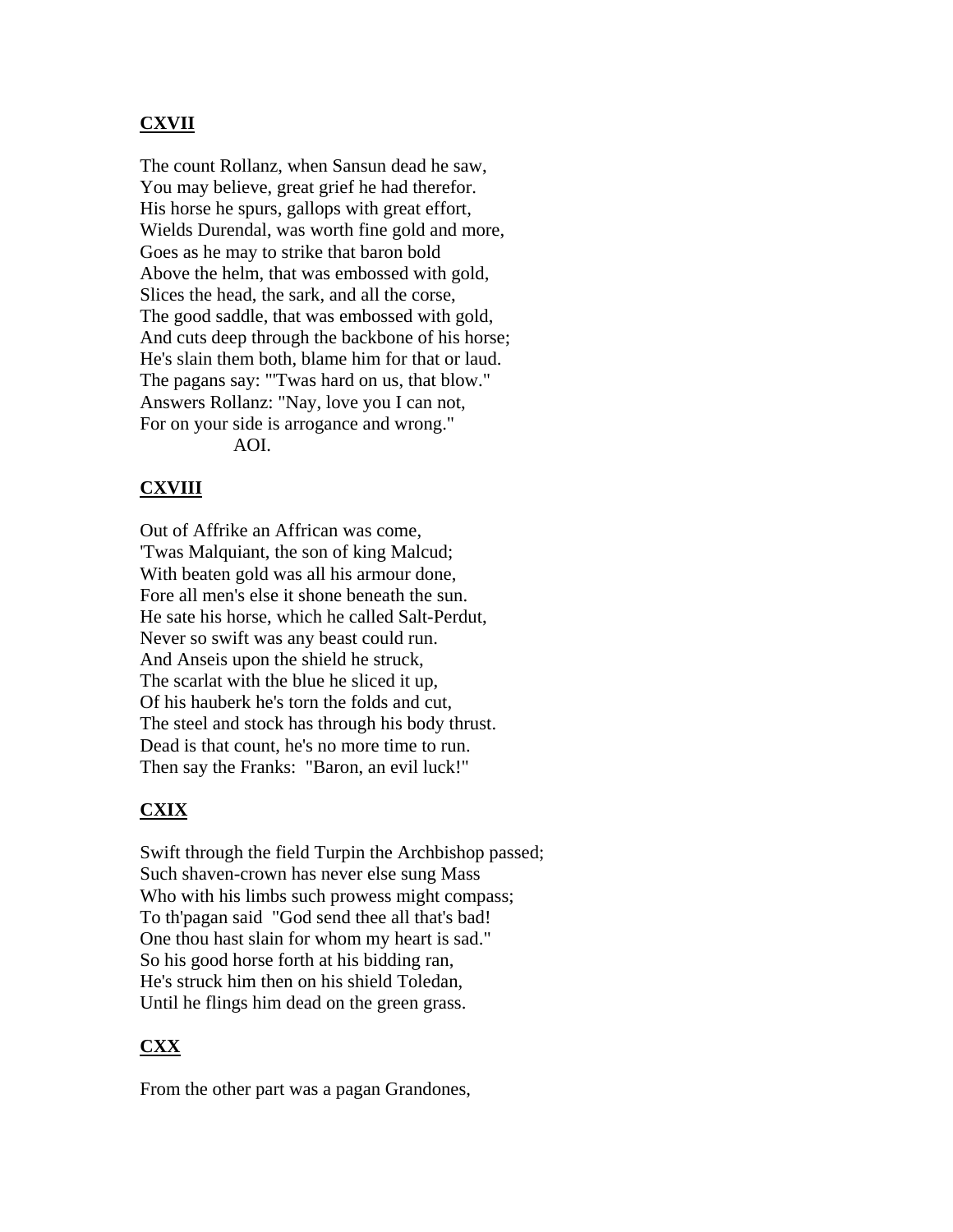Son of Capuel, the king of Capadoce. He sate his horse, the which he called Marmore, Never so swift was any bird in course; He's loosed the reins, and spurring on that horse He's gone to strike Gerin with all his force; The scarlat shield from's neck he's broken off, And all his sark thereafter has he torn, The ensign blue clean through his body's gone, Until he flings him dead, on a high rock; His companion Gerer he's slain also, And Berenger, and Guiun of Santone; Next a rich duke he's gone to strike, Austore, That held Valence and the Honour of the Rhone; He's flung him dead; great joy the pagans shew. Then say the Franks: "Of ours how many fall."

# **CXXI**

The count Rollanz, his sword with blood is stained, Well has he heard what way the Franks complained; Such grief he has, his heart would split in twain: To the pagan says: "God send thee every shame! One hast thou slain that dearly thou'lt repay." He spurs his horse, that on with speed doth strain; Which should forfeit, they both together came.

# **CXXII**

Grandonie was both proof and valiant, And virtuous, a vassal combatant. Upon the way there, he has met Rollant; He'd never seen, yet knew him at a glance, By the proud face and those fine limbs he had, By his regard, and by his contenance; He could not help but he grew faint thereat, He would escape, nothing avail he can. Struck him the count, with so great virtue, that To the nose-plate he's all the helmet cracked, Sliced through the nose and mouth and teeth he has, Hauberk close-mailed, and all the whole carcass, Saddle of gold, with plates of silver flanked, And of his horse has deeply scarred the back; He's slain them both, they'll make no more attack: The Spanish men in sorrow cry, "Alack!" Then say the Franks: "He strikes well, our warrant."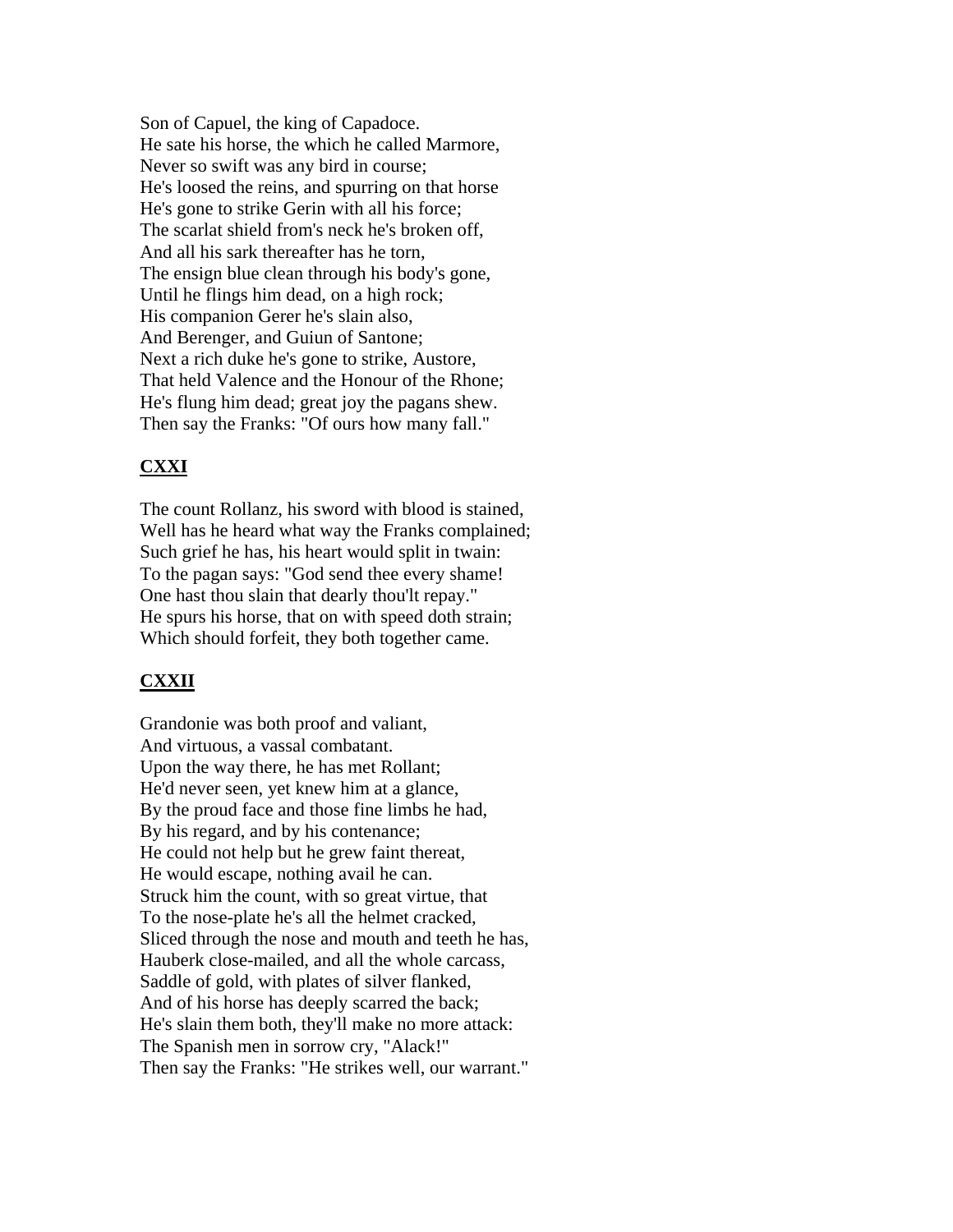### **CXXIII**

Marvellous is the battle in its speed, The Franks there strike with vigour and with heat, Cutting through wrists and ribs and chines in-deed, Through garments to the lively flesh beneath; On the green grass the clear blood runs in streams. The pagans say: "No more we'll suffer, we. Terra Major, Mahummet's curse on thee! Beyond all men thy people are hardy!" There was not one but cried then: "Marsilie, Canter, O king, thy succour now we need!"

#### **CXXIV**

Marvellous is the battle now and grand, The Franks there strike, their good brown spears in hand. Then had you seen such sorrowing of clans, So many a slain, shattered and bleeding man! Biting the earth, or piled there on their backs! The Sarrazins cannot such loss withstand. Will they or nill, from off the field draw back; By lively force chase them away the Franks. AOI.

#### **CXXV**

Their martyrdom, his men's, Marsile has seen, So he bids sound his horns and his buccines; Then canters forth with all his great army. Canters before a Sarrazin, Abisme, More felon none was in that company; Cankered with guile and every felony, He fears not God, the Son of Saint Mary; Black is that man as molten pitch that seethes; Better he loves murder and treachery Than to have all the gold of Galicie; Never has man beheld him sport for glee; Yet vassalage he's shown, and great folly, So is he dear to th' felon king Marsile; Dragon he bears, to which his tribe rally. That Archbishop could never love him, he; Seeing him there, to strike he's very keen, Within himself he says all quietly: "This Sarrazin great heretick meseems, Rather I'ld die, than not slay him clean,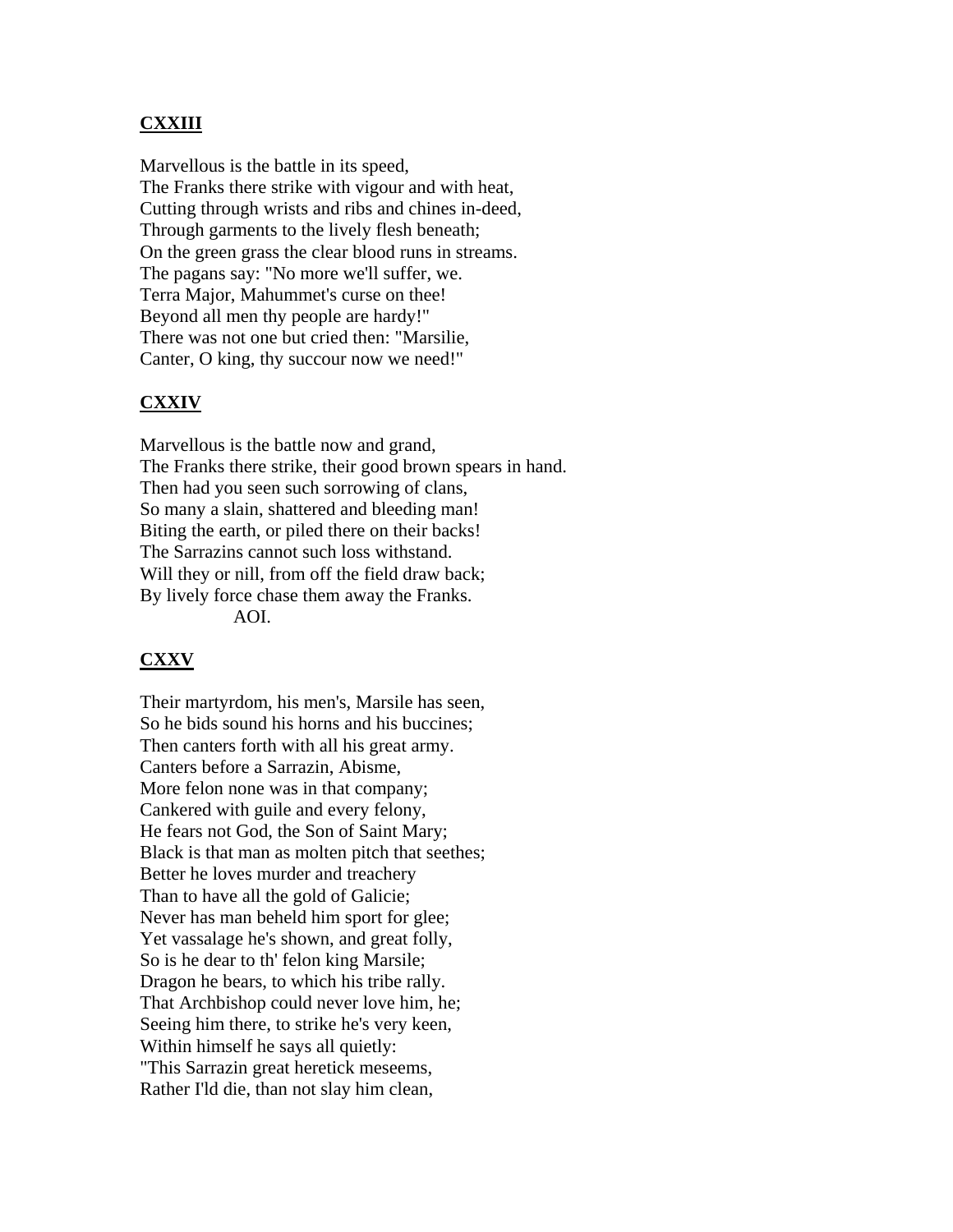Neer did I love coward nor cowardice." AOI.

#### **CXXVI**

That Archbishop begins the fight again, Sitting the horse which he took from Grossaille -- That was a king he had in Denmark slain; -- That charger is swift and of noble race; Fine are his hooves, his legs are smooth and straight, Short are his thighs, broad crupper he displays, Long are his ribs, aloft his spine is raised, White is his tail and yellow is his mane, Little his ears, and tawny all his face; No beast is there, can match him in a race. That Archbishop spurs on by vassalage, He will not pause ere Abisme he assail; So strikes that shield, is wonderfully arrayed, Whereon are stones, amethyst and topaze, Esterminals and carbuncles that blaze; A devil's gift it was, in Val Metase, Who handed it to the admiral Galafes; So Turpin strikes, spares him not anyway; After that blow, he's worth no penny wage; The carcass he's sliced, rib from rib away, So flings him down dead in an empty place. Then say the Franks: "He has great vassalage, With the Archbishop, surely the Cross is safe."

#### **CXXVII**

The count Rollanz calls upon Oliver: "Sir companion, witness you'll freely bear, The Archbishop is a right good chevalier, None better is neath Heaven anywhere; Well can he strike with lance and well with spear." Answers that count: "Support to him we'll bear!" Upon that word the Franks again make yare; Hard are the blows, slaughter and suffering there, For Christians too, most bitter grief and care. Who could had seen Rollanz and Oliver With their good swords to strike and to slaughter! And the Archbishop lays on there with his spear. Those that are dead, men well may hold them dear. In charters and in briefs is written clear, Four thousand fell, and more, the tales declare.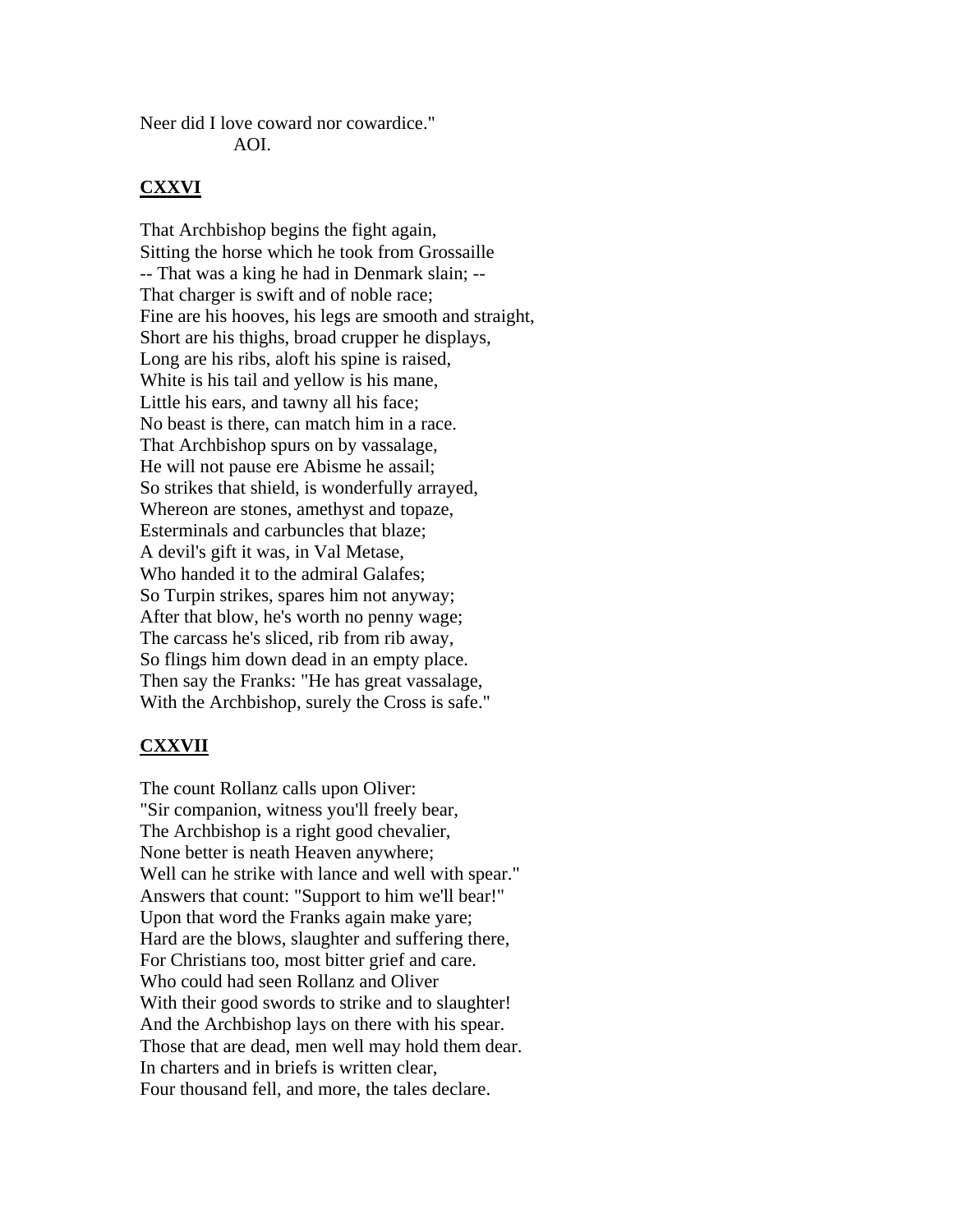Gainst four assaults easily did they fare, But then the fifth brought heavy griefs to bear. They all are slain, those Frankish chevaliers; Only three-score, whom God was pleased to spare, Before these die, they'll sell them very dear. AOI.

## **CXXVIII**

The count Rollant great loss of his men sees, His companion Olivier calls, and speaks: "Sir and comrade, in God's Name, That you keeps, Such good vassals you see lie here in heaps; For France the Douce, fair country, may we weep, Of such barons long desolate she'll be. Ah! King and friend, wherefore are you not here? How, Oliver, brother, can we achieve? And by what means our news to him repeat?" Says Oliver: "I know not how to seek; Rather I'ld die than shame come of this feat." AOI.

#### **CXXIX**

Then says Rollanz: "I'll wind this olifant, If Charles hear, where in the pass he stands, I pledge you now they will return, the Franks." Says Oliver: "Great shame would come of that And a reproach on every one, your clan, That shall endure while each lives in the land, When I implored, you would not do this act; Doing it now, no raise from me you'll have: So wind your horn but not by courage rash, Seeing that both your arms with blood are splashed." Answers that count: "Fine blows I've struck them back." AOI.

#### **CXXX**

Then says Rollant: "Strong it is now, our battle; I'll wind my horn, so the King hears it, Charles." Says Oliver: "That act were not a vassal's. When I implored you, comrade, you were wrathful. Were the King here, we had not borne such damage. Nor should we blame those with him there, his army." Says Oliver: "Now by my beard, hereafter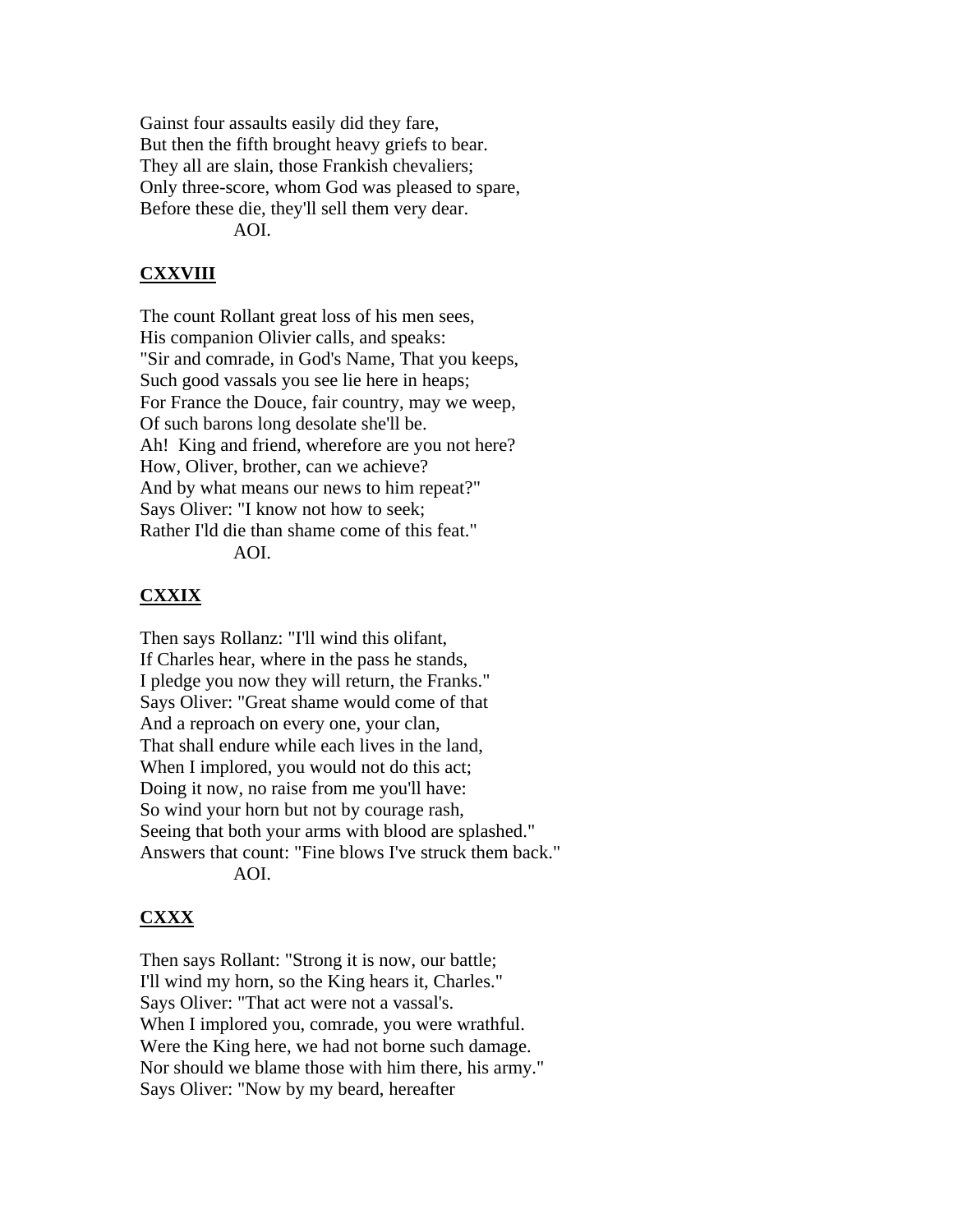If I may see my gentle sister Alde, She in her arms, I swear, shall never clasp you." AOI.

**CXXXI**

Then says Rollanz: "Wherefore so wroth with me?" He answers him: "Comrade, it was your deed: Vassalage comes by sense, and not folly; Prudence more worth is than stupidity. Here are Franks dead, all for your trickery; No more service to Carlun may we yield. My lord were here now, had you trusted me, And fought and won this battle then had we, Taken or slain were the king Marsilie. In your prowess, Rollanz, no good we've seen! Charles the great in vain your aid will seek -- None such as he till God His Judgement speak; -- Here must you die, and France in shame be steeped; Here perishes our loyal company, Before this night great severance and grief." AOI.

# **CXXXII**

That Archbishop has heard them, how they spoke, His horse he pricks with his fine spurs of gold, Coming to them he takes up his reproach: "Sir Oliver, and you, Sir Rollant, both, For God I pray, do not each other scold! No help it were to us, the horn to blow, But, none the less, it may be better so; The King will come, with vengeance that he owes; These Spanish men never away shall go. Our Franks here, each descending from his horse, Will find us dead, and limb from body torn; They'll take us hence, on biers and litters borne; With pity and with grief for us they'll mourn; They'll bury each in some old minster-close; No wolf nor swine nor dog shall gnaw our bones." Answers Rollant: "Sir, very well you spoke." AOI.

# **CXXXIII**

Rollant hath set the olifant to his mouth,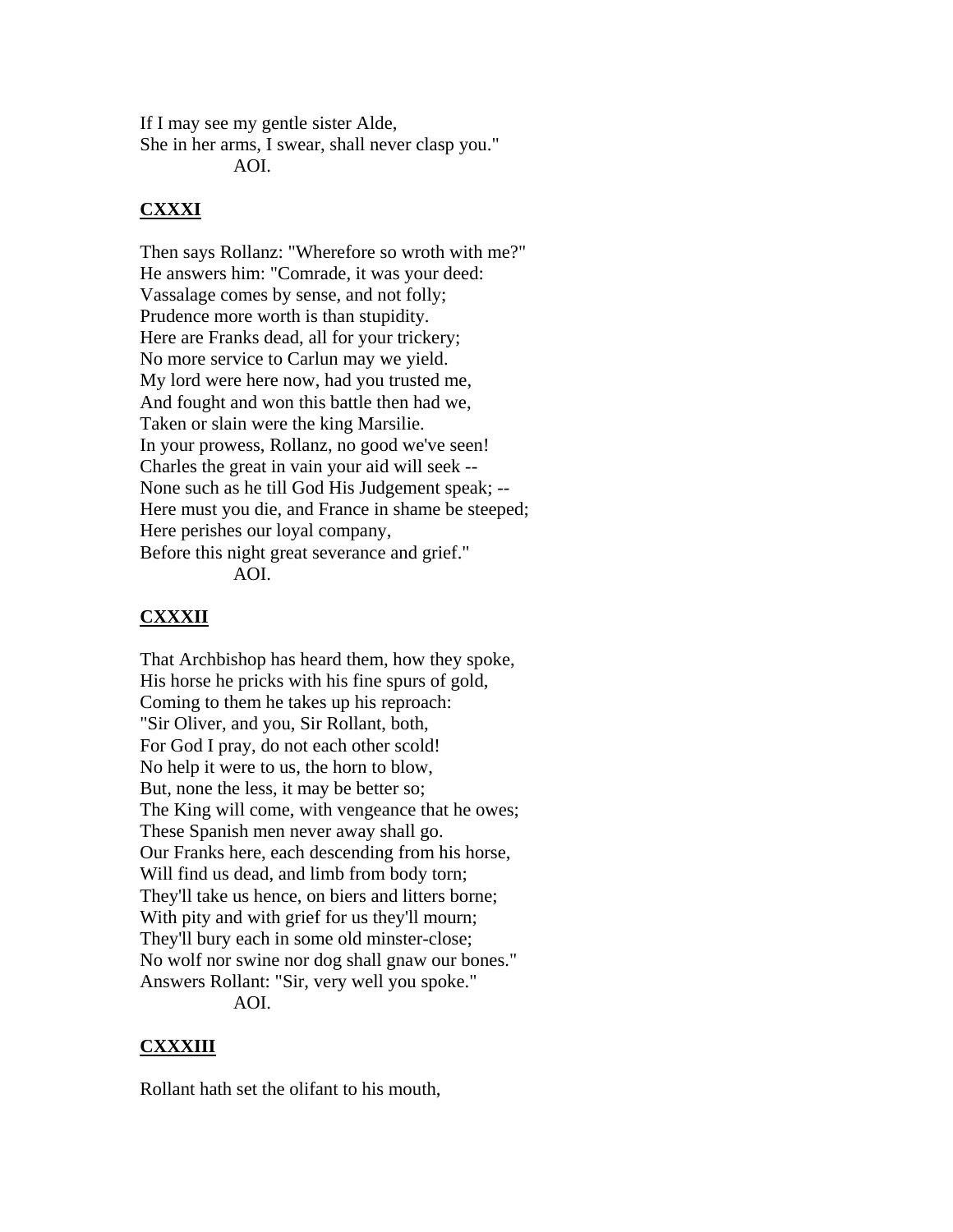He grasps it well, and with great virtue sounds. High are those peaks, afar it rings and loud, Thirty great leagues they hear its echoes mount. So Charles heard, and all his comrades round; Then said that King: "Battle they do, our counts!" And Guenelun answered, contrarious: "That were a lie, in any other mouth."

AOI.

#### **CXXIV**

The Count Rollanz, with sorrow and with pangs, And with great pain sounded his olifant: Out of his mouth the clear blood leaped and ran, About his brain the very temples cracked. Loud is its voice, that horn he holds in hand; Charles hath heard, where in the pass he stands, And Neimes hears, and listen all the Franks. Then says the King: "I hear his horn, Rollant's; He'ld never sound, but he were in combat." Answers him Guenes "It is no battle, that. Now are you old, blossoming white and blanched, Yet by such words you still appear infant. You know full well the great pride of Rollant Marvel it is, God stays so tolerant. Noples he took, not waiting your command; Thence issued forth the Sarrazins, a band With vassalage had fought against Rollant;

 A He slew them first, with Durendal his brand, Then washed their blood with water from the land; So what he'd done might not be seen of man. He for a hare goes all day, horn in hand; Before his peers in foolish jest he brags. No race neath heav'n in field him dare attack. So canter on! Nay, wherefore hold we back? Terra Major is far away, our land." AOI.

#### **CXXXV**

The count Rollanz, though blood his mouth doth stain, And burst are both the temples of his brain, His olifant he sounds with grief and pain; Charles hath heard, listen the Franks again. "That horn," the King says, "hath a mighty strain!" Answers Duke Neimes: "A baron blows with pain!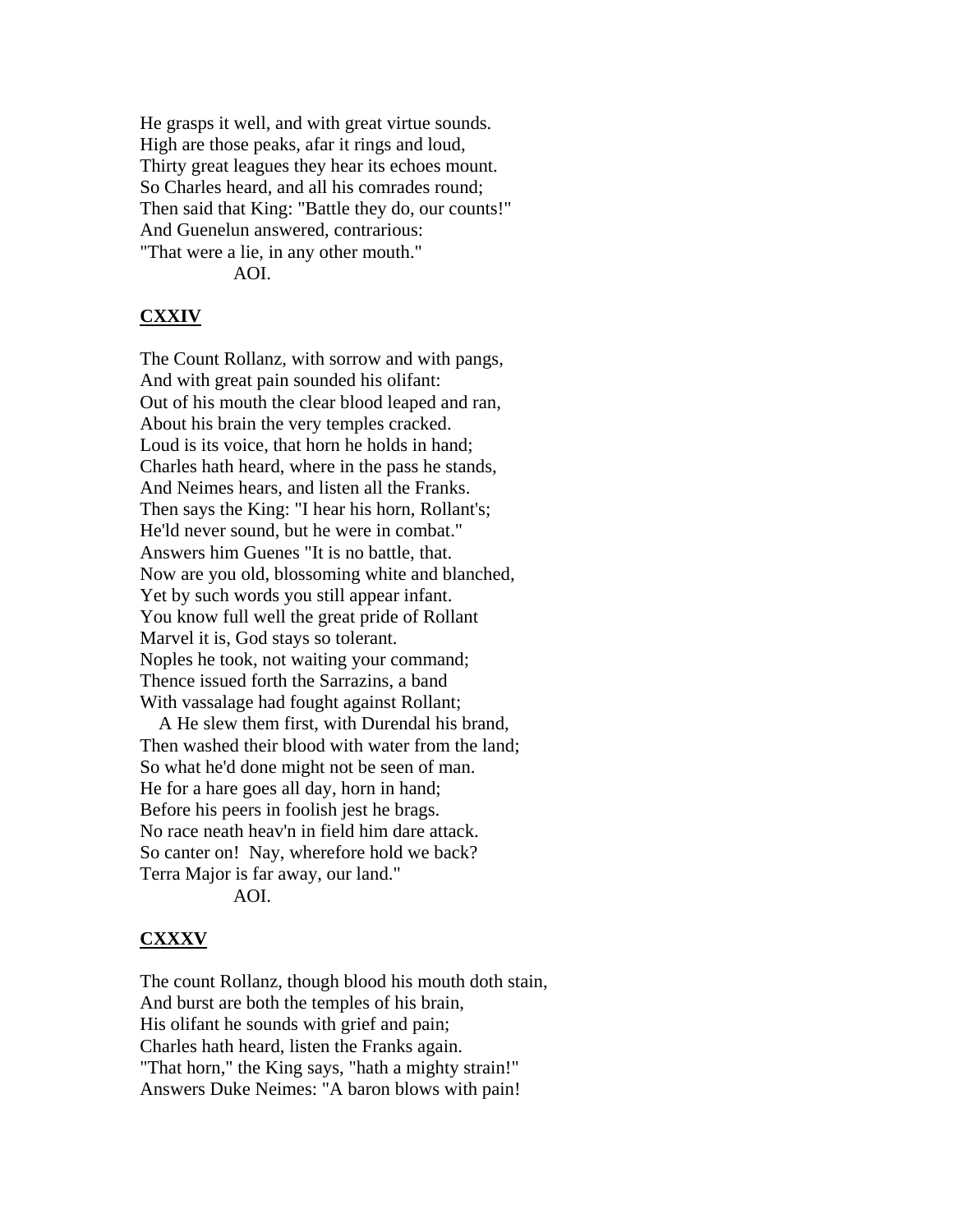Battle is there, indeed I see it plain, He is betrayed, by one that still doth feign. Equip you, sir, cry out your old refrain, That noble band, go succour them amain! Enough you've heard how Rollant doth complain."

## **CXXVI**

That Emperour hath bid them sound their horns. The Franks dismount, and dress themselves for war, Put hauberks on, helmets and golden swords; Fine shields they have, and spears of length and force Scarlat and blue and white their ensigns float. His charger mounts each baron of the host; They spur with haste as through the pass they go. Nor was there one but thus to 's neighbour spoke: "Now, ere he die, may we see Rollant, so Ranged by his side we'll give some goodly blows." But what avail? They've stayed too long below.

#### **CCXXXVII**

That even-tide is light as was the day; Their armour shines beneath the sun's clear ray, Hauberks and helms throw off a dazzling flame, And blazoned shields, flowered in bright array, Also their spears, with golden ensigns gay. That Emperour, he canters on with rage, And all the Franks with wonder and dismay; There is not one can bitter tears restrain, And for Rollant they're very sore afraid. The King has bid them seize that county Guene, And charged with him the scullions of his train; The master-cook he's called, Besgun by name: "Guard me him well, his felony is plain, Who in my house vile treachery has made." He holds him, and a hundred others takes From the kitchen, both good and evil knaves; Then Guenes beard and both his cheeks they shaved, And four blows each with their closed fists they gave, They trounced him well with cudgels and with staves, And on his neck they clasped an iron chain; So like a bear enchained they held him safe, On a pack-mule they set him in his shame: Kept him till Charles should call for him again. AOI.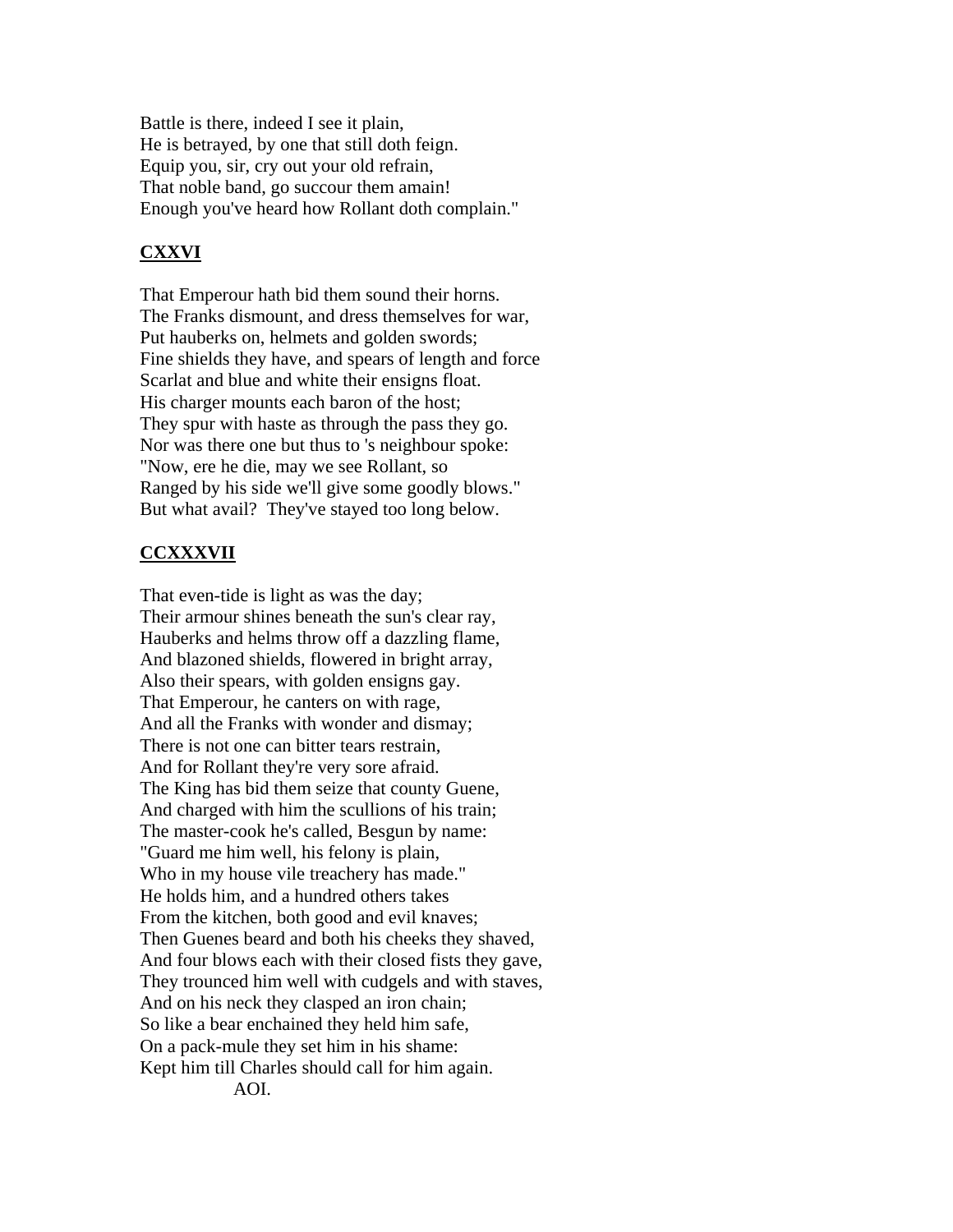#### **CXXXVIII**

High were the peaks and shadowy and grand, The valleys deep, the rivers swiftly ran. Trumpets they blew in rear and in the van, Till all again answered that olifant. That Emperour canters with fury mad, And all the Franks dismay and wonder have; There is not one but weeps and waxes sad And all pray God that He will guard Rollant Till in the field together they may stand; There by his side they'll strike as well they can. But what avail? No good there is in that; They're not in time; too long have they held back. AOI.

### **CXXXIX**

In his great rage on canters Charlemagne; Over his sark his beard is flowing plain. Barons of France, in haste they spur and strain; There is not one that can his wrath contain That they are not with Rollant the Captain, Whereas he fights the Sarrazins of Spain. If he be struck, will not one soul remain. -- God! Sixty men are all now in his train! Never a king had better Capitains. AOI.

#### **CXL**

Rollant regards the barren mountain-sides; Dead men of France, he sees so many lie, And weeps for them as fits a gentle knight: "Lords and barons, may God to you be kind! And all your souls redeem for Paradise! And let you there mid holy flowers lie! Better vassals than you saw never I. Ever you've served me, and so long a time, By you Carlon hath conquered kingdoms wide; That Emperour reared you for evil plight! Douce land of France, o very precious clime, Laid desolate by such a sour exile! Barons of France, for me I've seen you die, And no support, no warrant could I find;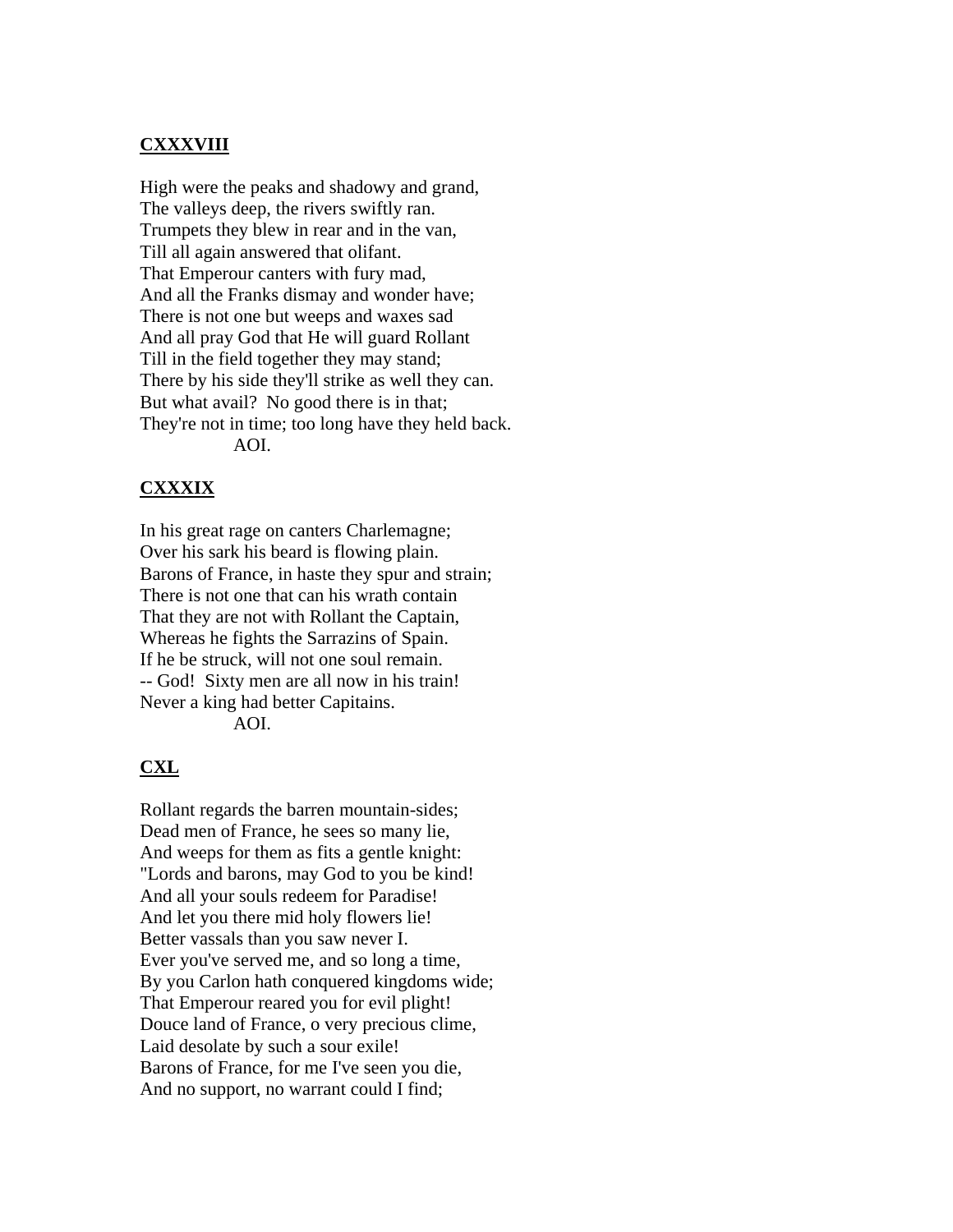God be your aid, Who never yet hath lied! I must not fail now, brother, by your side; Save I be slain, for sorrow shall I die. Sir companion, let us again go strike!"

# **CXLI**

The count Rollanz, back to the field then hieing Holds Durendal, and like a vassal striking Faldrun of Pui has through the middle sliced, With twenty-four of all they rated highest; Was never man, for vengeance shewed such liking. Even as a stag before the hounds goes flying, Before Rollanz the pagans scatter, frightened. Says the Archbishop: "You deal now very wisely! Such valour should he shew that is bred knightly, And beareth arms, and a good charger rideth; In battle should be strong and proud and sprightly; Or otherwise he is not worth a shilling, Should be a monk in one of those old minsters, Where, day, by day, he'ld pray for us poor sinners." Answers Rollant: "Strike on; no quarter give them!" Upon these words Franks are again beginning; Very great loss they suffer then, the Christians.

# **CXLII**

The man who knows, for him there's no prison, In such a fight with keen defence lays on; Wherefore the Franks are fiercer than lions. Marsile you'd seen go as a brave baron, Sitting his horse, the which he calls Gaignon; He spurs it well, going to strike Bevon, That was the lord of Beaune and of Dijon, His shield he breaks, his hauberk has undone, So flings him dead, without condition; Next he hath slain Yvoerie and Ivon, Also with them Gerard of Russillon. The count Rollanz, being not far him from, To th'pagan says: "Confound thee our Lord God! So wrongfully you've slain my companions, A blow you'll take, ere we apart be gone, And of my sword the name I'll bid you con." He goes to strike him, as a brave baron, And his right hand the count clean slices off; Then takes the head of Jursaleu the blond;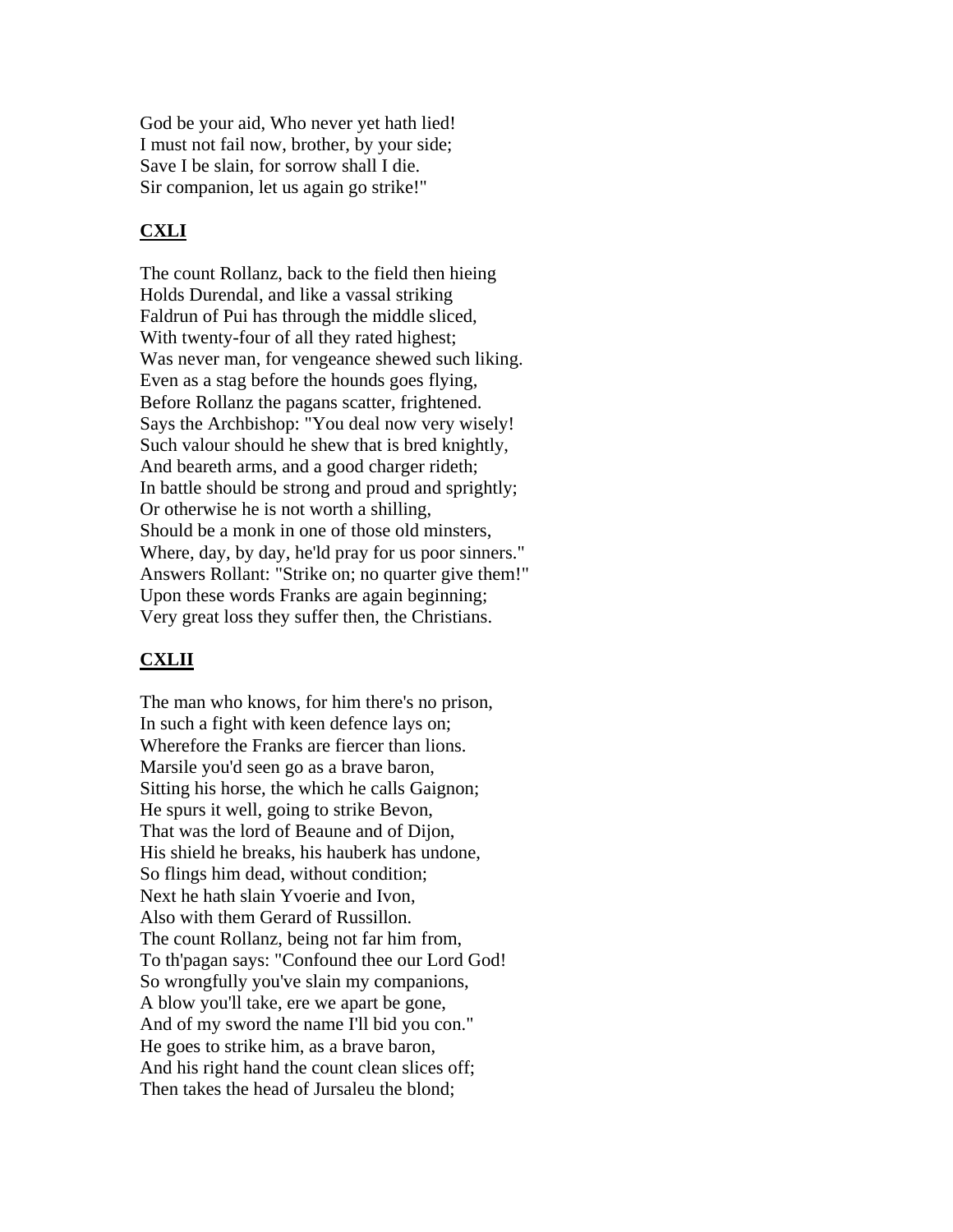That was the son of king Marsilion. Pagans cry out "Assist us now, Mahom! God of our race, avenge us on Carlon! Into this land he's sent us such felons That will not leave the fight before they drop." Says each to each: "Nay let us fly!" Upon That word, they're fled, an hundred thousand gone; Call them who may, they'll never more come on. AOI.

#### **CXLIII**

But what avail? Though fled be Marsilies, He's left behind his uncle, the alcaliph Who holds Alferne, Kartagene, Garmalie, And Ethiope, a cursed land indeed; The blackamoors from there are in his keep, Broad in the nose they are and flat in the ear, Fifty thousand and more in company. These canter forth with arrogance and heat, Then they cry out the pagans' rallying-cheer; And Rollant says: "Martyrdom we'll receive; Not long to live, I know it well, have we; Felon he's named that sells his body cheap! Strike on, my lords, with burnished swords and keen; Contest each inch your life and death between, That neer by us Douce France in shame be steeped. When Charles my lord shall come into this field, Such discipline of Sarrazins he'll see, For one of ours he'll find them dead fifteen; He will not fail, but bless us all in peace." AOI.

#### **CXLIV**

When Rollant sees those misbegotten men, Who are more black than ink is on the pen With no part white, only their teeth except, Then says that count: "I know now very well That here to die we're bound, as I can tell. Strike on, the Franks! For so I recommend." Says Oliver: "Who holds back, is condemned!" Upon those words, the Franks to strike again.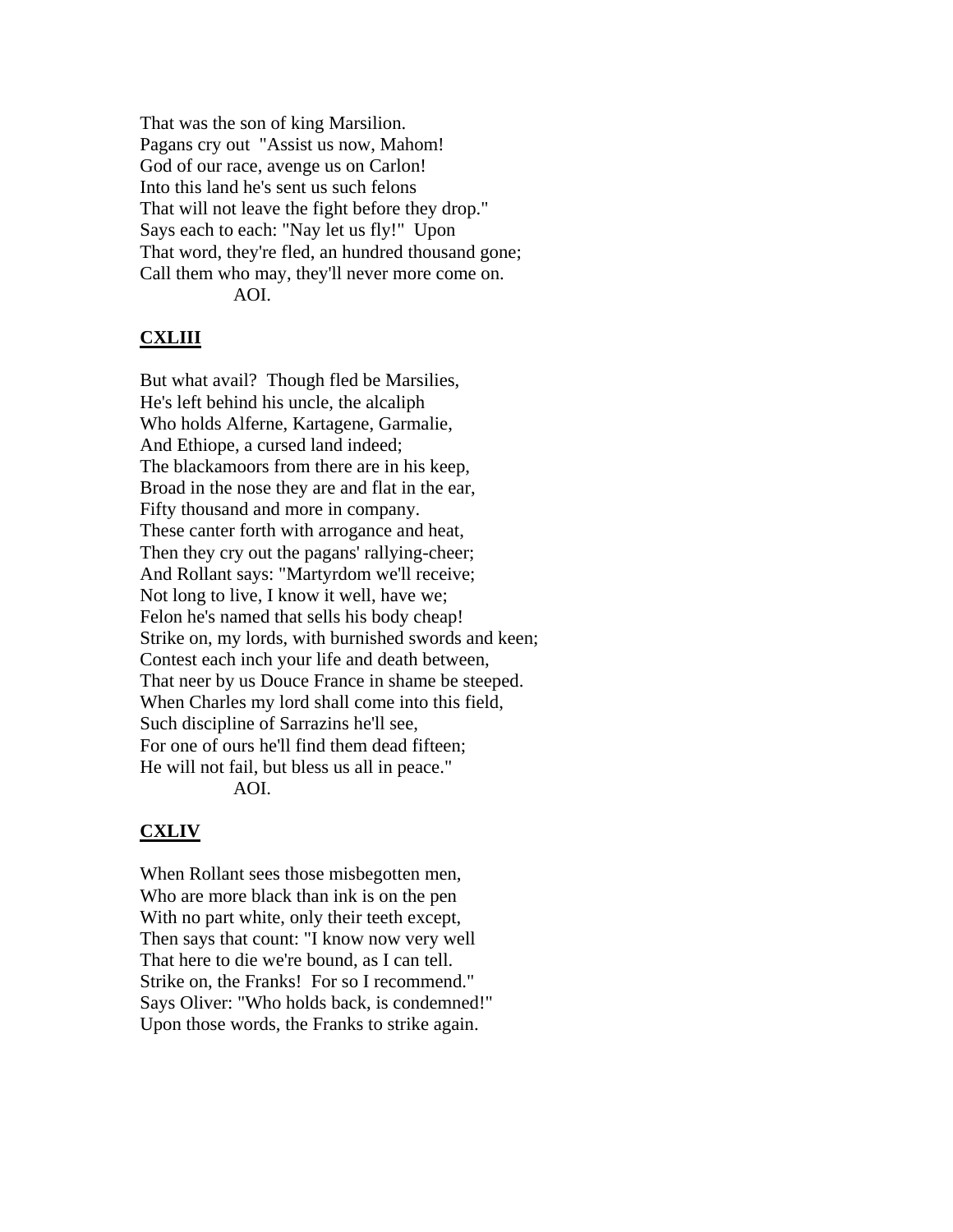# **CXLV**

Franks are but few; which, when the pagans know, Among themselves comfort and pride they shew; Says each to each: "Wrong was that Emperor." Their alcaliph upon a sorrel rode, And pricked it well with both his spurs of gold; Struck Oliver, behind, on the back-bone, His hauberk white into his body broke, Clean through his breast the thrusting spear he drove; After he said: "You've borne a mighty blow. Charles the great should not have left you so; He's done us wrong, small thanks to him we owe; I've well avenged all ours on you alone."

# **CXLVI**

Oliver feels that he to die is bound, Holds Halteclere, whose steel is rough and brown, Strikes the alcaliph on his helm's golden mount; Flowers and stones fall clattering to the ground, Slices his head, to th'small teeth in his mouth; So brandishes his blade and flings him down; After he says: "Pagan, accurst be thou! Thou'lt never say that Charles forsakes me now; Nor to thy wife, nor any dame thou'st found, Thou'lt never boast, in lands where thou wast crowned, One pennyworth from me thou'st taken out, Nor damage wrought on me nor any around." After, for aid, "Rollant!" he cries aloud. AOI.

# **CXLVII**

Oliver feels that death is drawing nigh; To avenge himself he hath no longer time; Through the great press most gallantly he strikes, He breaks their spears, their buckled shields doth slice, Their feet, their fists, their shoulders and their sides, Dismembers them: whoso had seen that sigh, Dead in the field one on another piled, Remember well a vassal brave he might. Charles ensign he'll not forget it quite; Aloud and clear "Monjoie" again he cries. To call Rollanz, his friend and peer, he tries: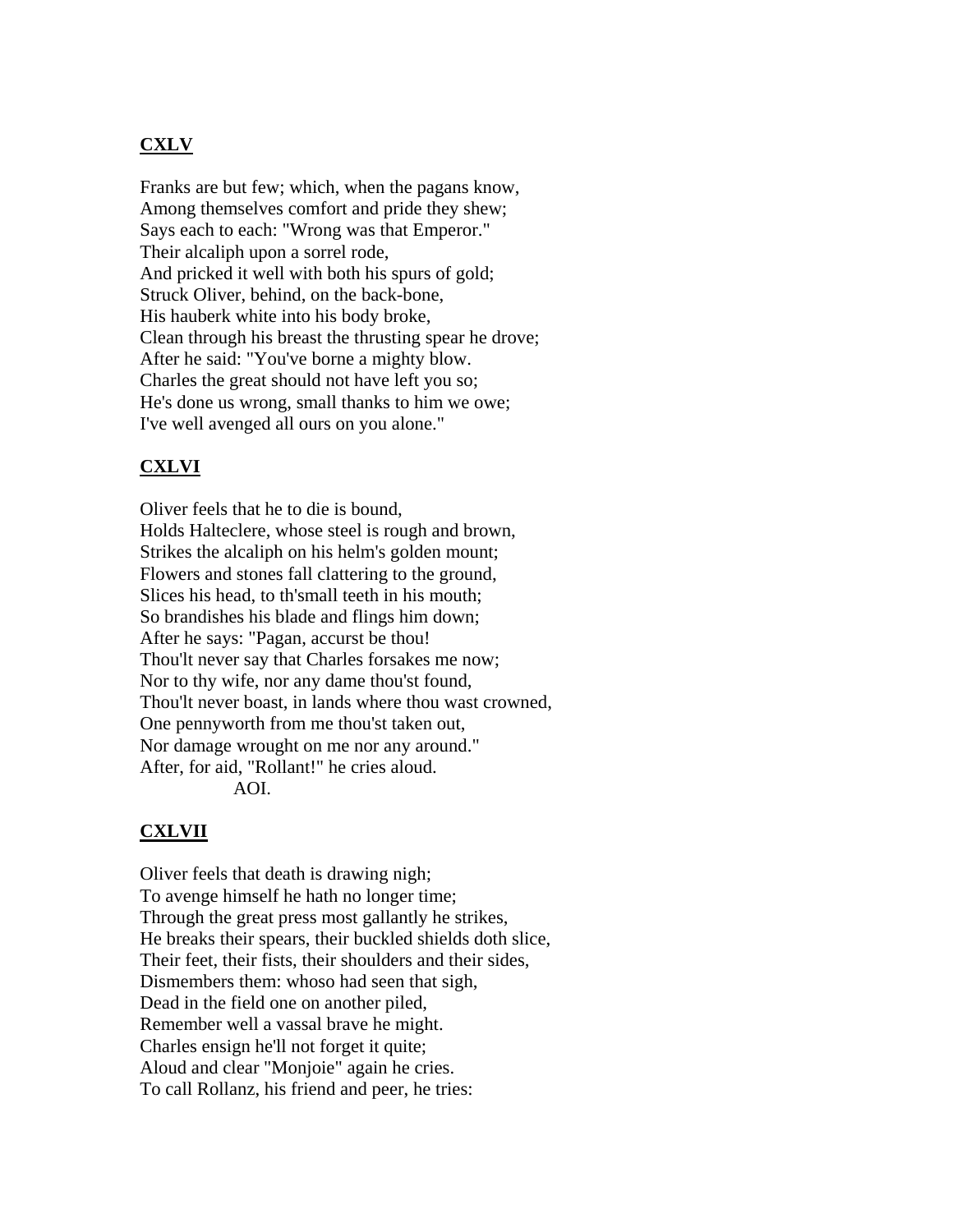"My companion, come hither to my side. With bitter grief we must us now divide."

AOI.

# **CXLVIII**

Then Rollant looked upon Olivier's face; Which was all wan and colourless and pale, While the clear blood, out of his body sprayed, Upon the ground gushed forth and ran away. "God!" said that count, "What shall I do or say? My companion, gallant for such ill fate! Neer shall man be, against thee could prevail. Ah! France the Douce, henceforth art thou made waste Of vassals brave, confounded and disgraced! Our Emperour shall suffer damage great." And with these words upon his horse he faints. AOI.

# **CXLIX**

You'd seen Rollant aswoon there in his seat, And Oliver, who unto death doth bleed, So much he's bled, his eyes are dim and weak; Nor clear enough his vision, far or near, To recognise whatever man he sees; His companion, when each the other meets, Above the helm jewelled with gold he beats, Slicing it down from there to the nose-piece, But not his head; he's touched not brow nor cheek. At such a blow Rollant regards him keen, And asks of him, in gentle tones and sweet: "To do this thing, my comrade, did you mean? This is Rollanz, who ever held you dear; And no mistrust was ever us between." Says Oliver: "Now can I hear you speak; I see you not: may the Lord God you keep! I struck you now: and for your pardon plead." Answers Rollanz: "I am not hurt, indeed; I pardon you, before God's Throne and here." Upon these words, each to the other leans; And in such love you had their parting seen.

# **CL**

Oliver feels death's anguish on him now;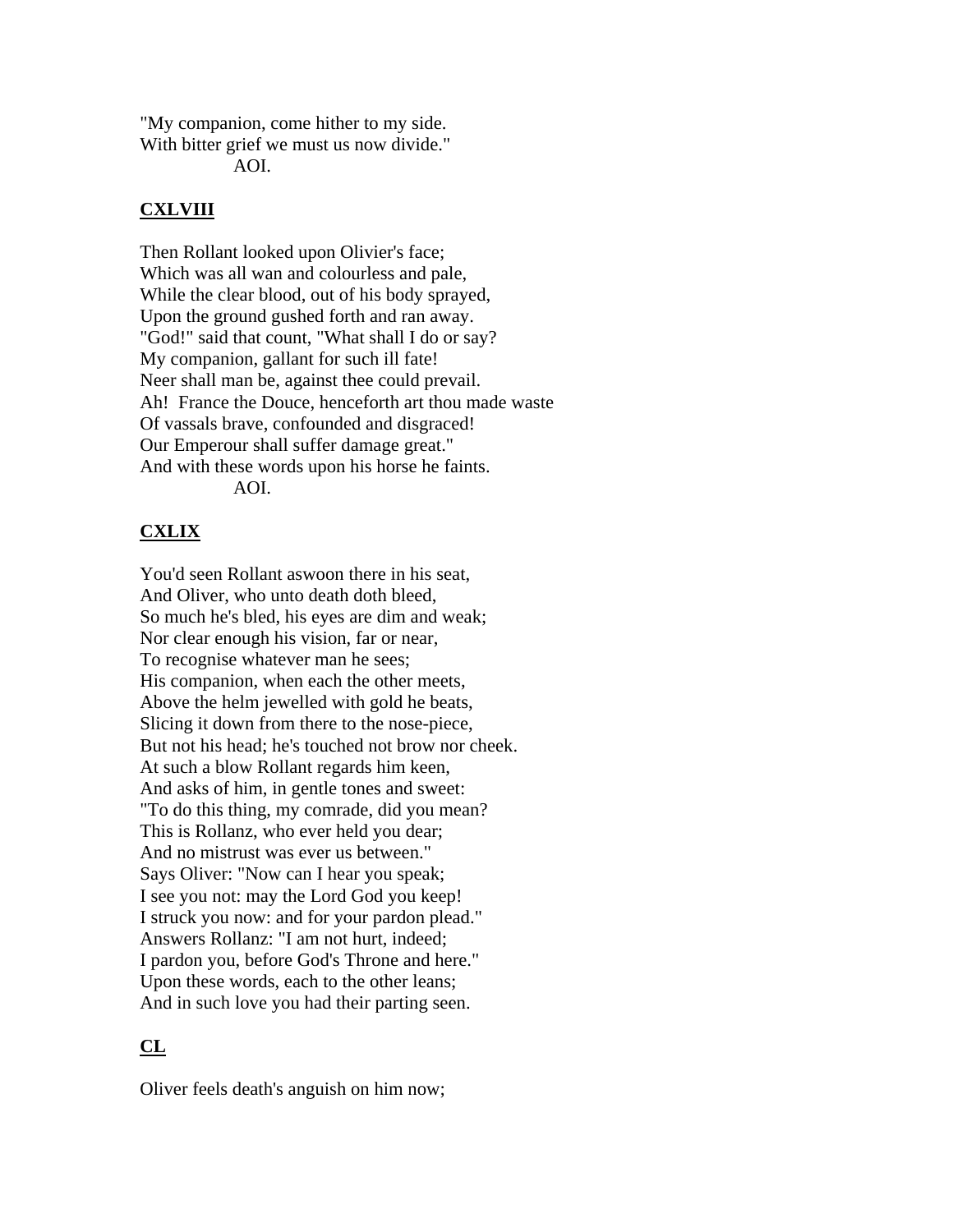And in his head his two eyes swimming round; Nothing he sees; he hears not any sound; Dismounting then, he kneels upon the ground, Proclaims his sins both firmly and aloud, Clasps his two hands, heavenwards holds them out, Prays God himself in Paradise to allow; Blessings on Charles, and on Douce France he vows, And his comrade, Rollanz, to whom he's bound. Then his heart fails; his helmet nods and bows; Upon the earth he lays his whole length out: And he is dead, may stay no more, that count. Rollanz the brave mourns him with grief profound; Nowhere on earth so sad a man you'd found.

# **CLI**

So Rollant's friend is dead whom when he sees Face to the ground, and biting it with's teeth, Begins to mourn in language very sweet: "Unlucky, friend, your courage was indeed! Together we have spent such days and years; No harmful thing twixt thee and me has been. Now thou art dead, and all my life a grief." And with these words again he swoons, that chief, Upon his horse, which he calls Veillantif; Stirrups of gold support him underneath; He cannot fall, whichever way he lean.

# **CLII**

Soon as Rollant his senses won and knew, Recovering and turning from that swoon. Bitter great loss appeared there in his view: Dead are the Franks; he'd all of them to lose, Save the Archbishop, and save Gualter del Hum; He is come down out of the mountains, who Gainst Spanish men made there a great ado; Dead are his men, for those the pagans slew; Will he or nill, along the vales he flew, And called Rollant, to bring him succour soon: "Ah! Gentle count, brave soldier, where are you? For By thy side no fear I ever knew. Gualter it is, who conquered Maelgut, And nephew was to hoary old Drouin; My vassalage thou ever thoughtest good. Broken my spear, and split my shield in two;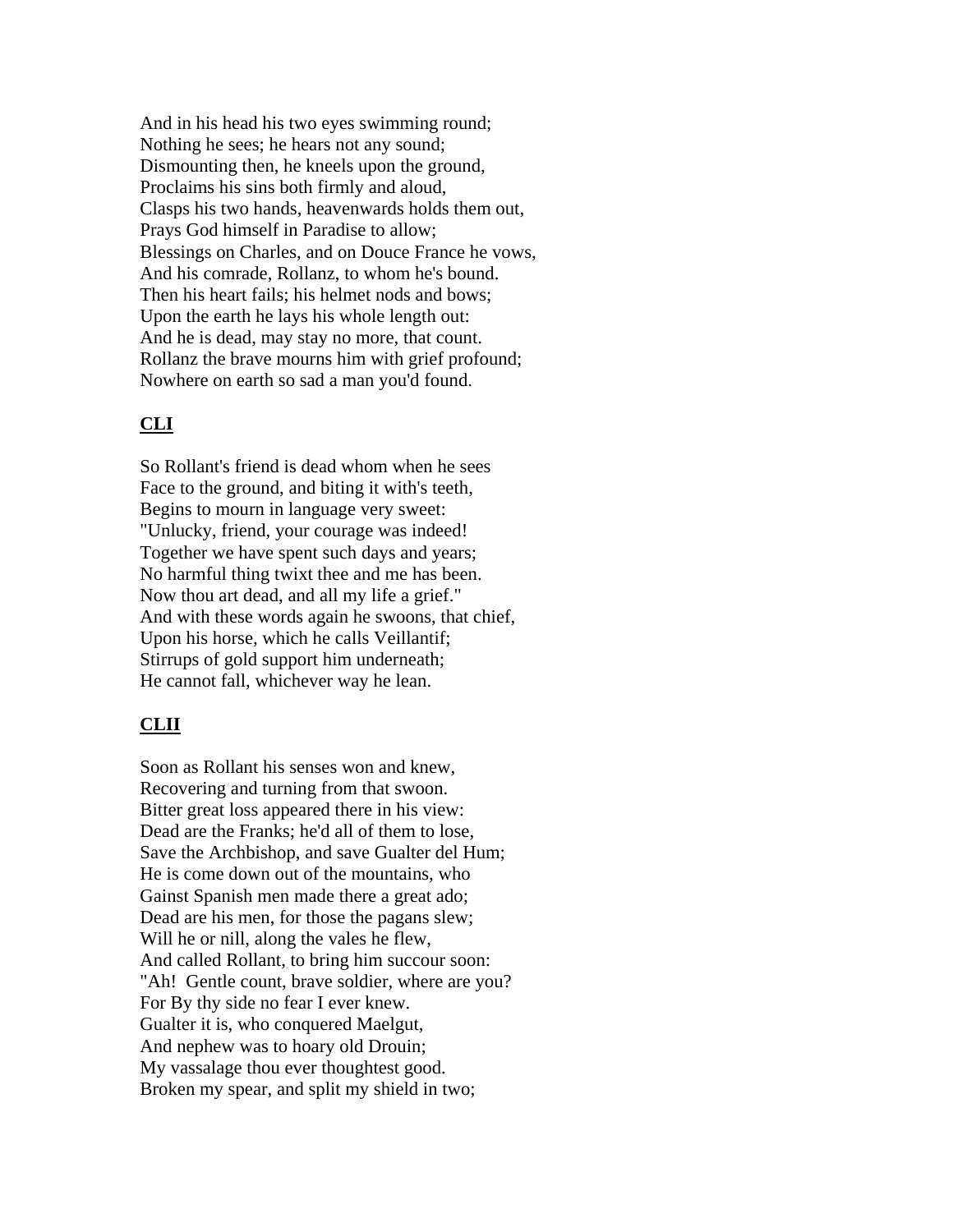Gone is the mail that on my hauberk grew; This body of mine eight lances have gone through; I'm dying. Yet full price for life I took." Rollant has heard these words and understood, Has spurred his horse, and on towards him drew. AOI.

# **CLIII**

Grief gives Rollanz intolerance and pride; Through the great press he goes again to strike; To slay a score of Spaniards he contrives, Gualter has six, the Archbishop other five. The pagans say: "Men, these, of felon kind! Lordings, take care they go not hence alive! Felon he's named that does not break their line, Recreant, who lets them any safety find!" And so once more begin the hue and cry, From every part they come to break the line. AOI.

# **CLI**

Count Rollant is a noble and brave soldier, Gualter del Hum's a right good chevalier, That Archbishop hath shewn good prowess there; None of them falls behind the other pair; Through the great press, pagans they strike again. Come on afoot a thousand Sarrazens, And on horseback some forty thousand men. But well I know, to approach they never dare; Lances and spears they poise to hurl at them, Arrows, barbs, darts and javelins in the air. With the first flight they've slain our Gualtier; Turpin of Reims has all his shield broken, And cracked his helm; he's wounded in the head, From his hauberk the woven mail they tear, In his body four spear-wounds doth he bear; Beneath him too his charger's fallen dead. Great grief it was, when that Archbishop fell. AOI.

# **CLV**

Turpin of Reims hath felt himself undone, Since that four spears have through his body come;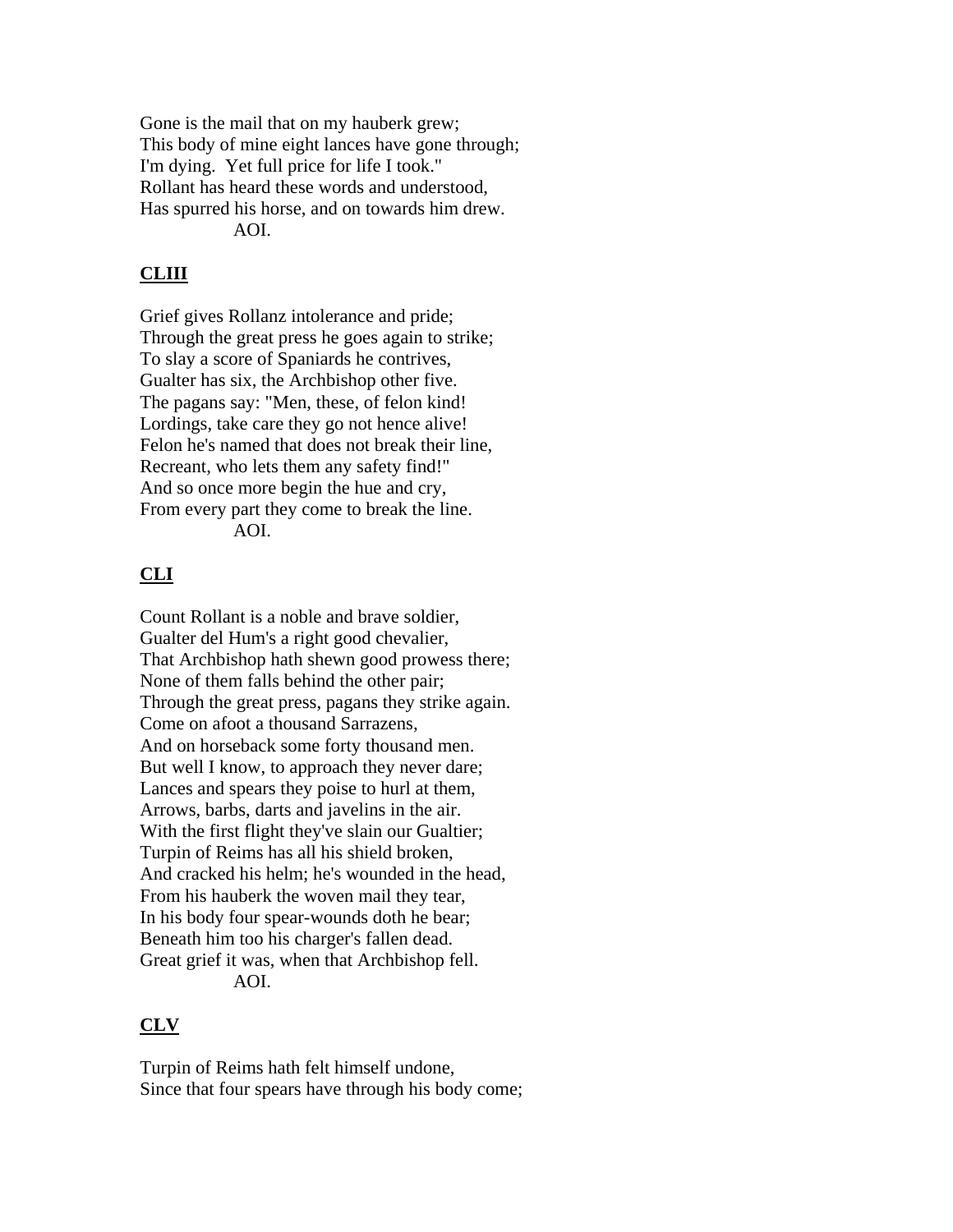Nimble and bold upon his feet he jumps; Looks for Rollant, and then towards him runs, Saying this word: "I am not overcome. While life remains, no good vassal gives up." He's drawn Almace, whose steel was brown and rough, Through the great press a thousand blows he's struck: As Charles said, quarter he gave to none; He found him there, four hundred else among, Wounded the most, speared through the middle some, Also there were from whom the heads he'd cut: So tells the tale, he that was there says thus, The brave Saint Giles, whom God made marvellous, Who charters wrote for th' Minster at Loum; Nothing he's heard that does not know this much.

### **CLVI**

The count Rollanz has nobly fought and well, But he is hot, and all his body sweats; Great pain he has, and trouble in his head, His temples burst when he the horn sounded; But he would know if Charles will come to them, Takes the olifant, and feebly sounds again. That Emperour stood still and listened then: "My lords," said he, "Right evilly we fare! This day Rollanz, my nephew shall be dead: I hear his horn, with scarcely any breath. Nimbly canter, whoever would be there! Your trumpets sound, as many as ye bear!" Sixty thousand so loud together blare, The mountains ring, the valleys answer them. The pagans hear, they think it not a jest; Says each to each: "Carlum doth us bestead." AOI.

#### **CLVII**

The pagans say: "That Emperour's at hand, We hear their sound, the trumpets of the Franks; If Charles come, great loss we then shall stand, And wars renewed, unless we slay Rollant; All Spain we'll lose, our own clear father-land." Four hundred men of them in helmets stand; The best of them that might be in their ranks Make on Rollanz a grim and fierce attack; Gainst these the count had well enough in hand.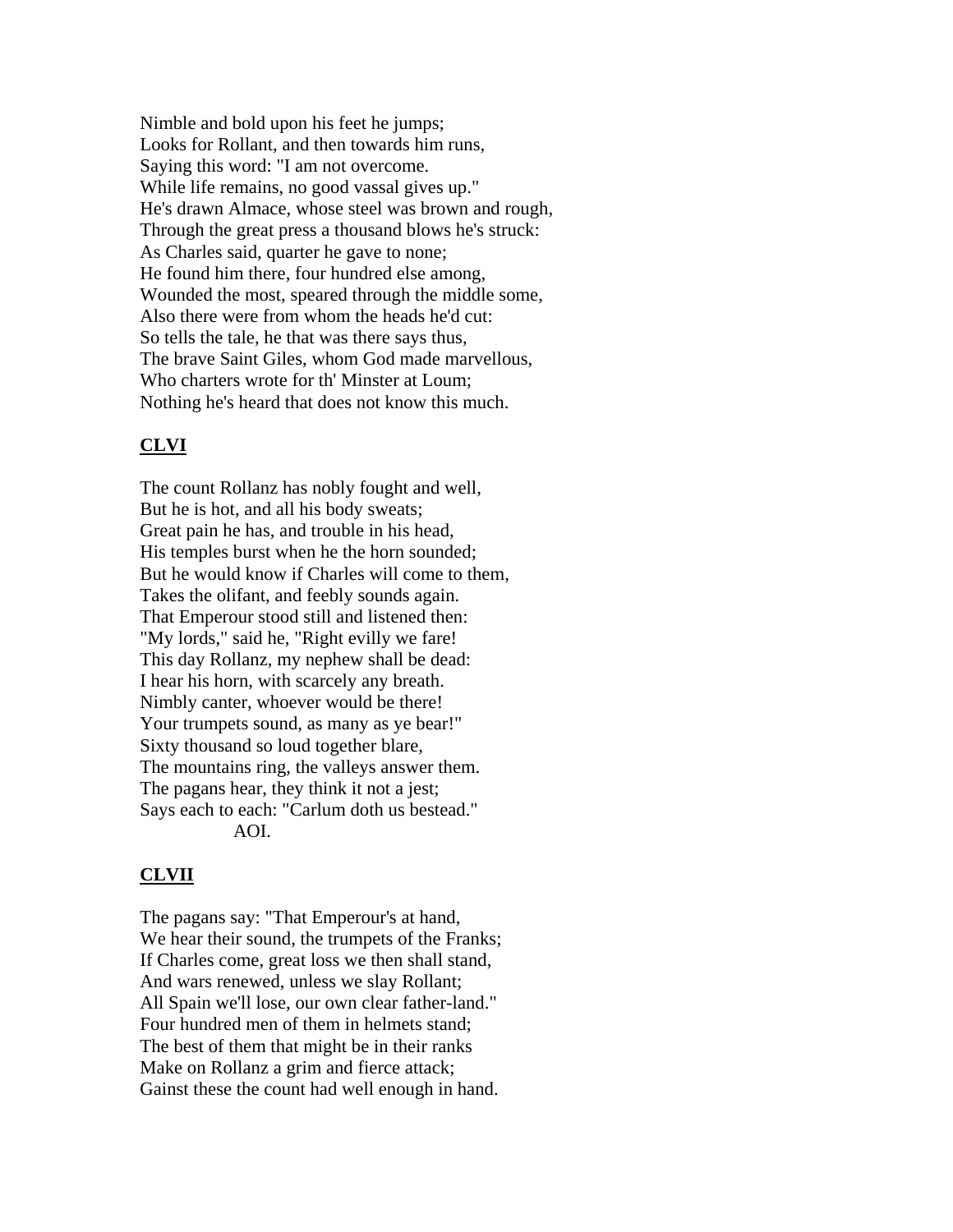#### AOI.

#### **CLVIII**

The count Rollanz, when their approach he sees Is grown so bold and manifest and fierce So long as he's alive he will not yield. He sits his horse, which men call Veillantif, Pricking him well with golden spurs beneath, Through the great press he goes, their line to meet, And by his side is the Archbishop Turpin. "Now, friend, begone!" say pagans, each to each; "These Frankish men, their horns we plainly hear Charle is at hand, that King in Majesty."

#### **CLIX**

The count Rollanz has never loved cowards, Nor arrogant, nor men of evil heart, Nor chevalier that was not good vassal. That Archbishop, Turpins, he calls apart: "Sir, you're afoot, and I my charger have; For love of you, here will I take my stand, Together we'll endure things good and bad; I'll leave you not, for no incarnate man: We'll give again these pagans their attack; The better blows are those from Durendal." Says the Archbishop: "Shame on him that holds back! Charle is at hand, full vengeance he'll exact."

#### **CLX**

The pagans say: "Unlucky were we born! An evil day for us did this day dawn! For we have lost our peers and all our lords. Charles his great host once more upon us draws, Of Frankish men we plainly hear the horns, "Monjoie " they cry, and great is their uproar. The count Rollant is of such pride and force He'll never yield to man of woman born; Let's aim at him, then leave him on the spot!" And aim they did: with arrows long and short, Lances and spears and feathered javelots; Count Rollant's shield they've broken through and bored, The woven mail have from his hauberk torn, But not himself, they've never touched his corse;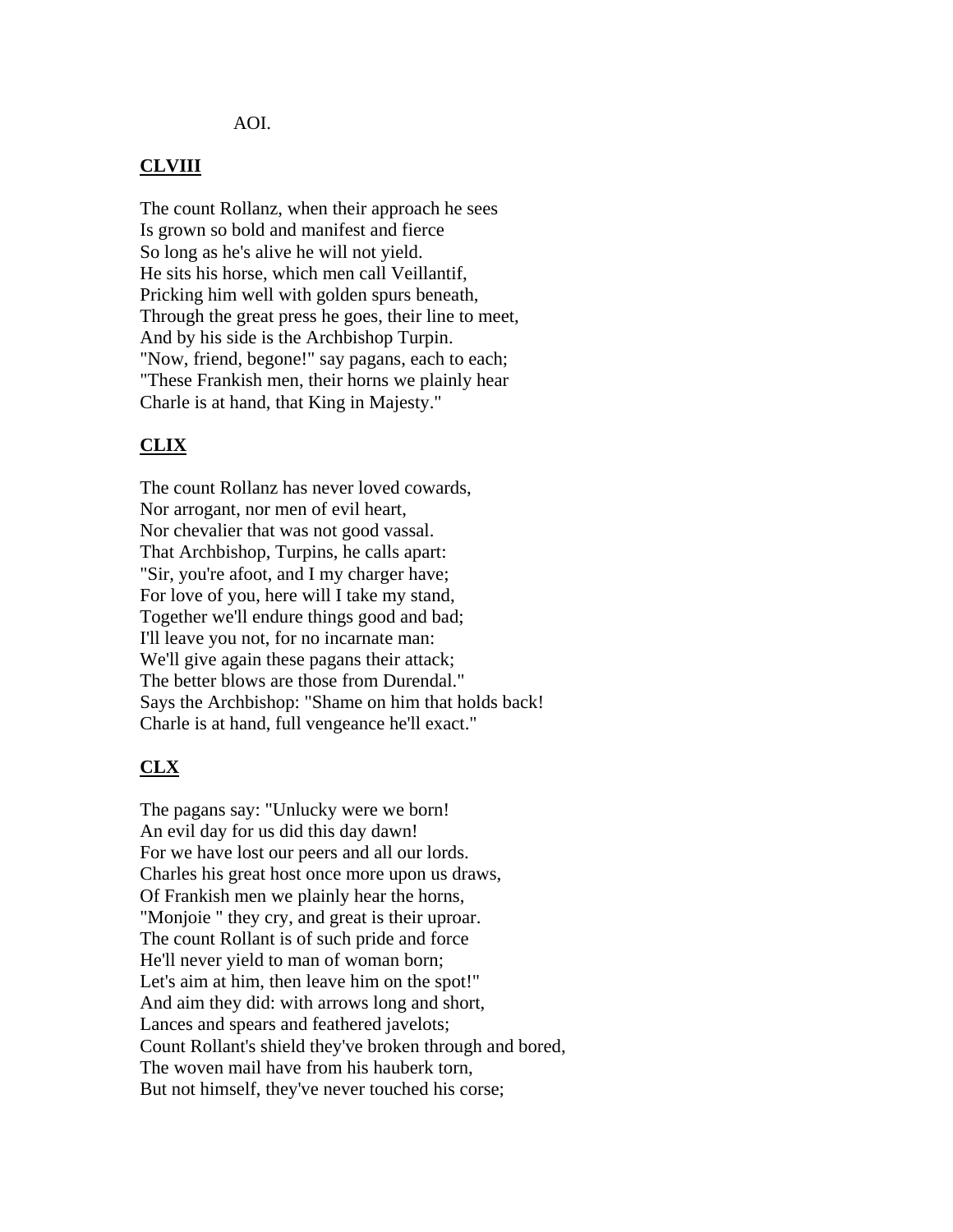Veillantif is in thirty places gored, Beneath the count he's fallen dead, that horse. Pagans are fled, and leave him on the spot; The count Rollant stands on his feet once more. AOI.

# **CLXI**

Pagans are fled, enangered and enraged, Home into Spain with speed they make their way; The count Rollanz, he has not given chase, For Veillantif, his charger, they have slain; Will he or nill, on foot he must remain. To the Archbishop, Turpins, he goes with aid; I He's from his head the golden helm unlaced, Taken from him his white hauberk away, And cut the gown in strips, was round his waist; On his great wounds the pieces of it placed, Then to his heart has caught him and embraced; On the green grass he has him softly laid, Most sweetly then to him has Rollant prayed: "Ah! Gentle sir, give me your leave, I say; Our companions, whom we so dear appraised, Are now all dead; we cannot let them stay; I will go seek and bring them to this place, Arrange them here in ranks, before your face." Said the Archbishop: "Go, and return again. This field is yours and mine now; God be praised!"

# **CLXII**

So Rollanz turns; through the field, all alone, Searching the vales and mountains, he is gone; He finds Gerin, Gerers his companion, Also he finds Berenger and Otton, There too he finds Anseis and Sanson, And finds Gerard the old, of Rossillon; By one and one he's taken those barons, To the Archbishop with each of them he comes, Before his knees arranges every one. That Archbishop, he cannot help but sob, He lifts his hand, gives benediction; After he's said: "Unlucky, Lords, your lot! But all your souls He'll lay, our Glorious God, In Paradise, His holy flowers upon! For my own death such anguish now I've got;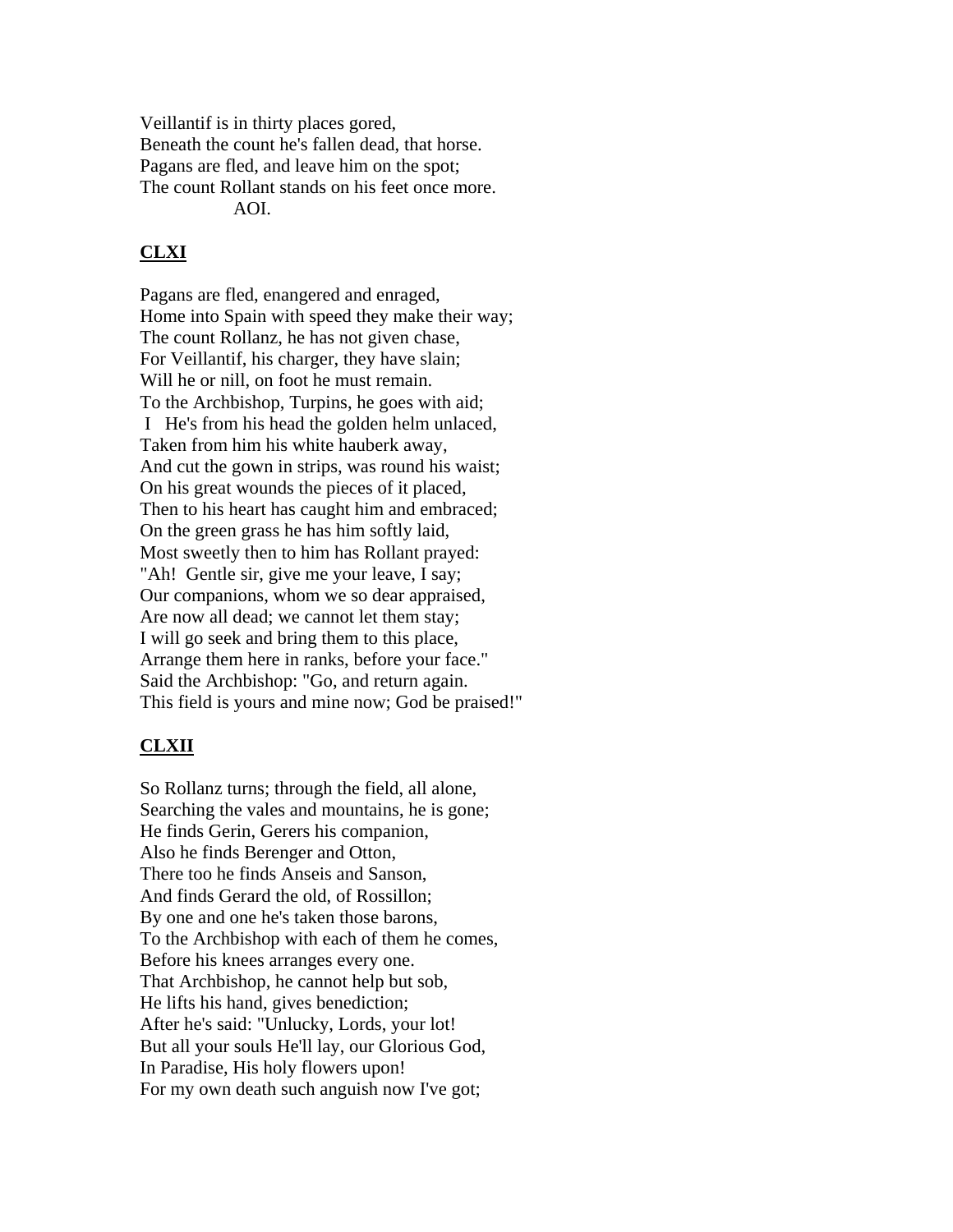I shall not see him, our rich Emperor."

# **CLXIII**

So Rollant turns, goes through the field in quest; His companion Olivier finds at length; He has embraced him close against his breast, To the Archbishop returns as he can best; Upon a shield he's laid him, by the rest; And the Archbishop has them absolved and blest: Whereon his grief and pity grow afresh. Then says Rollanz: "Fair comrade Olivier, You were the son of the good count Reinier, Who held the march by th' Vale of Runier; To shatter spears, through buckled shields to bear, And from hauberks the mail to break and tear, Proof men to lead, and prudent counsel share, Gluttons in field to frighten and conquer, No land has known a better chevalier."

# **CLXIV**

The count Rollanz, when dead he saw his peers, And Oliver, he held so very dear, Grew tender, and began to shed a tear; Out of his face the colour disappeared; No longer could he stand, for so much grief, Will he or nill, he swooned upon the field. Said the Archbishop: "Unlucky lord, indeed!"

# **CLXV**

When the Archbishop beheld him swoon, Rollant, Never before such bitter grief he'd had; Stretching his hand, he took that olifant. Through Rencesvals a little river ran; He would go there, fetch water for Rollant. Went step by step, to stumble soon began, So feeble he is, no further fare he can, For too much blood he's lost, and no strength has; Ere he has crossed an acre of the land, His heart grows faint, he falls down forwards and Death comes to him with very cruel pangs.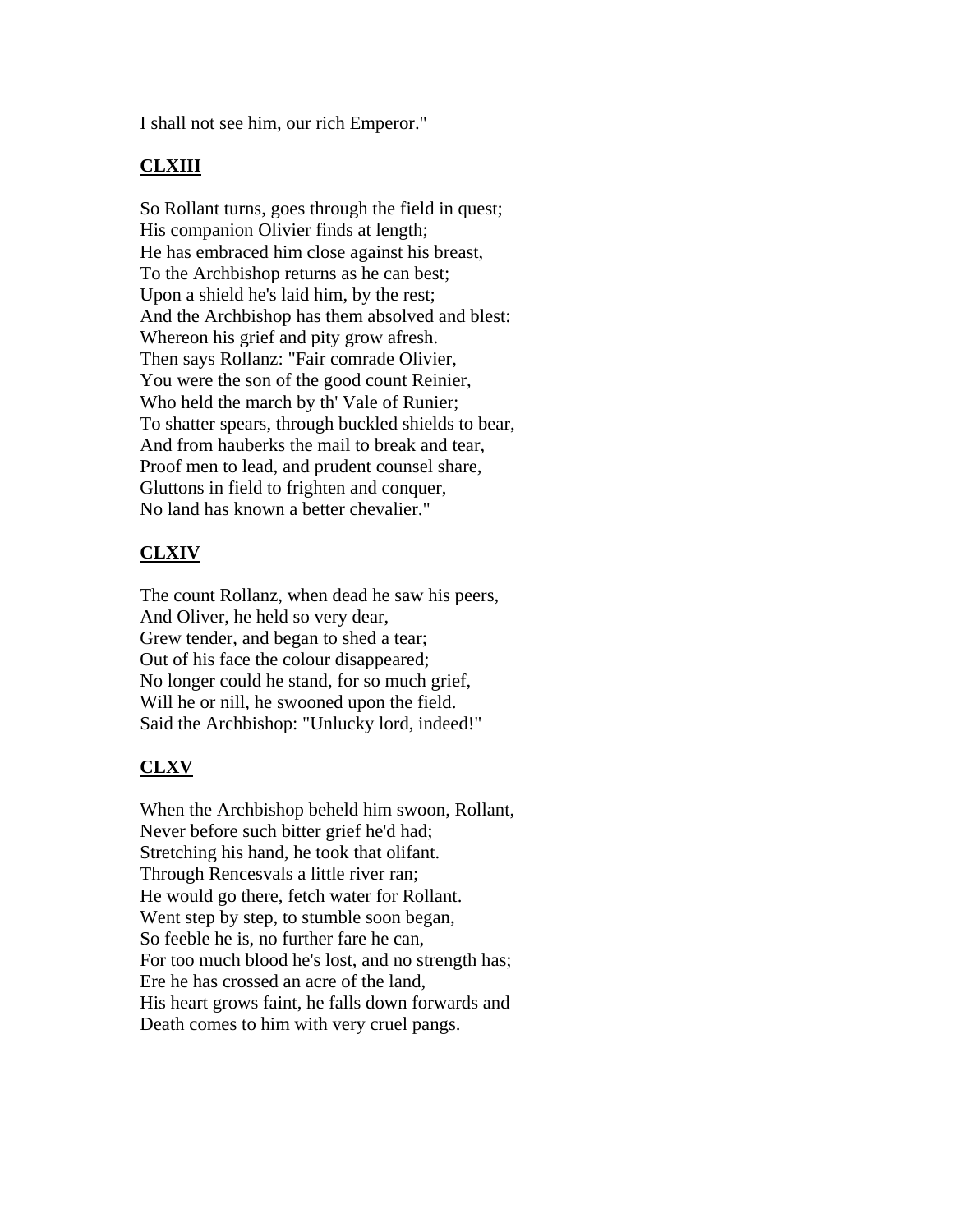## **CLXVI**

The count Rollanz wakes from his swoon once more, Climbs to his feet; his pains are very sore; Looks down the vale, looks to the hills above; On the green grass, beyond his companions, He sees him lie, that noble old baron; 'Tis the Archbishop, whom in His name wrought God; There he proclaims his sins, and looks above; Joins his two hands, to Heaven holds them forth, And Paradise prays God to him to accord. Dead is Turpin, the warrior of Charlon. In battles great and very rare sermons Against pagans ever a champion. God grant him now His Benediction! AOI.

#### **CLXVII**

The count Rollant sees the Archbishop lie dead, Sees the bowels out of his body shed, And sees the brains that surge from his forehead; Between his two arm-pits, upon his breast, Crossways he folds those hands so white and fair. Then mourns aloud, as was the custom there: "Thee, gentle sir, chevalier nobly bred, To the Glorious Celestial I commend; Neer shall man be, that will Him serve so well; Since the Apostles was never such prophet, To hold the laws and draw the hearts of men. Now may your soul no pain nor sorrow ken, Finding the gates of Paradise open!"

#### **CLXVIII**

Then Rollanz feels that death to him draws near, For all his brain is issued from his ears; He prays to God that He will call the peers, Bids Gabriel, the angel, t' himself appear. Takes the olifant, that no reproach shall hear, And Durendal in the other hand he wields; Further than might a cross-bow's arrow speed Goes towards Spain into a fallow-field; Climbs on a cliff; where, under two fair trees, Four terraces, of marble wrought, he sees. There he falls down, and lies upon the green;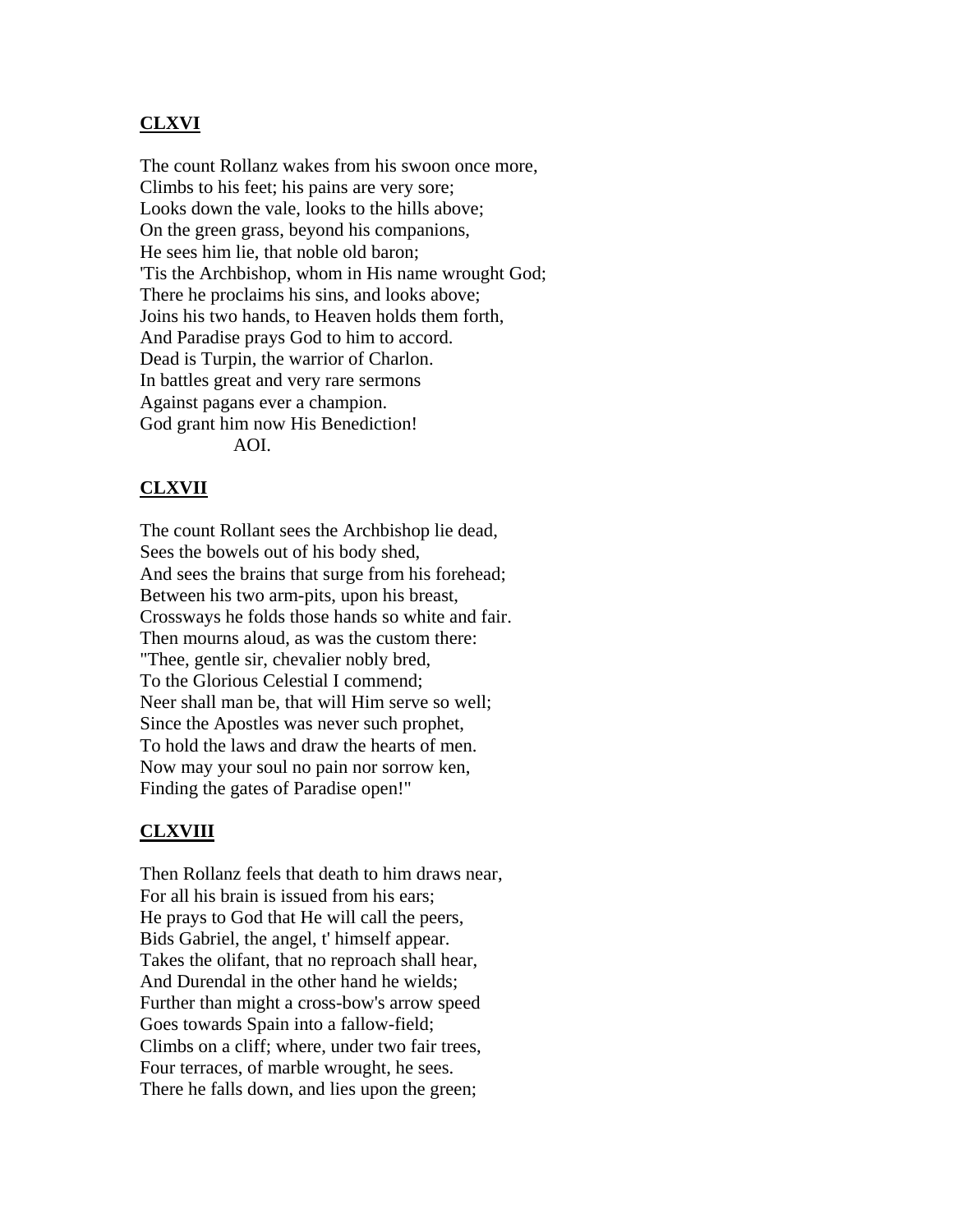He swoons again, for death is very near.

# **CLXIX**

High are the peaks, the trees are very high. Four terraces of polished marble shine; On the green grass count Rollant swoons thereby. A Sarrazin him all the time espies, Who feigning death among the others hides; Blood hath his face and all his body dyed; He gets afoot, running towards him hies; Fair was he, strong and of a courage high; A mortal hate he's kindled in his pride. He's seized Rollant, and the arms, were at his side, "Charles nephew," he's said, "here conquered lies. To Araby I'll bear this sword as prize." As he drew it, something the count descried.

# **CLXX**

So Rollant felt his sword was taken forth, Opened his eyes, and this word to him spoke "Thou'rt never one of ours, full well I know." Took the olifant, that he would not let go, Struck him on th' helm, that jewelled was with gold, And broke its steel, his skull and all his bones, Out of his head both the two eyes he drove; Dead at his feet he has the pagan thrown: After he's said: "Culvert, thou wert too bold, Or right or wrong, of my sword seizing hold! They'll dub thee fool, to whom the tale is told. But my great one, my olifant I broke; Fallen from it the crystal and the gold."

# **CLXXI**

Then Rollanz feels that he has lost his sight, Climbs to his feet, uses what strength he might; In all his face the colour is grown white. In front of him a great brown boulder lies; Whereon ten blows with grief and rage he strikes; The steel cries out, but does not break outright; And the count says: "Saint Mary, be my guide Good Durendal, unlucky is your plight! I've need of you no more; spent is my pride! We in the field have won so many fights,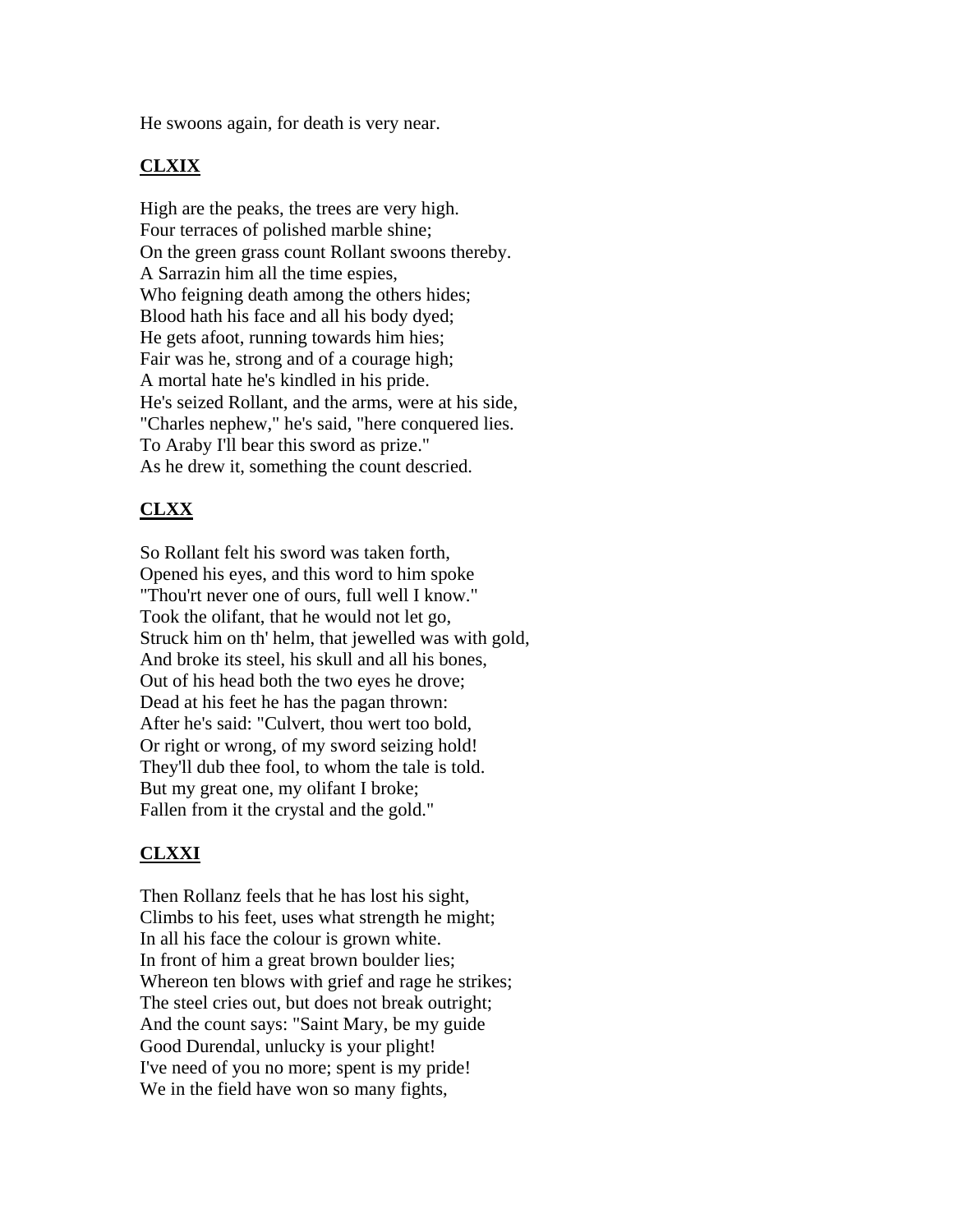Combating through so many regions wide That Charles holds, whose beard is hoary white! Be you not his that turns from any in flight! A good vassal has held you this long time; Never shall France the Free behold his like."

# **CLXXII**

Rollant hath struck the sardonyx terrace; The steel cries out, but broken is no ways. So when he sees he never can it break, Within himself begins he to complain: "Ah! Durendal, white art thou, clear of stain! Beneath the sun reflecting back his rays! In Moriane was Charles, in the vale, When from heaven God by His angel bade Him give thee to a count and capitain; Girt thee on me that noble King and great. I won for him with thee Anjou, Bretaigne, And won for him with thee Peitou, the Maine, And Normandy the free for him I gained, Also with thee Provence and Equitaigne, And Lumbardie and all the whole Romaigne, I won Baivere, all Flanders in the plain, Also Burguigne and all the whole Puillane, Costentinnople, that homage to him pays; In Saisonie all is as he ordains; With thee I won him Scotland, Ireland, Wales, England also, where he his chamber makes; Won I with thee so many countries strange That Charles holds, whose beard is white with age! For this sword's sake sorrow upon me weighs, Rather I'ld die, than it mid pagans stay. Lord God Father, never let France be shamed!"

#### **CLXXIII**

Rollant his stroke on a dark stone repeats, And more of it breaks off than I can speak. The sword cries out, yet breaks not in the least, Back from the blow into the air it leaps. Destroy it can he not; which when he sees, Within himself he makes a plaint most sweet. "Ah! Durendal, most holy, fair indeed! Relics enough thy golden hilt conceals: Saint Peter's Tooth, the Blood of Saint Basile,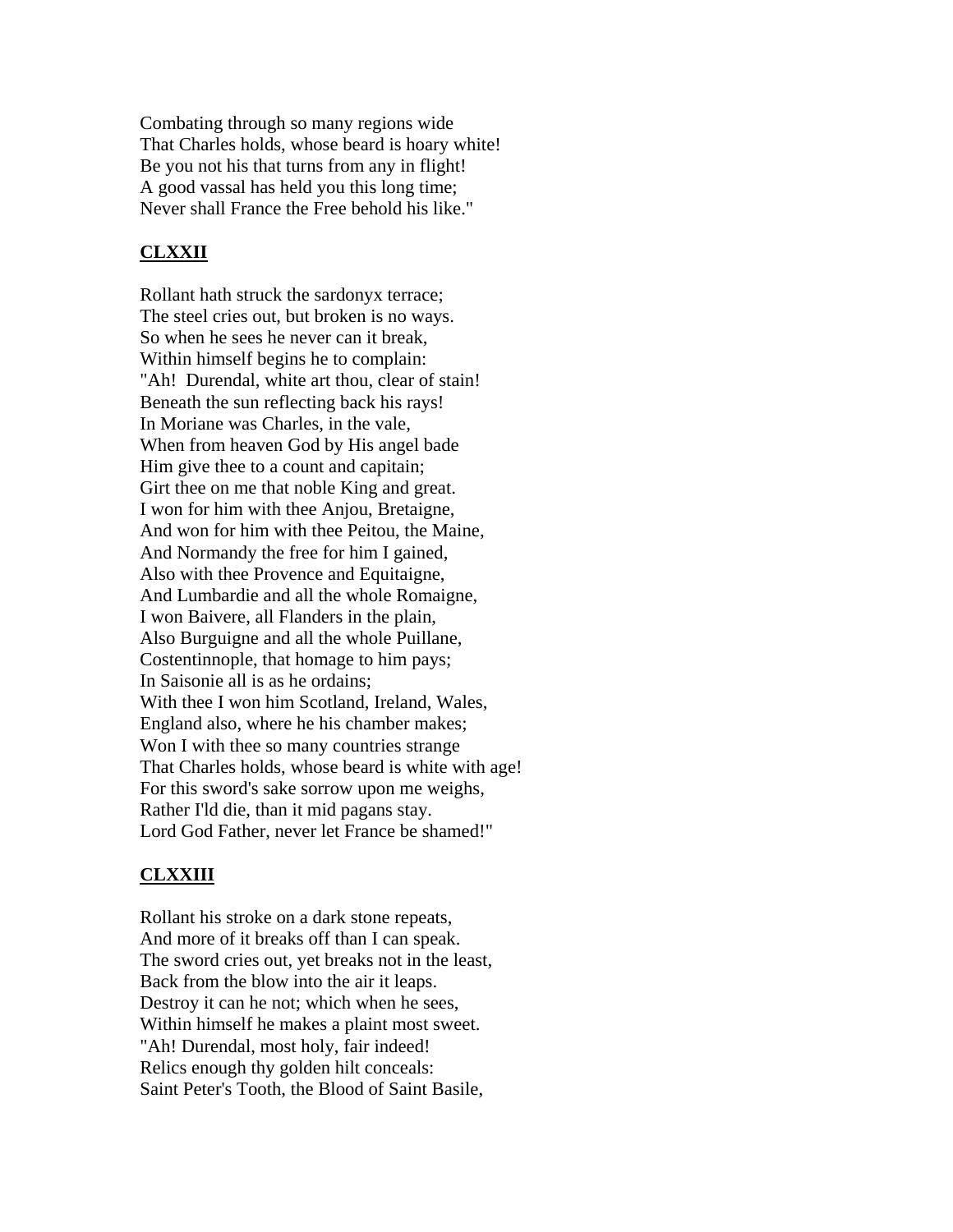Some of the Hairs of my Lord, Saint Denise, Some of the Robe, was worn by Saint Mary. It is not right that pagans should thee seize, For Christian men your use shall ever be. Nor any man's that worketh cowardice! Many broad lands with you have I retrieved Which Charles holds, who hath the great white beard; Wherefore that King so proud and rich is he."

# **CLXXIV**

But Rollant felt that death had made a way Down from his head till on his heart it lay; Beneath a pine running in haste he came, On the green grass he lay there on his face; His olifant and sword beneath him placed, Turning his head towards the pagan race, Now this he did, in truth, that Charles might say (As he desired) and all the Franks his race; -- 'Ah, gentle count; conquering he was slain!' -- He owned his faults often and every way, And for his sins his glove to God upraised. AOI.

#### **CLXXV**

But Rollant feels he's no more time to seek; Looking to Spain, he lies on a sharp peak, And with one hand upon his breast he beats: "Mea Culpa! God, by Thy Virtues clean Me from my sins, the mortal and the mean, Which from the hour that I was born have been Until this day, when life is ended here!" Holds out his glove towards God, as he speaks Angels descend from heaven on that scene. AOI.

#### **CLXXVI**

The count Rollanz, beneath a pine he sits,; Turning his eyes towards Spain, he begins Remembering so many divers things: So many lands where he went conquering, And France the Douce, the heroes of his kin, And Charlemagne, his lord who nourished him. Nor can he help but weep and sigh at this.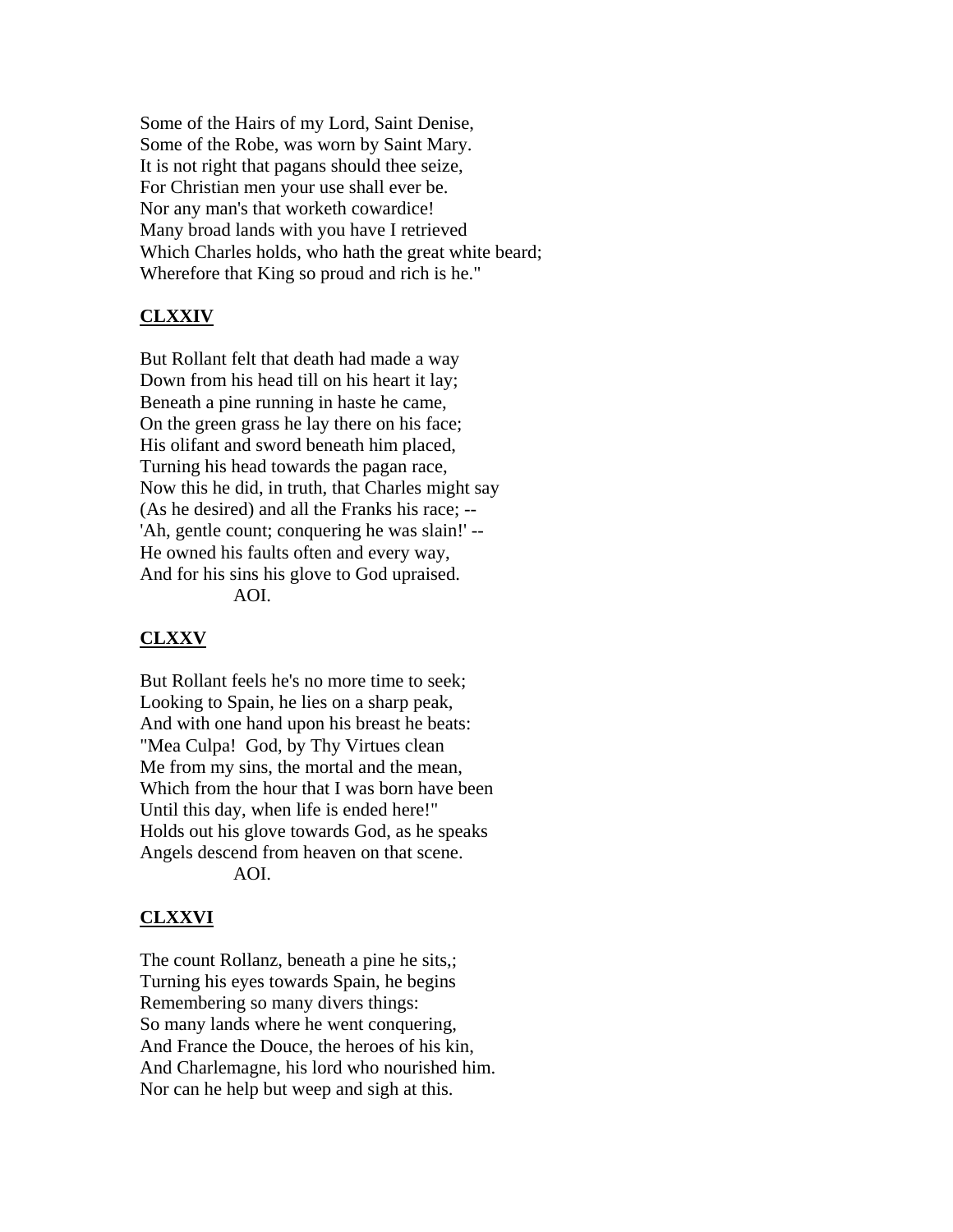But his own self, he's not forgotten him, He owns his faults, and God's forgiveness bids: "Very Father, in Whom no falsehood is, Saint Lazaron from death Thou didst remit, And Daniel save from the lions' pit; My soul in me preserve from all perils And from the sins I did in life commit!" His right-hand glove, to God he offers it Saint Gabriel from's hand hath taken it. Over his arm his head bows down and slips, He joins his hands: and so is life finish'd. God sent him down His angel cherubin, And Saint Michael, we worship in peril; And by their side Saint Gabriel alit; So the count's soul they bare to Paradis.

# **CLXXVII**

Rollant is dead; his soul to heav'n God bare. That Emperour to Rencesvals doth fare. There was no path nor passage anywhere Nor of waste ground no ell nor foot to spare Without a Frank or pagan lying there. Charles cries aloud: "Where are you, nephew fair? Where's the Archbishop and that count Oliviers? Where is Gerins and his comrade Gerers? Otes the Duke, and the count Berengiers And Ivorie, and Ive, so dear they were? What is become of Gascon Engelier, Sansun the Duke and Anseis the fierce? Where's old Gerard of Russillun; oh, where The dozen peers I left behind me here?" But what avail, since none can answer bear? "God!" says the King, "Now well may I despair, I was not here the first assault to share!" Seeming enraged, his beard the King doth tear. Weep from their eyes barons and chevaliers, A thousand score, they swoon upon the earth; Duke Neimes for them was moved with pity rare.

#### **CLXXVIII**

No chevalier nor baron is there, who Pitifully weeps not for grief and dule; They mourn their sons, their brothers, their nephews, And their liege lords, and trusty friends and true;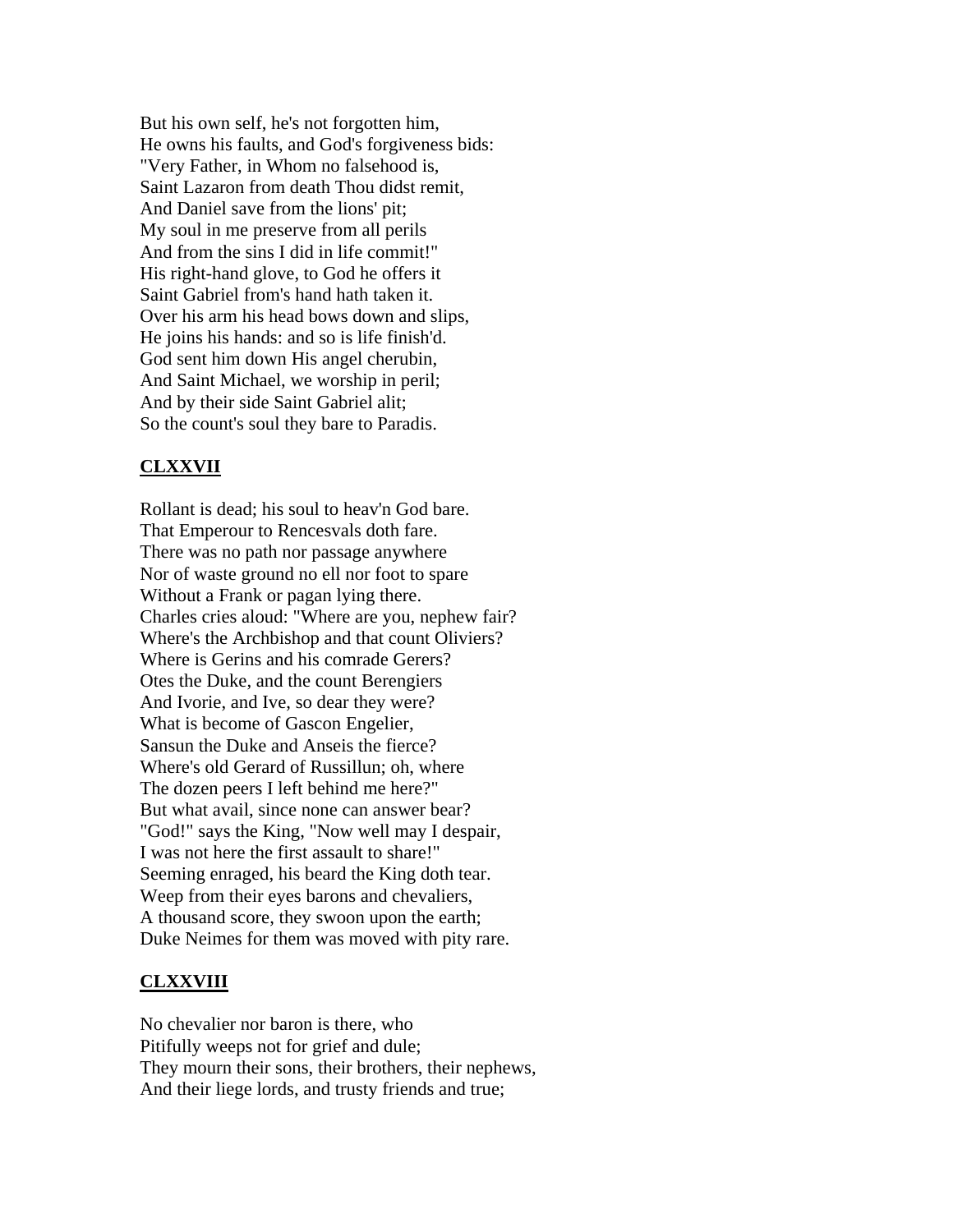Upon the ground a many of them swoon. Thereon Duke Neimes doth act with wisdom proof, First before all he's said to the Emperour: "See beforehand, a league from us or two, From the highways dust rising in our view; Pagans are there, and many them, too. Canter therefore! Vengeance upon them do!" "Ah, God!" says Charles, "so far are they re-moved! Do right by me, my honour still renew! They've torn from me the flower of France the Douce." The King commands Gebuin and Otun, Tedbalt of Reims, also the count Milun: "Guard me this field, these hills and valleys too, Let the dead lie, all as they are, unmoved, Let not approach lion, nor any brute, Let not approach esquire, nor any groom; For I forbid that any come thereto, Until God will that we return anew." These answer him sweetly, their love to prove: "Right Emperour, dear Sire, so will we do." A thousand knights they keep in retinue. AOI.

#### **CLXXIX**

That Emperour bids trumpets sound again, Then canters forth with his great host so brave. Of Spanish men, whose backs are turned their way, Franks one and all continue in their chase. When the King sees the light at even fade, On the green grass dismounting as he may, He kneels aground, to God the Lord doth pray That the sun's course He will for him delay, Put off the night, and still prolong the day. An angel then, with him should reason make, Nimbly enough appeared to him and spake: "Charles, canter on! Light needst not thou await. The flower of France, as God knows well, is slain; Thou canst be avenged upon that crimeful race." Upon that word mounts the Emperour again. AOI.

#### **CLXXX**

For Charlemagne a great marvel God planned: Making the sun still in his course to stand.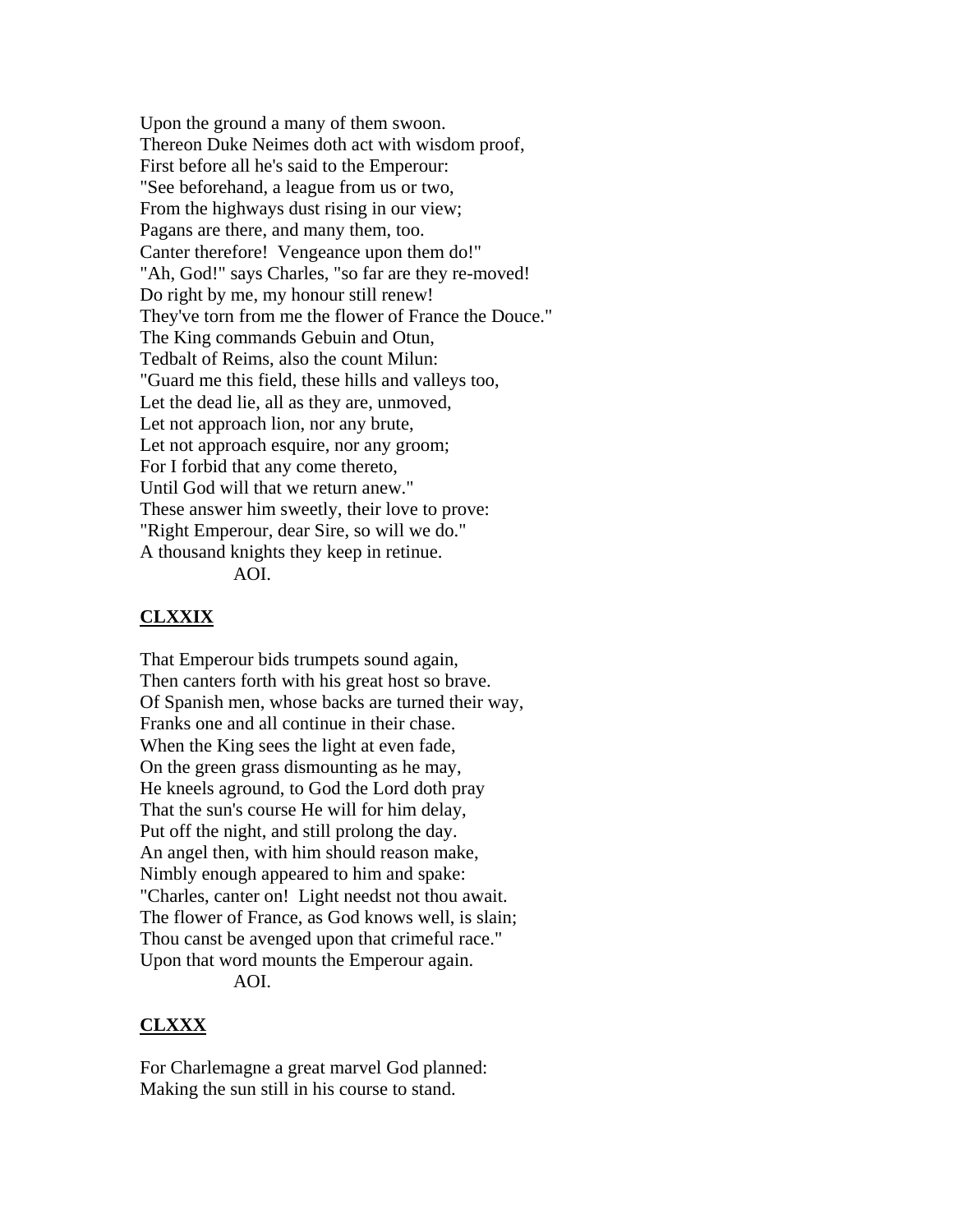So pagans fled, and chased them well the Franks Through the Valley of Shadows, close in hand; Towards Sarraguce by force they chased them back, And as they went with killing blows attacked: Barred their highways and every path they had. The River Sebre before them reared its bank, 'Twas very deep, marvellous current ran; No barge thereon nor dromond nor caland. A god of theirs invoked they, Tervagant. And then leaped in, but there no warrant had. The armed men more weighty were for that, Many of them down to the bottom sank, Downstream the rest floated as they might hap; So much water the luckiest of them drank, That all were drowned, with marvellous keen pangs. "An evil day," cry Franks, "ye saw Rollant!"

# **CLXXXI**

When Charles sees that pagans all are dead, Some of them slain, the greater part drowned; (Whereby great spoils his chevaliers collect) That gentle King upon his feet descends, Kneels on the ground, his thanks to God presents. When he once more rise, the sun is set. Says the Emperour "Time is to pitch our tents; To Rencesvals too late to go again. Our horses are worn out and foundered: Unsaddle them, take bridles from their heads, And through these meads let them refreshment get." Answer the Franks: "Sire, you have spoken well." AOI.

# **CLXXXII**

That Emperour hath chosen his bivouac; The Franks dismount in those deserted tracts, Their saddles take from off their horses' backs, Bridles of gold from off their heads unstrap, Let them go free; there is enough fresh grass -- No service can they render them, save that. Who is most tired sleeps on the ground stretched flat. Upon this night no sentinels keep watch.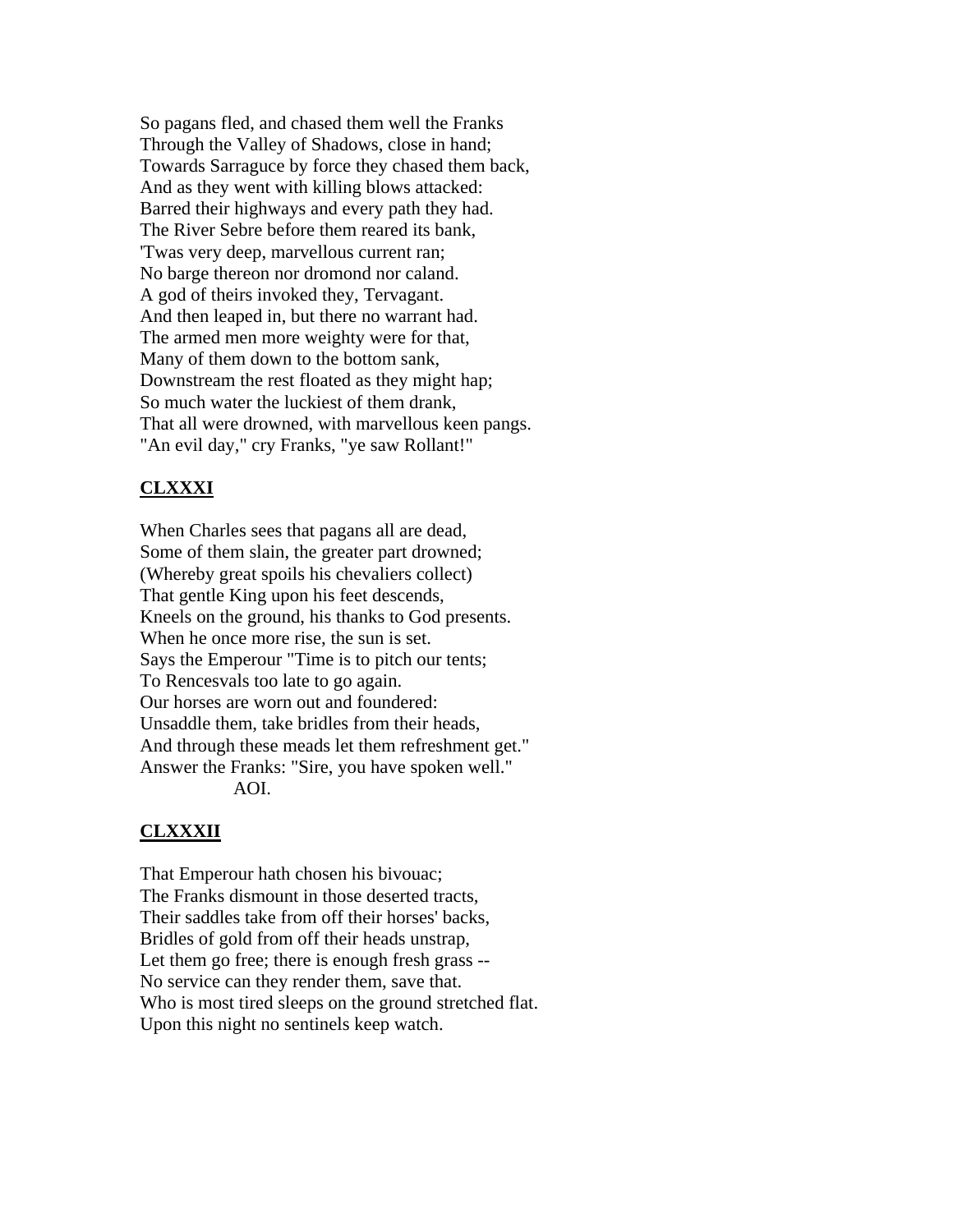# **CLXXXIII**

That Emperour is lying in a mead; By's head, so brave, he's placed his mighty spear; On such a night unarmed he will not be. He's donned his white hauberk, with broidery, Has laced his helm, jewelled with golden beads, Girt on Joiuse, there never was its peer, Whereon each day thirty fresh hues appear. All of us know that lance, and well may speak Whereby Our Lord was wounded on the Tree: Charles, by God's grace, possessed its point of steel! His golden hilt he enshrined it underneath. By that honour and by that sanctity The name Joiuse was for that sword decreed. Barons of France may not forgetful be Whence comes the ensign "Monjoie," they cry at need; Wherefore no race against them can succeed.

# **CLXXXIV**

Clear was the night, the moon shone radiant. Charles laid him down, but sorrow for Rollant And Oliver, most heavy on him he had, For's dozen peers, for all the Frankish band He had left dead in bloody Rencesvals; He could not help, but wept and waxed mad, And prayed to God to be their souls' Warrant. Weary that King, or grief he's very sad; He falls on sleep, he can no more withstand. Through all those meads they slumber then, the Franks; Is not a horse can any longer stand, Who would eat grass, he takes it lying flat. He has learned much, can understand their pangs.

# **CLXXXV**

Charles, like a man worn out with labour, slept. Saint Gabriel the Lord to him hath sent, Whom as a guard o'er the Emperour he set; Stood all night long that angel by his head. In a vision announced he to him then A battle, should be fought against him yet, Significance of griefs demonstrated. Charles looked up towards the sky, and there Thunders and winds and blowing gales beheld,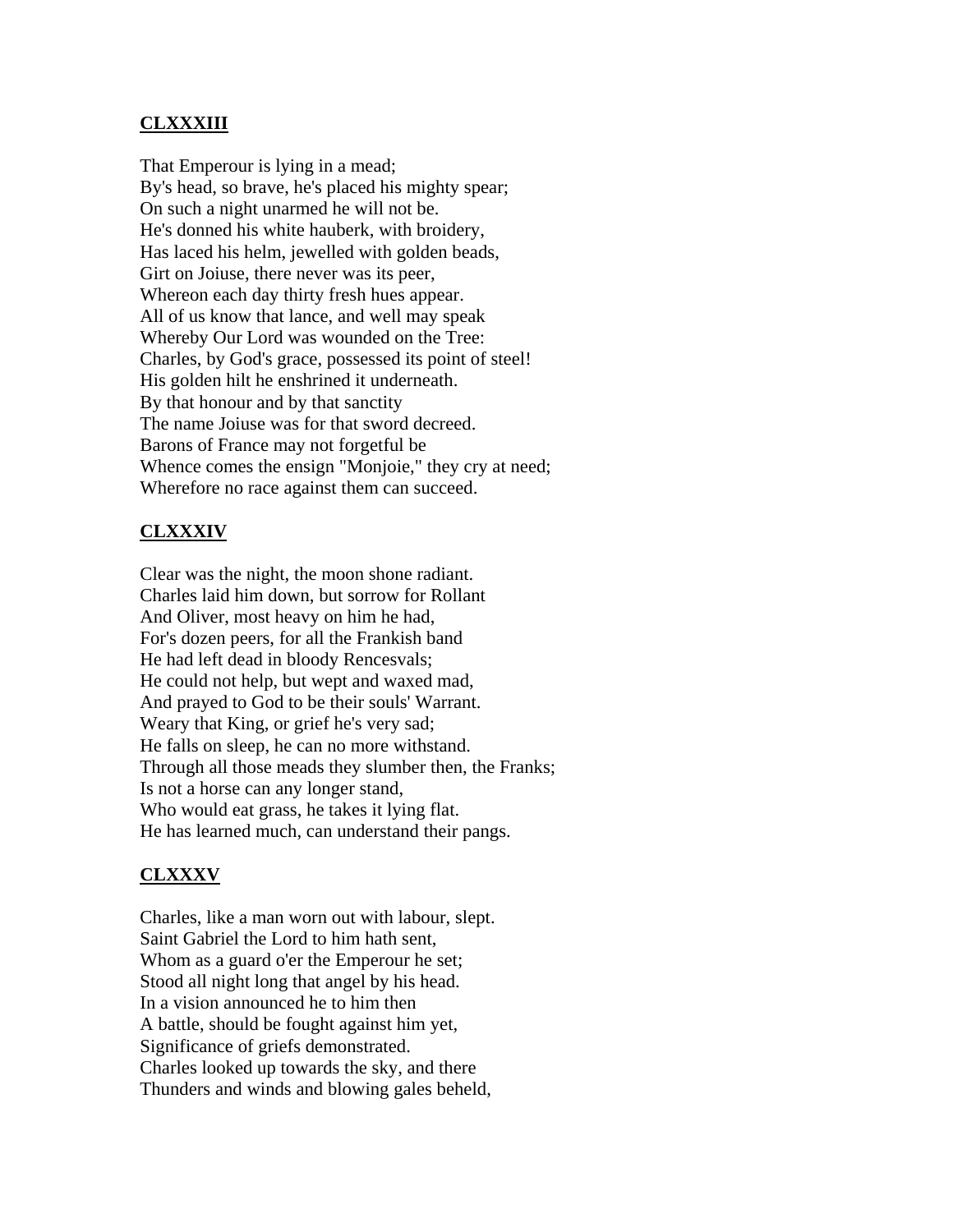And hurricanes and marvellous tempests; Lightnings and flames he saw in readiness, That speedily on all his people fell; Apple and ash, their spear-shafts all burned, Also their shields, e'en the golden bosses, Crumbled the shafts of their trenchant lances, Crushed their hauberks and all their steel helmets. His chevaliers he saw in great distress. Bears and leopards would feed upon them next; Adversaries, dragons, wyverns, serpents, Griffins were there, thirty thousand, no less, Nor was there one but on some Frank it set. And the Franks cried: "Ah! Charlemagne, give help!" Wherefore the King much grief and pity felt, He'ld go to them but was in duress kept: Out of a wood came a great lion then, 'Twas very proud and fierce and terrible; His body dear sought out, and on him leapt, Each in his arms, wrestling, the other held; But he knew not which conquered, nor which fell. That Emperour woke not at all, but slept.

#### **CLXXXVI**

And, after that, another vision came: Himseemed in France, at Aix, on a terrace, And that he held a bruin by two chains; Out of Ardenne saw thirty bears that came, And each of them words, as a man might, spake Said to him: "Sire, give him to us again! It is not right that he with you remain, He's of our kin, and we must lend him aid." A harrier fair ran out of his palace, Among them all the greatest bear assailed On the green grass, beyond his friends some way. There saw the King marvellous give and take; But he knew not which fell, nor which o'ercame. The angel of God so much to him made plain. Charles slept on till the clear dawn of day.

#### **CLXXXVII**

King Marsilies, fleeing to Sarraguce, Dismounted there beneath an olive cool; His sword and sark and helm aside he put, On the green grass lay down in shame and gloom;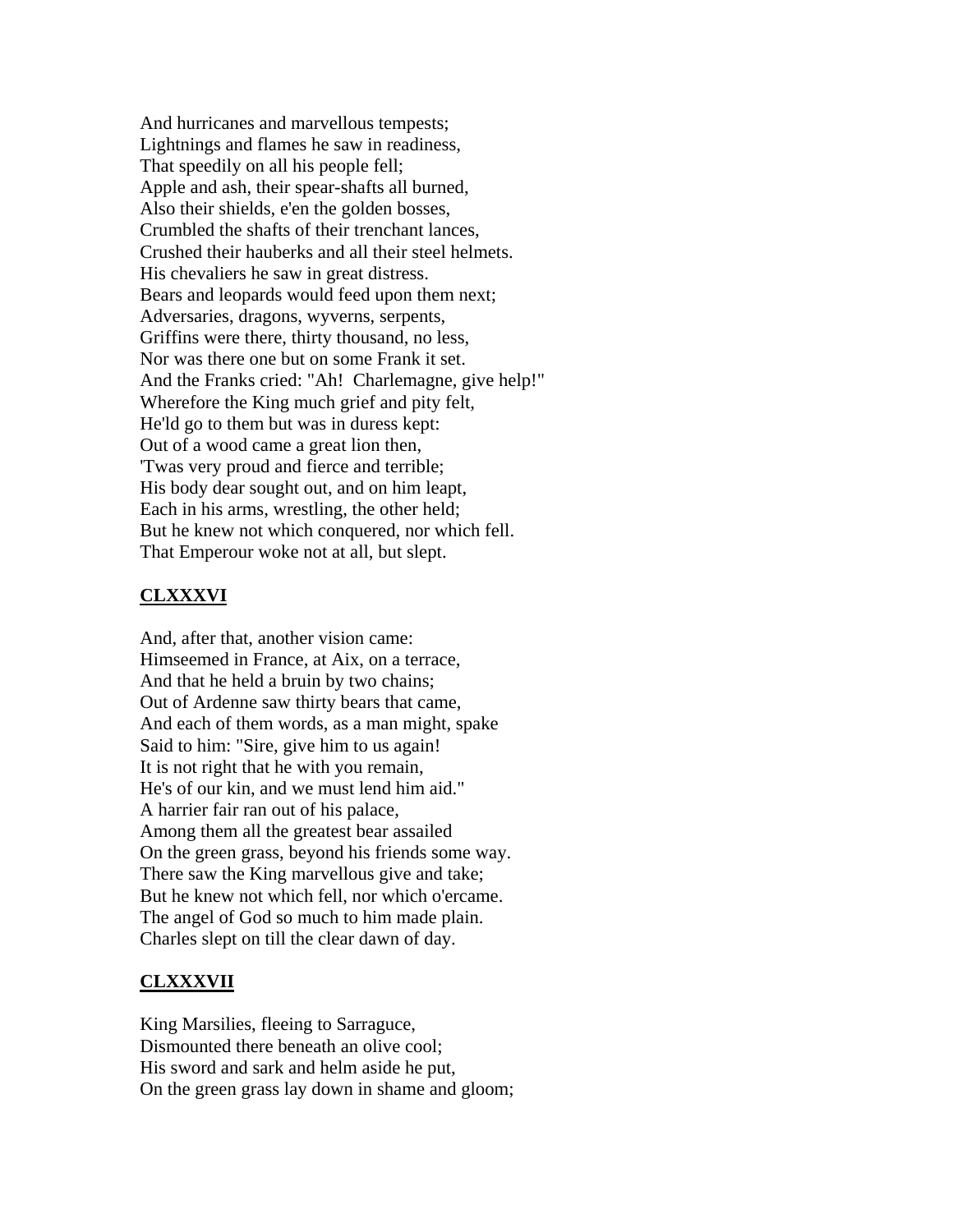For his right hand he'd lost, 'twas clean cut through; Such blood he'd shed, in anguish keen he swooned. Before his face his lady Bramimunde Bewailed and cried, with very bitter rue; Twenty thousand and more around him stood, All of them cursed Carlun and France the Douce. Then Apollin in's grotto they surround, And threaten him, and ugly words pronounce: "Such shame on us, vile god!, why bringest thou? This is our king; wherefore dost him confound? Who served thee oft, ill recompense hath found." Then they take off his sceptre and his crown, With their hands hang him from a column down, Among their feet trample him on the ground, With great cudgels they batter him and trounce. From Tervagant his carbuncle they impound, And Mahumet into a ditch fling out, Where swine and dogs defile him and devour.

### **CLXXXVIII**

Out of his swoon awakens Marsilies, And has him borne his vaulted roof beneath; Many colours were painted there to see, And Bramimunde laments for him, the queen, Tearing her hair; caitiff herself she clepes; Also these words cries very loud and clear: "Ah! Sarraguce, henceforth forlorn thou'lt be Of the fair king that had thee in his keep! All those our gods have wrought great felony, Who in battle this morning failed at need. That admiral will shew his cowardice, Unless he fight against that race hardy, Who are so fierce, for life they take no heed. That Emperour, with his blossoming beard, Hath vassalage, and very high folly; Battle to fight, he will not ever flee. Great grief it is, no man may slay him clean."

# **CLXXXIX**

That Emperour, by his great Majesty, I Full seven years in Spain now has he been, And castles there, and many cities seized. King Marsilies was therefore sore displeased; In the first year he sealed and sent his brief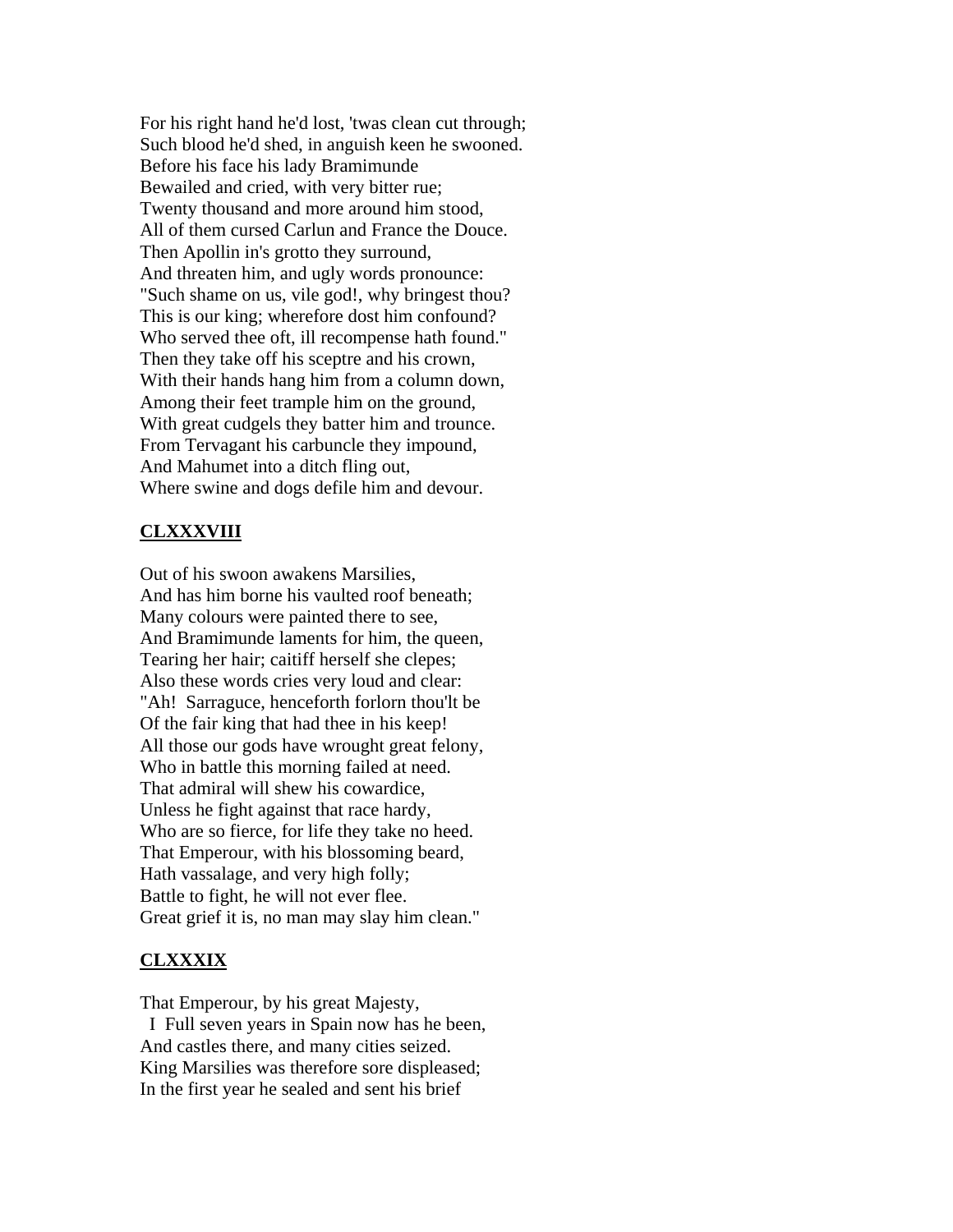To Baligant, into Babilonie: ('Twas the admiral, old in antiquity, That clean outlived Omer and Virgilie,) To Sarraguce, with succour bade him speed, For, if he failed, Marsile his gods would leave, All his idols he worshipped formerly; He would receive blest Christianity And reconciled to Charlemagne would be. Long time that one came not, far off was he. Through forty realms he did his tribes rally; His great dromonds, he made them all ready, Barges and skiffs and ships and galleries; Neath Alexandre, a haven next the sea, In readiness he gat his whole navy. That was in May, first summer of the year, All of his hosts he launched upon the sea.

# **CXC**

Great are the hosts of that opposed race; With speed they sail, they steer and navigate. High on their yards, at their mast-heads they place Lanterns enough, and carbuncles so great Thence, from above, such light they dissipate The sea's more clear at midnight than by day. And when they come into the land of Spain All that country lightens and shines again: Of their coming Marsile has heard the tale. AOI.

# **CXCI**

The pagan race would never rest, but come Out of the sea, where the sweet waters run; They leave Marbris, they leave behind Marbrus, Upstream by Sebre doth all their navy turn. Lanterns they have, and carbuncles enough, That all night long and very clearly burn. Upon that day they come to Sarragus. AOI.

### **CXCII**

Clear is that day, and the sun radiant. Out of his barge issues their admiral, Espaneliz goes forth at his right hand,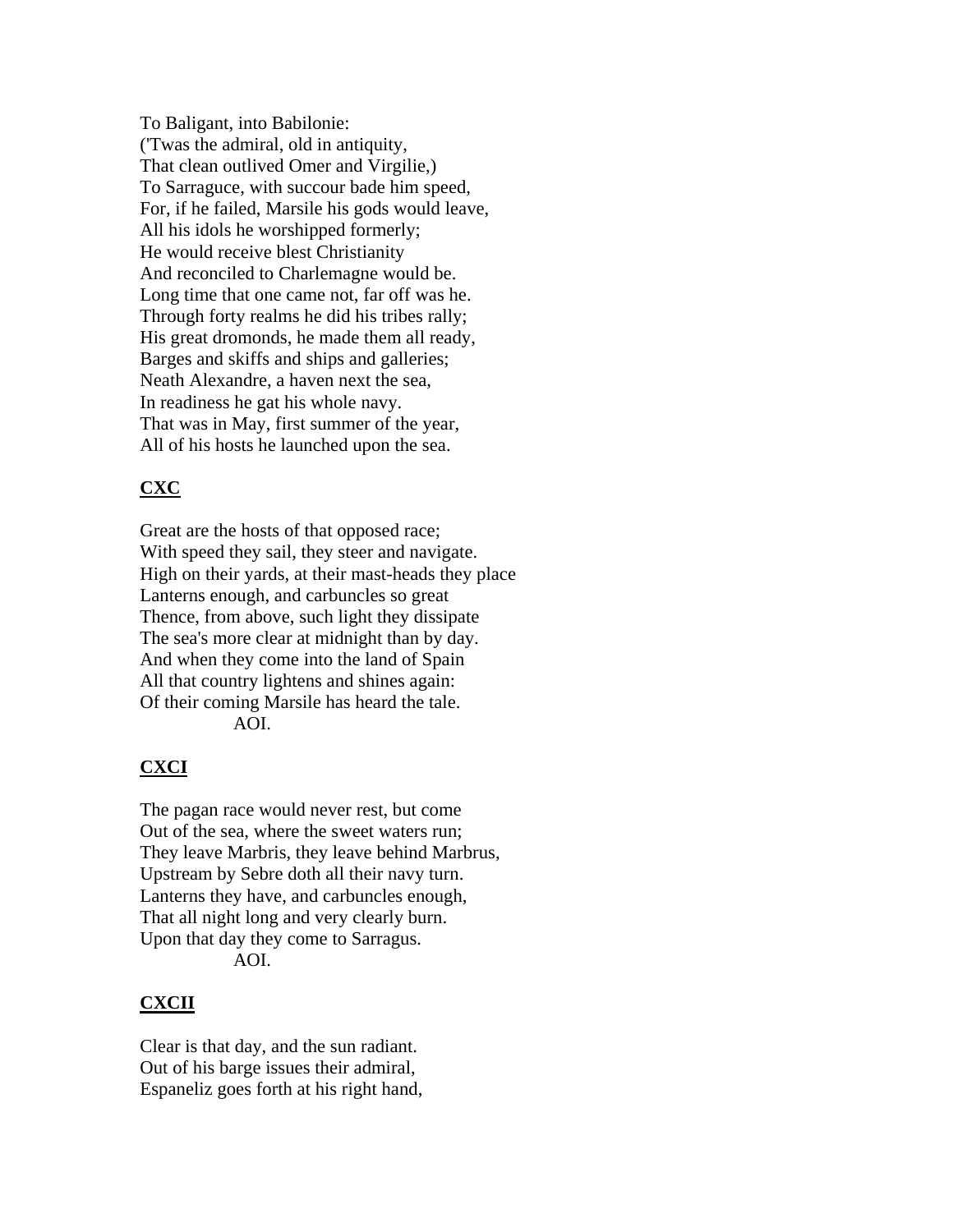Seventeen kings follow him in a band, Counts too, and dukes; I cannot tell of that. Where in a field, midway, a laurel stands, On the green grass they spread a white silk mat, Set a fald-stool there, made of olifant; Sits him thereon the pagan Baligant, And all the rest in rows about him stand. The lord of them speaks before any man: "Listen to me, free knights and valiant! Charles the King, the Emperour of the Franks, Shall not eat bread, save when that I command. Throughout all Spain great war with me he's had; I will go seek him now, into Douce France, I will not cease, while I'm a living man, Till be slain, or fall between my hands." Upon his knee his right-hand glove he slaps.

## **CXCIII**

He is fast bound by all that he has said. He will not fail, for all the gold neath heav'n, But go to Aix, where Charles court is held: His men applaud, for so they counselled. After he called two of his chevaliers, One Clarifan, and the other Clarien: "You are the sons of king Maltraien, Freely was, wont my messages to bear. You I command to Sarraguce to fare. Marsiliun on my part you shall tell Against the Franks I'm come to give him help, Find I their host, great battle shall be there; Give him this glove, that's stitched with golden thread, On his right hand let it be worn and held; This little wand of fine gold take as well, Bid him come here, his homage to declare. To France I'll go, and war with Charles again; Save at my feet he kneel, and mercy beg, Save all the laws of Christians he forget, I'll take away the crown from off his head." Answer pagans: "Sire, you say very well."

### **CXCIV**

Said Baligant: "But canter now, barons, Take one the wand, and the other one the glove!" These answer him: "Dear lord, it shall be done."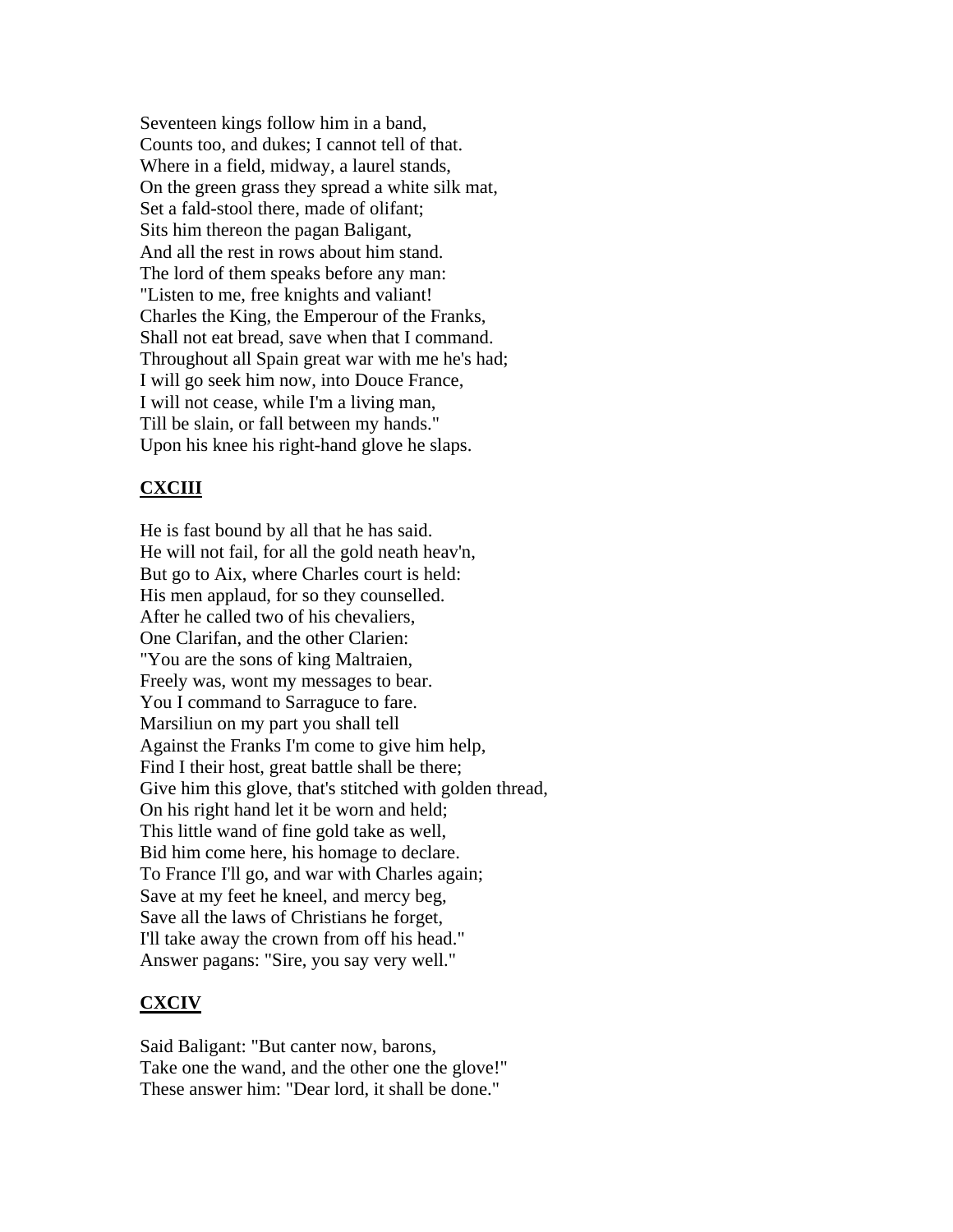Canter so far, to Sarraguce they come, Pass through ten gates, across four bridges run, Through all the streets, wherein the burghers crowd. When they draw nigh the citadel above, From the palace they hear a mighty sound; About that place are seen pagans enough, Who weep and cry, with grief are waxen wood, And curse their gods, Tervagan and Mahum And Apolin, from whom no help is come. Says each to each: "Caitiffs! What shall be done? For upon us confusion vile is come, Now have we lost our king Marsiliun, For yesterday his hand count Rollanz cut; We'll have no more Fair Jursaleu, his son; The whole of Spain henceforward is undone." Both messengers on the terrace dismount.

# **CXCV**

Horses they leave under an olive tree, Which by the reins two Sarrazins do lead; Those messengers have wrapped them in their weeds, To the palace they climb the topmost steep. When they're come in, the vaulted roof beneath, Marsilium with courtesy they greet: "May Mahumet, who all of us doth keep, And Tervagan, and our lord Apoline Preserve the, king and guard from harm the queen!" Says Bramimunde "Great foolishness I hear: Those gods of ours in cowardice are steeped; In Rencesvals they wrought an evil deed, Our chevaliers they let be slain in heaps; My lord they failed in battle, in his need, Never again will he his right hand see; For that rich count, Rollanz, hath made him bleed. All our whole Spain shall be for Charles to keep. Miserable! What shall become of me? Alas! That I've no man to slay me clean!" AOI.

### **CXCVI**

Says Clarien: "My lady, say not that! We're messengers from pagan Baligant; To Marsilies, he says, he'll be warrant, So sends him here his glove, also this wand.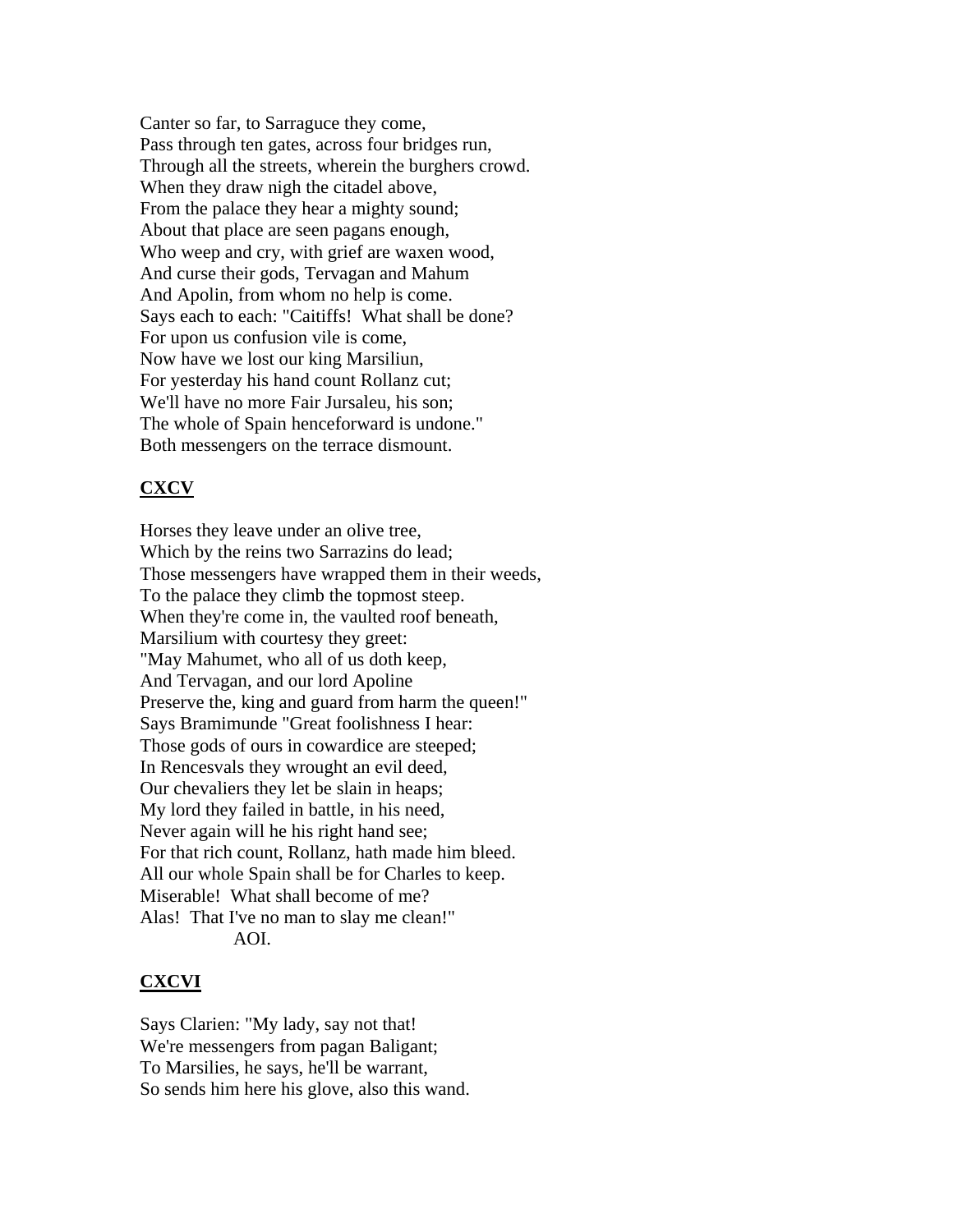Vessels we have, are moored by Sebres bank, Barges and skiffs and gallies four thousand, Dromonds are there -- I cannot speak of that. Our admiral is wealthy and puissant. And Charlemagne he will go seek through France And quittance give him, dead or recreant." Says Bramimunde: "Unlucky journey, that! Far nearer here you'll light upon the Franks; For seven years he's stayed now in this land. That Emperour is bold and combatant, Rather he'ld die than from the field draw back; No king neath heav'n above a child he ranks. Charles hath no fear for any living man.

## **CXCVII**

Says Marsilies the king: "Now let that be." To th'messengers: "Sirs, pray you, speak to me. I am held fast by death, as ye may see. No son have I nor daughter to succeed; That one I had, they slew him yester-eve. Bid you my lord, he come to see me here. Rights over Spain that admiral hath he, My claim to him, if he will take't, I yield; But from the Franks he then must set her free. Gainst Charlemagne I'll shew him strategy. Within a month from now he'll conquered be. Of Sarraguce ye'll carry him the keys, He'll go not hence, say, if he trusts in me." They answer him: "Sir, 'tis the truth you speak." AOI.

### **CXCVIII**

Then says Marsile: "The Emperour, Charles the Great Hath slain my men and all my land laid waste, My cities are broken and violate; He lay this night upon the river Sebre; I've counted well, 'tis seven leagues away. Bid the admiral, leading his host this way, Do battle here; this word to him convey." Gives them the keys of Sarraguce her gates; Both messengers their leave of him do take, Upon that word bow down, and turn away.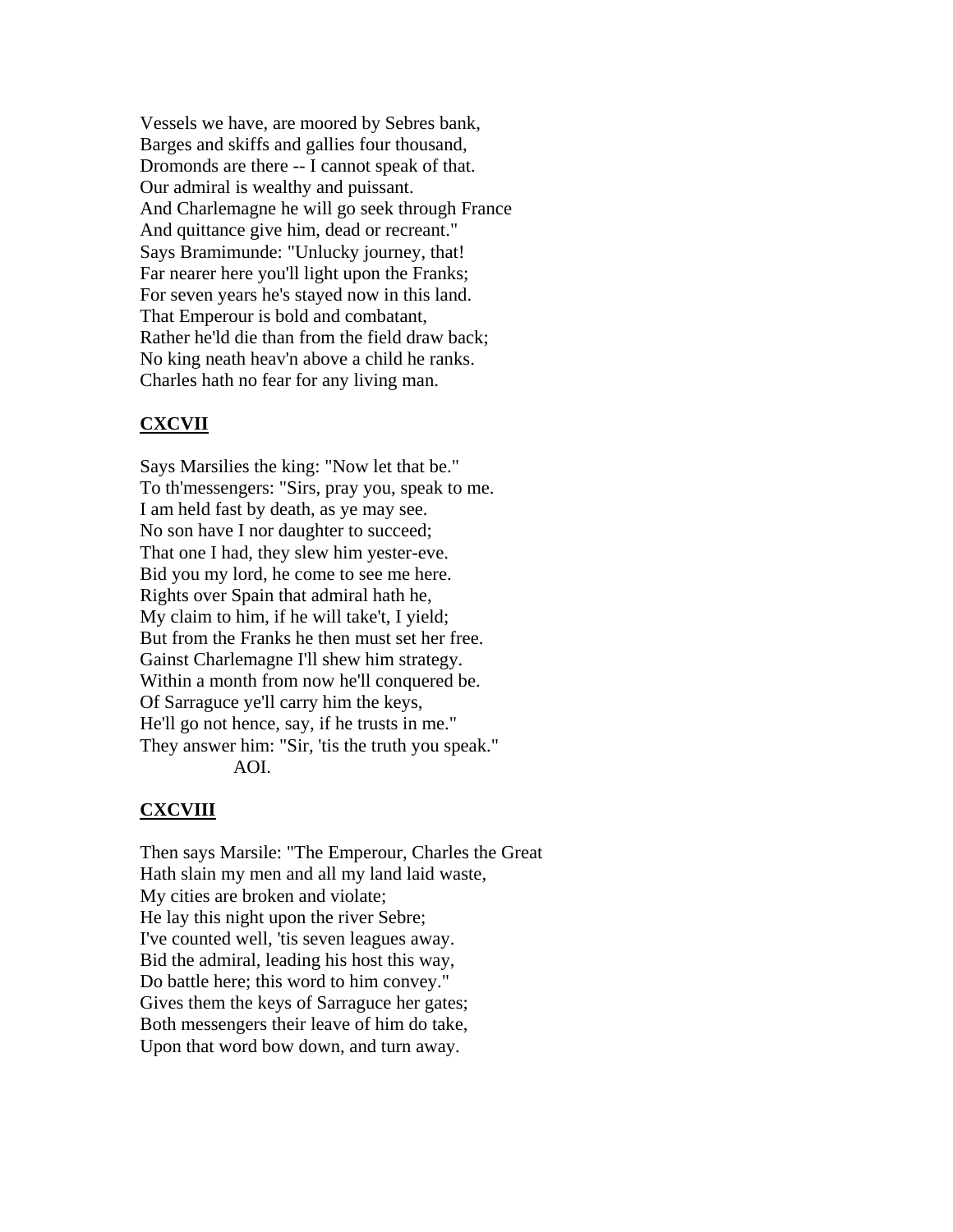# **CXCIX**

Both messengers did on their horses mount; From that city nimbly they issued out. Then, sore afraid, their admiral they sought, To whom the keys of Sarraguce they brought. Says Baligant: "Speak now; what have ye found? Where's Marsilies, to come to me was bound?" Says Clarien : "To death he's stricken down. That Emperour was in the pass but now; To France the Douce he would be homeward-bound, Rereward he set, to save his great honour: His nephew there installed, Rollanz the count, And Oliver; the dozen peers around; A thousand score of Franks in armour found. Marsile the king fought with them there, so proud; He and Rollanz upon that field did joust. With Durendal he dealt him such a clout From his body he cut the right hand down. His son is dead, in whom his heart was bound, And the barons that service to him vowed; Fleeing he came, he could no more hold out. That Emperour has chased him well enow. The king implores, you'll hasten with succour, Yields to you Spain, his kingdom and his crown." And Baligant begins to think, and frowns; Such grief he has, doth nearly him confound. AOI.

### **CC**

"Sir admiral," said to him Clariens, "In Rencesvals was yesterday battle. Dead is Rollanz and that count Oliver, The dozen peers whom Charle so cherished, And of their Franks are twenty thousand dead. King Marsilie's of his right hand bereft, And the Emperour chased him enow from thence. Throughout this land no chevalier is left, But he be slain, or drowned in Sebres bed. By river side the Franks have pitched their tents, Into this land so near to us they've crept; But, if you will, grief shall go with them hence." And Baligant looked on him proudly then, In his courage grew joyous and content;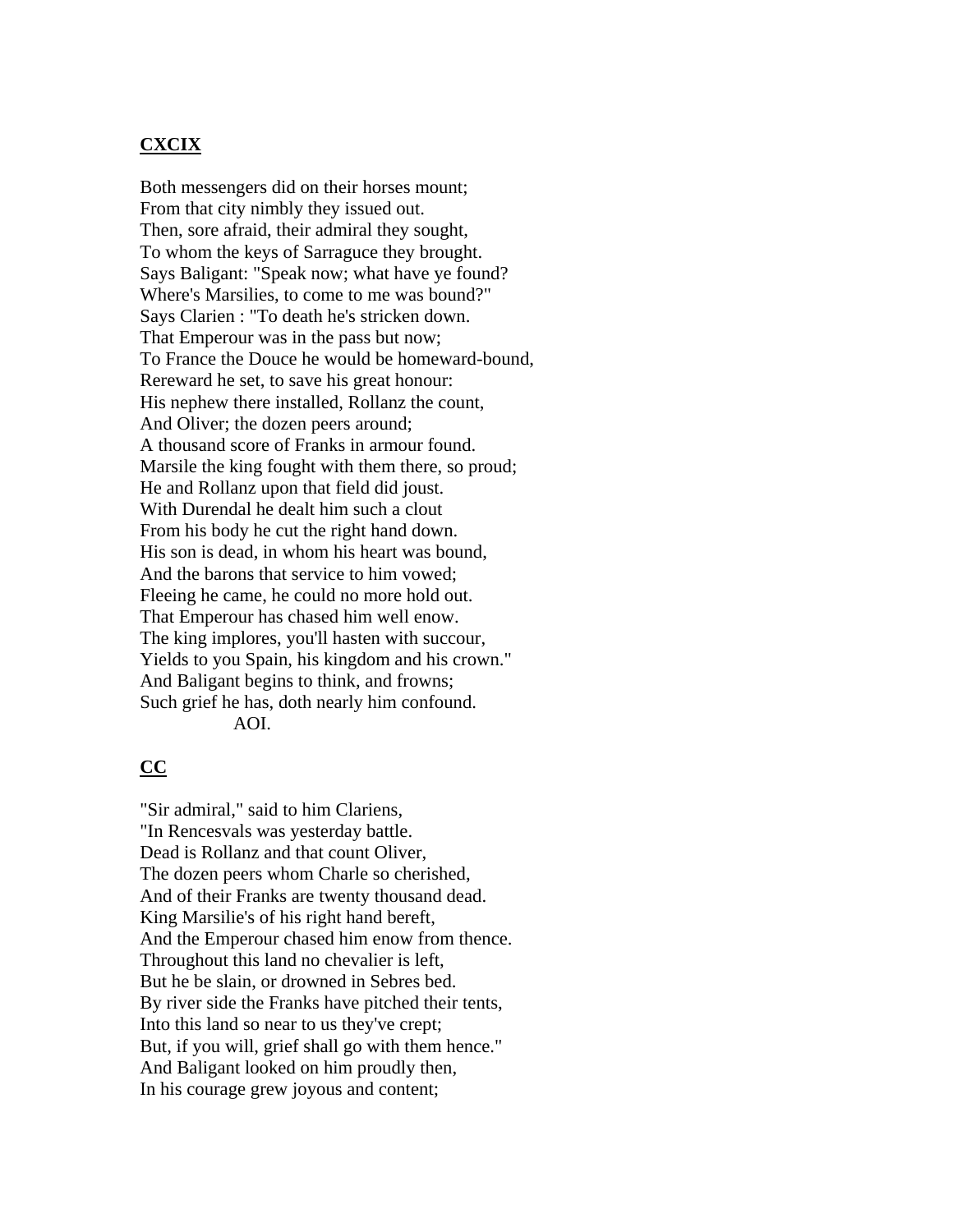From the fald-stool upon his feet he leapt, Then cried aloud: "Barons, too long ye've slept; Forth from your ships issue, mount, canter well! If he flee not, that Charlemagne the eld, King Marsilies shall somehow be avenged; For his right hand I'll pay him back an head."

## **CCI**

Pagan Arabs out of their ships issue, Then mount upon their horses and their mules, And canter forth, (nay, what more might they do?) Their admiral, by whom they all were ruled, Called up to him Gemalfin, whom he knew: "I give command of all my hosts to you." On a brown horse mounted, as he was used, And in his train he took with him four dukes. Cantered so far, he came to Sarraguce. Dismounted on a floor of marble blue, Where four counts were, who by his stirrup stood; Up by the steps, the palace came into; To meet him there came running Bramimunde, Who said to him: "Accursed from the womb, That in such shame my sovran lord I lose! Fell at his feet, that admiral her took. In grief they came up into Marsile's room. AOI.

### **CCII**

King Marsilies, when he sees Baligant, Calls to him then two Spanish Sarazands: "Take me by the arms, and so lift up my back." One of his gloves he takes in his left hand; Then says Marsile: "Sire, king and admiral, Quittance I give you here of all my land, With Sarraguce, and the honour thereto hangs. Myself I've lost; my army, every man." He answers him: "Therefore the more I'm sad. No long discourse together may we have; Full well I know, Charles waits not our attack, I take the glove from you, in spite of that." He turned away in tears, such grief he had. Down by the steps, out of the palace ran, Mounted his horse, to's people gallopped back. Cantered so far, he came before his band;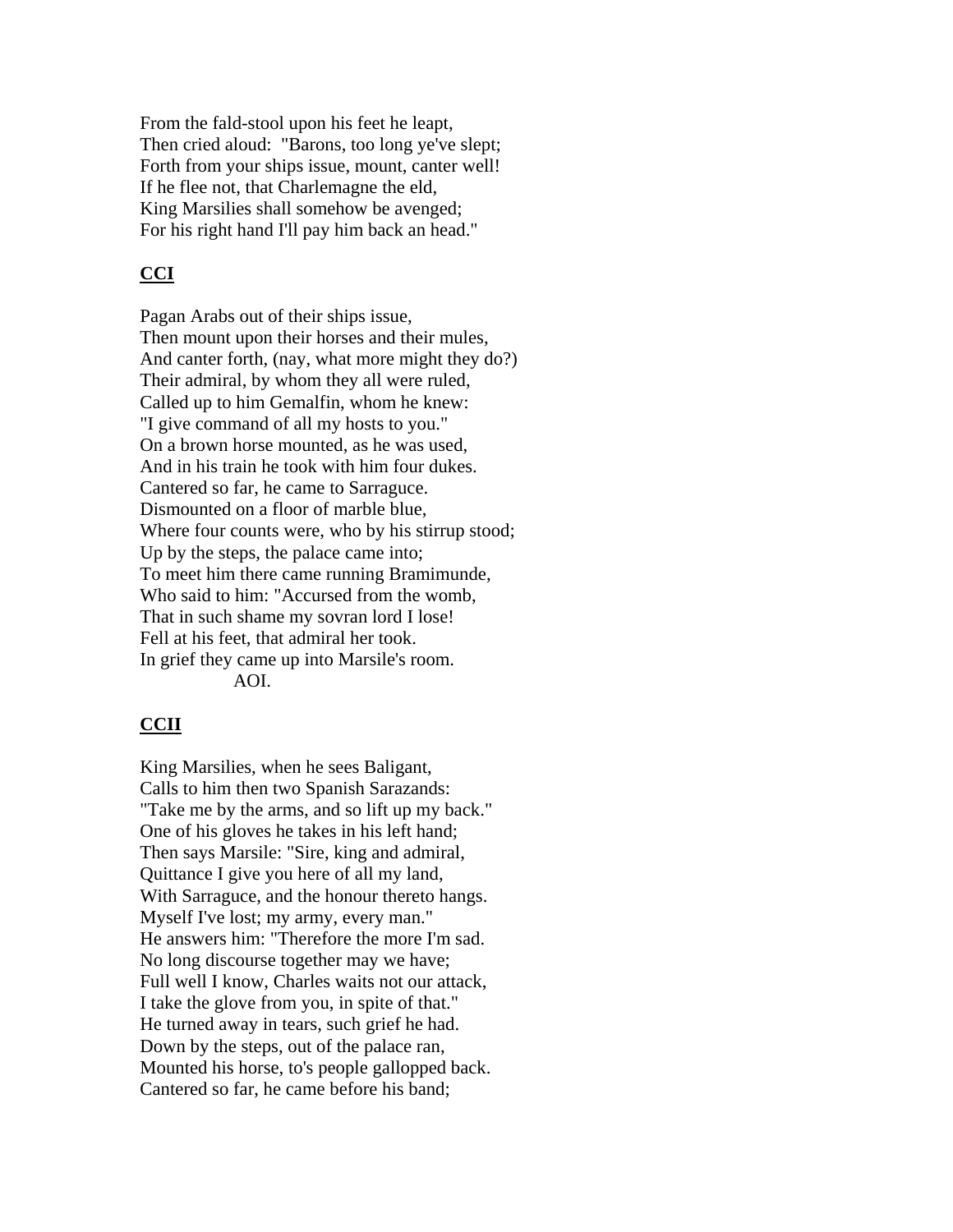From hour to hour then, as he went, he sang: "Pagans, come on: already flee the Franks!"

AOI.

# **CCIII**

In morning time, when the dawn breaks at last, Awakened is that Emperour Charles. Saint Gabriel, who on God's part him guards, Raises his hand, the Sign upon him marks. Rises the King, his arms aside he's cast, The others then, through all the host, disarm. After they mount, by virtue canter fast Through those long ways, and through those roads so large; They go to see the marvellous damage In Rencesvals, there where the battle was. AOI.

# **CCIV**

In Rencesvals is Charles entered, Begins to weep for those he finds there dead; Says to the Franks: "My lords, restrain your steps, Since I myself alone should go ahead, For my nephew, whom I would find again. At Aix I was, upon the feast Noel, Vaunted them there my valiant chevaliers, Of battles great and very hot contests; With reason thus I heard Rollant speak then: He would not die in any foreign realm Ere he'd surpassed his peers and all his men. To the foes' land he would have turned his head, Conqueringly his gallant life he'ld end." Further than one a little wand could send, Before the rest he's on a peak mounted.

# **CCV**

When the Emperour went seeking his nephew, He found the grass, and every flower that bloomed, Turned scarlat, with our barons' blood imbrued; Pity he felt, he could but weep for rue. Beneath two trees he climbed the hill and looked, And Rollant's strokes on three terraces knew, On the green grass saw lying his nephew; `Tis nothing strange that Charles anger grew.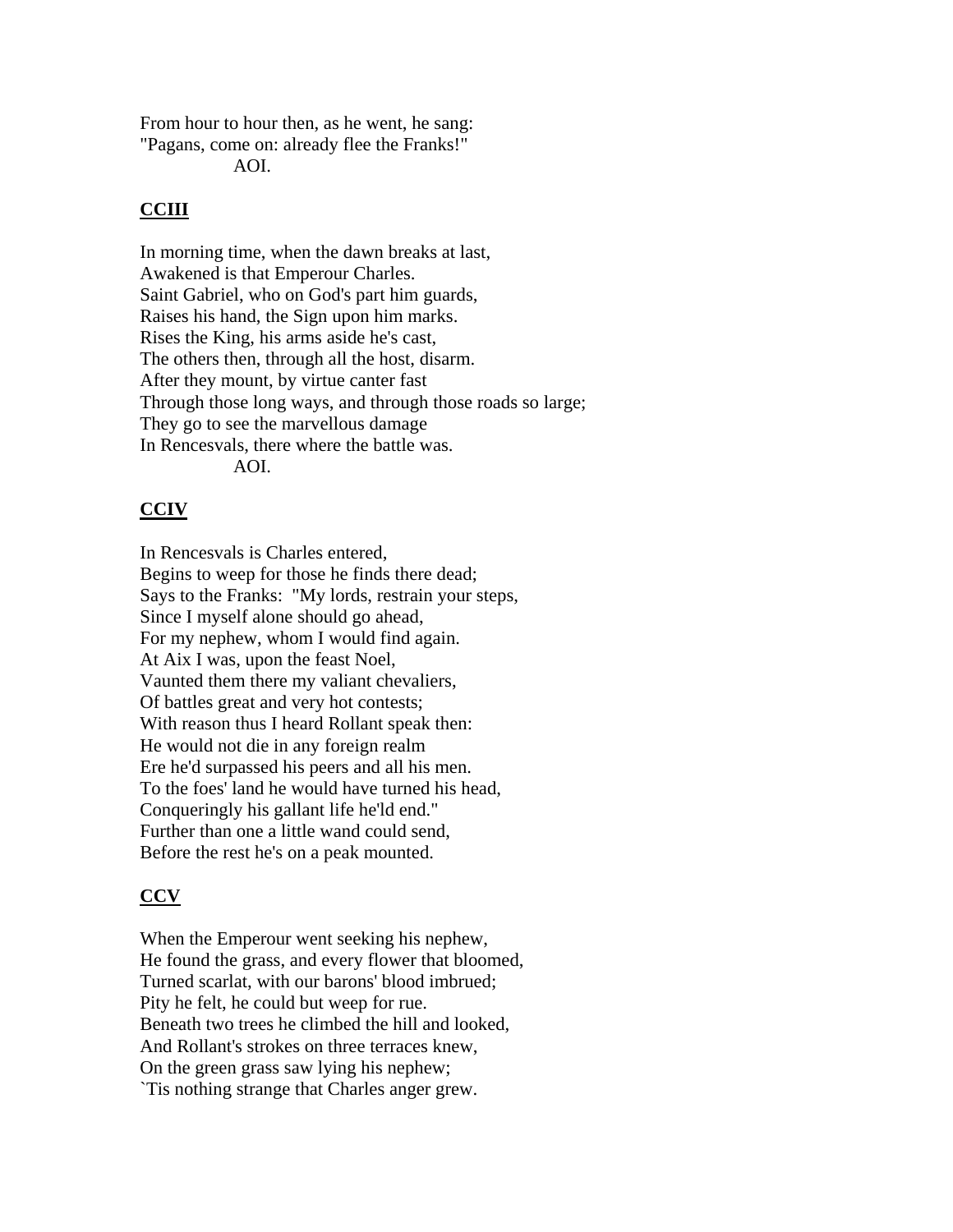Dismounted then, and went -- his heart was full, In his two hands the count's body he took; With anguish keen he fell on him and swooned.

# **CCVI**

That Emperour is from his swoon revived. Naimes the Duke, and the count Aceline, Gefrei d'Anjou and his brother Tierry, Take up the King, bear him beneath a pine. There on the ground he sees his nephew lie. Most sweetly then begins he to repine: "Rollant, my friend, may God to thee be kind! Never beheld any man such a knight So to engage and so to end a fight. Now my honour is turned into decline!" Charle swoons again, he cannot stand upright. AOI.

# **CCVII**

Charles the King returned out of his swoon. Him in their hands four of his barons took, He looked to the earth, saw lying his nephew; All colourless his lusty body grew, He turned his eyes, were very shadowful. Charles complained in amity and truth: "Rollant, my friend, God lay thee mid the blooms Of Paradise, among the glorious! Thou cam'st to Spain in evil tide, seigneur! Day shall not dawn, for thee I've no dolour. How perishes my strength and my valour! None shall I have now to sustain my honour; I think I've not one friend neath heaven's roof, Kinsmen I have, but none of them's so proof." He tore his locks, till both his hands were full. Five score thousand Franks had such great dolour There was not one but sorely wept for rue. AOI.

# **CCVIII**

"Rollant, my friend, to France I will away; When at Loum, I'm in my hall again, Strange men will come from many far domains, Who'll ask me, where's that count, the Capitain;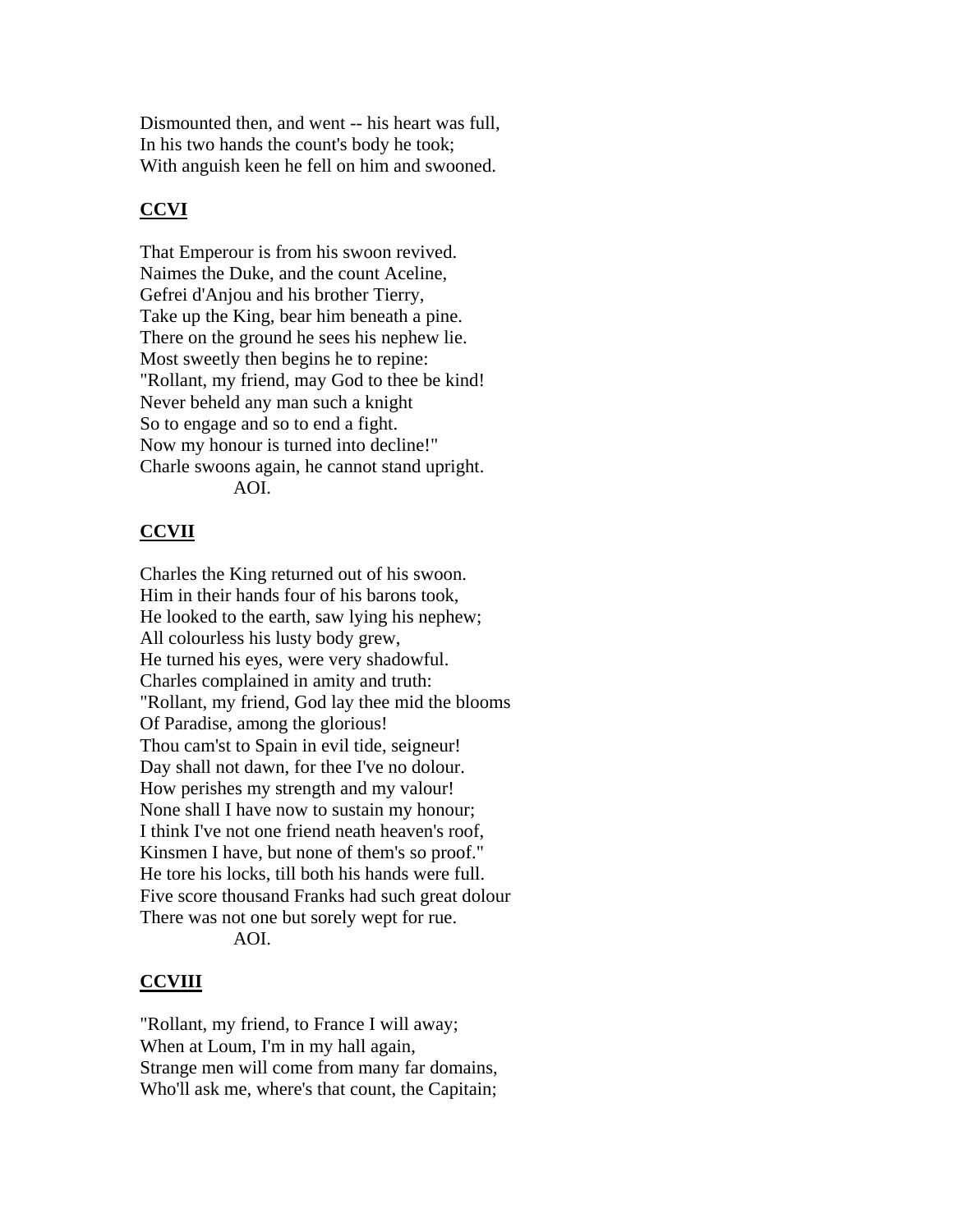I'll say to them that he is dead in Spain. In bitter grief henceforward shall I reign, Day shall not dawn, I weep not nor complain.

# **CCIX**

"Rollant, my friend, fair youth that bar'st the bell, When I arrive at Aix, in my Chapelle, Men coming there will ask what news I tell; I'll say to them: `Marvellous news and fell. My nephew's dead, who won for me such realms!' Against me then the Saxon will rebel, Hungar, Bulgar, and many hostile men, Romain, Puillain, all those are in Palerne, And in Affrike, and those in Califerne; Afresh then will my pain and suffrance swell. For who will lead my armies with such strength, When he is slain, that all our days us led? Ah! France the Douce, now art thou deserted! Such grief I have that I would fain be dead." All his white beard he hath begun to rend, Tore with both hands the hair out of his head. Five score thousand Franks swooned on the earth and fell.

# **CCX**

"Rollant, my friend, God shew thee His mercy! In Paradise repose the soul of thee! Who hath thee slain, exile for France decreed. I'ld live no more, so bitter is my grief For my household, who have been slain for me. God grant me this, the Son of Saint Mary, Ere I am come to th' master-pass of Size, From my body my soul at length go free! Among their souls let mine in glory be, And let my flesh upon their flesh be heaped." Still his white beard he tears, and his eyes weep. Duke Naimes says: "His wrath is great indeed." AOI.

### **CCXI**

"Sire, Emperour," Gefrei d'Anjou implored, "Let not your grief to such excess be wrought; Bid that our men through all this field be sought, Whom those of Spain have in the battle caught;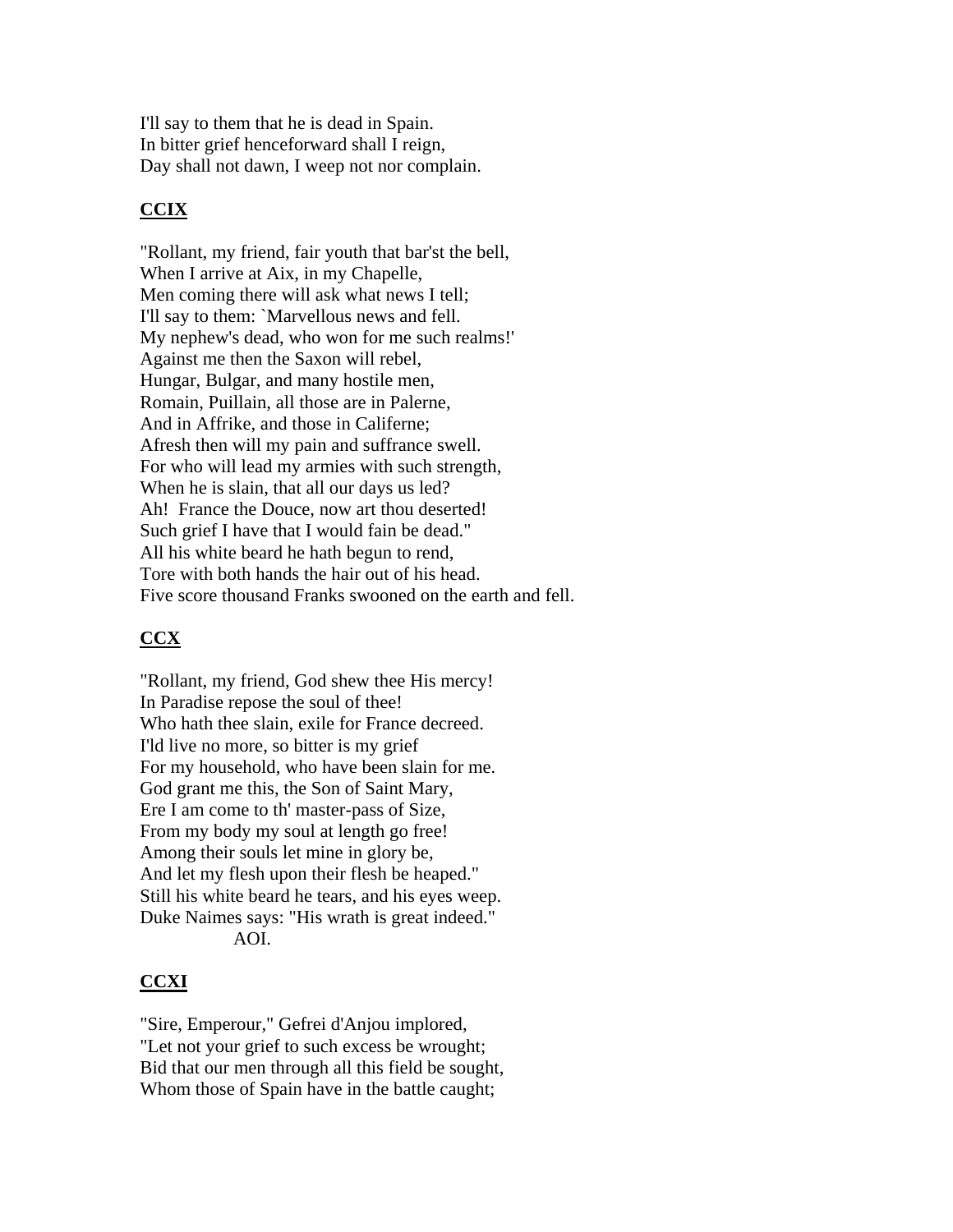In a charnel command that they be borne." Answered the King: "Sound then upon your horn."

AOI.

# **CCXII**

Gefreid d'Anjou upon his trumpet sounds; As Charles bade them, all the Franks dismount. All of their friends, whose bodies they have found To a charnel speedily the bring down. Bishops there are, and abbots there enow, Canons and monks, vicars with shaven crowns; Absolution in God's name they've pronounced; Incense and myrrh with precious gums they've ground, And lustily they've swung the censers round; With honour great they've laid them in the ground. They've left them there; what else might they do now? AOI.

# **CCXIII**

That Emperour sets Rollant on one side And Oliver, and the Archbishop Turpine; Their bodies bids open before his eyes. And all their hearts in silken veils to wind, And set them in coffers of marble white; After, they take the bodies of those knights, Each of the three is wrapped in a deer's hide; They're washen well in allspice and in wine. The King commands Tedbalt and Gebuin, Marquis Otun, Milun the count besides: Along the road in three wagons to drive. They're covered well with carpets Galazine. AOI.

# **CCXIV**

Now to be off would that Emperour Charles, When pagans, lo! comes surging the vanguard; Two messengers come from their ranks forward, From the admiral bring challenge to combat: "'Tis not yet time, proud King, that thou de-part. Lo, Baligant comes cantering afterward, Great are the hosts he leads from Arab parts; This day we'll see if thou hast vassalage." Charles the King his snowy beard has clasped,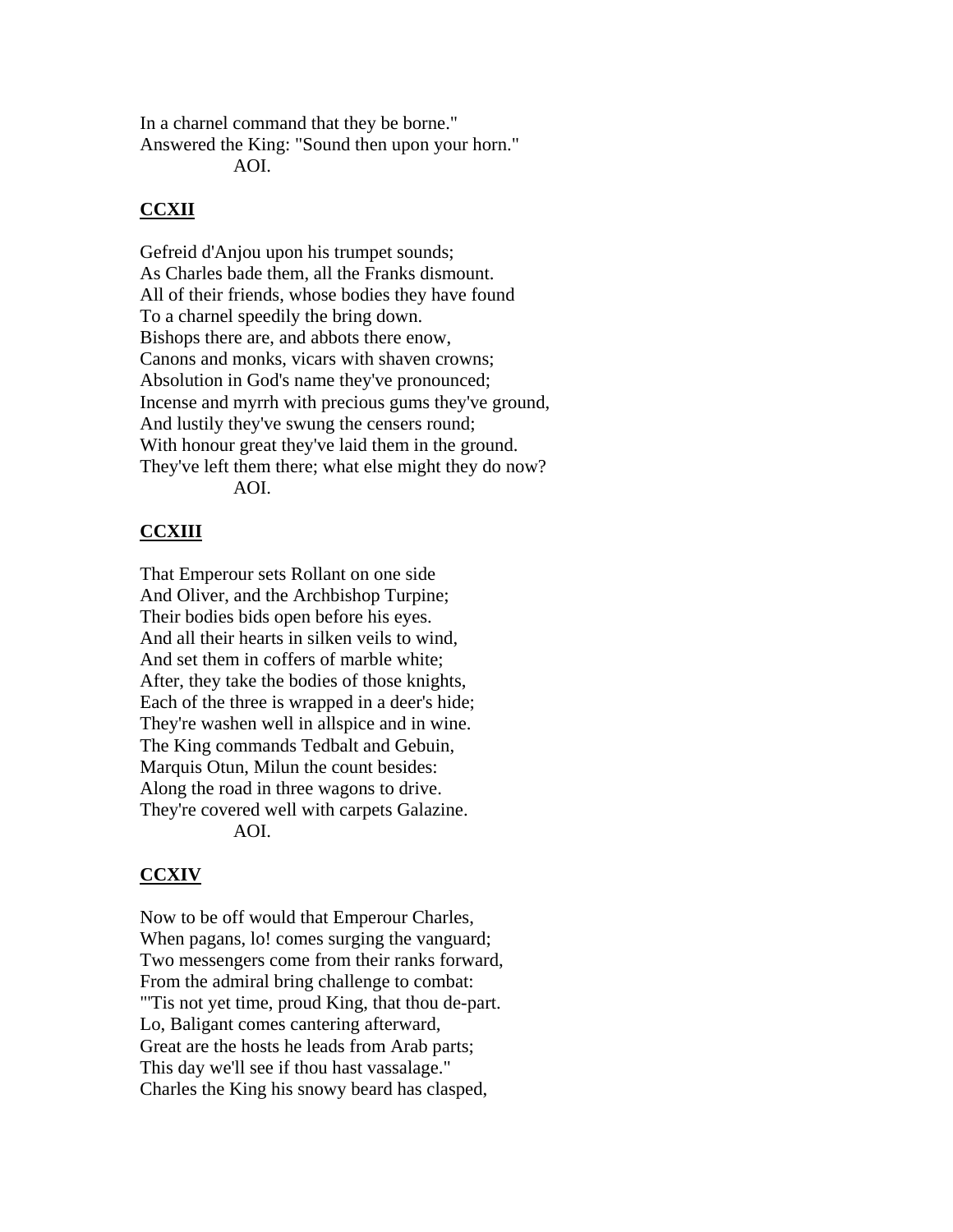Remembering his sorrow and damage, Haughtily then his people all regards, In a loud voice he cries with all his heart: "Barons and Franks, to horse, I say, to arms!" AOI.

## **CCXC**

First before all was armed that Emperour, Nimbly enough his iron sark indued, Laced up his helm, girt on his sword Joiuse, Outshone the sun that dazzling light it threw, Hung from his neck a shield, was of Girunde, And took his spear, was fashioned at Blandune. On his good horse then mounted, Tencendur, Which he had won at th'ford below Marsune When he flung dead Malpalin of Nerbune, Let go the reins, spurred him with either foot; Five score thousand behind him as he flew, Calling on God and the Apostle of Roum. AOI.

# **CCXVI**

Through all the field dismount the Frankish men, Five-score thousand and more, they arm themselves; The gear they have enhances much their strength, Their horses swift, their arms are fashioned well; Mounted they are, and fight with great science. Find they that host, battle they'll render them. Their gonfalons flutter above their helms. When Charles sees the fair aspect of them, He calls to him Jozeran of Provence, Naimon the Duke, with Antelme of Maience: "In such vassals should man have confidence, Whom not to trust were surely want of sense; Unless the Arabs of coming here repent, Then Rollant's life, I think, we'll dearly sell." Answers Duke Neimes: "God grant us his consent!" AOI.

### **CCXVII**

Charles hath called Rabel and Guineman; Thus said the King: "My lords, you I command To take their place, Olivier and Rollant,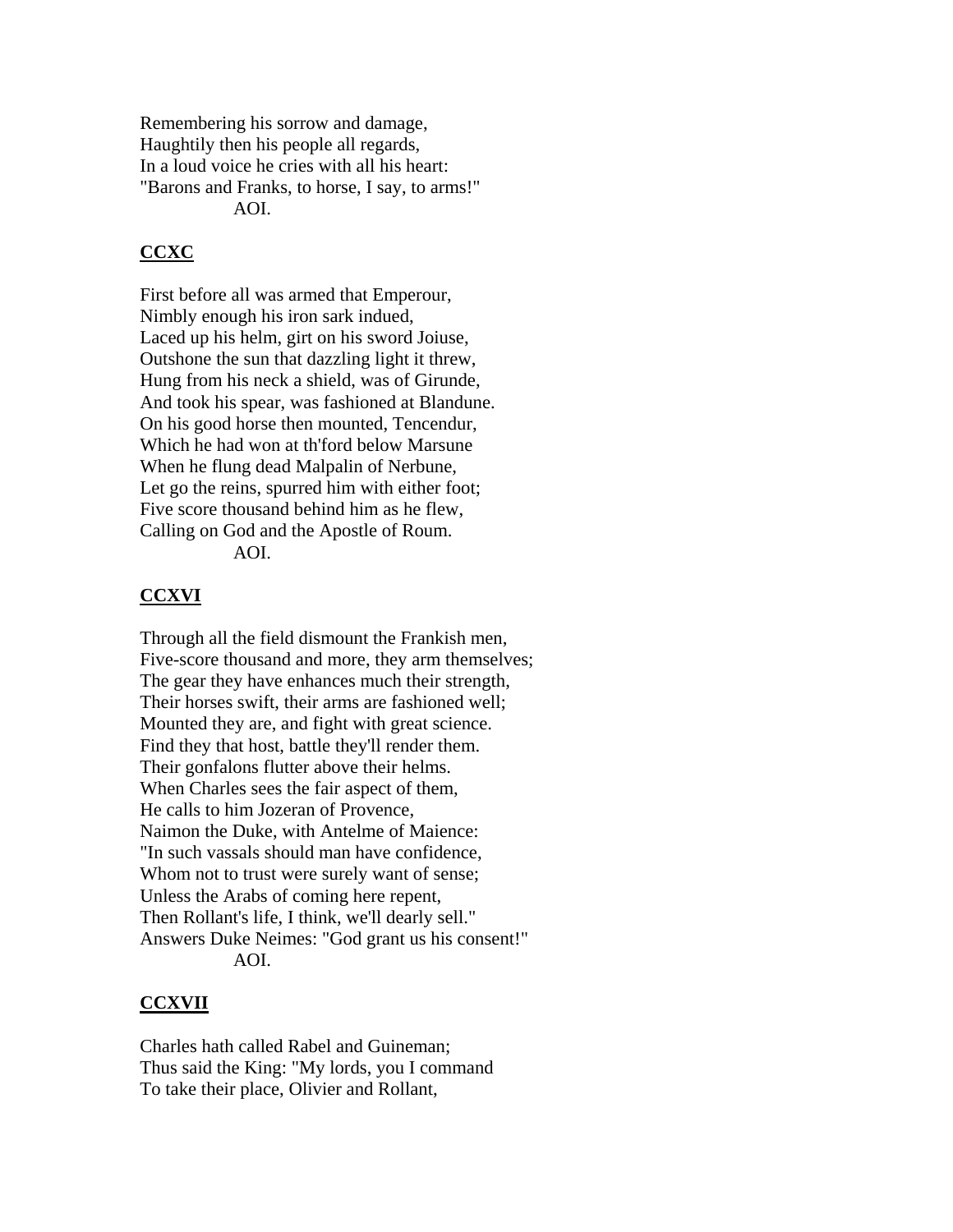One bear the sword and the other the olifant; So canter forth ahead, before the van, And in your train take fifteen thousand Franks, Young bachelors, that are most valiant. As many more shall after them advance, Whom Gebuins shall lead, also Lorains." Naimes the Duke and the count Jozerans Go to adjust these columns in their ranks. Find they that host, they'll make a grand attack. AOI.

# **CCXVIII**

Of Franks the first columns made ready there, After those two a third they next prepare; In it are set the vassals of Baiviere, Some thousand score high-prized chevaliers; Never was lost the battle, where they were: Charles for no race neath heaven hath more care, Save those of France, who realms for him conquered. The Danish chief, the warrior count Oger, Shall lead that troop, for haughty is their air. AOI.

### **CCXIX**

Three columns now, he has, the Emperour Charles. Naimes the Duke a fourth next sets apart Of good barons, endowed with vassalage; Germans they are, come from the German March, A thousand score, as all said afterward; They're well equipped with horses and with arms, Rather they'll die than from the battle pass; They shall be led by Hermans, Duke of Trace, Who'll die before he's any way coward. AOI.

### **CCXX**

Naimes the Duke and the count Jozerans The fifth column have mustered, of Normans, A thousand score, or so say all the Franks; Well armed are they, their horses charge and prance; Rather they'ld die, than eer be recreant; No race neath heav'n can more in th'field compass. Richard the old, lead them in th'field he shall,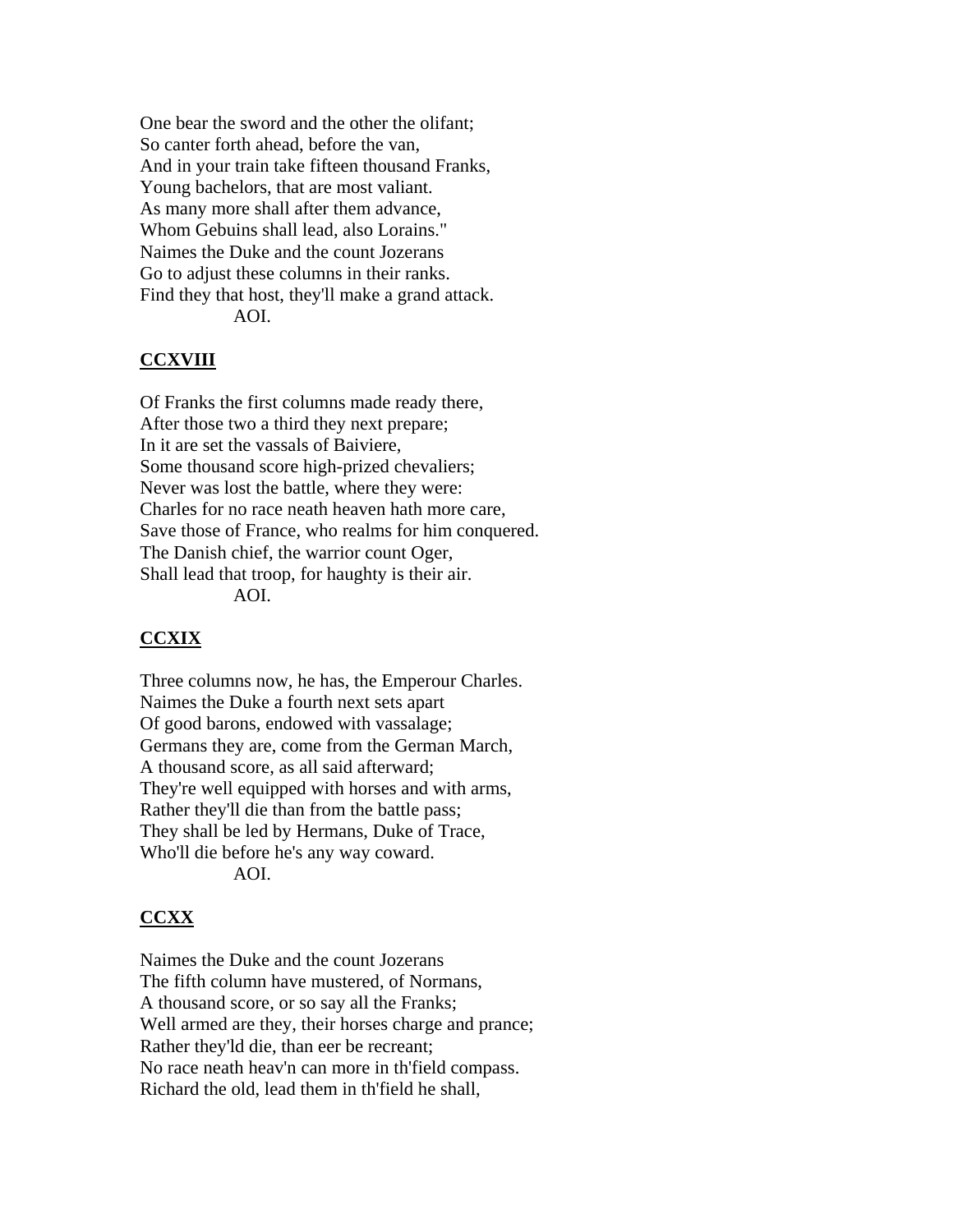He'll strike hard there with his good trenchant lance. AOI.

## **CCXXI**

The sixth column is mustered of Bretons; Thirty thousand chevaliers therein come; These canter in the manner of barons, Upright their spears, their ensigns fastened on. The overlord of them is named Oedon, Who doth command the county Nevelon, Tedbald of Reims and the marquis Oton: "Lead ye my men, by my commission." AOI.

# **CCXXII**

That Emperour hath now six columns yare Naimes the Duke the seventh next prepares Of Peitevins and barons from Alverne; Forty thousand chevaliers might be there; Their horses good, their arms are all most fair. They're neath a cliff, in a vale by themselves; With his right hand King Charles hath them blessed, Them Jozerans shall lead, also Godselmes.

AOI.

### **CCXXIII**

And the eighth column hath Naimes made ready; Tis of Flamengs, and barons out of Frise; Forty thousand and more good knights are these, Nor lost by them has any battle been. And the King says: "These shall do my service." Between Rembalt and Hamon of Galice Shall they be led, for all their chivalry. AOI.

#### **CCXXIV**

Between Naimon and Jozeran the count Are prudent men for the ninth column found, Of Lotherengs and those out of Borgoune; Fifty thousand good knights they are, by count;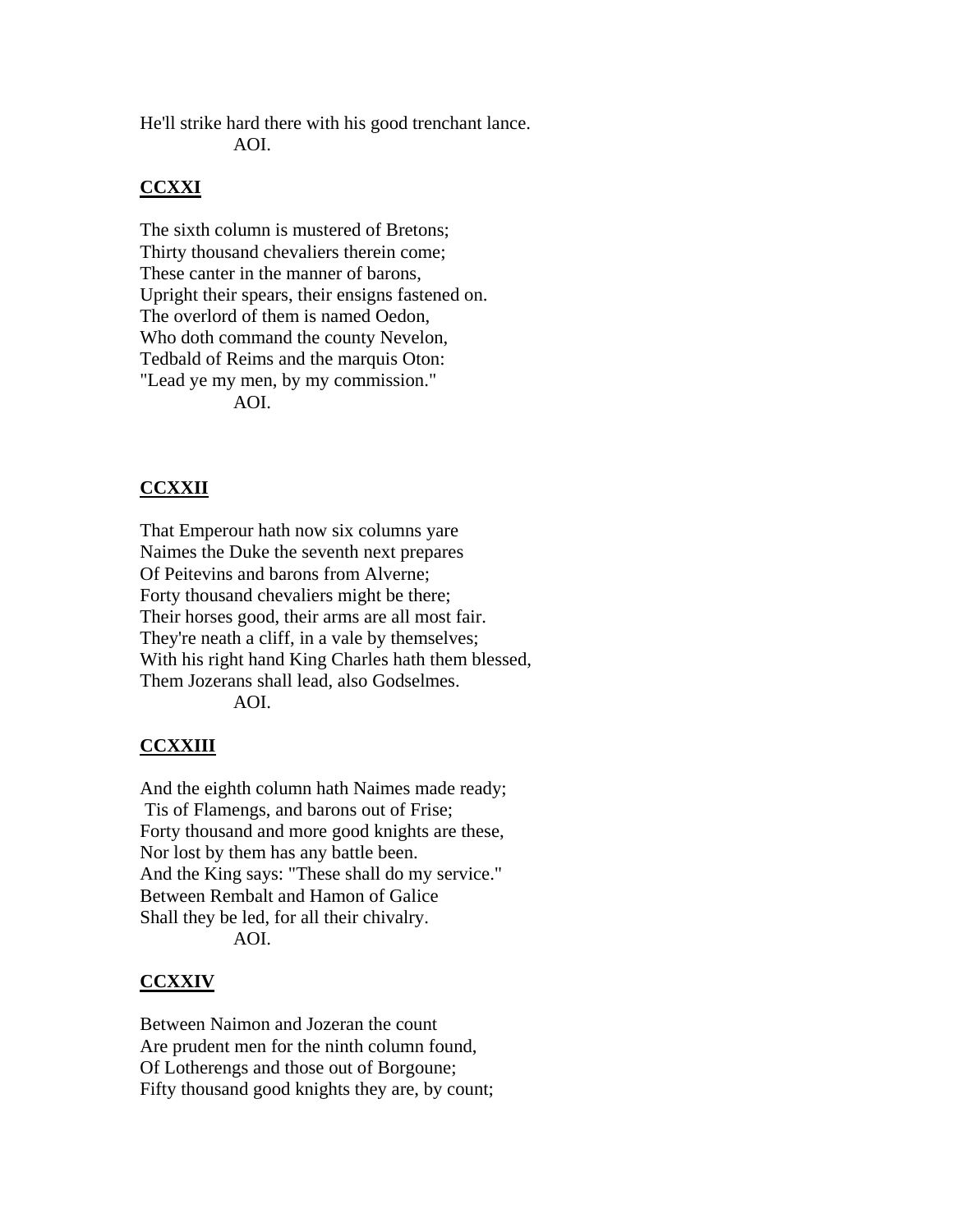In helmets laced and sarks of iron brown, Strong are their spears, short are the shafts cut down; If the Arrabits demur not, but come out And trust themselves to these, they'll strike them down. Tierris the Duke shall lead them, of Argoune. AOI.

### **CCXXV**

The tenth column is of barons of France, Five score thousand of our best capitans; Lusty of limb, and proud of countenance, Snowy their heads are, and their beards are blanched, In doubled sarks, and in hauberks they're clad, Girt on their sides Frankish and Spanish brands And noble shields of divers cognisance. Soon as they mount, the battle they demand, "Monjoie" they cry. With them goes Charlemagne. Gefreid d'Anjou carries that oriflamme; Saint Peter's twas, and bare the name Roman, But on that day Monjoie, by change, it gat. AOI.

#### **CCXXVI**

That Emperour down from his horse descends; To the green grass, kneeling, his face he bends. Then turns his eyes towards the Orient, Calls upon God with heartiest intent: "Very Father, this day do me defend, Who to Jonas succour didst truly send Out of the whale's belly, where he was pent; And who didst spare the king of Niniven, And Daniel from marvellous torment When he was caged within the lions' den; And three children, all in a fire ardent: Thy gracious Love to me be here present. In Thy Mercy, if it please Thee, consent That my nephew Rollant I may avenge. When he had prayed, upon his feet he stepped, With the strong mark of virtue signed his head; Upon his swift charger the King mounted While Jozerans and Neimes his stirrup held; He took his shield, his trenchant spear he kept; Fine limbs he had, both gallant and well set; Clear was his face and filled with good intent.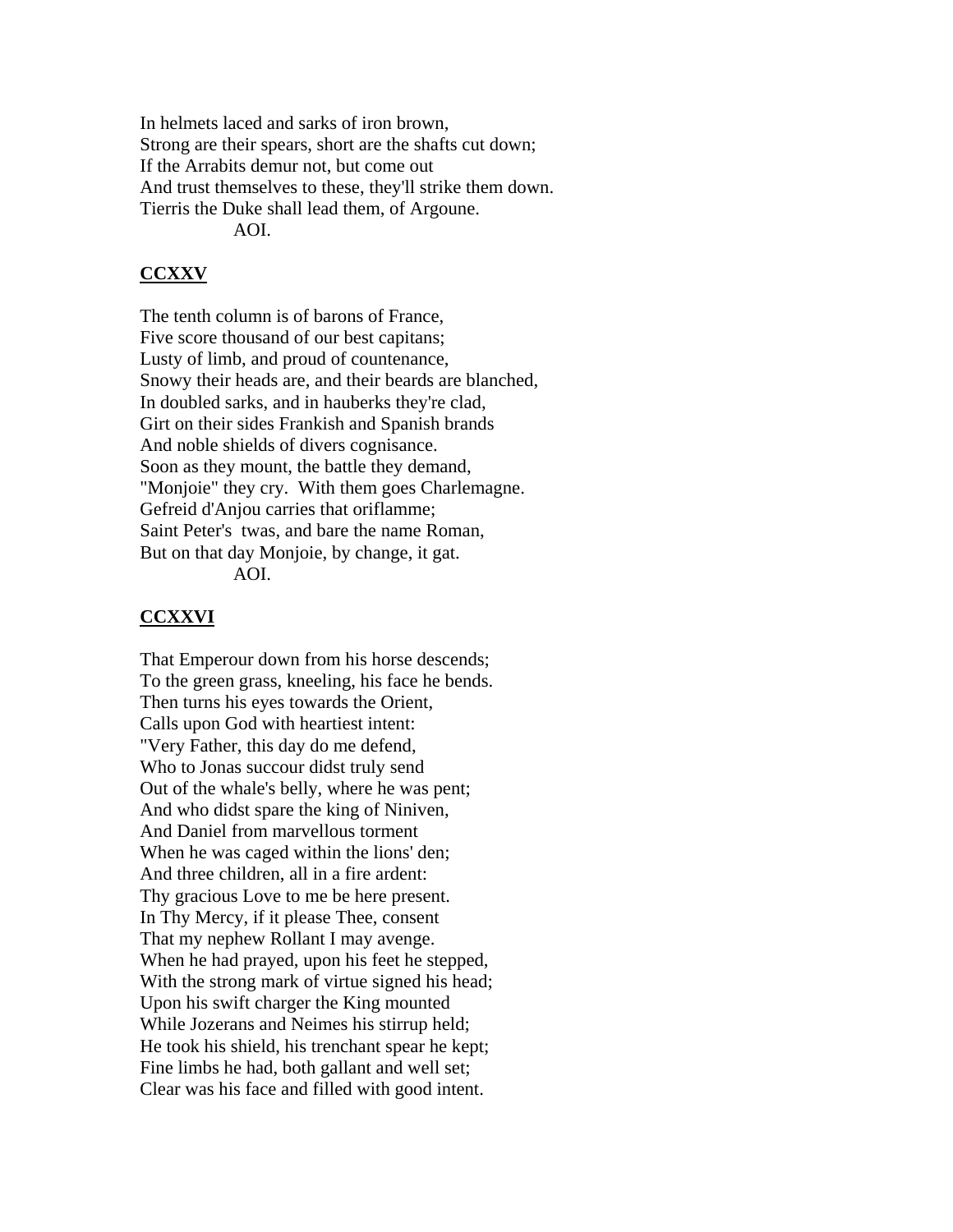Vigorously he cantered onward thence. In front, in rear, they sounded their trumpets, Above them all boomed the olifant again. Then all the Franks for pity of Rollant wept.

# **CCXXVII**

That Emperour canters in noble array, Over his sark all of his beard displays; For love of him, all others do the same, Five score thousand Franks are thereby made plain. They pass those peaks, those rocks and those mountains, Those terrible narrows, and those deep vales, Then issue from the passes and the wastes Till they are come into the March of Spain; A halt they've made, in th'middle of a plain. To Baligant his vanguard comes again A Sulian hath told him his message: "We have seen Charles, that haughty sovereign; Fierce are his men, they have no mind to fail. Arm yourself then: Battle you'll have to-day." Says Baligant: "Mine is great vassalage; Let horns this news to my pagans proclaim."

# **CCXXVIII**

Through all the host they have their drums sounded, And their bugles, and, very clear trumpets. Pagans dismount, that they may arm themselves. Their admiral will stay no longer then; Puts on a sark, embroidered in the hems, Laces his helm, that is with gold begemmed; After, his sword on his left side he's set, Out of his pride a name for it he's spelt Like to Carlun's, as he has heard it said, So Preciuse he bad his own be clept; Twas their ensign when they to battle went, His chevaliers'; he gave that cry to them. His own broad shield he hangs upon his neck, (Round its gold boss a band of crystal went, The strap of it was a good silken web;) He grasps his spear, the which he calls Maltet; -- So great its shaft as is a stout cudgel, Beneath its steel alone, a mule had bent; On his charger is Baligant mounted, Marcules, from over seas, his stirrup held.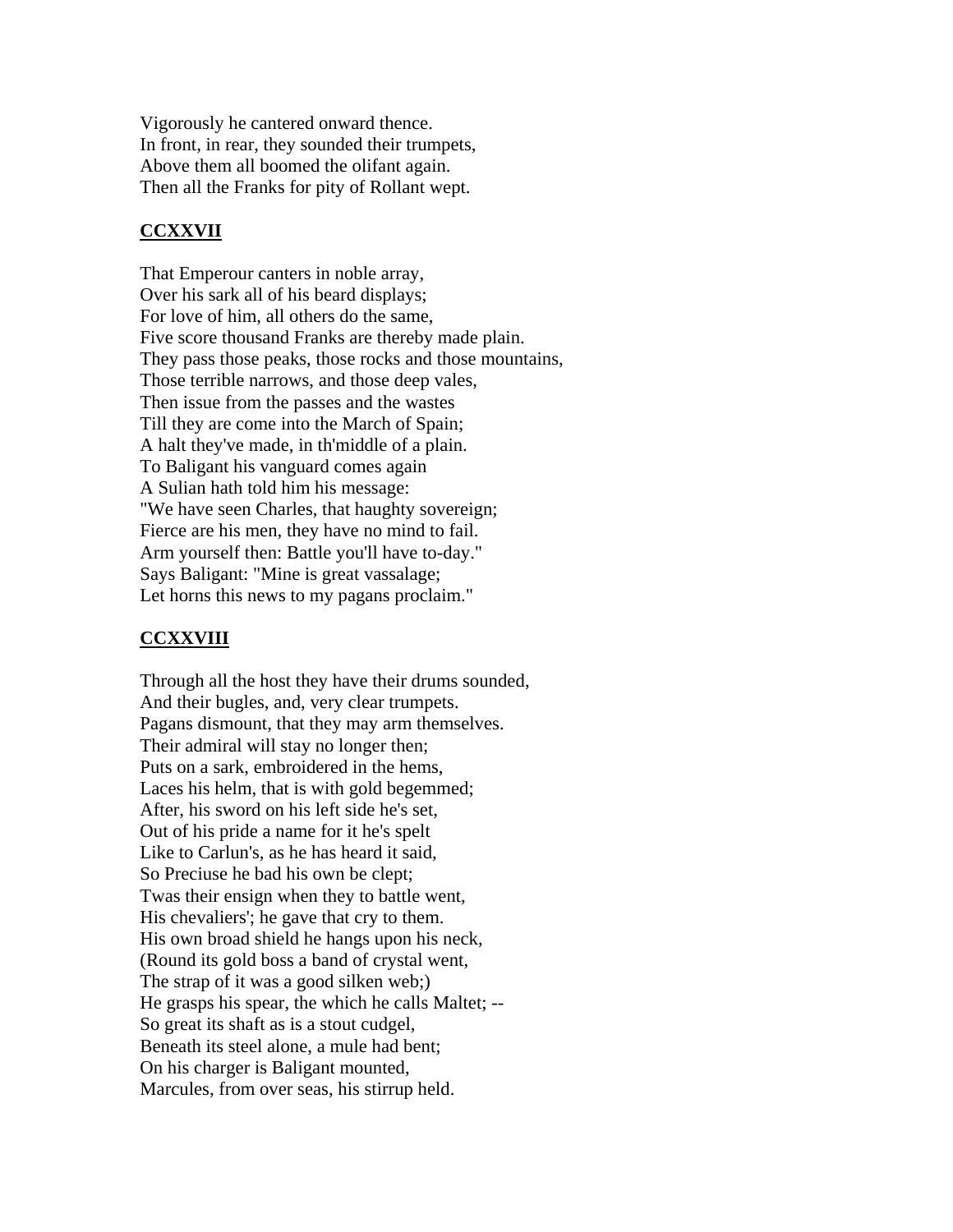That warrior, with a great stride he stepped, Small were his thighs, his ribs of wide extent, Great was his breast, and finely fashioned, With shoulders broad and very clear aspect; Proud was his face, his hair was ringleted, White as a flow'r in summer was his head. His vassalage had often been proved. God! what a knight, were he a Christian yet! His horse he's spurred, the clear blood issued; He's gallopped on, over a ditch he's leapt, Full fifty feet a man might mark its breadth. Pagans cry out: "Our Marches shall be held; There is no Frank, may once with him contest, Will he or nill, his life he'll soon have spent. Charles is mad, that he departs not hence." AOI.

#### **CCXXIX**

That admiral to a baron's like enough, White is his beard as flowers by summer burnt; In his own laws, of wisdom hath he much; And in battle he's proud and arduous. His son Malprimes is very chivalrous, He's great and strong; -- his ancestors were thus. Says to his sire: "To canter then let us! I marvel much that soon we'll see Carlun." Says Baligant: " Yea, for he's very pruff; In many tales honour to him is done; He hath no more Rollant, his sister's son, He'll have no strength to stay in fight with us." AOI.

#### **CCXXX**

"Fair son Malprimes," then says t'him Baligant, "Was slain yestreen the good vassal Rollanz, And Oliver, the proof and valiant, The dozen peers, whom Charles so cherished, and Twenty thousand more Frankish combatants. For all the rest I'ld not unglove my hand. But the Emperour is verily come back, -- So tells me now my man, that Sulian --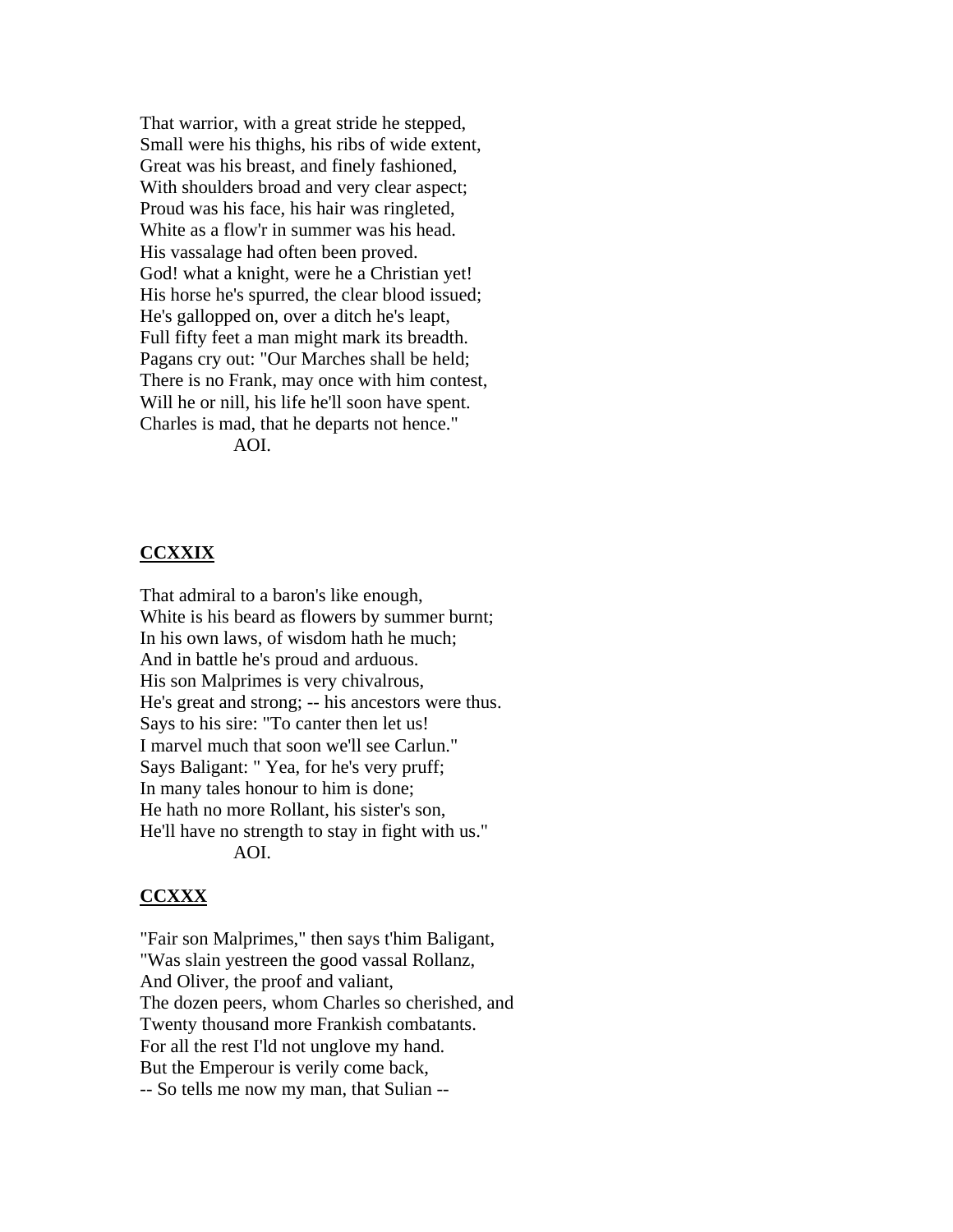Ten great columns he's set them in their ranks; He's a proof man who sounds that olifant, With a clear call he rallies his comrades; These at the head come cantering in advance, Also with them are fifteen thousand Franks, Young bachelors, whom Charles calls Infants; As many again come following that band, Who will lay on with utmost arrogance." Then says Malprimes: "The first blow I demand." AOI.

## **CCXXXI**

"Fair son Malprimes," says Baligant to him, "I grant it you, as you have asked me this; Against the Franks go now, and smite them quick. And take with you Torleu, the Persian king And Dapamort, another king Leutish. Their arrogance if you can humble it, Of my domains a slice to you I'll give From Cheriant unto the Vale Marquis." "I thank you, Sire!" Malprimes answers him; Going before, he takes delivery; 'Tis of that land, was held by king Flurit. After that hour he never looked on it, Investiture gat never, nor seizin.

### **CCXXXII**

That admiral canters among his hosts; After, his son with's great body follows, Torleus the king, and the king Dapamort; Thirty columns most speedily they form. They've chevaliers in marvellous great force; Fifty thousand the smallest column holds. The first is raised of men from Butenrot, The next, after, Micenes, whose heads are gross; Along their backs, above their spinal bones, As they were hogs, great bristles on them grow. The third is raised from Nubles and from Blos; The fourth is raised from Bruns and Esclavoz; The fifth is raised from Sorbres and from Sorz; The sixth is raised from Ermines and from Mors; The seventh is the men of Jericho; Negroes are the eighth; the ninth are men of Gros; The tenth is raised from Balide the stronghold,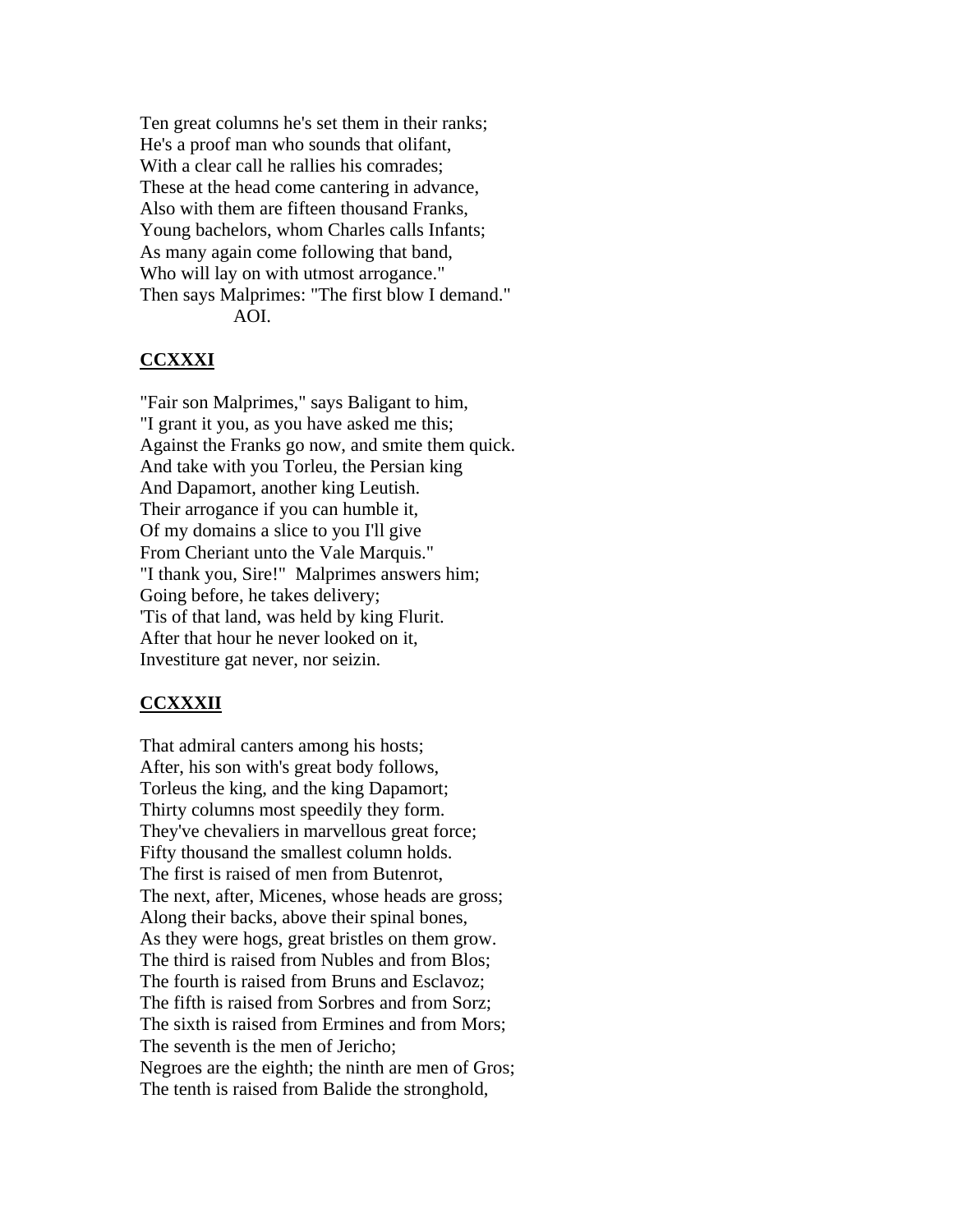That is a tribe no goodwill ever shews. That admiral hath sworn, the way he knows, By Mahumet, his virtues and his bones: "Charles of France is mad to canter so; Battle he'll have, unless he take him home; No more he'll wear on's head that crown of gold."

# **CCXXXIII**

Ten great columns they marshal thereafter; Of Canelious, right ugly, is the first, Who from Val-Fuit came across country there; The next's of Turks; of Persians is the third; The fourth is raised of desperate Pinceners, The fifth is raised from Soltras and Avers; The sixth is from Ormaleus and Eugez; The seventh is the tribe of Samuel; The eighth is from Bruise; the ninth from Esclavers; The tenth is from Occiant, the desert, That is a tribe, do not the Lord God serve, Of such felons you never else have heard; Hard is their hide, as though it iron were, Wherefore of helm or hauberk they've no care; In the battle they're felon murderers. AOI.

# **CCXXXIV**

That admiral ten columns more reviews; The first is raised of Giants from Malpruse; The next of Huns; the third a Hungar crew; And from Baldise the Long the fourth have trooped; The fifth is raised of men from Val-Penuse; The sixth is raised of tribesmen from Maruse; The seventh is from Leus and Astrimunes; The eighth from Argoilles; the ninth is from Clarbune; The tenth is raised of beardsmen from Val-Frunde, That is a tribe, no love of God e'er knew. Gesta Francor' these thirty columns prove. Great are the hosts, their horns come sounding through. Pagans canter as men of valour should. AOI.

**CCXXXV**

That admiral hath great possessions;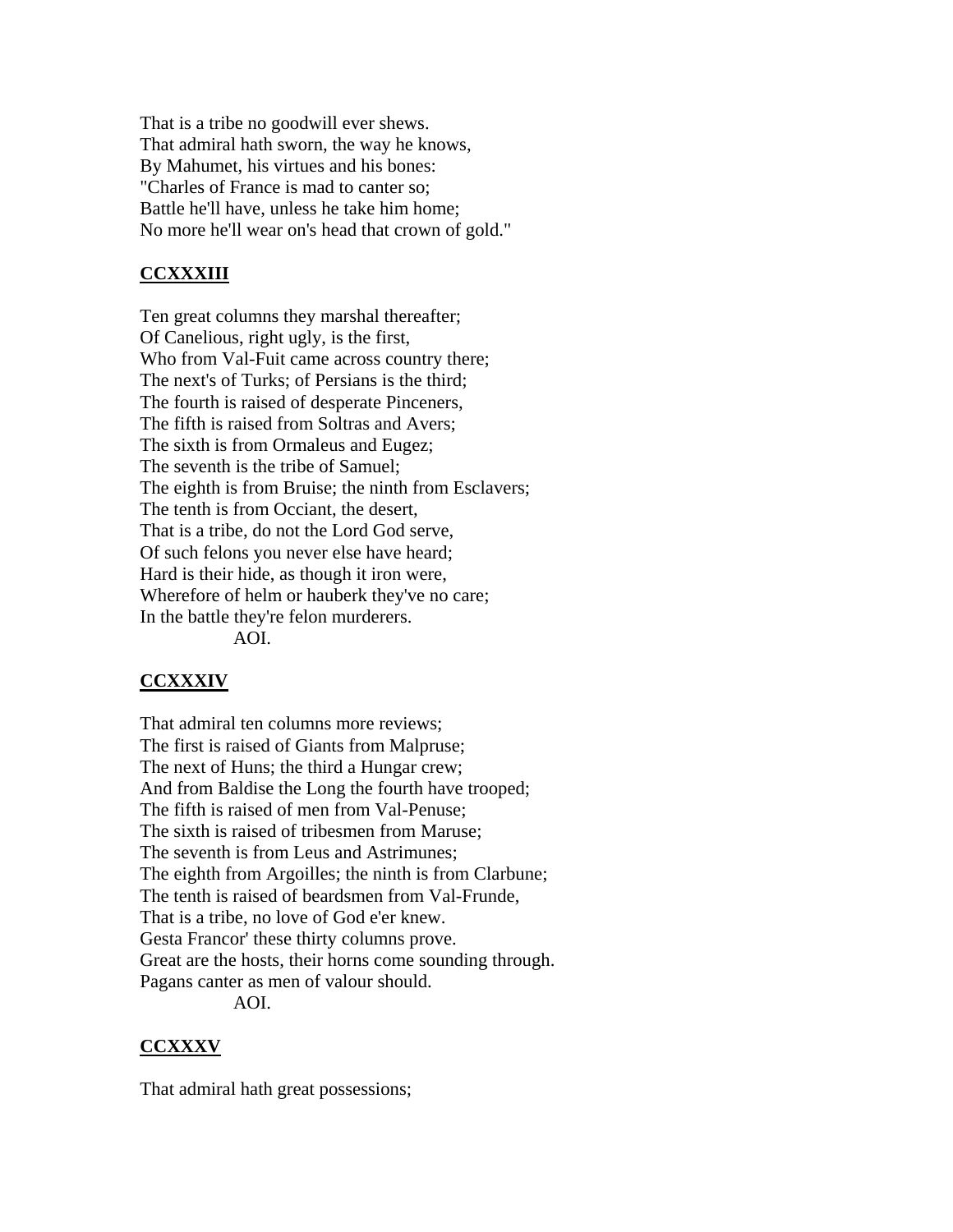He makes them bear before him his dragon, And their standard, Tervagan's and Mahom's, And his image, Apollin the felon. Ten Canelious canter in the environs, And very loud the cry out this sermon: "Let who would from our gods have garrison, Serve them and pray with great affliction." Pagans awhile their heads and faces on Their breasts abase, their polished helmets doff. And the Franks say: "Now shall you die, gluttons; This day shall bring you vile confusion! Give warranty, our God, unto Carlon! And in his name this victory be won!" AOI.

### **CCXXXVI**

That admiral hath wisdom great indeed; His son to him and those two kings calls he: My lords barons, beforehand canter ye, All my columns together shall you lead; But of the best I'll keep beside me three: One is of Turks; the next of Ormaleis; And the third is the Giants of Malpreis. And Occiant's, they'll also stay with me, Until with Charles and with the Franks they meet. That Emperour, if he combat with me, Must lose his head, cut from his shoulders clean; He may be sure naught else for him's decreed. AOI.

#### **CCXXXVII**

Great are the hosts, and all the columns fair, No peak nor vale nor cliff between them there, Thicket nor wood, nor ambush anywhere; Across the plain they see each other well. Says Baligant: "My pagan tribes adverse, Battle to seek, canter ye now ahead!" Carries the ensign Amboires of Oluferne; Pagans cry out, by Preciuse they swear. And the Franks say: "Great hurt this day you'll get!" And very loud "Monjoie!" they cry again.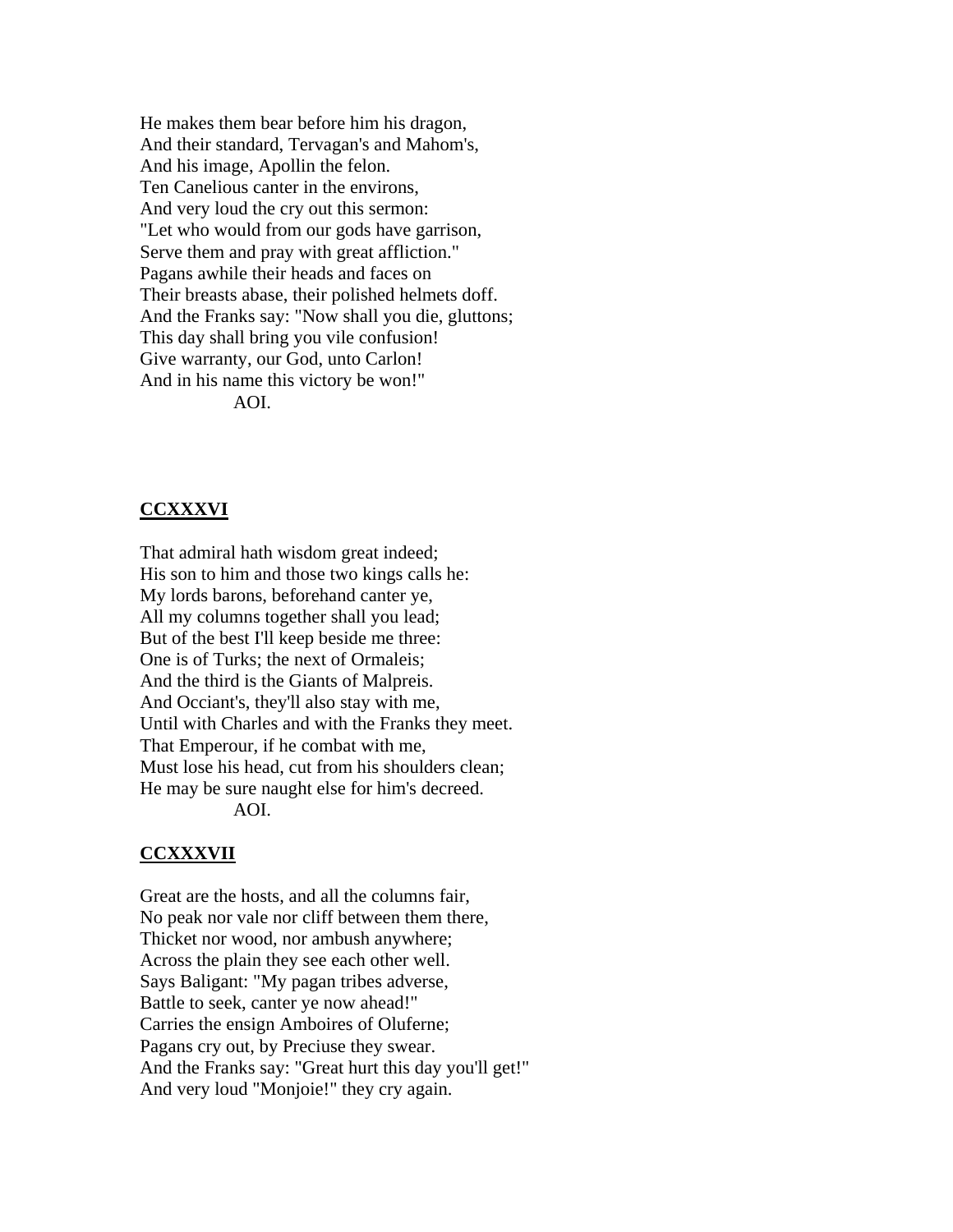That Emperour has bid them sound trumpets; And the olifant sounds over all its knell. The pagans say: "Carlun's people are fair. Battle we'll have, bitter and keenly set." AOI.

## **CCXXXVIII**

Great is that plain, and wide is that country; Their helmets shine with golden jewellery, Also their sarks embroidered and their shields, And the ensigns fixed on all their burnished spears. The trumpets sound, their voice is very clear, And the olifant its echoing music speaks. Then the admiral, his brother calleth he, 'Tis Canabeus, the king of Floredee, Who holds the land unto the Vale Sevree; He's shewn to him Carlun's ten companies: "The pride of France, renowned land, you see. That Emperour canters right haughtily, His bearded men are with him in the rear; Over their sarks they have thrown out their beards Which are as white as driven snows that freeze. Strike us they will with lances and with spears: Battle with them we'll have, prolonged and keen; Never has man beheld such armies meet." Further than one might cast a rod that's peeled Goes Baligant before his companies. His reason then he's shewn to them, and speaks: "Pagans, come on; for now I take the field." His spear in hand he brandishes and wields, Towards Carlun has turned the point of steel. AOI.

### **CCXXXIX**

Charles the Great, when he sees the admiral And the dragon, his ensign and standard; -- (In such great strength are mustered those Arabs Of that country they've covered every part Save only that whereon the Emperour was.) The King of France in a loud voice has called: "Barons and Franks, good vassals are ye all, Ye in the field have fought so great combats; See the pagans; they're felons and cowards, No pennyworth is there in all their laws.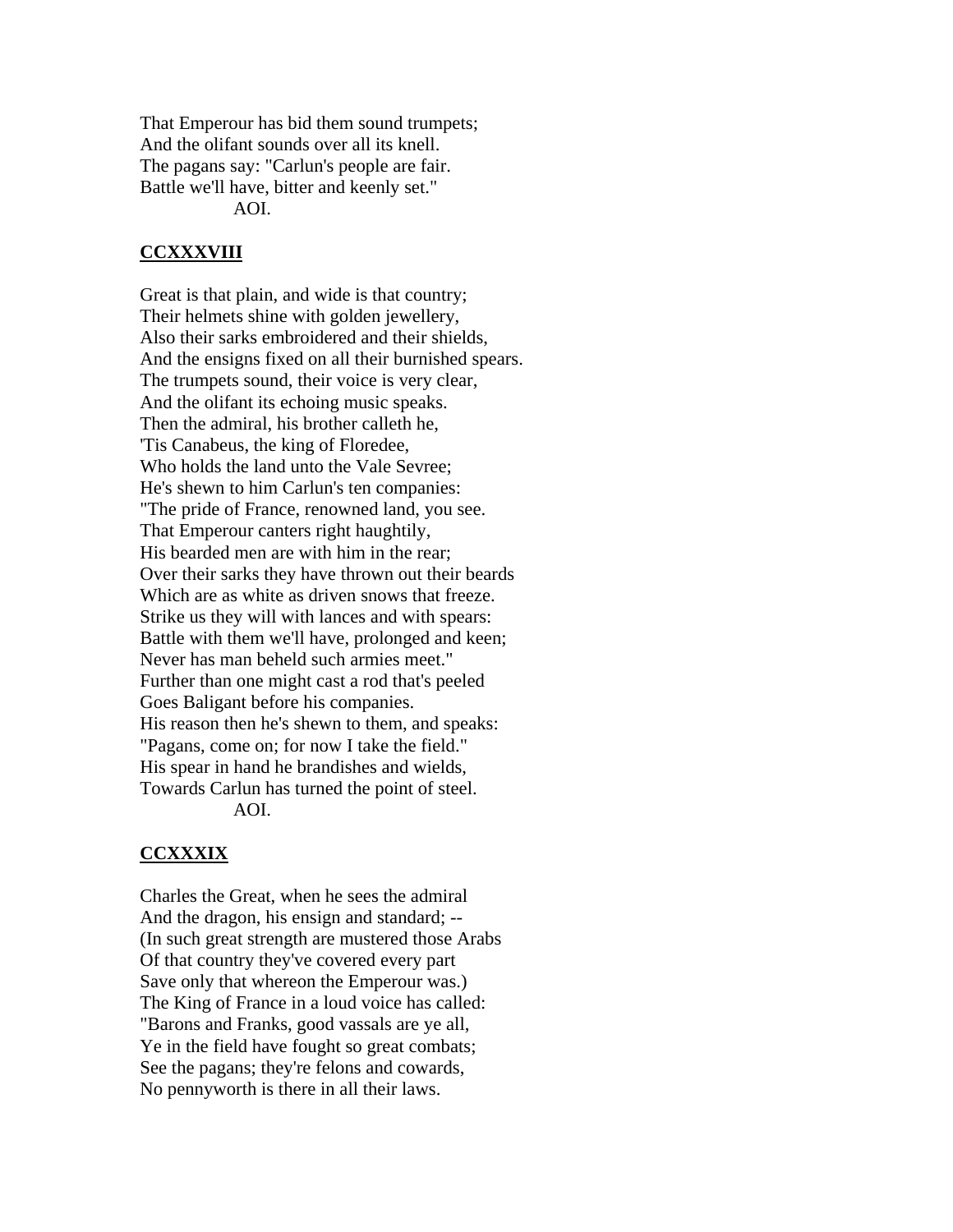Though they've great hosts, my lords, what matters that? Let him go hence, who'ld fail me in the attack." Next with both spurs he's gored his horse's flanks, And Tencendor has made four bounds thereat. Then say the Franks: "This King's a good vassal. Canter, brave lord, for none of us holds back."

## **CCXL**

Clear is the day, and the sun radiant; The hosts are fair, the companies are grand. The first columns are come now hand to hand. The count Rabel and the count Guinemans Let fall the reins on their swift horses' backs, Spurring in haste; then on rush all the Franks, And go to strike, each with his trenchant lance. AOI.

#### **CCXLI**

That count Rabel, he was a hardy knight, He pricked his horse with spurs of gold so fine, The Persian king, Torleu, he went to strike. Nor shield nor sark could such a blow abide; The golden spear his carcass passed inside; Flung down upon a little bush, he died. Then say the Franks: "Lord God, be Thou our Guide! Charles we must not fail; his cause is right." AOI.

# **CCXLII**

And Guineman tilts with the king Leutice; Has broken all the flowers on his shield, Next of his sark he has undone the seam, All his ensign thrust through the carcass clean, So flings him dead, let any laugh or weep. Upon that blow, the Franks cry out with heat: "Strike on, baron, nor slacken in your speed! Charle's in the right against the pagan breed; God sent us here his justice to complete." AOI.

#### **CCXLIII**

Pure white the horse whereon Malprimes sate;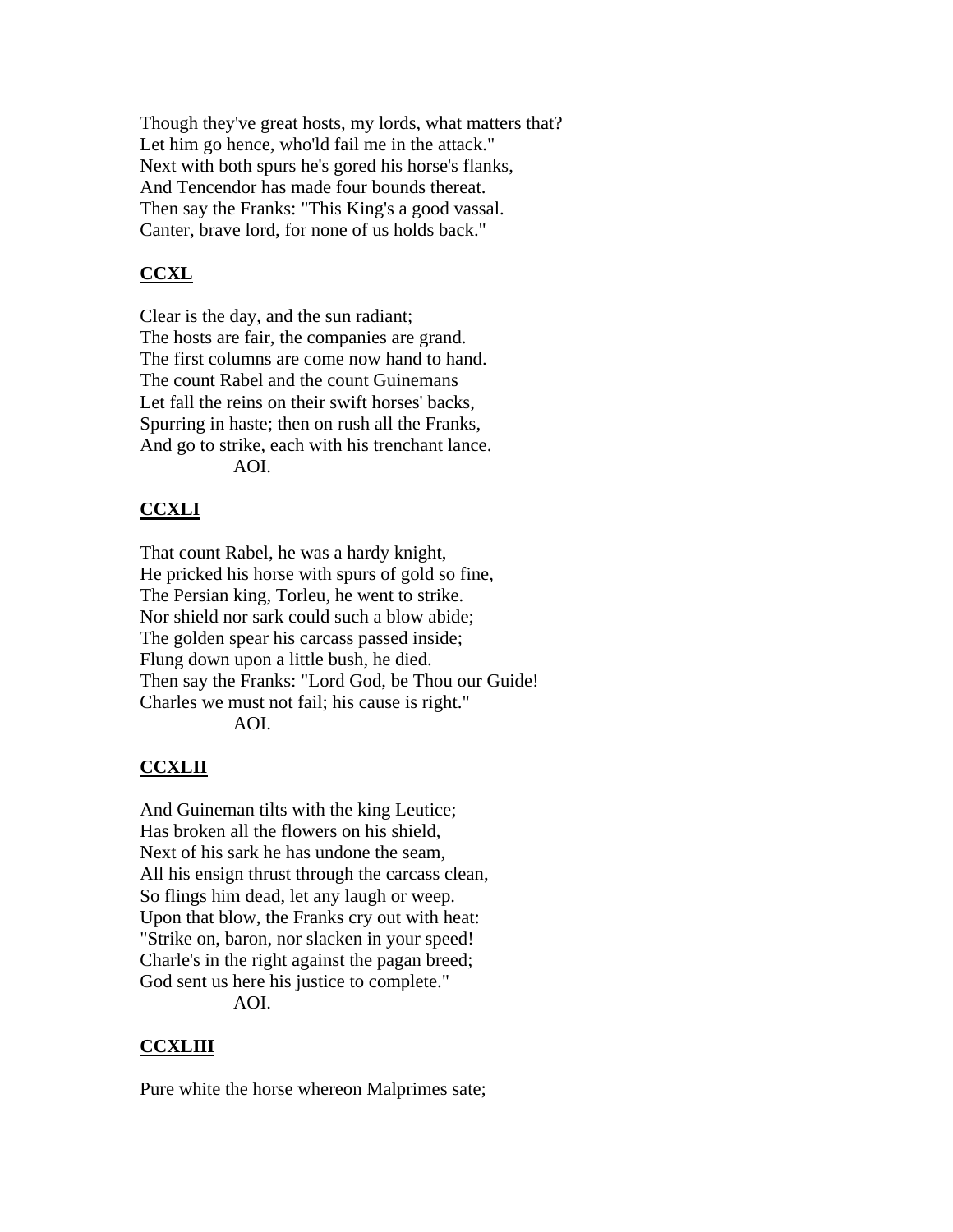Guided his corse amid the press of Franks, Hour in, hour out, great blows he struck them back, And, ever, dead one upon others packed. Before them all has cried out Baligant: "Barons, long time I've fed you at my hand. Ye see my son, who goes on Carlun's track, And with his arms so many lords attacks; Better vassal than him I'll not demand. Go, succour him, each with his trenchant lance!" Upon that word the pagans all advance; Grim blows they strike, the slaughter's very grand. And marvellous and weighty the combat: Before nor since was never such attack. AOI.

#### **CCXLIV**

Great are the hosts; the companies in pride Come touching, all the breadth of either side; And the pagans do marvellously strike. So many shafts, by God! in pieces lie And crumpled shields, and sarks with mail untwined! So spattered all the earth there would you find That through the field the grass so green and fine With men's life-blood is all vermilion dyed. That admiral rallies once more his tribe: "Barons, strike on, shatter the Christian line." Now very keen and lasting is the fight, As never was, before or since that time; The finish none shall reach, unless he die. AOI.

#### **CCXLV**

That admiral to all his race appeals: "Pagans, strike on; came you not therefore here? I promise you noble women and dear, I promise you honours and lands and fiefs." Answer pagans: "We must do well indeed." With mighty blows they shatter all their spears; Five score thousand swords from their scabbards leap, Slaughter then, grim and sorrowful, you'd seen. Battle he saw, that stood those hosts between. AOI.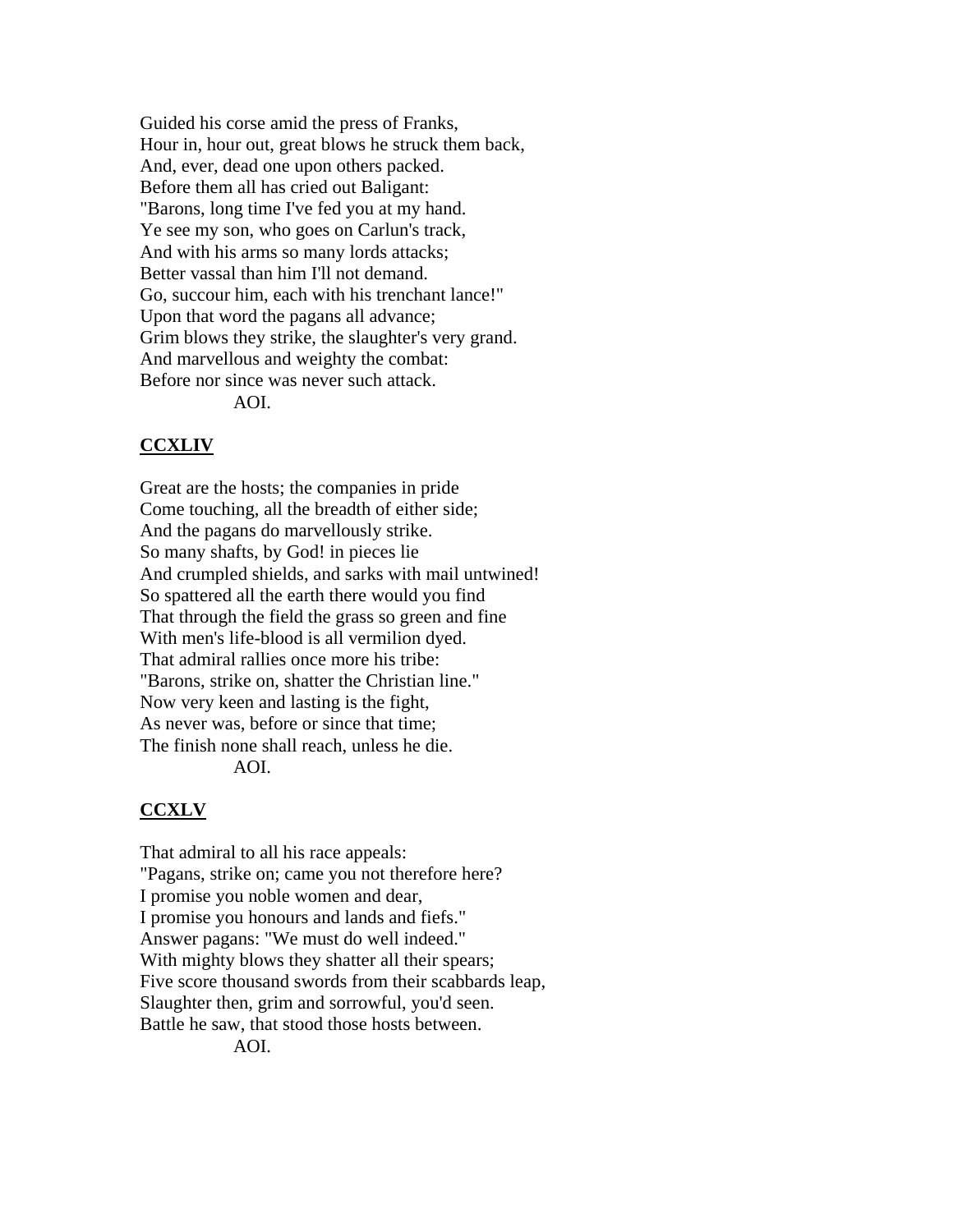### **CCXLVI**

That Emperour calls on his Franks and speaks: "I love you, lords, in whom I well believe; So many great battles you've fought for me, Kings overthrown, and kingdoms have redeemed! Guerdon I owe, I know it well indeed; My lands, my wealth, my body are yours to keep. For sons, for heirs, for brothers wreak Who in Rencesvals were slaughtered yester-eve! Mine is the right, ye know, gainst pagan breeds." Answer the Franks: "Sire, 'tis the truth you speak." Twenty thousand beside him Charles leads, Who with one voice have sworn him fealty; In straits of death they never will him leave. There is not one thenceforth employs his spear, But with their swords they strike in company. The battle is straitened marvellously. AOI.

#### **CCXLVII**

Across that field the bold Malprimes canters; Who of the Franks hath wrought there much great damage. Naimes the Duke right haughtily regards him, And goes to strike him, like a man of valour, And of his shield breaks all the upper margin, Tears both the sides of his embroidered ha'berk, Through the carcass thrusts all his yellow banner; So dead among sev'n hundred else he casts him.

#### **CCXLVIII**

King Canabeus, brother of the admiral, Has pricked his horse with spurs in either flank; He's drawn his sword, whose hilt is of crystal, And strikes Naimun on's helmet principal; Away from it he's broken off one half, Five of the links his brand of steel hath knapped; No pennyworth the hood is after that; Right to the flesh he slices through the cap; One piece of it he's flung upon the land. Great was the blow; the Duke, amazed thereat, Had fallen ev'n, but aid from God he had; His charger's neck he clasped with both his hands.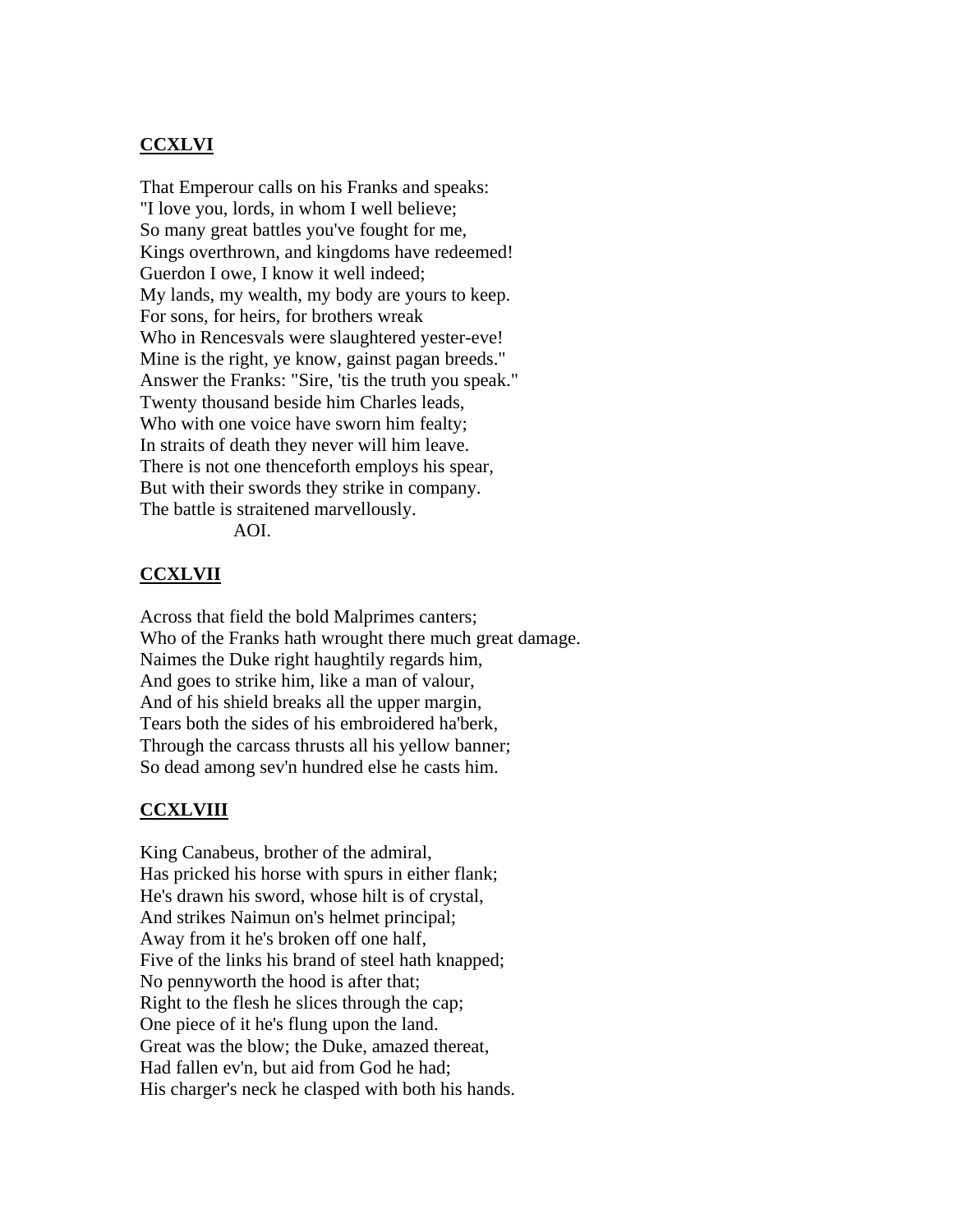Had the pagan but once renewed the attack, Then was he slain, that noble old vassal. Came there to him, with succour, Charles of France. AOI.

# **CCXLIX**

Keen anguish then he suffers, that Duke Naimes, And the pagan, to strike him, hotly hastens. "Culvert," says Charles, "You'll get now as you gave him!" With vassalage he goes to strike that pagan, Shatters his shield, against his heart he breaks it, Tears the chin-guard above his hauberk mailed; So flings him dead: his saddle shall be wasted.

# **CCL**

Bitter great grief has Charlemagne the King, Who Duke Naimun before him sees lying, On the green grass all his clear blood shedding. Then the Emperour to him this counsel gives: "Fair master Naimes, canter with me to win! The glutton's dead, that had you straitly pinned; Through his carcass my spear I thrust once in." Answers the Duke: "Sire, I believe it, this. Great proof you'll have of valour, if I live." They 'ngage them then, true love and faith swearing; A thousand score of Franks surround them still. Nor is there one, but slaughters, strikes and kills. AOI.

# **CCLI**

Then through the field cantered that admiral, Going to strike the county Guineman; Against his heart his argent shield he cracked, The folds of his hauberk apart he slashed, Two of his ribs out of his side he hacked, So flung him dead, while still his charger ran. After, he slew Gebuin and Lorain, Richard the old, the lord of those Normans. "Preciuse," cry pagans, "is valiant! Baron, strike on; here have we our warrant!" AOI.

# **CCLII**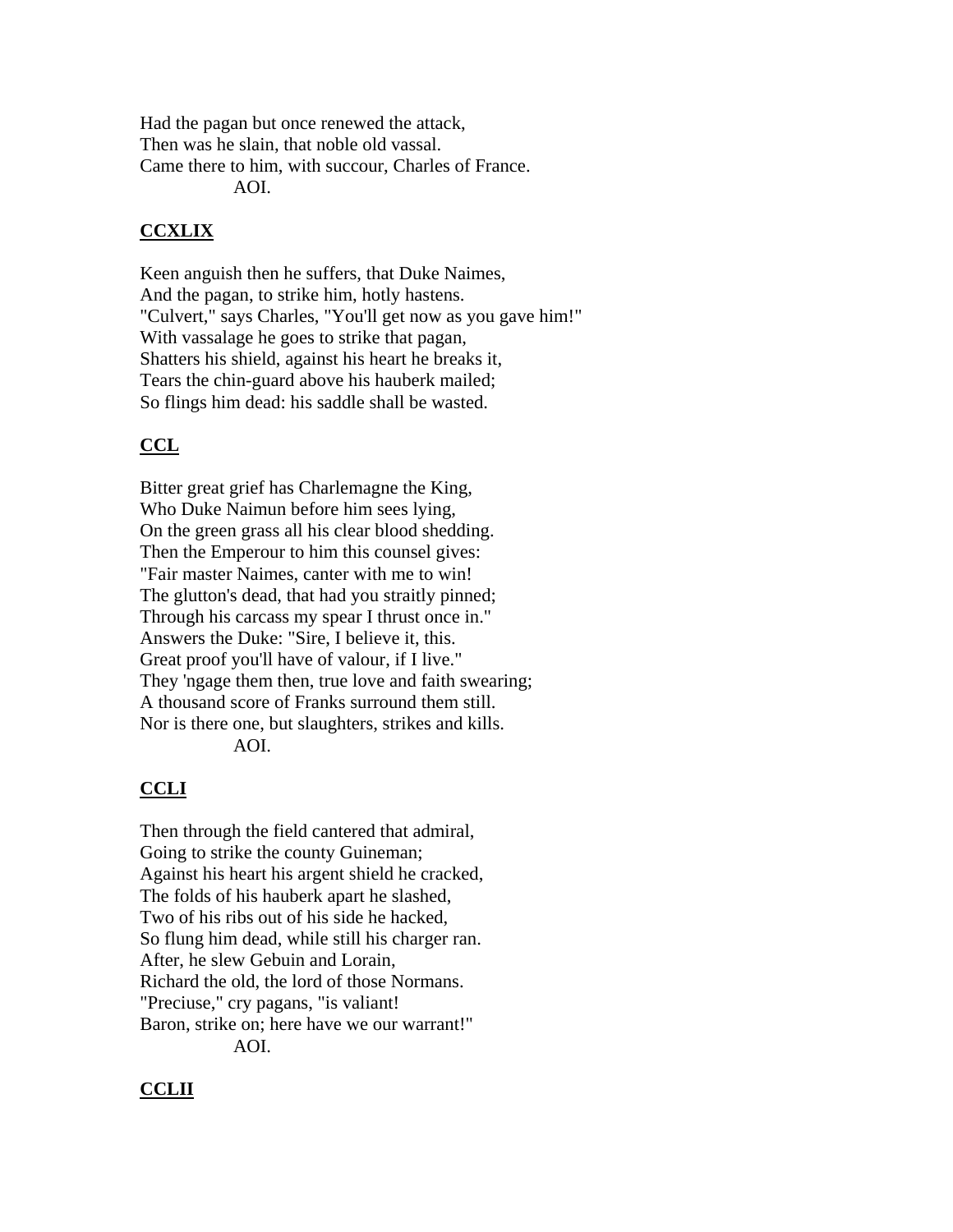Who then had seen those Arrabit chevaliers, From Occiant, from Argoille and from Bascle! And well they strike and slaughter with their lances; But Franks, to escape they think it no great matter; On either side dead men to the earth fall crashing. Till even-tide 'tis very strong, that battle; Barons of France do suffer much great damage, Grief shall be there ere the two hosts be scattered. AOI.

## **CCLIII**

Right well they strike, both Franks and Arrabies, Breaking the shafts of all their burnished spears. Whoso had seen that shattering of shields, Whoso had heard those shining hauberks creak, And heard those shields on iron helmets beat, Whoso had seen fall down those chevaliers, And heard men groan, dying upon that field, Some memory of bitter pains might keep. That battle is most hard to endure, indeed. And the admiral calls upon Apollin And Tervagan and Mahum, prays and speaks: "My lords and gods, I've done you much service; Your images, in gold I'll fashion each; Against Carlun give me your warranty!" Comes before him his dear friend Gemalfin, Evil the news he brings to him and speaks: "Sir Baliganz, this day in shame you're steeped; For you have lost your son, even Malprime; And Canabeus, your brother, slain is he. Fairly two Franks have got the victory; That Emperour was one, as I have seen; Great limbs he has, he's every way Marquis, White is his beard as flowers in April." That admiral has bent his head down deep, And thereafter lowers his face and weeps, Fain would he die at once, so great his grief; He calls to him Jangleu from over sea. AOI.

### **CCLIV**

Says the admiral, "Jangleu, beside me stand! For you are proof, and greatly understand,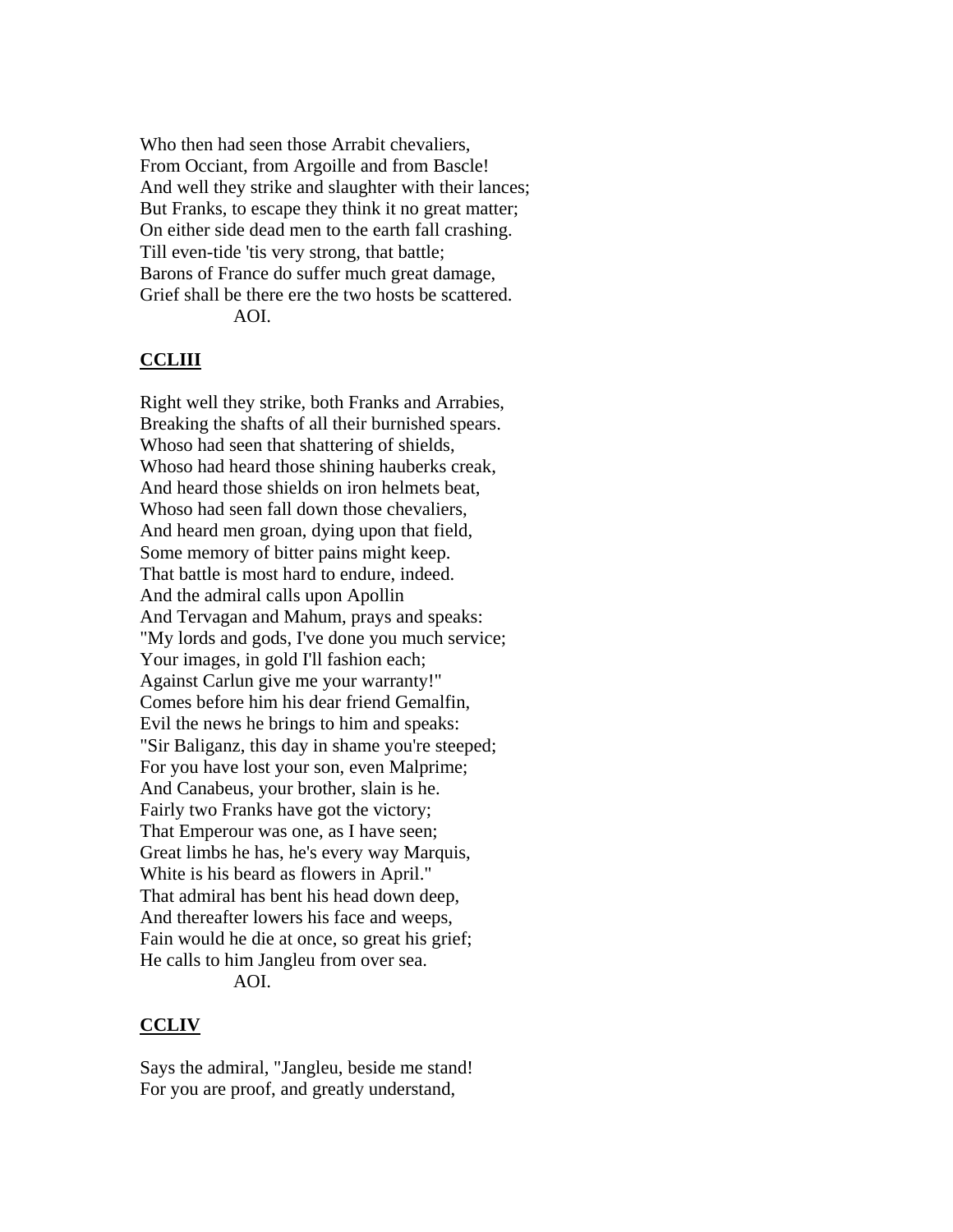Counsel from you I've ever sought to have. How seems it you, of Arrabits and Franks, Shall we from hence victorious go back?" He answers him: "Slain are you, Baligant! For from your gods you'll never have warrant. So proud is Charles, his men so valiant, Never saw I a race so combatant. But call upon barons of Occiant, Turks and Enfruns, Arrabits and Giants. No more delay: what must be, take in hand."

# **CCLV**

That admiral has shaken out his beard That ev'n so white as thorn in blossom seems; He'll no way hide, whateer his fate may be, Then to his mouth he sets a trumpet clear, And clearly sounds, so all the pagans hear. Throughout the field rally his companies. From Occiant, those men who bray and bleat, And from Argoille, who, like dogs barking, speak; Seek out the Franks with such a high folly, Break through their line, the thickest press they meet Dead from that shock they've seven thousand heaped.

# **CCLVI**

The count Oger no cowardice e'er knew, Better vassal hath not his sark indued. He sees the Franks, their columns broken through, So calls to him Duke Tierris, of Argune, Count Jozeran, and Gefreid, of Anjou; And to Carlun most proud his reason proves: "Behold pagans, and how your men they slew! Now from your head please God the crown remove Unless you strike, and vengeance on them do!" And not one word to answer him he knew; They spurred in haste, their horses let run loose, And, wheresoeer they met the pagans, strook. AOI.

### **CCLVII**

Now very well strikes the King Charlemagne,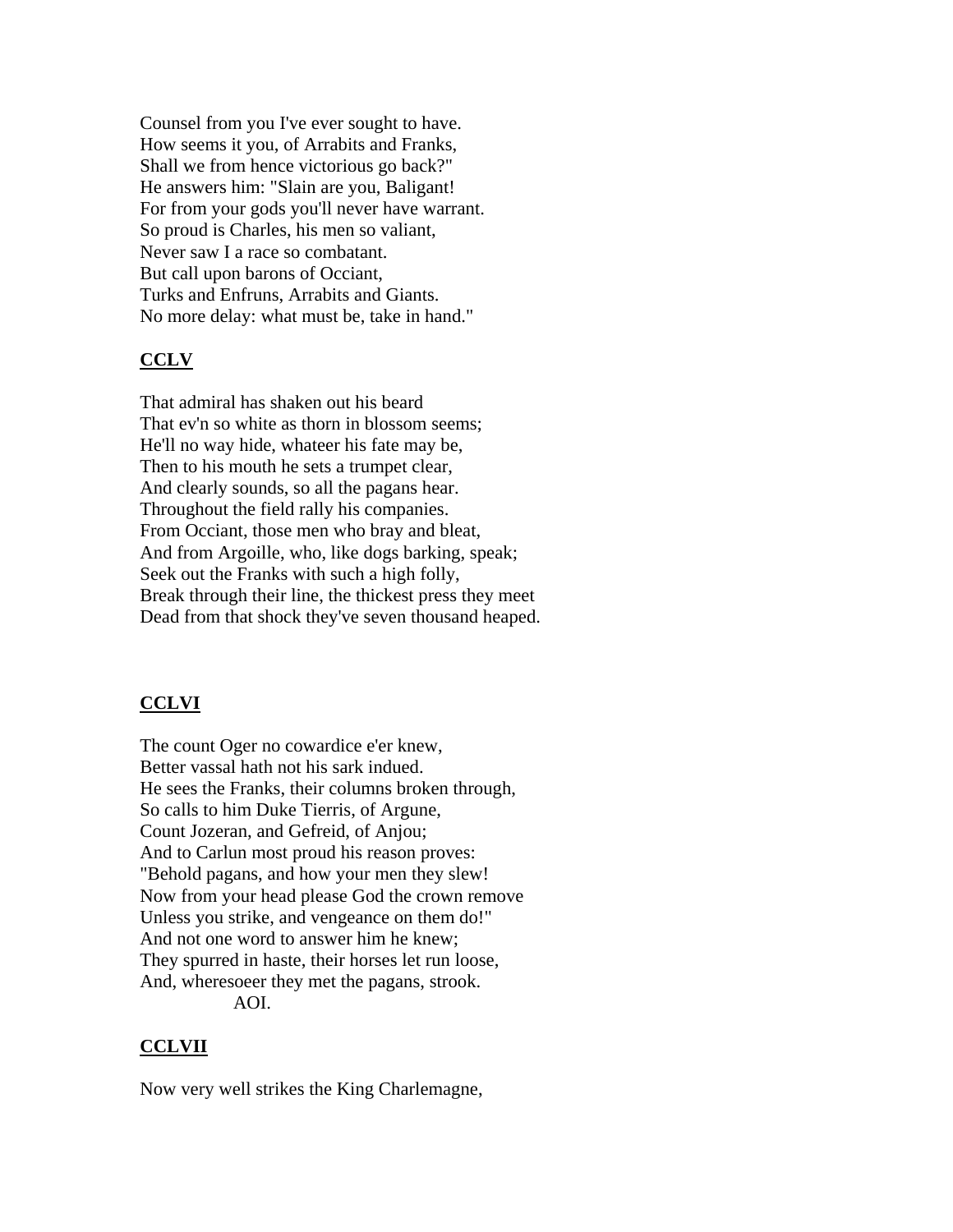Naimes the Duke, also Oger the Dane, Geifreid d'Anjou, who that ensign displays. Exceeding proof is Don Oger, the Dane; He spurs his horse, and lets him run in haste, So strikes that man who the dragon displays. Both in the field before his feet he breaks That king's ensign and dragon, both abased. Baligant sees his gonfalon disgraced, And Mahumet's standard thrown from its place; That admiral at once perceives it plain, That he is wrong, and right is Charlemain. Pagan Arabs coyly themselves contain; That Emperour calls on his Franks again: "Say, barons, come, support me, in God's Name!" Answer the Franks, "Question you make in vain; All felon he that dares not exploits brave!" AOI.

#### **CCLVIII**

Passes that day, turns into vesper-tide. Franks and pagans still with their swords do strike. Brave vassals they, who brought those hosts to fight, Never have they forgotten their ensigns; That admiral still "Preciuse" doth cry, Charles "Monjoie," renowned word of pride. Each the other knows by his clear voice and high; Amid the field they're both come into sight, Then, as they go, great blows on either side They with their spears on their round targes strike; And shatter them, beneath their buckles wide; And all the folds of their hauberks divide; But bodies, no; wound them they never might. Broken their girths, downwards their saddles slide; Both those Kings fall, themselves aground do find; Nimbly enough upon their feet they rise; Most vassal-like they draw their swords outright. From this battle they'll ne'er be turned aside Nor make an end, without that one man die. AOI.

#### **CCLIX**

A great vassal was Charles, of France the Douce; That admiral no fear nor caution knew. Those swords they had, bare from their sheaths they drew;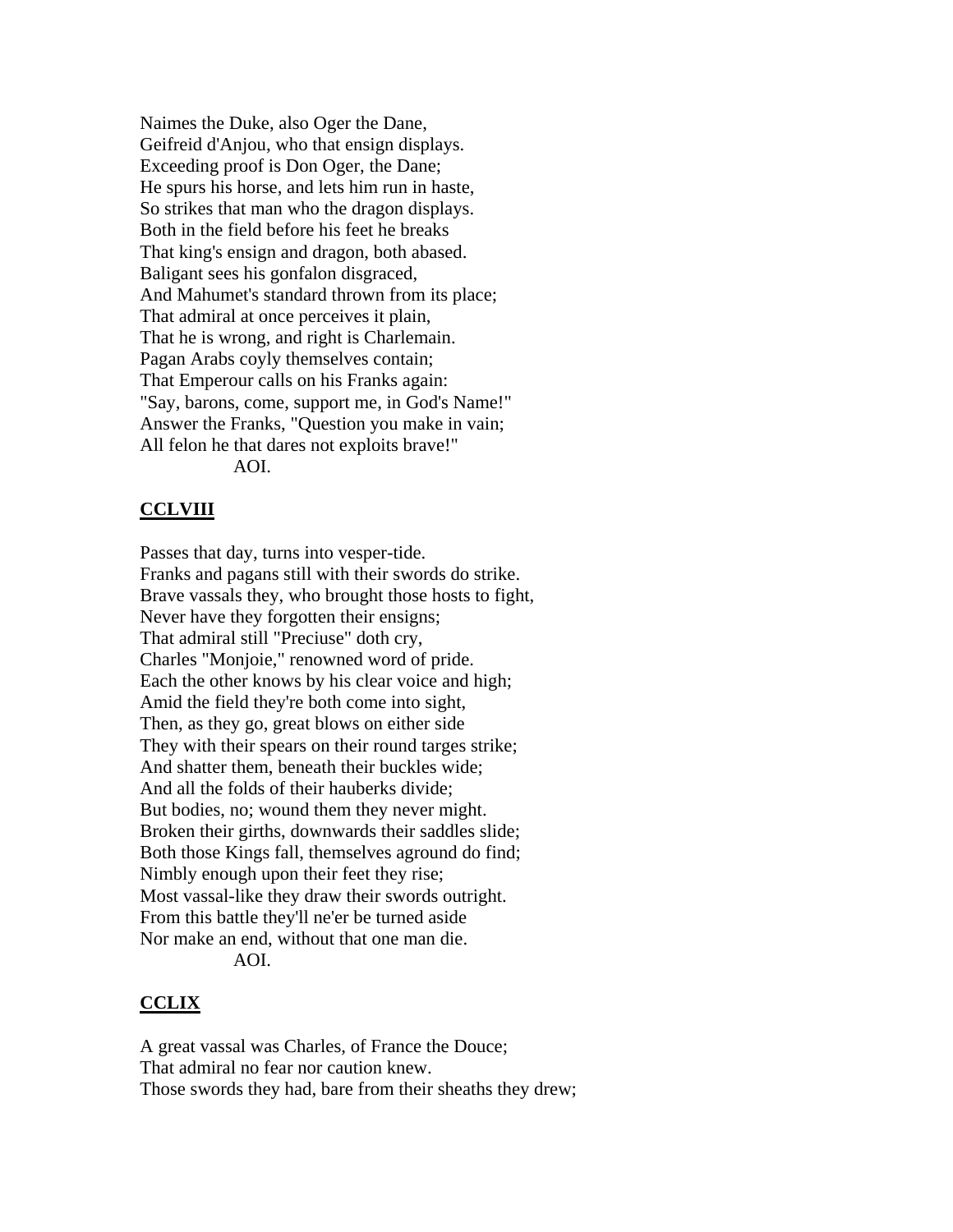Many great blows on 's shield each gave and took; The leather pierced, and doubled core of wood; Down fell the nails, the buckles brake in two; Still they struck on, bare in their sarks they stood. From their bright helms the light shone forth anew. Finish nor fail that battle never could But one of them must in the wrong be proved. AOI.

# **CCLX**

Says the admiral: "Nay, Charles, think, I beg, And counsel take that t'wards me thou repent! Thou'st slain my son, I know that very well; Most wrongfully my land thou challengest; Become my man, a fief from me thou'lt get; Come, serving me, from here to the Orient!" Charle answers him: "That were most vile offence; No peace nor love may I to pagan lend. Receive the Law that God to us presents, Christianity, and then I'll love thee well; Serve and believe the King Omnipotent!" Says Baligant: "Evil sermon thou saist." They go to strikewith th'swords, are on their belts. AOI.

# **CCLXI**

In the admiral is much great virtue found; He strikes Carlun on his steel helm so brown, Has broken it and rent, above his brow, Through his thick hair the sword goes glancing round, A great palm's breadth and more of flesh cuts out, So that all bare the bone is, in that wound. Charles tottereth, falls nearly to the ground; God wills not he be slain or overpow'red. Saint Gabriel once more to him comes down, And questions him "Great King, what doest thou?"

### **CCLXII**

Charles, hearing how that holy Angel spake, Had fear of death no longer, nor dismay; Remembrance and a fresh vigour he's gained. So the admiral he strikes with France's blade,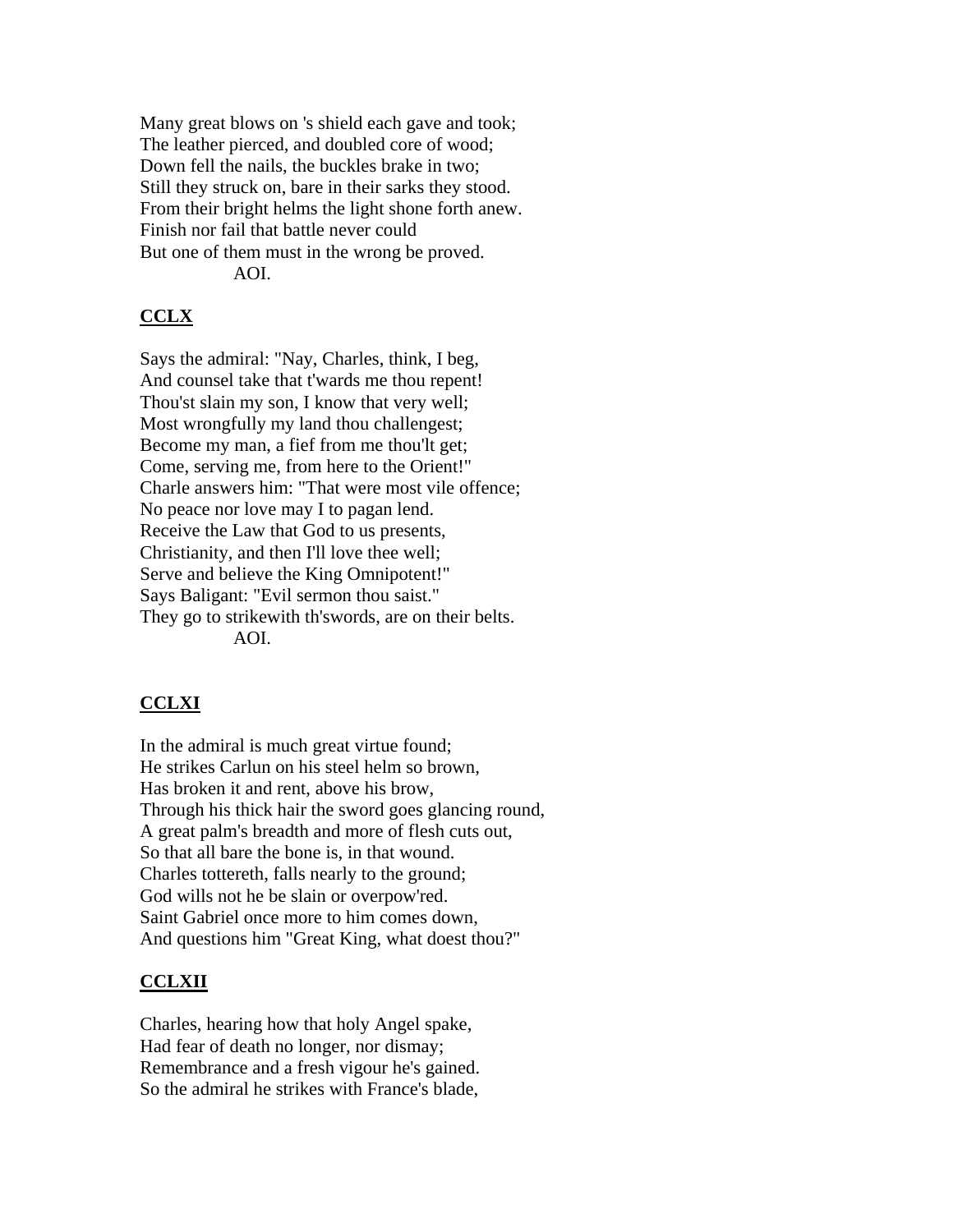His helmet breaks, whereon the jewels blaze, Slices his head, to scatter all his brains, And, down unto the white beard, all his face; So he falls dead, recovers not again. "Monjoie," cries Charles, that all may know the tale. Upon that word is come to him Duke Naimes, Holds Tencendur, bids mount that King so Great. Pagans turn back, God wills not they remain. And Franks have all their wish, be that what may.

## **CCLXIII**

Pagans are fled, ev'n as the Lord God wills; Chase them the Franks, and the Emperour therewith. Says the King then: "My Lords, avenge your ills, Unto your hearts' content, do what you will!. For tears, this morn, I saw your eyes did spill." Answer the Franks: "Sir, even so we will." Then such great blows, as each may strike, he gives That few escape, of those remain there still.

## **CCLXIV**

Great was the heat, the dust arose and blew; Still pagans fled, and hotly Franks pursued. The chase endured from there to Sarraguce. On her tower, high up clomb Bramimunde, Around her there the clerks and canons stood Of the false law, whom God ne'er loved nor knew; Orders they'd none, nor were their heads tonsured. And when she saw those Arrabits confused Aloud she cried: "Give us your aid, Mahume! Ah! Noble king, conquered are all our troops, And the admiral to shameful slaughter put!" When Marsile heard, towards the wall he looked, Wept from his eyes, and all his body stooped, So died of grief. With sins he's so corrupt; The soul of him to Hell live devils took.

### **CCLXV**

Pagans are slain; the rest are put to rout Whom Charles hath in battle overpowered. Of Sarraguce the gates he's battered down, For well he knows there's no defence there now; In come his men, he occupies that town;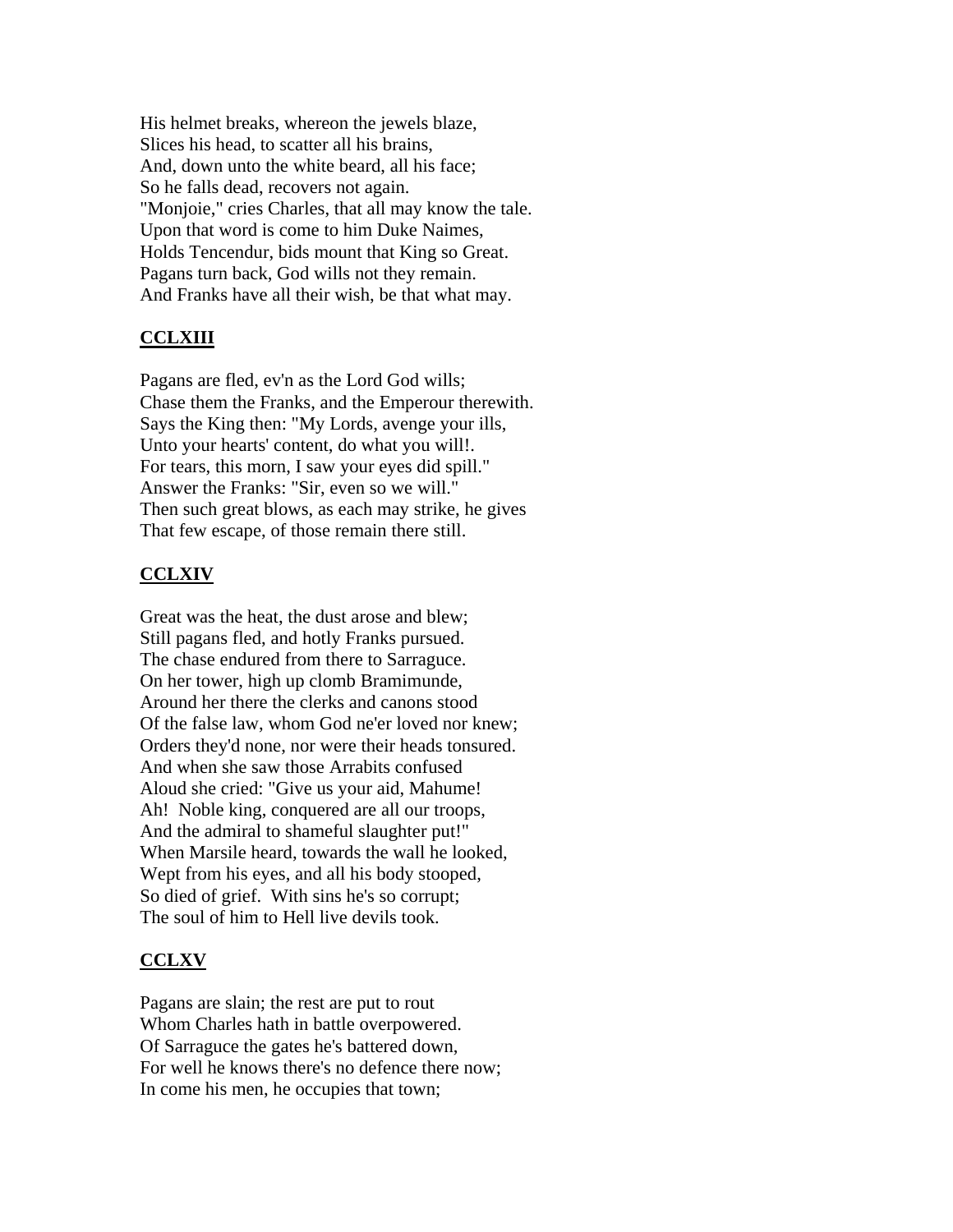And all that night they lie there in their pow'r. Fierce is that King, with 's hoary beard, and proud, And Bramimunde hath yielded up her towers; But ten ere great, and lesser fifty around. Great exploits his whom the Lord God endows!

## **CCLXVI**

Passes the day, the darkness is grown deep, But all the stars burn, and the moon shines clear. And Sarraguce is in the Emperour's keep. A thousand Franks he bids seek through the streets, The synagogues and the mahumeries; With iron malls and axes which they wield They break the idols and all the imageries; So there remain no fraud nor falsity. That King fears God, and would do His service, On water then Bishops their blessing speak, And pagans bring into the baptistry. If any Charles with contradiction meet Then hanged or burned or slaughtered shall he be. Five score thousand and more are thus redeemed, Very Christians; save that alone the queen To France the Douce goes in captivity; By love the King will her conversion seek.

### **CCLXVII**

Passes the night, the clear day opens now. Of Sarraguce Charles garrisons the tow'rs; A thousand knights he's left there, fighters stout; Who guard that town as bids their Emperour. After, the King and all his army mount, And Bramimunde a prisoner is bound, No harm to her, but only good he's vowed. So are they come, with joy and gladness out, They pass Nerbone by force and by vigour, Come to Burdele, that city of high valour. Above the altar, to Saint Sevrin endowed, Stands the olifant, with golden pieces bound; All the pilgrims may see it, who thither crowd. Passing Girunde in great ships, there abound, Ev'n unto Blaive he's brought his nephew down And Oliver, his noble companioun, And the Archbishop, who was so wise and proud.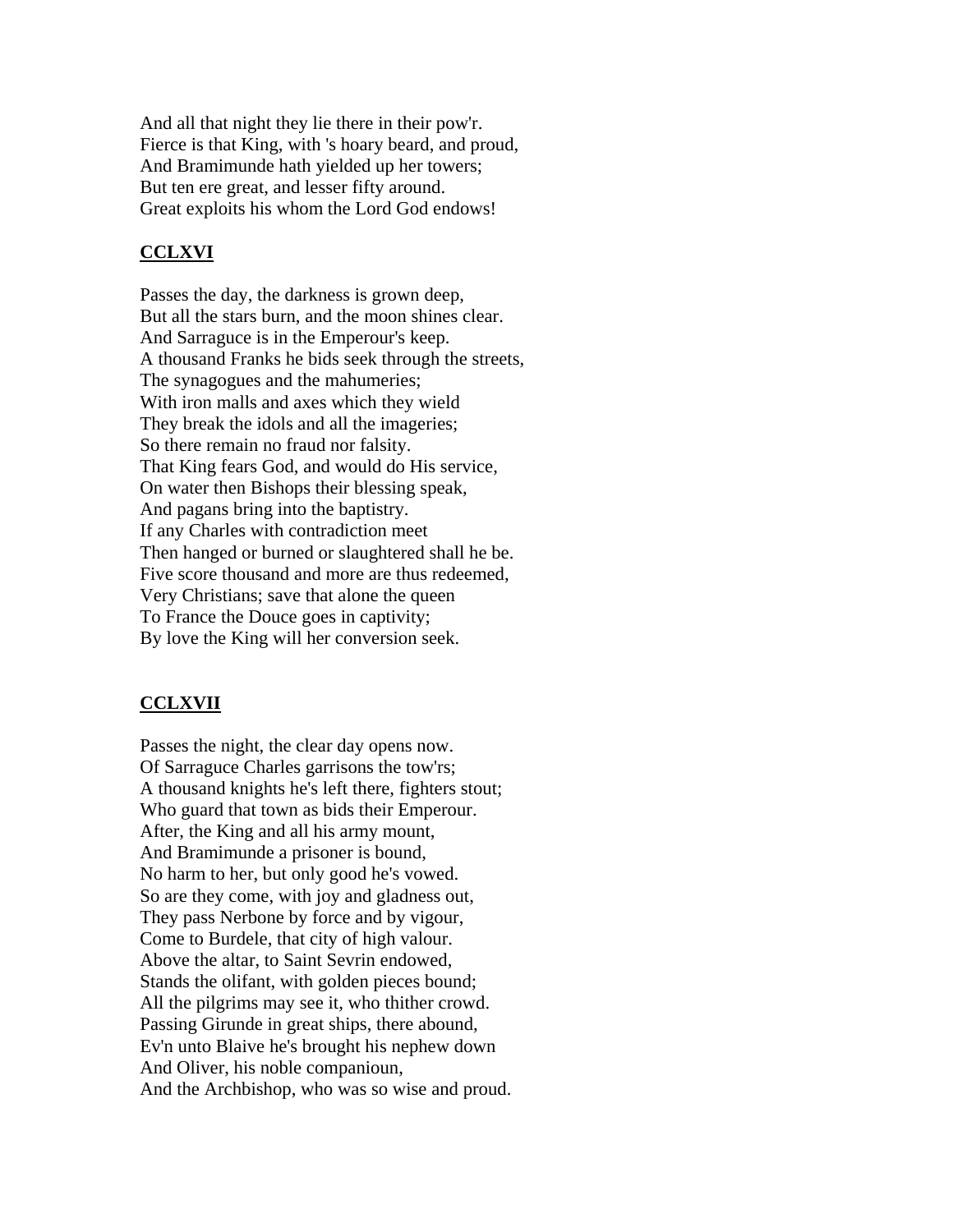In white coffers he bids them lay those counts At Saint Romain: So rest they in that ground. Franks them to God and to His Angels vow. Charles canters on, by valleys and by mounts, Not before Aix will he not make sojourn; Canters so far, on th'terrace he dismounts. When he is come into his lofty house, By messengers he seeks his judges out; Saxons, Baivers, Lotherencs and Frisouns, Germans he calls, and also calls Borgounds; From Normandy, from Brittany and Poitou, And those in France that are the sagest found. Thereon begins the cause of Gueneloun.

## **CCLXVIII**

That Emperour, returning out of Spain, Arrived in France, in his chief seat, at Aix, Clomb to th' Palace, into the hall he came. Was come to him there Alde, that fair dame; Said to the King: "Where's Rollanz the Captain, Who sware to me, he'ld have me for his mate?" Then upon Charles a heavy sorrow weighed, And his eyes wept, he tore his beard again: "Sister, dear friend, of a dead man you spake. I'll give you one far better in exchange, That is Loewis, what further can I say; He is my son, and shall my marches take." Alde answered him: "That word to me is strange. Never, please God, His Angels and His Saints, When Rollant's dead shall I alive remain!" Her colour fails, at th' feet of Charlemain, She falls; she's dead. Her soul God's Mercy awaits! Barons of France weep therefore and complain.

### **CCLXIX**

Alde the fair is gone now to her rest. Yet the King thought she was but swooning then, Pity he had, our Emperour, and wept, Took her in's hands, raised her from th'earth again; On her shoulders her head still drooped and leant. When Charles saw that she was truly dead Four countesses at once he summoned; To a monast'ry of nuns they bare her thence, All night their watch until the dawn they held;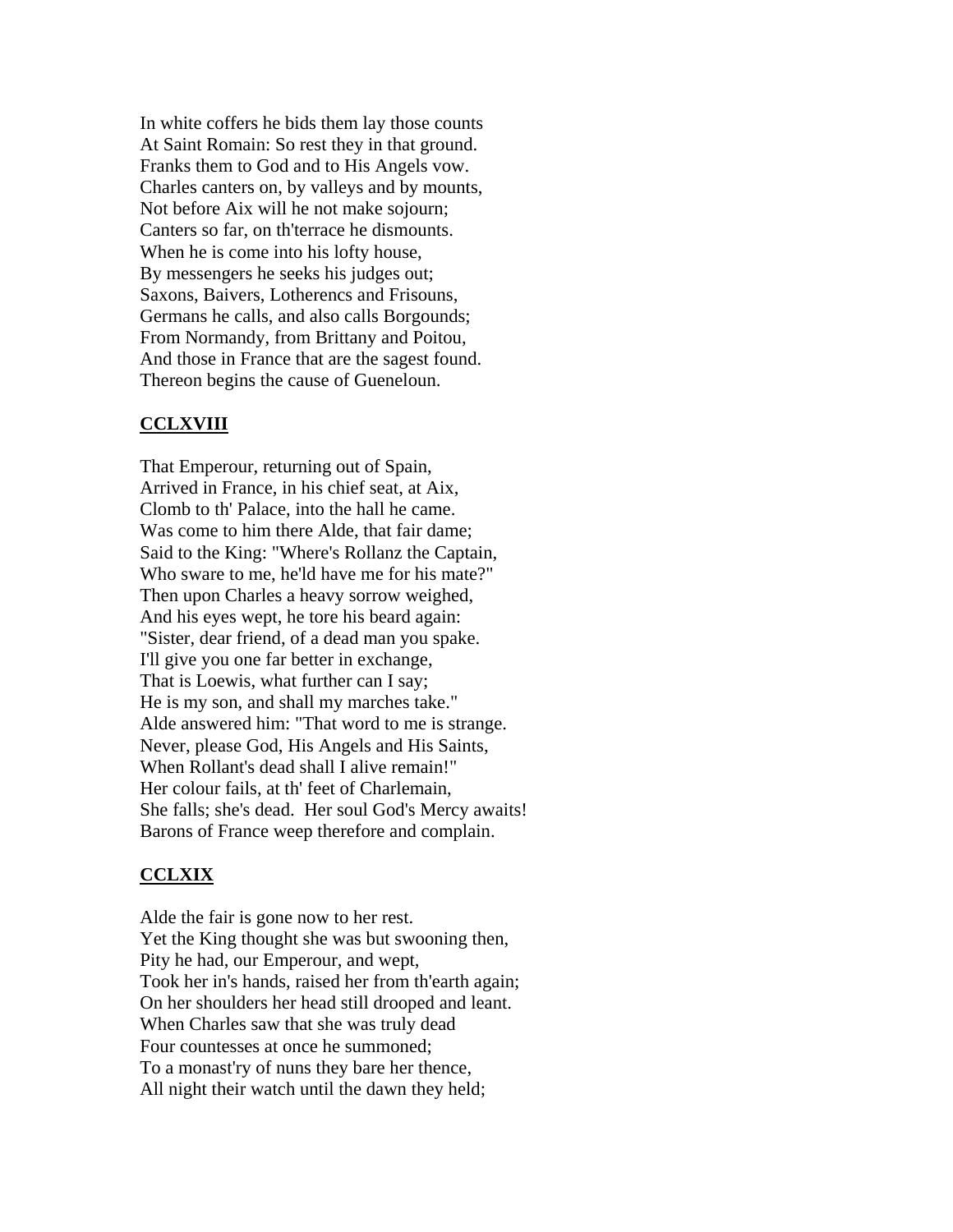Before the altar her tomb was fashioned well; Her memory the King with honour kept.

AOI.

# **CCLXX**

That Emperour is now returned to Aix. The felon Guene, all in his iron chains Is in that town, before the King's Palace; Those serfs have bound him, fast upon his stake, In deer-hide thongs his hands they've helpless made, With clubs and whips they trounce him well and baste: He has deserved not any better fate; In bitter grief his trial there he awaits.

# **CCLXXI**

Written it is, and in an ancient geste How Charles called from many lands his men, Assembled them at Aix, in his Chapelle. Holy that day, for some chief feast was held, Saint Silvester's that baron's, many tell. Thereon began the trial and defence Of Guenelun, who had the treason spelt. Before himself the Emperour has him led. AOI.

# **CCLXXII**

"Lords and barons," Charles the King doth speak, "Of Guenelun judge what the right may be! He was in th'host, even in Spain with me; There of my Franks a thousand score did steal, And my nephew, whom never more you'll see, And Oliver, in 's pride and courtesy, And, wealth to gain, betrayed the dozen peers." "Felon be I," said Guenes, "aught to conceal! He did from me much gold and wealth forfeit, Whence to destroy and slay him did I seek; But treason, no; I vow there's not the least." Answer the Franks: "Take counsel now must we."

# **CCLXXIII**

So Guenelun, before the King there, stood; Lusty his limbs, his face of gentle hue;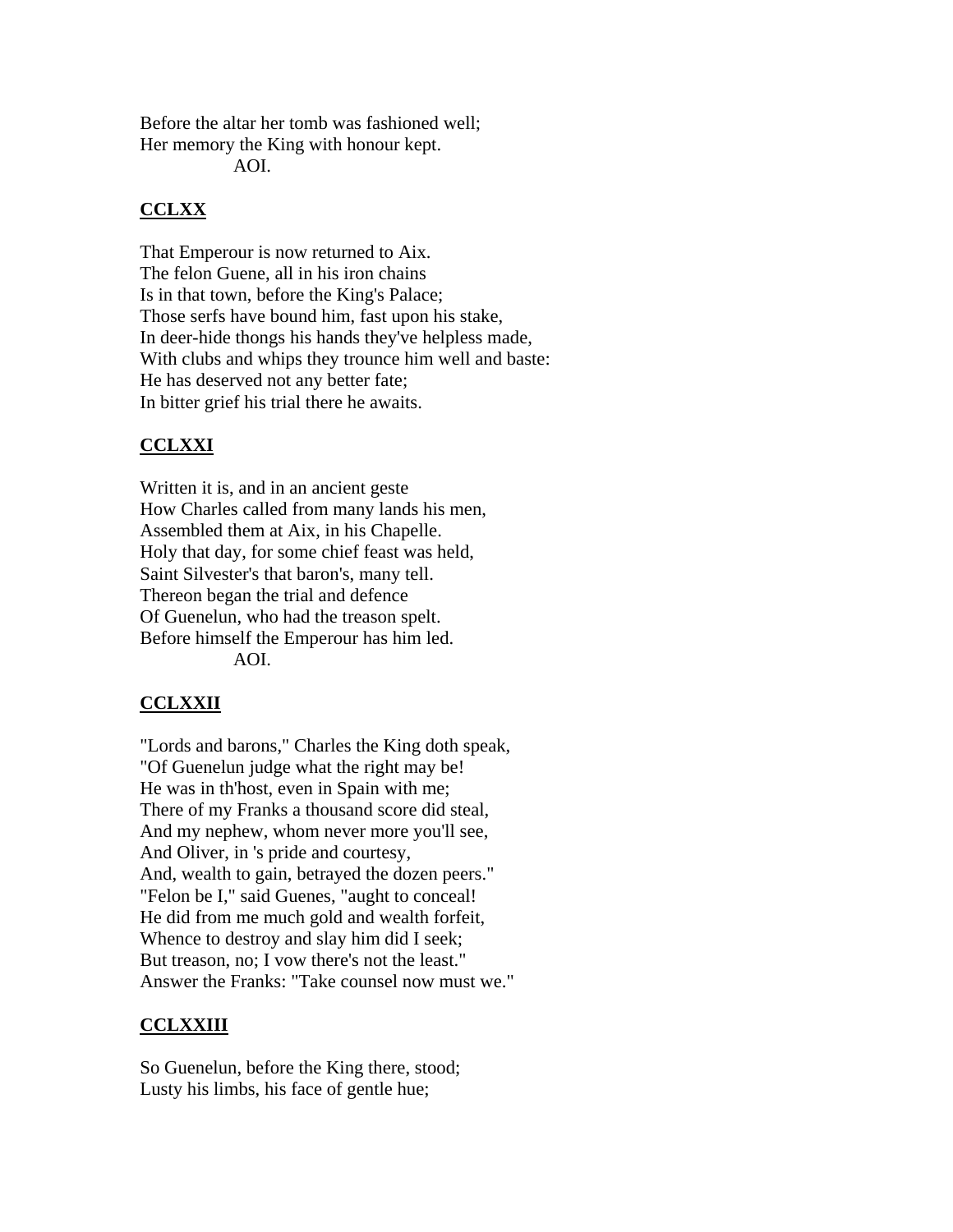Were he loyal, right baron-like he'd looked. He saw those Franks, and all who'ld judge his doom, And by his side his thirty kinsmen knew. After, he cried aloud; his voice was full: "For th' Love of God, listen to me, baruns! I was in th' host, beside our Emperour, Service I did him there in faith and truth. Hatred of me had Rollant, his nephew; So he decreed death for me and dolour. Message I bare to king Marsiliun; By my cunning I held myself secure. To that fighter Rollant my challenge threw, To Oliver, and all their comrades too; Charles heard that, and his noble baruns. Vengeance I gat, but there's no treason proved." Answered the Franks: "Now go we to the moot.

## **CCLXXIV**

When Guenes sees, his great cause is beginning, Thirty he has around him of his kinsmen, There's one of them to whom the others listen, 'Tis Pinabel, who in Sorence castle liveth; Well can he speak, soundly his reasons giving, A good vassal, whose arm to fight is stiffened. Says to him Guenes: "In you my faith is fixed. Save me this day from death, also from prison." Says Pinabel: "Straightway you'll be delivered. Is there one Frank, that you to hang committeth? Let the Emperour but once together bring us, With my steel brand he shall be smartly chidden." Guenes the count kneels at his feet to kiss them.

### **CCLXXV**

To th' counsel go those of Bavier and Saxe, Normans also, with Poitevins and Franks; Enough there are of Tudese and Germans. Those of Alverne the greatest court'sy have, From Pinabel most quietly draw back. Says each to each: "'Twere well to let it stand. Leave we this cause, and of the King demand That he cry quits with Guenes for this act; With love and faith he'll serve him after that. Since he is dead, no more ye'll see Rollanz, Nor any wealth nor gold may win him back.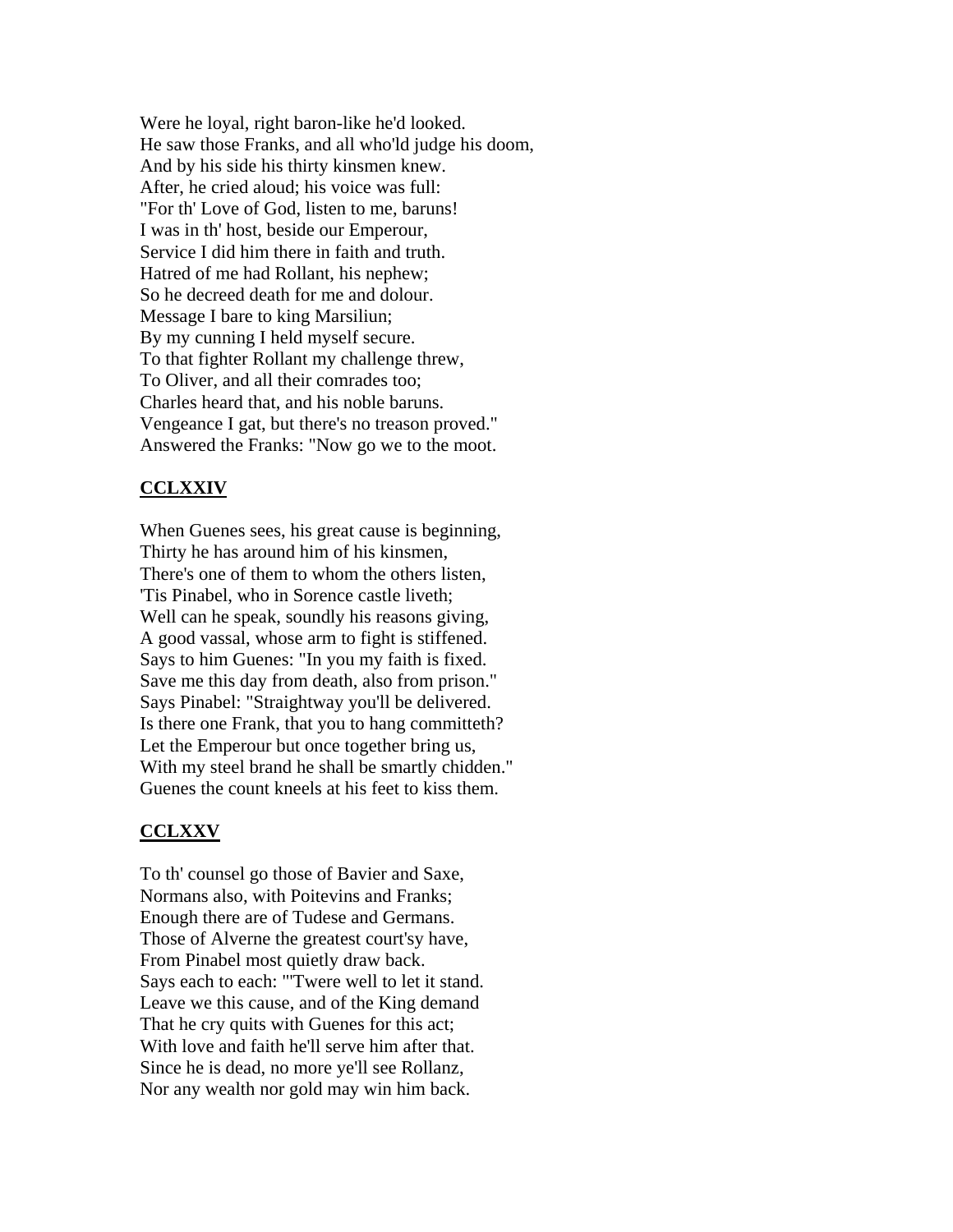Most foolish then is he, would do combat." There is but one agrees not to their plan; Tierri, brother to Don Geifreit, 's that man. AOI.

# **CCLXXVI**

Then his barons, returning to Carlun, Say to their King: "Sire, we beseech of you That you cry quits with county Guenelun, So he may serve you still in love and truth; Nay let him live, so noble a man 's he proved. Rollant is dead, no longer in our view, Nor for no wealth may we his life renew." Then says the King: "You're felons all of you!" AOI.

# **CCLXXVII**

When Charles saw that all of them did fail, Deep down he bowed his head and all his face For th' grief he had, caitiff himself proclaimed. One of his knights, Tierris, before him came, Gefrei's brother, that Duke of Anjou famed; Lean were his limbs, and lengthy and delicate, Black was his hair and somewhat brown his face; Was not too small, and yet was hardly great; And courteously to the Emperour he spake: "Fair' Lord and King, do not yourself dismay! You know that I have served you many ways: By my ancestors should I this cause maintain. And if Rollant was forfeited to Guenes Still your service to him full warrant gave. Felon is Guene, since th' hour that he betrayed, And, towards you, is perjured and ashamed: Wherefore I judge that he be hanged and slain, His carcass flung to th' dogs beside the way, As a felon who felony did make. But, has he a friend that would dispute my claim With this my sword which I have girt in place My judgement will I warrant every way." Answer the Franks: "Now very well you spake."

# **CCLXXVIII**

Before the King is come now Pinabel;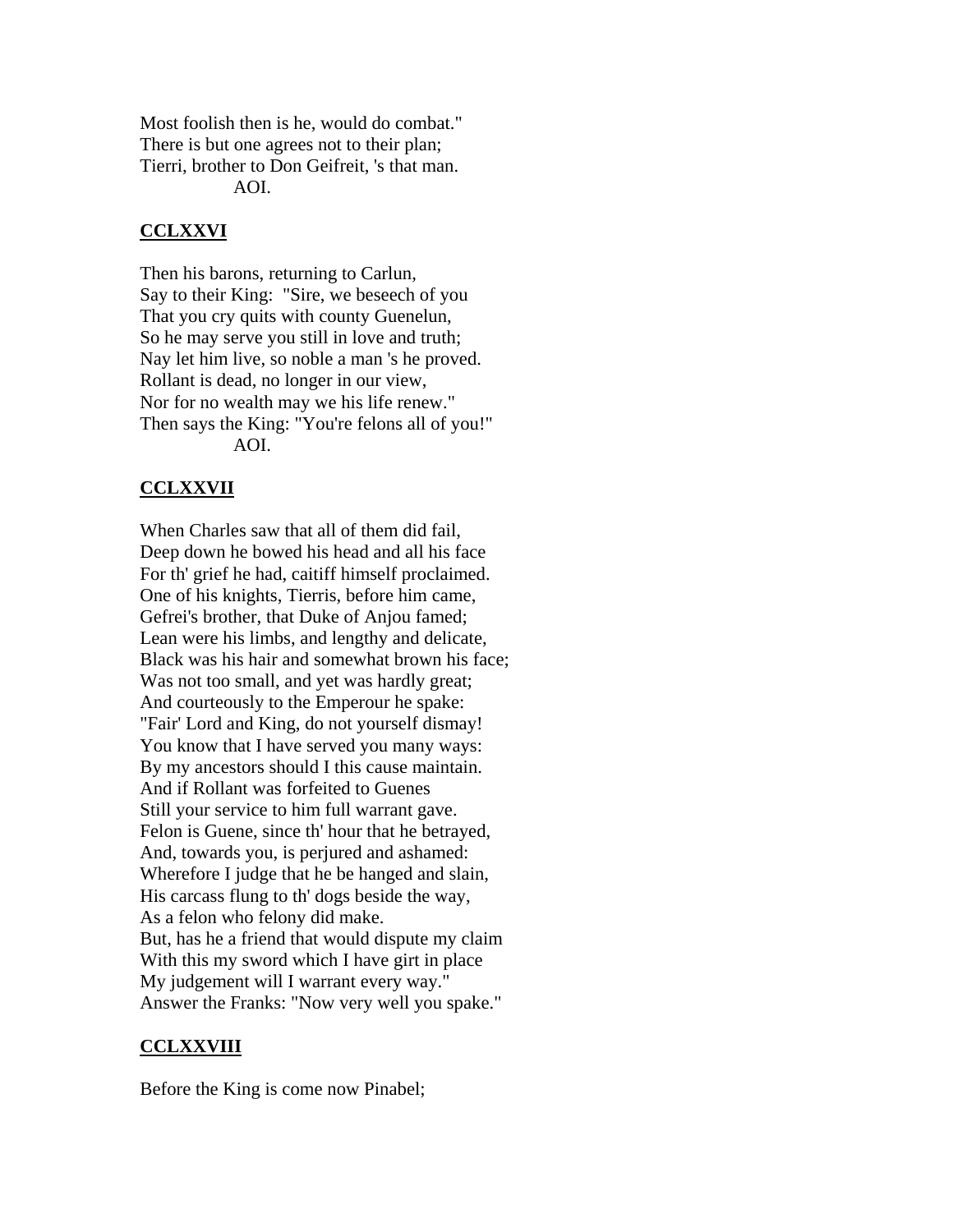Great is he, strong, vassalous and nimble; Who bears his blow has no more time to dwell: Says to him: "Sire, on you this cause depends; Command therefore this noise be made an end. See Tierri here, who hath his judgment dealt; I cry him false, and will the cause contest." His deer-hide glove in the King's hand he's left. Says the Emperour: "Good pledges must I get." Thirty kinsmen offer their loyal pledge. "I'll do the same for you," the King has said; Until the right be shewn, bids guard them well. AOI.

### **CCLXXIX**

When Tierri sees that battle shall come after, His right hand glove he offereth to Chares. That Emperour by way of hostage guards it; Four benches then upon the place he marshals Where sit them down champions of either party. They're chos'n aright, as the others' judgement cast them; Oger the Dane between them made the parley. Next they demand their horses and their armour. AOI.

#### **CCLXXX**

For battle, now, ready you might them see, They're well confessed, absolved, from sin set free; Masses they've heard, Communion received, Rich offerings to those minsters they leave. Before Carlun now both the two appear: They have their spurs, are fastened on their feet, And, light and strong, their hauberks brightly gleam; Upon their heads they've laced their helmets clear, And girt on swords, with pure gold hilted each; And from their necks hang down their quartered shields; In their right hands they grasp their trenchant spears. At last they mount on their swift coursing steeds. Five score thousand chevaliers therefor weep, For Rollant's sake pity for Tierri feel. God knows full well which way the end shall be.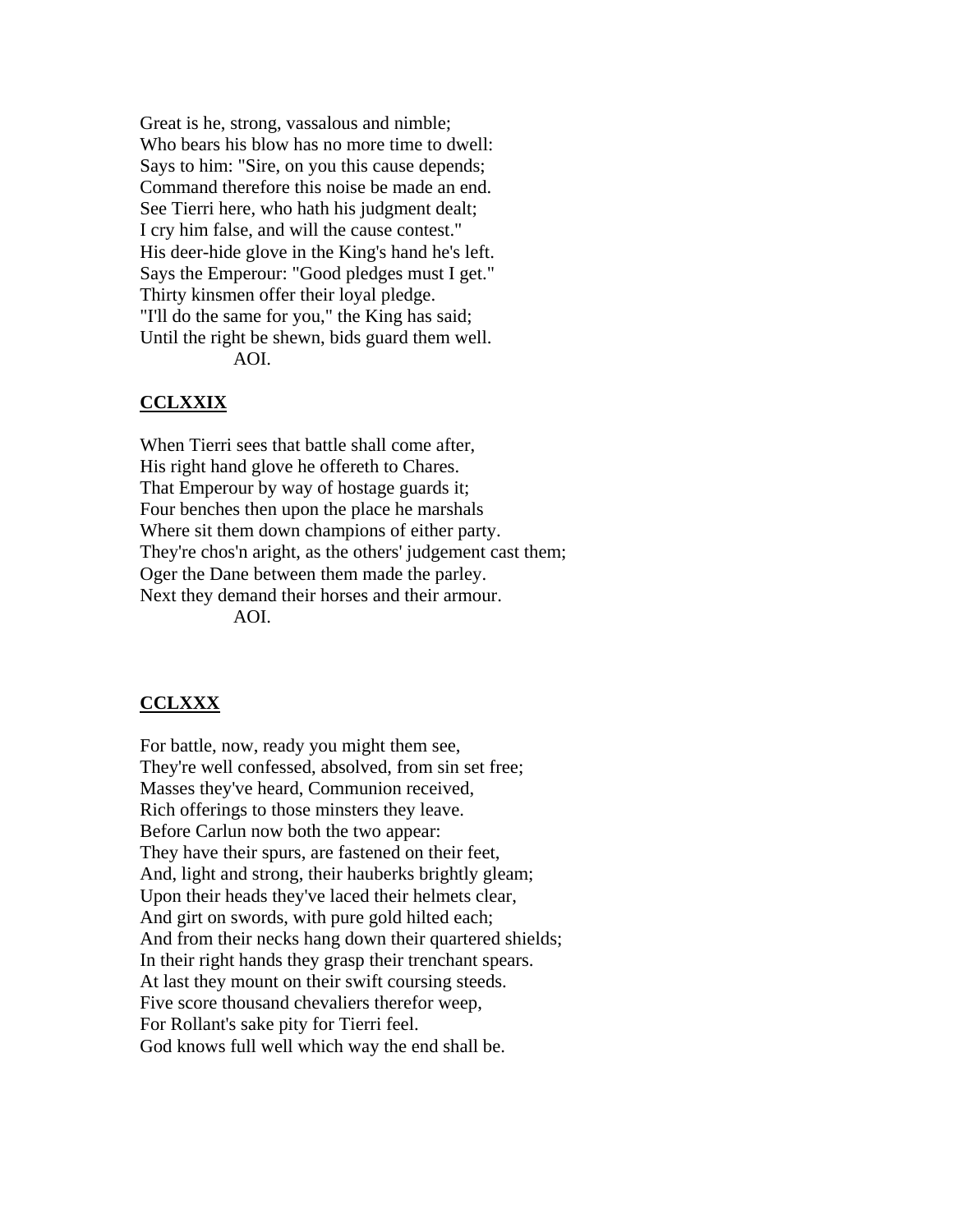## **CCLXXXI**

Down under Aix there is a pasture large Which for the fight of th' two barons is marked. Proof men are these, and of great vassalage, And their horses, unwearied, gallop fast; They spur them well, the reins aside they cast, With virtue great, to strike each other, dart; All of their shields shatter and rend apart. Their hauberks tear; the girths asunder start, The saddles slip, and fall upon the grass. Five score thousand weep, who that sight regard. AOI.

### **CCLXXXII**

Upon the ground are fallen both the knights; Nimbly enough upon their feet they rise. Nimble and strong is Pinabels, and light. Each the other seeks; horses are out of mind, But with those swords whose hilts with gold are lined Upon those helms of steel they beat and strike: Great are the blows, those helmets to divide. The chevaliers of France do much repine. "O God!" says Charles, "Make plain to us the right!"

## **CCLXXXIII**

Says Pinabel "Tierri, I pray thee, yield: I'll be thy man, in love and fealty; For the pleasure my wealth I'll give to thee; But make the King with Guenelun agree." Answers Tierri: "Such counsel's not for me. Pure felon I, if e'er I that concede! God shall this day the right shew, us between!" AOI.

#### **CCLXXXIV**

Then said Tierri "Bold art thou, Pinabel, Thou'rt great and strong, with body finely bred; For vassalage thy peers esteem thee well: Of this battle let us now make an end!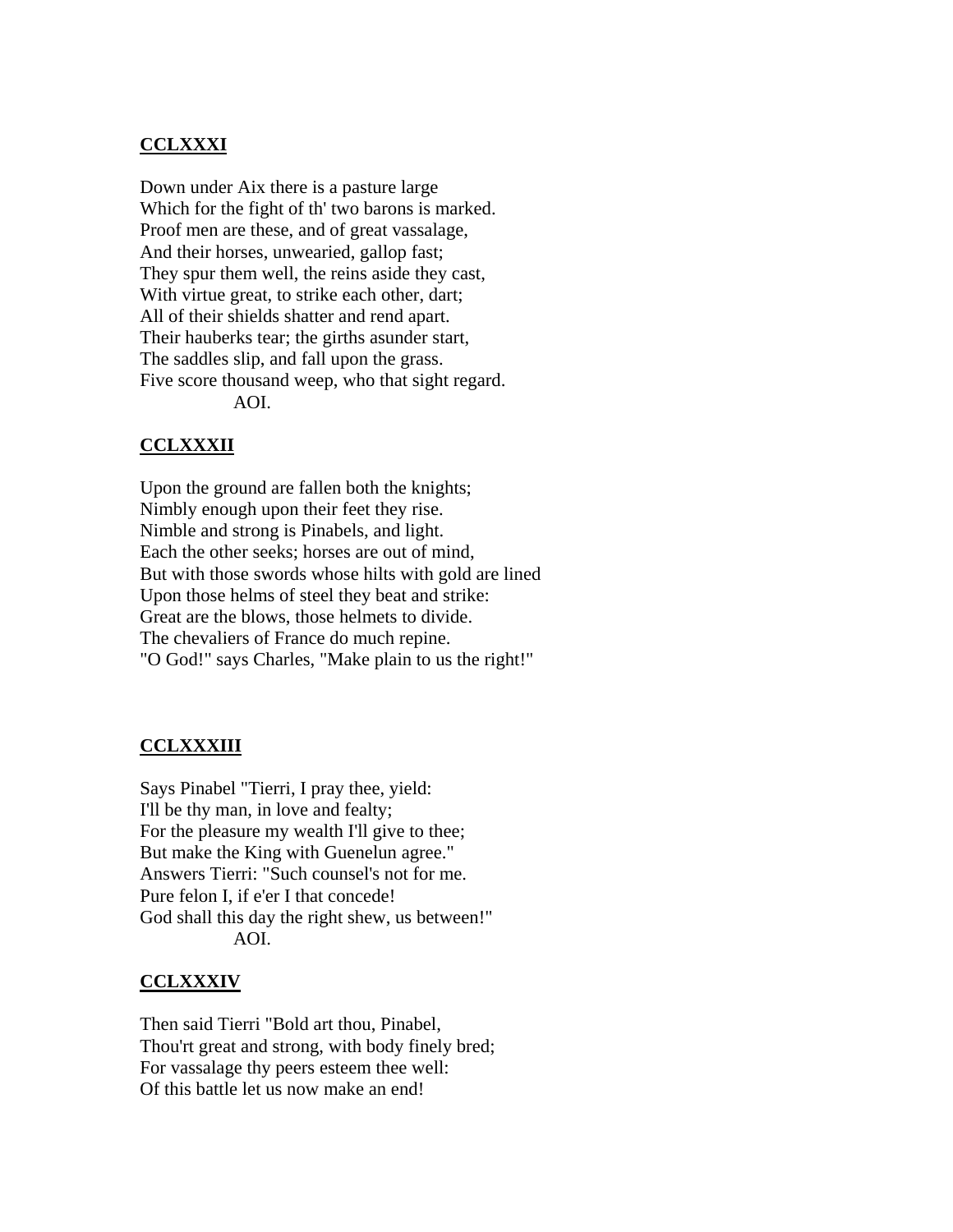With Charlemagne I soon will have thee friends; To Guenelun such justice shall be dealt Day shall not dawn but men of it will tell." "Please the Lord God, not so!" said Pinabel. "I would sustain the cause of my kindred No mortal man is there from whom I've fled; Rather I'ld die than hear reproaches said." Then with their swords began to strike again Upon those helms that were with gold begemmed Into the sky the bright sparks rained and fell. It cannot be that they be sundered, Nor make an end, without one man be dead. AOI.

# **CCLXXXV**

He's very proof, Pinabel of Sorence, Tierri he strikes, on 's helmet of Provence, Leaps such a spark, the grass is kindled thence; Of his steel brand the point he then presents, On Tierri's brow the helmet has he wrenched So down his face its broken halves descend; And his right cheek in flowing blood is drenched; And his hauberk, over his belly, rent. God's his warrant, Who death from him prevents. AOI.

# **CCLXXXVI**

Sees Tierris then 'that in the face he's struck, On grassy field runs clear his flowing blood; Strikes Pinabel on 's helmet brown and rough, To the nose-piece he's broken it and cut, And from his head scatters his brains in th' dust; Brandishes him on th' sword, till dead he's flung. Upon that blow is all the battle won. Franks cry aloud: "God hath great virtue done. It is proved right that Guenelun be hung. And those his kin, that in his cause are come." AOI.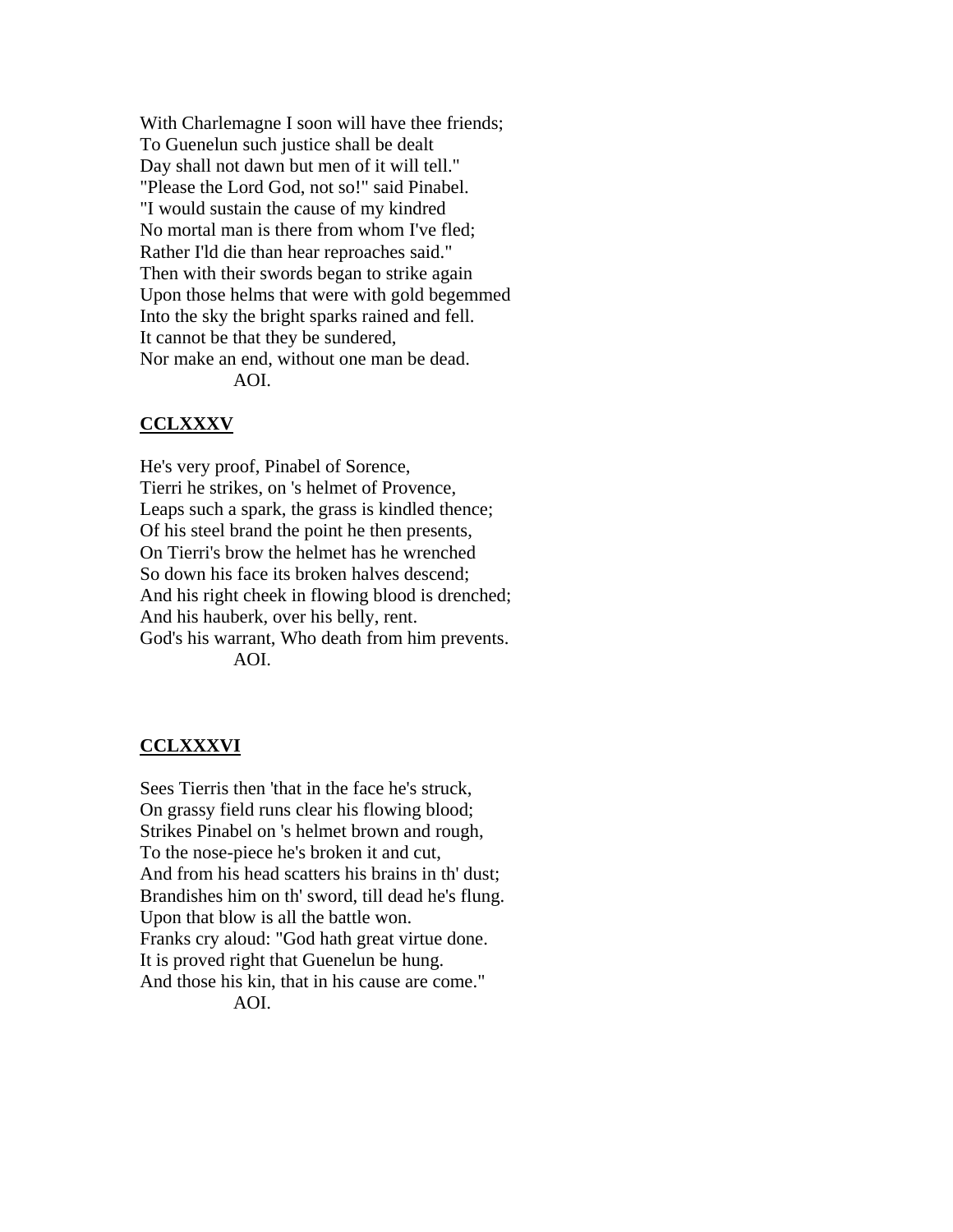# **CCLXXXVII**

Now that Tierris the battle fairly wins, That Emperour Charles is come to him; Forty barons are in his following. Naimes the Duke, Oger that Danish Prince, Geifrei d'Anjou, Willalme of Blaive therewith. Tierri, the King takes in his arms to kiss; And wipes his face with his great marten-skins; He lays them down, and others then they bring; The chevaliers most sweetly disarm him; An Arab mule they've brought, whereon he sits. With baronage and joy they bring him in. They come to Aix, halt and dismount therein. The punishment of the others then begins.

# **CCLXXXVIII**

His counts and Dukes then calls to him Carlun: "With these I guard, advise what shall be done. Hither they came because of Guenelun; For Pinabel, as pledges gave them up." Answer the Franks: "Shall not of them live one." The King commands his provost then, Basbrun: "Go hang them all on th' tree of cursed wood! Nay, by this beard, whose hairs are white enough, If one escape, to death and shame thou'rt struck!" He answers him: "How could I act, save thus?" With an hundred serjeants by force they come; Thirty of them there are, that straight are hung. Who betrays man, himself and 's friends undoes. AOI.

### **CCLXXXIX**

Then turned away the Baivers and Germans And Poitevins and Bretons and Normans. Fore all the rest, 'twas voted by the Franks That Guenes die with marvellous great pangs; So to lead forth four stallions they bade; After, they bound his feet and both his hands; Those steeds were swift, and of a temper mad; Which, by their heads, led forward four sejeants Towards a stream that flowed amid that land. Sones fell Gue into perdition black;